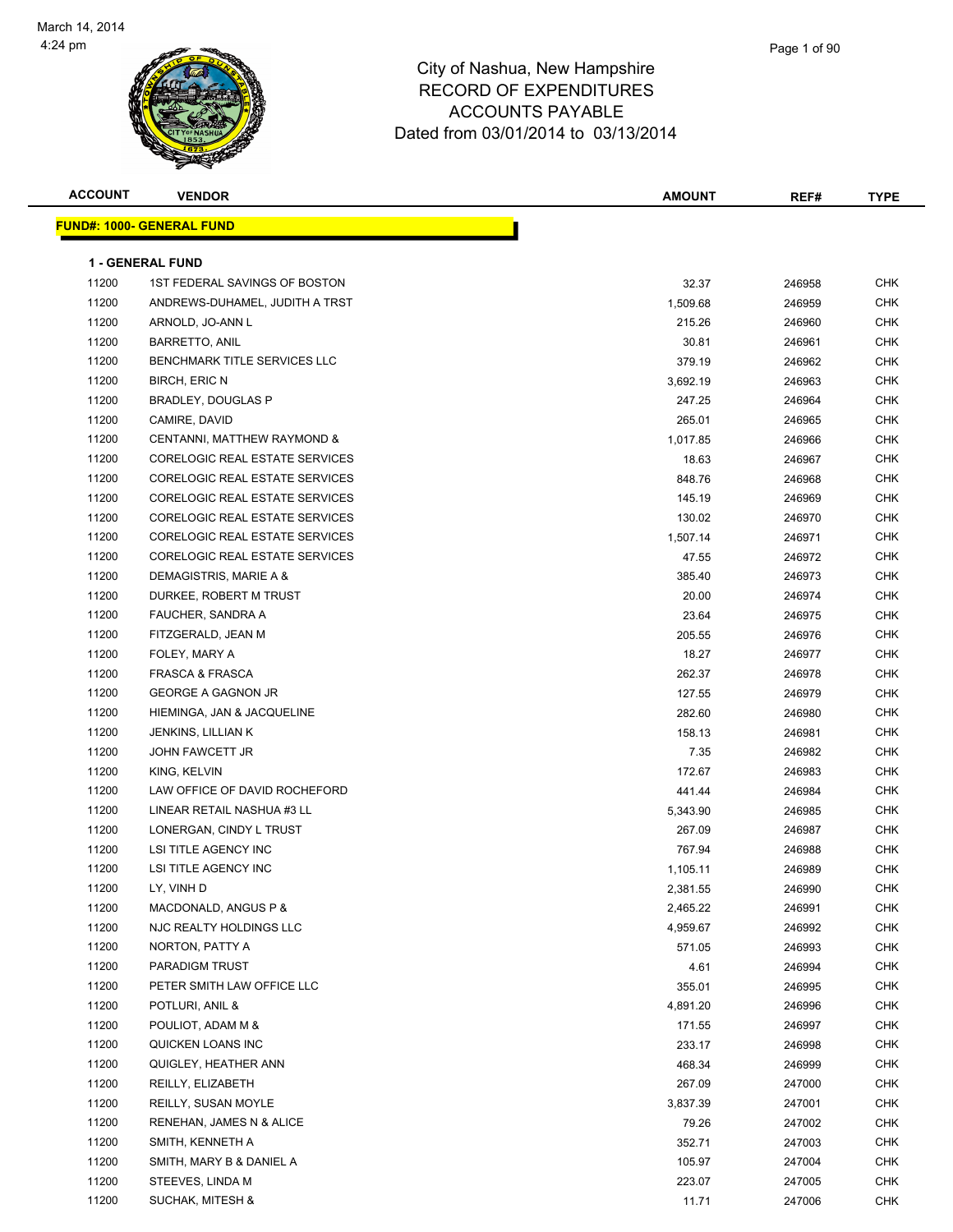

Page 2 of 90

| <b>ACCOUNT</b> | <b>VENDOR</b>                    | <b>AMOUNT</b> | REF#   | <b>TYPE</b> |
|----------------|----------------------------------|---------------|--------|-------------|
|                | <b>FUND#: 1000- GENERAL FUND</b> |               |        |             |
|                |                                  |               |        |             |
|                | <b>1 - GENERAL FUND</b>          |               |        |             |
| 11200          | SULC, BARBARA                    | 113.90        | 247007 | <b>CHK</b>  |
| 11200          | SWIDLER, MARK S &                | 232.65        | 247008 | CHK         |
| 11200          | TITLE NEW HAMPSHIRE LLC          | 612.92        | 247009 | CHK         |
| 11200          | TITLE SOURCE INC                 | 3,339.23      | 247010 | <b>CHK</b>  |
| 11200          | TURCOTTE, RONALD N               | 318.89        | 247011 | <b>CHK</b>  |
| 11200          | UNDERHILL, EVAN                  | 1,000.00      | 247012 | CHK         |
| 11200          | UNITED TITLE & ESCROW SERVICES   | 262.12        | 247013 | <b>CHK</b>  |
| 11500          | LINEAR RETAIL NASHUA #3 LL       | 3,994.99      | 246986 | <b>CHK</b>  |
| 11500          | DEMAGISTRIS, MARIE A &           | 5.22          | 246973 | <b>CHK</b>  |
| 11500          | LINEAR RETAIL NASHUA #3 LL       | 94.16         | 246985 | <b>CHK</b>  |
| 11500          | LINEAR RETAIL NASHUA #3 LL       | 302.94        | 246986 | <b>CHK</b>  |
| 11500          | NORTON, PATTY A                  | 8.37          | 246993 | <b>CHK</b>  |
| 11500          | POULIOT, ADAM M &                | 2.82          | 246997 | <b>CHK</b>  |
| 11500          | SWIDLER, MARK S &                | 2.52          | 247008 | CHK         |
| 11500          | DONAHUE TUCKER & CIANDELLA       | 956.00        | 245576 | CHK         |
| 11500          | HTE NORTHEAST INC                | 8,750.00      | 246682 | CHK         |
| 14144          | <b>PURCHASE POWER</b>            | 3,000.00      | 246574 | CHK         |
| 20800          | METHUEN CONSTRUCTION CO          | (51, 559.97)  | 245631 | <b>CHK</b>  |
| 20800          | SUNSHINE PAVING CORPORATION      | 56,125.95     | 245663 | <b>CHK</b>  |
| 20800          | EQ THE ENVIRONMENTAL CO          | 2,610.85      | 246654 | <b>CHK</b>  |
| 20850          | SUNSHINE PAVING CORPORATION      | 56.84         | 245663 | <b>CHK</b>  |
| 20850          | EQ THE ENVIRONMENTAL CO          | 2.36          | 246654 | CHK         |
| 21418          | NH RETIREMENT SYSTEM             | 972,816.02    | 14928  | ACH         |
| 21420          | NH RETIREMENT SYSTEM             | 373,019.64    | 14928  | ACH         |
| 21422          | NH RETIREMENT SYSTEM             | 396,849.07    | 14928  | ACH         |
| 21425          | NH RETIREMENT SYSTEM             | 441,560.86    | 14928  | ACH         |
| 21432          | <b>TSA CONSULTING GROUP</b>      | 25.24         | 14917  | ACH         |
| 21432          | <b>TSA CONSULTING GROUP</b>      | 180.08        | 14923  | ACH         |
| 21432          | <b>TSA CONSULTING GROUP</b>      | 73,814.21     | 14948  | ACH         |
| 21440          | HARTFORD LIFE IPD GROUP ANNUIT   | 23,762.22     | 14904  | ACH         |
| 21440          | HARTFORD LIFE IPD GROUP ANNUIT   | 40.00         | 14921  | ACH         |
| 21440          | HARTFORD LIFE IPD GROUP ANNUIT   | 35,787.78     | 14935  | ACH         |
| 21467          | <b>BENEFIT STRATEGIES (FLEX)</b> | 13,615.95     | 14953  | ACH         |
| 21475          | <b>CITIZENS BANK</b>             | 1,227.37      | 245476 | CHK         |
| 21475          | <b>CITIZENS BANK</b>             | 1,618.79      | 246538 | CHK         |
| 21485          | AFSCME COUNCIL 93/LOCAL 365      | 1,989.00      | 14901  | ACH         |
| 21485          | FIREFIGHTERS LOCAL 789           | 4,032.14      | 14903  | ACH         |
| 21485          | IAFF LOCAL 789                   | 234.00        | 14905  | ACH         |
| 21485          | NASHUA POLICE COMM UNION         | 198.00        | 14907  | ACH         |
| 21485          | NASHUA POLICE PATROLMANS ASSOC   | 1,008.00      | 14908  | ACH         |
| 21485          | NASHUA POLICE RELIEF ASSOC       | 799.00        | 14909  | ACH         |
| 21485          | NASHUA POLICE SUPERVISORS ASSO   | 403.00        | 14910  | ACH         |
| 21485          | NPLE-LOCAL #4831                 | 244.98        | 14912  | ACH         |
| 21485          | TEAMSTERS UNION LOCAL #633       | 256.77        | 14915  | ACH         |
| 21485          | TREAS NASHUA TEACHERS UNION      | 247.77        | 14916  | ACH         |
| 21485          | UAW LOCAL 2232                   | 754.98        | 14918  | ACH         |
| 21485          | AFSCME COUNCIL 93/LOCAL 365      | 2,049.62      | 14931  | ACH         |
| 21485          | FIREFIGHTERS LOCAL 789           | 4,032.14      | 14934  | ACH         |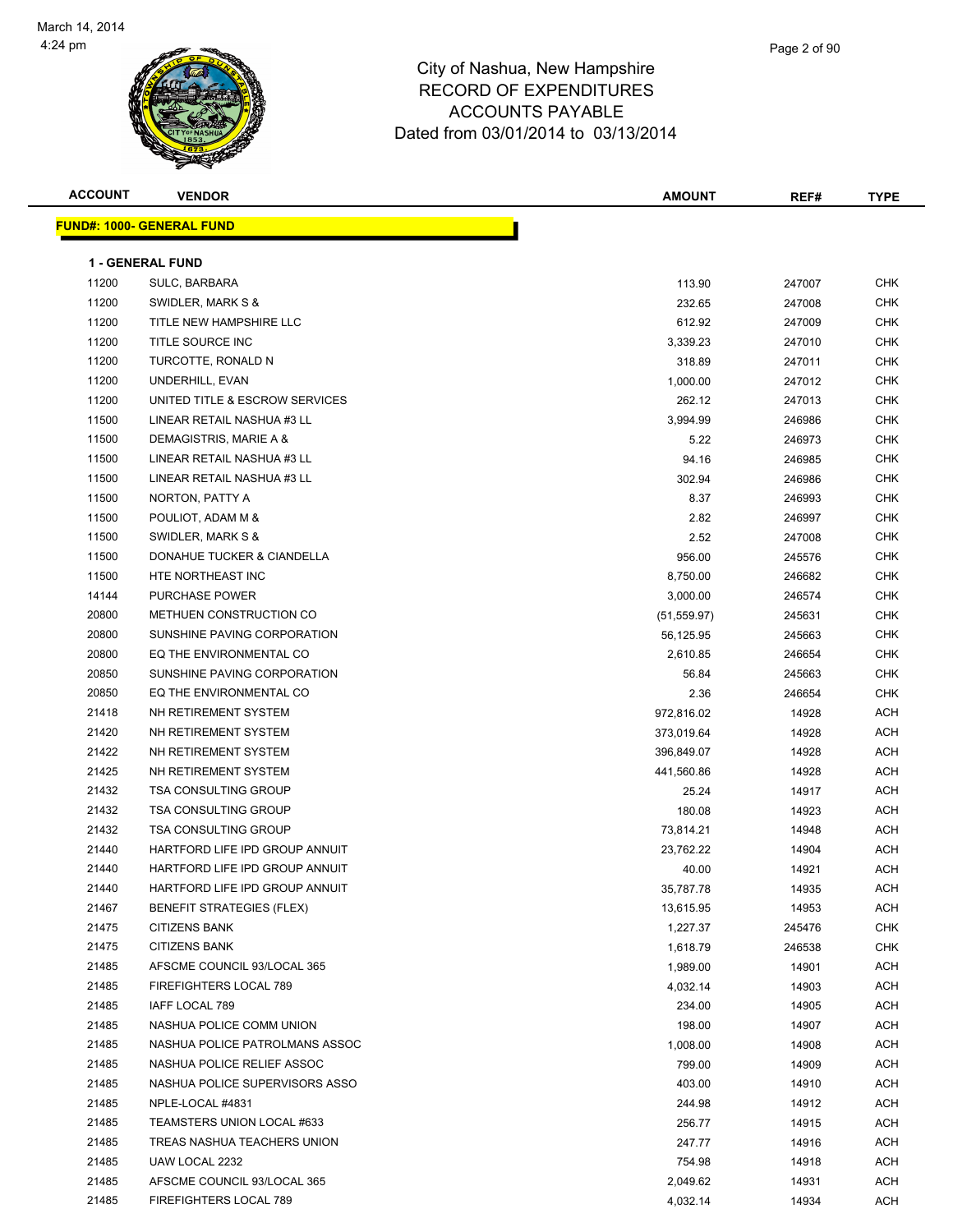

| <b>ACCOUNT</b> | <b>VENDOR</b>                     | <b>AMOUNT</b> | REF#   | <b>TYPE</b> |
|----------------|-----------------------------------|---------------|--------|-------------|
|                | <u> FUND#: 1000- GENERAL FUND</u> |               |        |             |
|                |                                   |               |        |             |
|                | <b>1 - GENERAL FUND</b>           |               |        |             |
| 21485          | IAFF LOCAL 789                    | 234.00        | 14936  | <b>ACH</b>  |
| 21485          | NASHUA POLICE COMM UNION          | 198.00        | 14938  | ACH         |
| 21485          | NASHUA POLICE PATROLMANS ASSOC    | 1,008.00      | 14939  | ACH         |
| 21485          | NASHUA POLICE RELIEF ASSOC        | 803.50        | 14940  | ACH         |
| 21485          | NASHUA POLICE SUPERVISORS ASSO    | 403.00        | 14941  | ACH         |
| 21485          | NPLE-LOCAL #4831                  | 236.99        | 14943  | ACH         |
| 21485          | TEAMSTERS UNION LOCAL #633        | 256.77        | 14946  | ACH         |
| 21485          | TREAS NASHUA TEACHERS UNION       | 29,013.96     | 14947  | ACH         |
| 21485          | UAW LOCAL 2232                    | 762.46        | 14949  | ACH         |
| 21485          | AMERICAN FEDERATION OF TEACHER    | 198.25        | 246537 | CHK         |
| 21490          | UNITED WAY OF GREATER NASHUA      | 212.00        | 245485 | CHK         |
| 21490          | UNITED WAY OF GREATER NASHUA      | 787.97        | 246551 | <b>CHK</b>  |
| 21495          | <b>WAGE ASSIGNMENT</b>            | 318.00        | 14902  | ACH         |
| 21495          | <b>WAGE ASSIGNMENT</b>            | 219.23        | 14906  | ACH         |
| 21495          | <b>WAGE ASSIGNMENT</b>            | 175.00        | 14913  | ACH         |
| 21495          | <b>WAGE ASSIGNMENT</b>            | 259.00        | 14914  | ACH         |
| 21495          | <b>WAGE ASSIGNMENT</b>            | 318.00        | 14932  | ACH         |
| 21495          | <b>WAGE ASSIGNMENT</b>            | 594.00        | 14933  | ACH         |
| 21495          | <b>WAGE ASSIGNMENT</b>            | 219.23        | 14937  | ACH         |
| 21495          | <b>WAGE ASSIGNMENT</b>            | 175.00        | 14944  | ACH         |
| 21495          | <b>WAGE ASSIGNMENT</b>            | 259.00        | 14945  | ACH         |
| 21495          | <b>WAGE ASSIGNMENT</b>            | 1,303.07      | 245477 | <b>CHK</b>  |
| 21495          | <b>WAGE ASSIGNMENT</b>            | 89.27         | 245478 | <b>CHK</b>  |
| 21495          | <b>WAGE ASSIGNMENT</b>            | 1,280.85      | 245479 | CHK         |
| 21495          | <b>WAGE ASSIGNMENT</b>            | 25.00         | 245480 | CHK         |
| 21495          | <b>WAGE ASSIGNMENT</b>            | 80.74         | 245481 | CHK         |
| 21495          | <b>WAGE ASSIGNMENT</b>            | 11.54         | 245482 | CHK         |
| 21495          | <b>WAGE ASSIGNMENT</b>            | 103.50        | 245483 | CHK         |
| 21495          | <b>WAGE ASSIGNMENT</b>            | 237.00        | 245484 | CHK         |
| 21495          | <b>WAGE ASSIGNMENT</b>            | 123.67        | 245486 | CHK         |
| 21495          | <b>WAGE ASSIGNMENT</b>            | 1,424.07      | 246539 | <b>CHK</b>  |
| 21495          | WAGE ASSIGNMENT                   | 1.15          | 246540 | CHK         |
| 21495          | <b>WAGE ASSIGNMENT</b>            | 145.13        | 246541 | <b>CHK</b>  |
| 21495          | <b>WAGE ASSIGNMENT</b>            | 104.00        | 246542 | <b>CHK</b>  |
| 21495          | <b>WAGE ASSIGNMENT</b>            | 1,420.96      | 246543 | <b>CHK</b>  |
| 21495          | <b>WAGE ASSIGNMENT</b>            | 75.00         | 246544 | <b>CHK</b>  |
| 21495          | <b>WAGE ASSIGNMENT</b>            | 80.74         | 246545 | CHK         |
| 21495          | <b>WAGE ASSIGNMENT</b>            | 11.54         | 246546 | CHK         |
| 21495          | <b>WAGE ASSIGNMENT</b>            | 103.50        | 246547 | <b>CHK</b>  |
| 21495          | <b>WAGE ASSIGNMENT</b>            | 375.95        | 246548 | <b>CHK</b>  |
| 21495          | <b>WAGE ASSIGNMENT</b>            | 237.00        | 246549 | CHK         |
| 21495          | <b>WAGE ASSIGNMENT</b>            | 197.45        | 246550 | <b>CHK</b>  |
| 21495          | <b>WAGE ASSIGNMENT</b>            | 548.42        | 246552 | CHK         |
| 21495          | <b>WAGE ASSIGNMENT</b>            | 148.23        | 246553 | CHK         |
| 21538          | NASHUA TEACHERS UNION             | 44.27         | 14911  | ACH         |
| 21538          | NASHUA TEACHERS UNION             | 4,378.33      | 14942  | <b>ACH</b>  |
| 21921          | STATE OF NH-MV                    | 21,236.03     | 14894  | ACH         |
| 21921          | STATE OF NH-MV                    | 20,467.19     | 14898  | <b>ACH</b>  |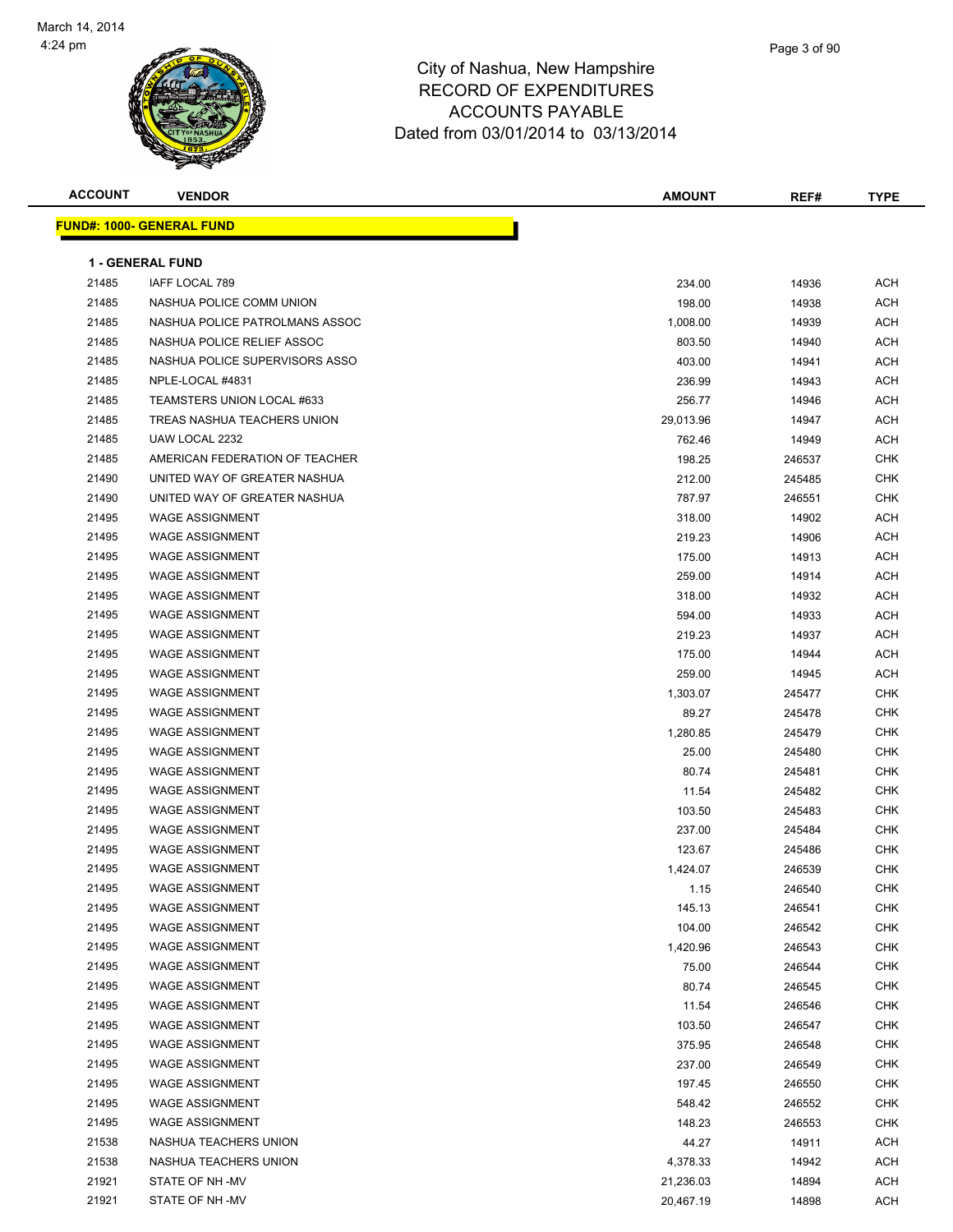

| <b>ACCOUNT</b>     | <b>VENDOR</b>                                 |                   | <b>AMOUNT</b>  | REF#    | <b>TYPE</b> |
|--------------------|-----------------------------------------------|-------------------|----------------|---------|-------------|
|                    | <b>FUND#: 1000- GENERAL FUND</b>              |                   |                |         |             |
|                    | <b>1 - GENERAL FUND</b>                       |                   |                |         |             |
| 21921              | STATE OF NH-MV                                |                   | 20,937.77      | 14900   | <b>ACH</b>  |
| 21921              | STATE OF NH-MV                                |                   | 13,798.02      | 14920   | <b>ACH</b>  |
| 21921              | STATE OF NH-MV                                |                   | 20,855.23      | 14924   | ACH         |
| 21921              | STATE OF NH-MV                                |                   | 12,798.22      | 14925   | ACH         |
| 21921              | STATE OF NH-MV                                |                   | 16,162.92      | 14926   | <b>ACH</b>  |
| 21921              | STATE OF NH-MV                                |                   | 18,190.84      | 14927   | <b>ACH</b>  |
| 21921              | STATE OF NH-MV                                |                   | 7,086.06       | 14950   | <b>ACH</b>  |
| 21922              | STATE OF NH DEPT OF SAFETY                    |                   | 49.50          | 246608  | <b>CHK</b>  |
|                    | TOTAL 1 - GENERAL FUND                        |                   | \$2,622,637.40 |         |             |
| <b>101 - MAYOR</b> |                                               |                   |                |         |             |
| 61910              | PETTY CASH                                    |                   | 23.41          | 245474  | <b>CHK</b>  |
| 61910              | SAM'S CLUB DIRECT-0860                        |                   | 9.98           | 246735  | <b>CHK</b>  |
| 68300              | PETTY CASH                                    |                   | 50.00          | 245474  | <b>CHK</b>  |
|                    | TOTAL 101 - MAYOR                             |                   | \$83.39        |         |             |
|                    |                                               |                   |                |         |             |
|                    | <b>102 - BOARD OF ALDERMEN</b>                |                   |                |         |             |
| 53428              | DONNA GRAHAM                                  |                   | 200.00         | 245593  | CHK         |
|                    | <b>TOTAL 102 - BOARD OF ALDERMEN</b>          |                   | \$200.00       |         |             |
| <b>103 - LEGAL</b> |                                               |                   |                |         |             |
| 54828              | US BANK EQUIPMENT FINANCE                     |                   | 125.50         | 246617  | <b>CHK</b>  |
| 55614              | HILLSBOROUGH COUNTY REGISTRY                  |                   | 62.00          | 246677  | <b>CHK</b>  |
|                    | <b>TOTAL 103 - LEGAL</b>                      |                   | \$187.50       |         |             |
|                    | 105 - CITI-STAT                               |                   |                |         |             |
| 61100              | WB MASON CO INC                               |                   | 66.97          | 246766  | <b>CHK</b>  |
|                    | TOTAL 105 - CITI-STAT                         |                   | \$66.97        |         |             |
|                    | 107 - CITY CLERK                              |                   |                |         |             |
| 42508              | TREASURER STATE OF NH                         |                   | 1,102.00       | 246611  | <b>CHK</b>  |
| 44149              | TREASURER STATE OF NH                         |                   | 6,622.00       | 246611  | <b>CHK</b>  |
| 55607              | <b>MAILWAYS INC</b>                           |                   | 3,777.68       | 246565  | <b>CHK</b>  |
| 55699              | PETTY CASH                                    |                   | 40.00          | 245474  | CHK         |
| 61100              | WB MASON CO INC                               |                   | 528.43         | 246766  | <b>CHK</b>  |
|                    | <b>TOTAL 107 - CITY CLERK</b>                 |                   | \$12,070.11    |         |             |
|                    | <b>109 - CIVIC &amp; COMMUNITY ACTIVITIES</b> |                   |                |         |             |
| 55225              | CITIZENS BANK CREDIT CARD                     | <b>US Airways</b> | 25.00          | 9201411 | ACH         |
| 55225              | CITIZENS BANK CREDIT CARD                     | Atkinson          | 19.92          | 9201411 | <b>ACH</b>  |

55225 CITIZENS BANK CREDIT CARD Captain Hilton 924.01 9201411 ACH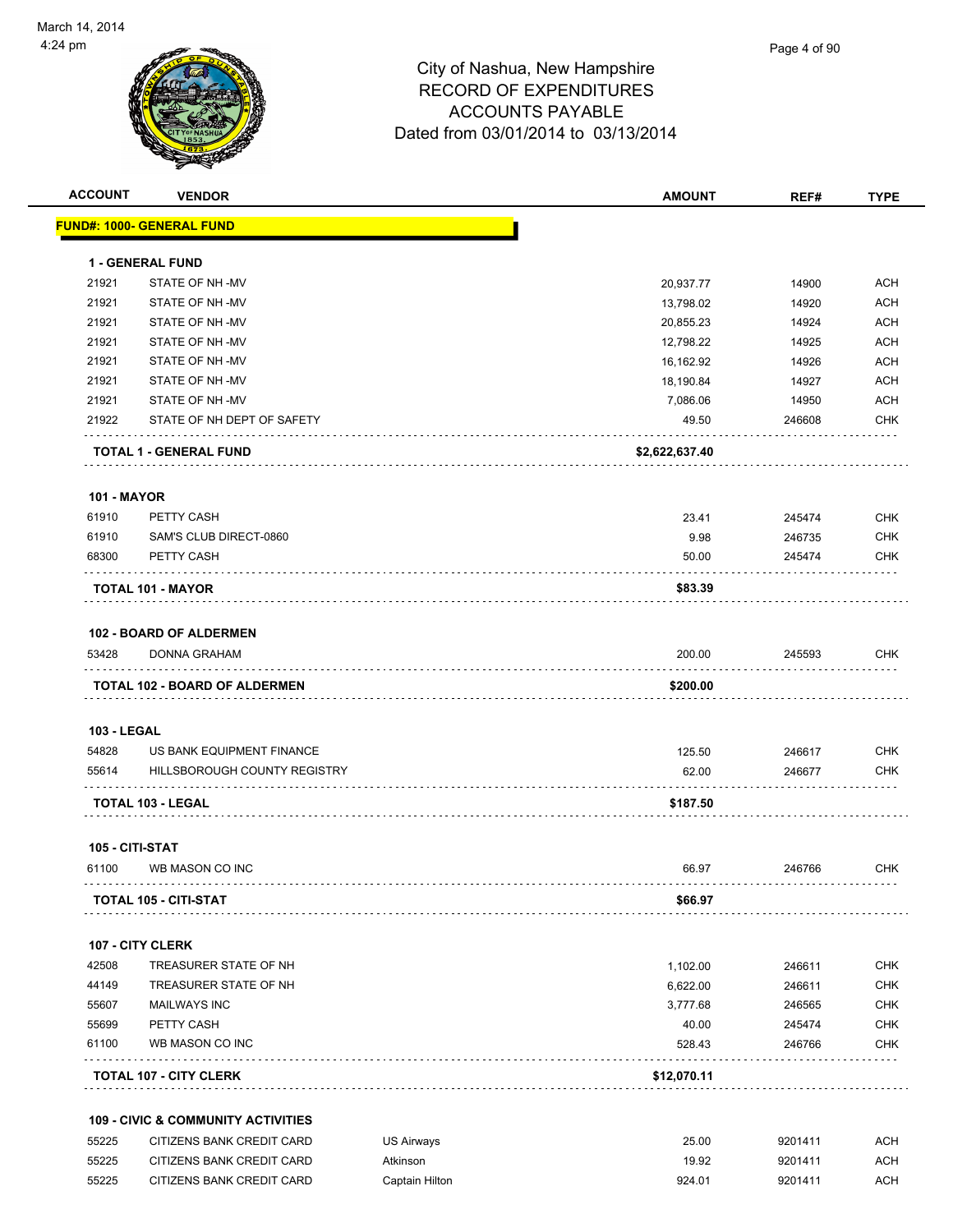|                                                                                                                                     | <b>VENDOR</b>                                 |                                | <b>AMOUNT</b>   | REF#              | <b>TYPE</b>                                                                                                                                                                                                           |
|-------------------------------------------------------------------------------------------------------------------------------------|-----------------------------------------------|--------------------------------|-----------------|-------------------|-----------------------------------------------------------------------------------------------------------------------------------------------------------------------------------------------------------------------|
|                                                                                                                                     | <u> FUND#: 1000- GENERAL FUND</u>             |                                |                 |                   |                                                                                                                                                                                                                       |
|                                                                                                                                     | <b>109 - CIVIC &amp; COMMUNITY ACTIVITIES</b> |                                |                 |                   |                                                                                                                                                                                                                       |
| 55225                                                                                                                               | CITIZENS BANK CREDIT CARD                     | <b>MHT Airport</b>             | 50.00           | 9201411           | ACH                                                                                                                                                                                                                   |
| 55225                                                                                                                               | CITIZENS BANK CREDIT CARD                     | US Airways                     | 25.00           | 9201411           | <b>ACH</b>                                                                                                                                                                                                            |
| 56214                                                                                                                               | HUMANE SOCIETY FOR GREATER                    |                                | 8,256.75        | 245607            | CHK                                                                                                                                                                                                                   |
|                                                                                                                                     | TOTAL 109 - CIVIC & COMMUNITY ACTIVITIES      |                                | \$9,300.68      |                   |                                                                                                                                                                                                                       |
|                                                                                                                                     | <b>111 - HUMAN RESOURCES</b>                  |                                |                 |                   |                                                                                                                                                                                                                       |
| 55425                                                                                                                               | ROBERT SCHEIFELE                              |                                | 25.00           | 246740            | <b>CHK</b>                                                                                                                                                                                                            |
| 61100                                                                                                                               | WB MASON CO INC                               |                                | 131.29          | 246766            | <b>CHK</b>                                                                                                                                                                                                            |
|                                                                                                                                     | <b>TOTAL 111 - HUMAN RESOURCES</b>            |                                | \$156.29        |                   |                                                                                                                                                                                                                       |
|                                                                                                                                     | <b>120 - TELECOMMUNICATIONS</b>               |                                |                 |                   |                                                                                                                                                                                                                       |
| 55109                                                                                                                               | <b>SUSAN LOVERING</b>                         |                                | 33.00           | 245492            | <b>CHK</b>                                                                                                                                                                                                            |
| 55109                                                                                                                               | <b>FAIRPOINT COMMUNICATIONS</b>               |                                | 1,923.65        | 245507            | <b>CHK</b>                                                                                                                                                                                                            |
| 55109                                                                                                                               | PAETEC COMMUNICATIONS INC                     |                                | 672.86          | 245525            | <b>CHK</b>                                                                                                                                                                                                            |
| 55109                                                                                                                               | INNOVATIVE SECURITY SOLUTIONS                 |                                | 120.00          | 245610            | <b>CHK</b>                                                                                                                                                                                                            |
| 55109                                                                                                                               | <b>FAIRPOINT COMMUNICATIONS</b>               |                                | 776.89          | 246586            | CHK                                                                                                                                                                                                                   |
|                                                                                                                                     | <b>FAIRPOINT COMMUNICATIONS</b>               |                                | 586.51          | 246587            | <b>CHK</b>                                                                                                                                                                                                            |
|                                                                                                                                     |                                               |                                |                 |                   |                                                                                                                                                                                                                       |
| 55109<br>55109                                                                                                                      | PACIFIC TELEMANAGEMENT SERVICE                |                                | 75.00           | 246723            |                                                                                                                                                                                                                       |
|                                                                                                                                     | <b>TOTAL 120 - TELECOMMUNICATIONS</b>         |                                | \$4,187.91      |                   | <b>CHK</b>                                                                                                                                                                                                            |
|                                                                                                                                     |                                               |                                |                 |                   |                                                                                                                                                                                                                       |
|                                                                                                                                     | <b>122 - INFORMATION TECHNOLOGY</b>           |                                |                 |                   |                                                                                                                                                                                                                       |
| 54407                                                                                                                               | CITIZENS BANK CREDIT CARD                     | VSN*DOTGOVREGISTRATION         | 125.00          | 9201411           |                                                                                                                                                                                                                       |
| 54407                                                                                                                               | CITIZENS BANK CREDIT CARD                     | CTO CITRIX ONLINE.COM          | 55.00           | 9201411           |                                                                                                                                                                                                                       |
|                                                                                                                                     | CITIZENS BANK CREDIT CARD                     | NEOVATION.COM                  | 20.00           | 9201411           |                                                                                                                                                                                                                       |
|                                                                                                                                     | CITIZENS BANK CREDIT CARD                     | <b>FOREIGN EXCHANGE FEE</b>    | 1.50            | 9201411           |                                                                                                                                                                                                                       |
|                                                                                                                                     | CITIZENS BANK CREDIT CARD                     | NLI*SHAREFILE                  | 109.55          | 9201411           |                                                                                                                                                                                                                       |
|                                                                                                                                     | CITIZENS BANK CREDIT CARD                     | WWW.PAESSLER.COM               | 110.00          | 9201411           |                                                                                                                                                                                                                       |
|                                                                                                                                     | CITIZENS BANK CREDIT CARD                     | <b>FOREIGN EXCHANGE FEE</b>    | 3.08            | 9201411           |                                                                                                                                                                                                                       |
|                                                                                                                                     | CITIZENS BANK CREDIT CARD                     | EVERNOTE.COM                   | 5.00            | 9201411           |                                                                                                                                                                                                                       |
|                                                                                                                                     | VERIZON WIRELESS-985557535                    |                                | 40.01           | 245538            |                                                                                                                                                                                                                       |
|                                                                                                                                     | WB MASON CO INC<br>CITIZENS BANK CREDIT CARD  | OFFICE FURNITURE MALL OVERLAND | 85.83<br>316.95 | 246766<br>9201411 |                                                                                                                                                                                                                       |
|                                                                                                                                     | PETTY CASH                                    |                                | 20.23           | 245474            |                                                                                                                                                                                                                       |
|                                                                                                                                     | COMPUTER HUT dba IT INSIDERS                  |                                | 1,497.00        |                   |                                                                                                                                                                                                                       |
|                                                                                                                                     | DELL MARKETING LP                             |                                | 645.63          | 245567<br>245573  |                                                                                                                                                                                                                       |
|                                                                                                                                     | <b>DELL MARKETING LP</b>                      |                                | 149.99          | 246649            |                                                                                                                                                                                                                       |
|                                                                                                                                     | CITIZENS BANK CREDIT CARD                     | BESTBUY.COM                    | 799.99          | 9201411           |                                                                                                                                                                                                                       |
| 54407<br>54407<br>54407<br>54407<br>54407<br>54407<br>55118<br>61100<br>61100<br>61607<br>71221<br>71221<br>71221<br>71221<br>71221 | CITIZENS BANK CREDIT CARD                     | <b>BEST BUY MHT</b>            | 99.97           | 9201411           | ACH<br><b>ACH</b><br><b>ACH</b><br><b>ACH</b><br>ACH<br><b>ACH</b><br><b>ACH</b><br>ACH<br><b>CHK</b><br><b>CHK</b><br><b>ACH</b><br><b>CHK</b><br><b>CHK</b><br><b>CHK</b><br><b>CHK</b><br><b>ACH</b><br><b>ACH</b> |

#### **126 - FINANCIAL SERVICES**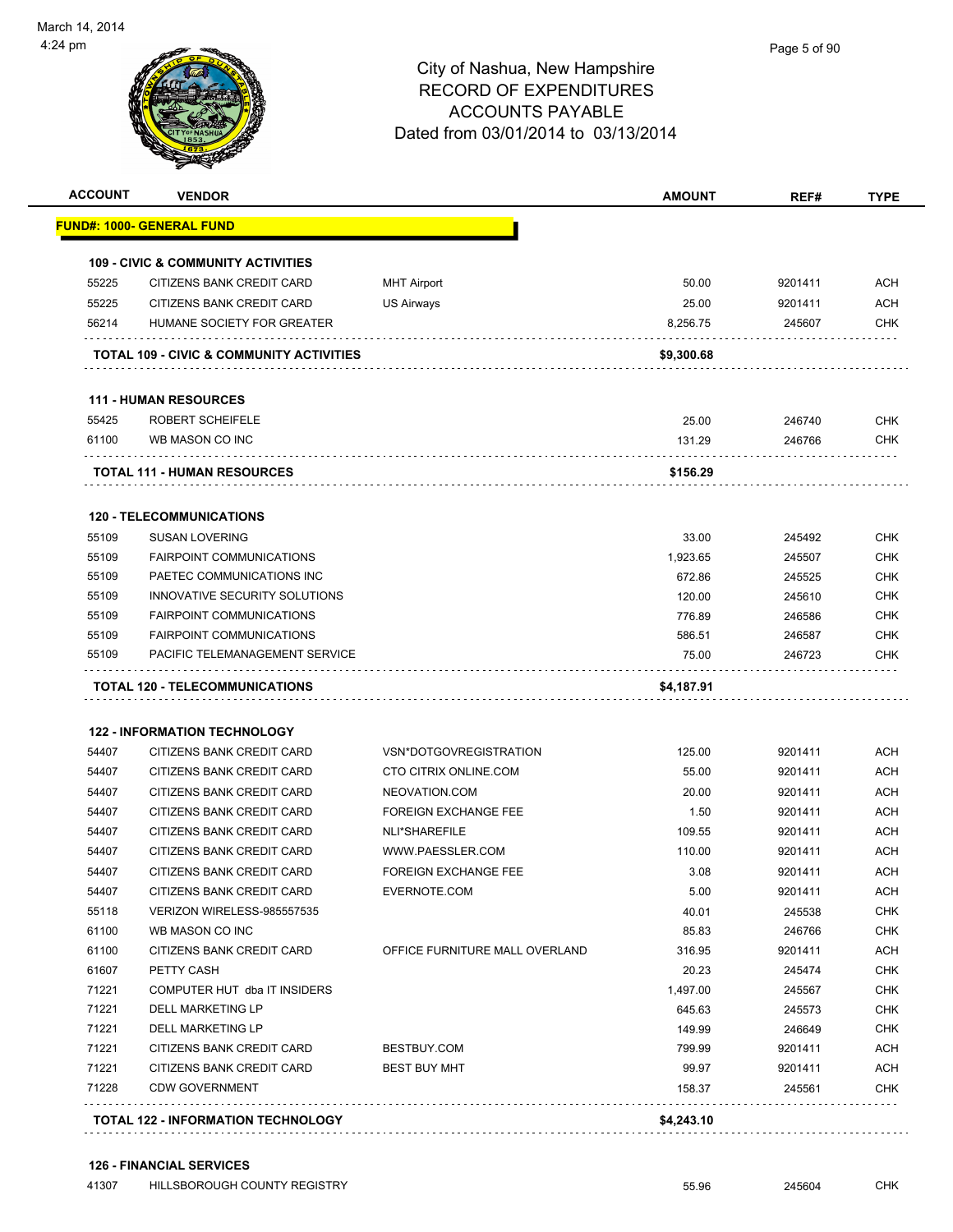

| <b>ACCOUNT</b> | <b>VENDOR</b>                         |                               | <b>AMOUNT</b> | REF#    | <b>TYPE</b>              |
|----------------|---------------------------------------|-------------------------------|---------------|---------|--------------------------|
|                | <b>FUND#: 1000- GENERAL FUND</b>      |                               |               |         |                          |
|                | <b>126 - FINANCIAL SERVICES</b>       |                               |               |         |                          |
| 45913          | PETTY CASH                            |                               | 5.00          | 245474  | <b>CHK</b>               |
| 53467          | <b>MAILINGS UNLIMITED</b>             |                               | 774.91        | 245622  | <b>CHK</b>               |
| 53467          | <b>MAILINGS UNLIMITED</b>             |                               | 50.00         | 246697  | <b>CHK</b>               |
| 54828          | US BANK EQUIPMENT FINANCE             |                               | 26.55         | 245536  | <b>CHK</b>               |
| 55400          | NH TAX COLLECTORS ASSN                |                               | 100.00        | 246601  | <b>CHK</b>               |
| 55607          | MAILINGS UNLIMITED - MVR              |                               | 935.00        | 14899   | <b>ACH</b>               |
| 55607          | <b>MAILINGS UNLIMITED</b>             |                               | 89.24         | 245622  | <b>CHK</b>               |
| 61100          | WB MASON CO INC                       |                               | 590.00        | 246766  | <b>CHK</b>               |
| 61100          | CITIZENS BANK CREDIT CARD             | Staples                       | 19.29         | 9201411 | <b>ACH</b>               |
| 61607          | <b>T2 SYSTEMS INC</b>                 |                               | 2,535.00      | 246749  | <b>CHK</b>               |
| 61830          | CITIZENS BANK CREDIT CARD             | WALL ST. JOURNAL              | 113.75        | 9201411 | ACH                      |
|                | <b>TOTAL 126 - FINANCIAL SERVICES</b> |                               | \$5,294.70    |         |                          |
|                | <b>129 - CITY BUILDINGS</b>           |                               |               |         |                          |
| 54100          | <b>PSNH</b>                           |                               | 1,992.94      | 246604  | <b>CHK</b>               |
| 54114          | <b>HESS CORPORATION</b>               |                               | 1,625.97      | 245603  | <b>CHK</b>               |
| 54114          | LIBERTY UTILITIES - NH                |                               | 984.14        | 246594  | <b>CHK</b>               |
| 54141          | PENNICHUCK WATER WORKS INC            |                               | 525.90        | 245526  | <b>CHK</b>               |
| 54228          | BAIN PEST CONTROL SERVICE INC         |                               | 75.00         | 246629  | <b>CHK</b>               |
| 54280          | J LAWRENCE HALL INC                   |                               | 276.12        | 245612  | <b>CHK</b>               |
| 54280          | YOUNGS                                |                               | 98.28         | 245671  | <b>CHK</b>               |
|                | <b>TOTAL 129 - CITY BUILDINGS</b>     |                               | \$5,578.35    |         |                          |
|                | <b>130 - PURCHASING</b>               |                               |               |         |                          |
| 55500          | UNION LEADER CORP -- 19828            |                               | 178.76        | 246613  | <b>CHK</b>               |
|                | <b>TOTAL 130 - PURCHASING</b>         |                               | \$178.76      |         |                          |
|                | 132 - ASSESSING                       |                               |               |         |                          |
| 55200          | CITIZENS BANK CREDIT CARD             | GMNBR (Greater Manchester/Nas | 170.00        | 9201411 |                          |
| 55307          | <b>GREG TURGISS</b>                   |                               | 77.84         | 246581  | <b>ACH</b><br><b>CHK</b> |
| 55307          | <b>GARY TURGISS</b>                   |                               | 73.92         | 246757  | <b>CHK</b>               |
| 71999          | PETTY CASH                            |                               | 19.99         | 245474  | <b>CHK</b>               |
|                | TOTAL 132 - ASSESSING                 |                               | \$341.75      |         |                          |
|                |                                       |                               |               |         |                          |
| 134 - GIS      |                                       |                               |               |         |                          |
| 55400          | NRAAO/NJ 2014                         |                               | 190.00        | 246571  | <b>CHK</b>               |
|                | PAMELA ANDRUSKEVICH                   |                               | 453.00        | 246625  | <b>CHK</b>               |
| 55400          |                                       |                               |               |         |                          |
| 61650          | WB MASON CO INC                       |                               | 320.30        | 245669  | <b>CHK</b>               |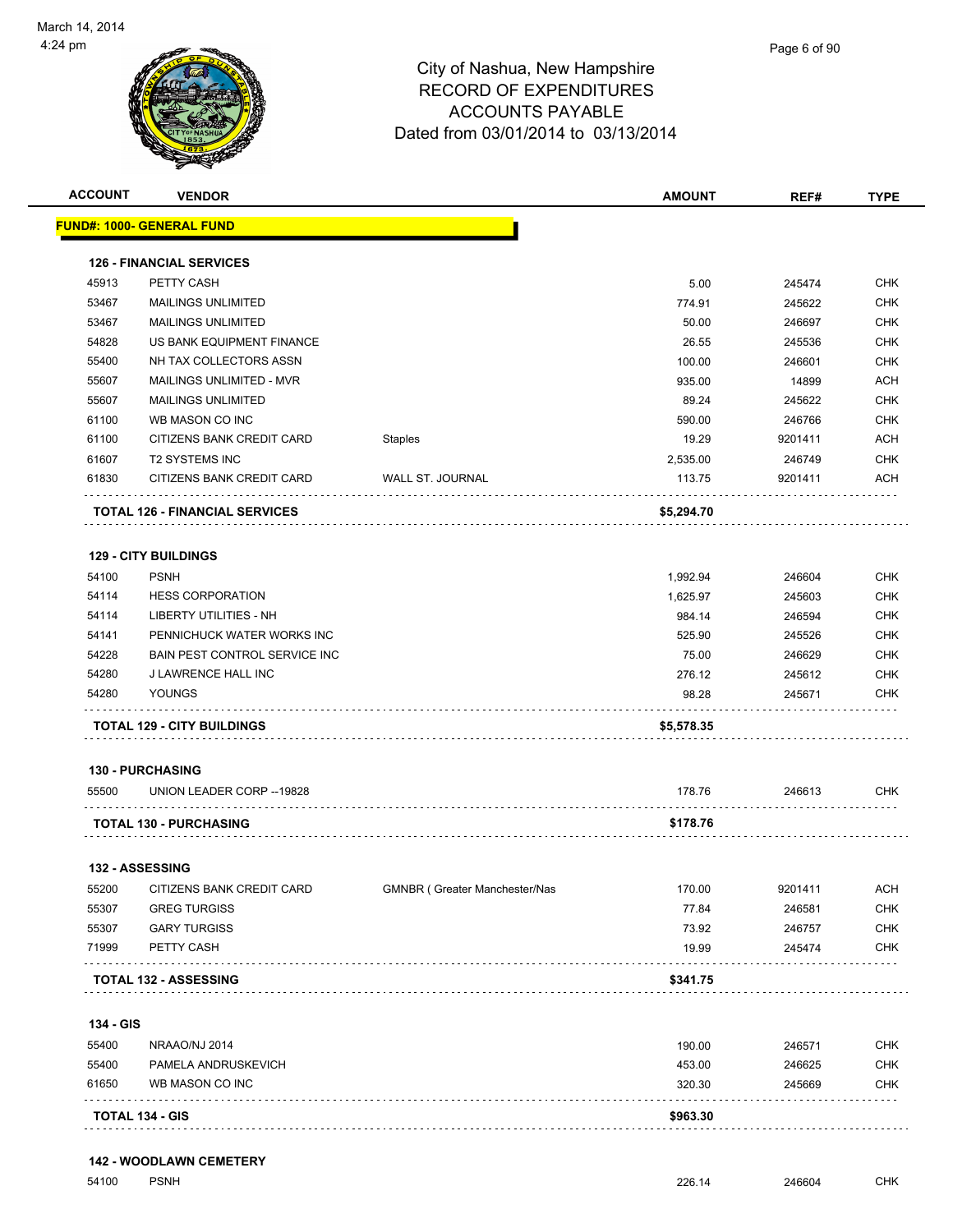

| <b>ACCOUNT</b> | <b>VENDOR</b>                                 |                      | <b>AMOUNT</b>    | REF#             | <b>TYPE</b>       |
|----------------|-----------------------------------------------|----------------------|------------------|------------------|-------------------|
|                | <u> FUND#: 1000- GENERAL FUND</u>             |                      |                  |                  |                   |
|                | <b>142 - WOODLAWN CEMETERY</b>                |                      |                  |                  |                   |
| 54280          | PETTY CASH                                    |                      | 1.58             | 245474           | <b>CHK</b>        |
| 61428          | NEW ENGLAND PAPER & SUPPLY                    |                      | 174.23           | 246715           | <b>CHK</b>        |
| 61499          | PETTY CASH                                    |                      | 29.80            | 245474           | CHK               |
| 61549          | <b>GRIFFIN GREENHOUSE SUPPLIES</b>            |                      | 1,080.34         | 246673           | CHK               |
|                |                                               |                      |                  |                  |                   |
|                | TOTAL 142 - WOODLAWN CEMETERY                 |                      | \$1,512.09       |                  |                   |
|                | <b>144 - EDGEWOOD CEMETERY</b>                |                      |                  |                  |                   |
| 54100          | <b>PSNH</b>                                   |                      | 117.30           | 246604           | CHK               |
| 54280          | HOME DEPOT CREDIT SERVICE 3065                |                      | 16.84            | 245605           | <b>CHK</b>        |
| 54487          | DONOVAN EQUIPMENT CO INC                      |                      | 168.01           | 245577           | CHK               |
| 61428          | NEW ENGLAND PAPER & SUPPLY                    |                      | 80.81            | 246715           | CHK               |
| 61549          | STOKES SEEDS INC                              |                      | 113.35           | 246747           | <b>CHK</b>        |
| 61799          | <b>BLUELINE RENTAL LLC</b>                    |                      | 122.20           | 245554           | CHK               |
|                | <b>TOTAL 144 - EDGEWOOD CEMETERY</b>          |                      | \$618.51         |                  |                   |
|                |                                               |                      |                  |                  |                   |
| 150 - POLICE   |                                               |                      |                  |                  |                   |
| 44184          | NASHUA POLICE DEPARTMENT                      |                      | 9.98             | 246570           | <b>CHK</b>        |
| 45430          | NASHUA POLICE DEPARTMENT                      |                      | 25.00            | 246570           | <b>CHK</b>        |
| 52800          | <b>JOHN CINELLI</b>                           |                      | 480.00           | 246555           | <b>CHK</b>        |
| 52800          | <b>FRANCIS SULLIVAN</b>                       |                      | 607.50           | 246579           | CHK               |
| 52809          | <b>HEATHER WEST</b>                           |                      | 200.00           | 246582           | CHK               |
| 53135          | ST JOSEPHS HOSPITAL                           |                      | 54.75            | 246743           | <b>CHK</b>        |
| 53999          | AAA CREDIT SCREENING SERV LLC                 |                      | 25.00            | 245540           | CHK               |
| 54100          | <b>PSNH</b>                                   |                      | 525.15           | 245528           | CHK               |
| 54100          | PSNH-LARGE POWER                              |                      | 11,554.65        | 245529           | <b>CHK</b>        |
| 54100          | <b>PSNH</b>                                   |                      | 169.03           | 246604           | CHK               |
| 54107          | SHATTUCK MALONE OIL CO                        |                      | 991.19           | 245530           | <b>CHK</b>        |
| 54114          | LIBERTY UTILITIES - NH                        |                      | 2,014.45         | 245509           | <b>CHK</b>        |
| 54114          | LIBERTY UTILITIES - NH                        |                      | 48.92            | 245513           | CHK               |
| 54114          | <b>HESS CORPORATION</b>                       |                      | 4,758.09         | 245603           | <b>CHK</b>        |
| 54141<br>54280 | PENNICHUCK WATER WORKS INC<br>THE METRO GROUP |                      | 570.96<br>192.00 | 246603           | CHK<br><b>CHK</b> |
| 54280          | NASHUA WALLPAPER & PAINT CO                   |                      |                  | 245632           | <b>CHK</b>        |
| 54280          | NASHUA WALLPAPER & PAINT CO                   |                      | 111.96<br>111.96 | 245640<br>246712 | CHK               |
| 54280          | REXEL                                         |                      | 230.92           | 246733           | <b>CHK</b>        |
| 54407          | CITIZENS BANK CREDIT CARD                     | PLI*KBPublisher      | 199.00           | 9201411          | <b>ACH</b>        |
| 54407          | CITIZENS BANK CREDIT CARD                     | Foreign exchange fee | 5.58             | 9201411          | ACH               |
| 54487          | TREASURER STATE OF NH                         |                      | 90.00            | 246610           | <b>CHK</b>        |
| 54600          | <b>BEST FORD</b>                              |                      | 338.55           | 245552           | <b>CHK</b>        |
| 54600          | SULLIVAN TIRE COMPANY                         |                      | 49.99            | 245662           | <b>CHK</b>        |
| 54600          | SULLIVAN TIRE COMPANY                         |                      | 42.00            | 246748           | CHK               |
| 54849          | COMCAST CABLE COMMUNICATIONS I                |                      | 100.00           | 245505           | <b>CHK</b>        |
| 54849          | <b>FAIRPOINT COMMUNICATIONS</b>               |                      | 32.46            | 245507           | <b>CHK</b>        |
| 54849          | PETER CINFO                                   |                      | 45.96            | 246556           | <b>CHK</b>        |
| 54849          | <b>JOSHUA ST ONGE</b>                         |                      | 45.96            | 246578           | <b>CHK</b>        |
|                |                                               |                      |                  |                  |                   |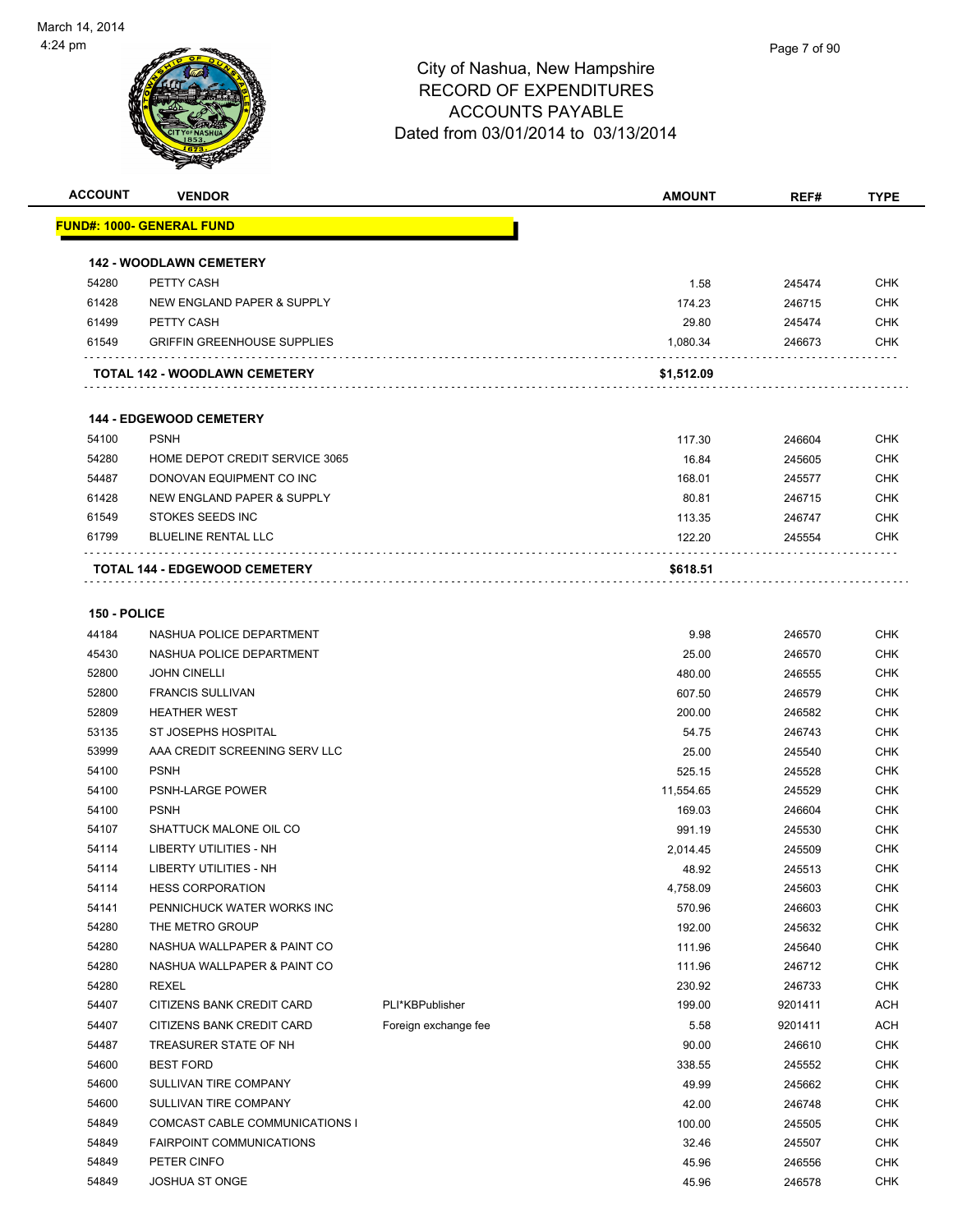

| <b>ACCOUNT</b> | <b>VENDOR</b>                                             |            | <b>AMOUNT</b>   | REF#             | <b>TYPE</b> |
|----------------|-----------------------------------------------------------|------------|-----------------|------------------|-------------|
|                | <u> FUND#: 1000- GENERAL FUND</u>                         |            |                 |                  |             |
|                |                                                           |            |                 |                  |             |
| 150 - POLICE   |                                                           |            |                 |                  |             |
| 54849          | COMCAST CABLE COMMUNICATIONS I                            |            | 229.85          | 246585           | CHK         |
| 54849          | <b>FAIRPOINT COMMUNICATIONS</b>                           |            | 236.67          | 246586           | <b>CHK</b>  |
| 54849          | VERIZON WIRELESS-286546928                                |            | 1,184.21        | 246618           | CHK         |
| 55109          | PAETEC COMMUNICATIONS INC                                 |            | 151.97          | 245525           | <b>CHK</b>  |
| 55200          | <b>GREATER NASHUA CHAMBER OF COMM</b>                     |            | 100.00          | 246588           | <b>CHK</b>  |
| 55200          | TREASURER STATE OF NH                                     |            | 75.00           | 246612           | CHK         |
| 55307          | <b>JOHN HANNIGAN</b>                                      |            | 44.80           | 245489           | CHK         |
| 55307          | <b>HANNAH MERULLO</b>                                     |            | 44.80           | 246569           | CHK         |
| 55307          | NASHUA POLICE DEPARTMENT                                  |            | 20.00           | 246570           | <b>CHK</b>  |
| 55400          | <b>JACLYN MARQUIS</b>                                     |            | 210.00          | 245493           | <b>CHK</b>  |
| 55400          | <b>NLEOA</b>                                              |            | 1,150.00        | 245524           | <b>CHK</b>  |
| 55400          | ROBERT DUNN<br><b>DANIEL MEDEROS</b>                      |            | 35.00           | 246560           | CHK         |
| 55400          |                                                           |            | 350.00          | 246568           | <b>CHK</b>  |
| 55400          | CITIZENS BANK CREDIT CARD                                 | Delta      | 616.00          | 9201411          | ACH         |
| 55400          | CITIZENS BANK CREDIT CARD                                 | Hotels.com | 319.68          | 9201411          | ACH         |
| 55400          | CITIZENS BANK CREDIT CARD                                 | Hotels.com | 412.17          | 9201411          | ACH         |
| 55421          | <b>NNEPAC</b>                                             |            | 825.00          | 246602           | CHK         |
| 55421          | CITIZENS BANK CREDIT CARD                                 | CALEA Inc  | 1,400.00        | 9201411          | ACH         |
| 55421          | CITIZENS BANK CREDIT CARD                                 | Delta      | 784.00          | 9201411          | ACH         |
| 55421          | CITIZENS BANK CREDIT CARD                                 | Delta      | 784.00          | 9201411          | ACH         |
| 55500          | <b>CYGNUS BUSINESS MEDIA</b>                              |            | 425.00          | 245571           | <b>CHK</b>  |
| 55699          | NASHUA MILLYARD ASSOC INC                                 |            | 703.46          | 246711           | CHK         |
| 61100          | CONWAY OFFICE SOLUTIONS                                   |            | 10.48           | 245568           | <b>CHK</b>  |
| 61100          | <b>GRANITE STATE STAMPS INC</b>                           |            | 32.34           | 245597           | <b>CHK</b>  |
| 61100          | WB MASON CO INC                                           |            | 849.48          | 246766           | CHK         |
| 61107          | <b>BEN'S UNIFORMS</b>                                     |            | 413.99          | 245550           | CHK         |
| 61107          | <b>BEN'S UNIFORMS</b>                                     |            | 982.00          | 246636           | CHK         |
| 61110          | <b>BEN'S UNIFORMS</b>                                     |            | 210.00          | 245550           | <b>CHK</b>  |
| 61110          | STAR PACKER BADGES                                        |            | 287.65          | 245660           | CHK         |
| 61142          | AIRGAS USA LLC                                            |            | 404.24          | 246622           | CHK         |
| 61163          | AIRGAS USA LLC                                            |            | 335.73          | 245543           | CHK         |
| 61185          | HOME DEPOT CREDIT SERVICE 3073<br>SAM'S CLUB DIRECT-0860  |            | 61.23           | 245606           | <b>CHK</b>  |
| 61299          |                                                           |            | 145.20          | 245656           | <b>CHK</b>  |
| 61300          | <b>WEX BANK</b><br><b>CENTRAL PAPER PRODUCTS CO</b>       |            | 841.92          | 246767           | CHK         |
| 61428          |                                                           |            | 533.41          | 246644           | CHK         |
| 61607          | <b>ID TECHNOLOGY LLC</b>                                  |            | 117.57          | 246683           | CHK         |
| 61607          | <b>TESSCO INC</b>                                         |            | 189.00          | 246751           | CHK         |
| 61650          | WB MASON CO INC                                           |            | 567.90          | 246766           | CHK         |
| 61799          | <b>BEST FORD</b>                                          |            | 293.16          | 245552           | CHK         |
| 61799<br>61799 | FISHER AUTO PARTS INC<br><b>MAYNARD &amp; LESIEUR INC</b> |            | 500.89          | 245586           | CHK         |
|                |                                                           |            | 199.20          | 245624           | CHK         |
| 61799          | MIKE'S EQUIPMENT REPAIR<br>NEW ENGLAND PARTS WAREHOUSE    |            | 383.32          | 245635           | CHK         |
| 61799          |                                                           |            | 386.62          | 245643           | CHK         |
| 61799<br>61799 | NORTHERN FOREIGN CAR PARTS INC<br><b>BEST FORD</b>        |            | 246.72          | 245648           | CHK<br>CHK  |
| 61799          | <b>CARPARTS OF NASHUA</b>                                 |            | 980.88<br>72.92 | 246639<br>246643 | CHK         |
| 61799          | FISHER AUTO PARTS INC                                     |            | 159.01          | 246663           | CHK         |
|                |                                                           |            |                 |                  |             |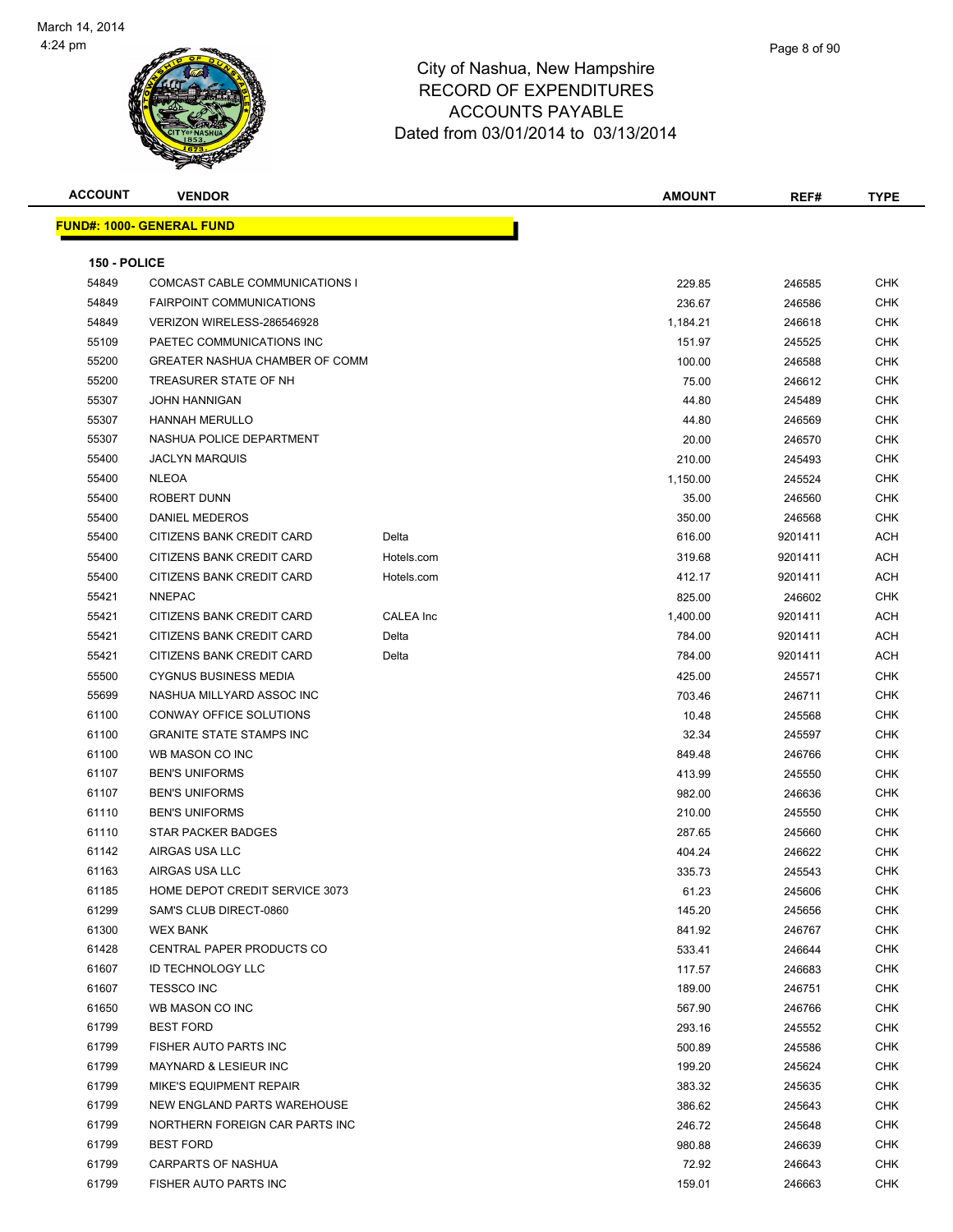| <b>ACCOUNT</b>    | <b>VENDOR</b>                     |                    | <b>AMOUNT</b> | REF#             | <b>TYPE</b> |
|-------------------|-----------------------------------|--------------------|---------------|------------------|-------------|
|                   | <u> FUND#: 1000- GENERAL FUND</u> |                    |               |                  |             |
|                   |                                   |                    |               |                  |             |
| 150 - POLICE      |                                   |                    |               |                  |             |
| 61799             | MACMULKIN CHEVROLET INC           |                    | 349.01        | 246696           | CHK         |
| 61799             | <b>QUIRK GM PARTS DEPOT</b>       |                    | 447.75        | 246730           | <b>CHK</b>  |
| 71025             | SNAP ON TOOLS                     |                    | 70.35         | 245658           | CHK         |
| 71221             | <b>GOVCONNECTION INC</b>          |                    | 99.48         | 245592           | CHK         |
| 71221             | <b>GOVCONNECTION INC</b>          |                    | 256.71        | 246670           | CHK         |
| 71221             | SHI INTERNATIONAL CORP            |                    | 68.00         | 246741           | CHK         |
|                   | <b>TOTAL 150 - POLICE</b>         |                    | \$44,228.78   |                  |             |
| <b>152 - FIRE</b> |                                   |                    |               |                  |             |
| 52800             | <b>GLENN W NIELSEN</b>            |                    | 60.00         | 245645           | CHK         |
| 52800             | <b>STEVE BUXTON</b>               |                    | 972.00        | 246554           | CHK         |
| 52800             | <b>DARREN DESJARDON</b>           |                    | 972.00        | 246651           | <b>CHK</b>  |
| 54100             | <b>PSNH</b>                       |                    | 6,712.61      | 246604           | CHK         |
| 54114             | LIBERTY UTILITIES - NH            |                    | 955.39        | 245511           | CHK         |
| 54114             | LIBERTY UTILITIES - NH            |                    | 118.72        | 245512           | CHK         |
| 54114             | <b>HESS CORPORATION</b>           |                    | 3,914.70      | 245603           | CHK         |
| 54114             | LIBERTY UTILITIES - NH            |                    | 228.40        | 246590           | CHK         |
| 54114             | <b>LIBERTY UTILITIES - NH</b>     |                    | 581.39        | 246596           | CHK         |
| 54114             | LIBERTY UTILITIES - NH            |                    | 293.76        | 246598           | CHK         |
| 54114             | <b>HESS CORPORATION</b>           |                    | 1,954.61      | 246676           | CHK         |
| 54141             | PENNICHUCK WATER WORKS INC        |                    | 643.64        | 245526           | CHK         |
| 54141             | PENNICHUCK WATER WORKS INC        |                    | 236.05        | 246603           | CHK         |
| 54228             | <b>JP PEST SERVICES</b>           |                    | 170.00        | 245613           | <b>CHK</b>  |
| 54228             | <b>JP PEST SERVICES</b>           |                    | 85.00         | 246686           | CHK         |
| 54243             | AE MECHANICAL INC                 |                    | 493.60        | 245541           | CHK         |
| 54243             | AE MECHANICAL INC                 |                    | 394.00        | 246621           | CHK         |
| 54280             | AE MECHANICAL INC                 |                    | 5,298.75      | 245541           | CHK         |
| 54280             | HOME DEPOT CREDIT SERVICE 3065    |                    | 51.94         | 245605           | <b>CHK</b>  |
| 54280             | <b>FIMBEL PAUNET CORP</b>         |                    | 417.50        | 246659           | CHK         |
| 54487             | FIRE TECH & SAFETY OF NEW ENGL    |                    | 48.00         | 246660           | CHK         |
| 54600             | SANEL AUTO PARTS CO               |                    | 82.73         | 246737           | <b>CHK</b>  |
| 55400             | CITIZENS BANK CREDIT CARD         | Southwest Airlines | 192.00        | 9201411          | ACH         |
| 55400             | CITIZENS BANK CREDIT CARD         | Starwood Hotels    | 335.16        | 9201411          | <b>ACH</b>  |
| 55400             | CITIZENS BANK CREDIT CARD         | Southwest Airlines | 284.00        | 9201411          | ACH         |
| 55699             | TRUE BLUE CLEANERS                |                    | 32.16         | 245664           | <b>CHK</b>  |
| 55699             | TRUE BLUE CLEANERS                |                    | 30.16         | 246754           | CHK         |
| 55699             | TRUE BLUE CLEANERS                |                    | 22.62         | 246755           | <b>CHK</b>  |
| 55699             | TRUE BLUE CLEANERS                |                    | 45.24         | 246756           | <b>CHK</b>  |
| 61100             | WB MASON CO INC                   |                    | 197.94        | 245669           | <b>CHK</b>  |
| 61100             | WB MASON CO INC                   |                    | 146.64        | 246766           | CHK         |
| 61107             | WAYNE AGAN                        |                    | 21.00         | 245542           | CHK         |
| 61110             | BERGERON PROTECTIVE CLOTHING      |                    | 170.40        | 245551           | CHK         |
| 61110             | BERGERON PROTECTIVE CLOTHING      |                    | 266.32        | 246638           | <b>CHK</b>  |
| 61307             | YANKEE TRUCK LLC                  |                    | 71.58         |                  | <b>CHK</b>  |
| 61428             | NEW ENGLAND PAPER & SUPPLY        |                    | 1,256.37      | 245670<br>245642 | <b>CHK</b>  |
| 61699             | R B ALLEN CO INC                  |                    |               |                  | <b>CHK</b>  |
|                   |                                   |                    | 869.77        | 246731           |             |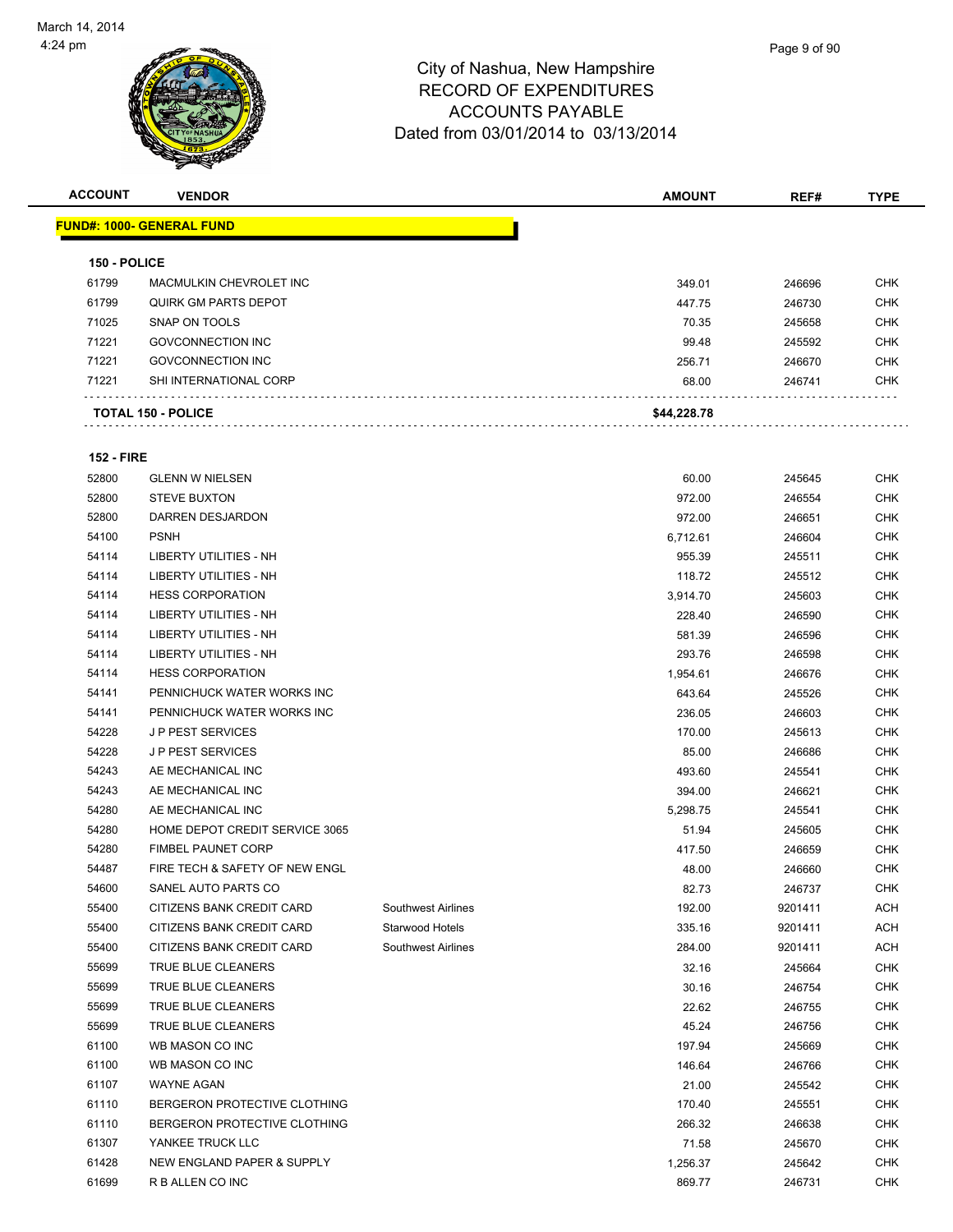

| <b>ACCOUNT</b>    | <b>VENDOR</b>                           | <b>AMOUNT</b>                     | REF#    | <b>TYPE</b> |
|-------------------|-----------------------------------------|-----------------------------------|---------|-------------|
|                   | <b>FUND#: 1000- GENERAL FUND</b>        |                                   |         |             |
| <b>152 - FIRE</b> |                                         |                                   |         |             |
| 61705             | <b>MAYNARD &amp; LESIEUR INC</b>        | 35.00                             | 245625  | <b>CHK</b>  |
| 61709             | <b>G H BERLIN OIL CO</b>                | 2,030.46                          | 246667  | <b>CHK</b>  |
| 61799             | DONOVAN EQUIPMENT CO INC                | 222.85                            | 245577  | <b>CHK</b>  |
| 61799             | <b>GREENFIELD INDUSTRIES INC</b>        | 253.00                            | 245598  | <b>CHK</b>  |
| 61799             | JACK YOUNG CO INC                       | 60.78                             | 245614  | <b>CHK</b>  |
| 61799             | YANKEE TRUCK LLC                        | 33.06                             | 245670  | <b>CHK</b>  |
| 61799             | MINUTEMAN TRUCKS INC                    | 2,205.61                          | 246706  | <b>CHK</b>  |
| 61799             | YANKEE TRUCK LLC                        | 755.46                            | 246770  | <b>CHK</b>  |
| 61807             | <b>GRANITE CITY ELECTRIC SUPPLY</b>     | 93.80                             | 245595  | <b>CHK</b>  |
| 61807             | NEW ENGLAND ARSON SEMINAR               | 2,250.00                          | 246600  | <b>CHK</b>  |
| 68335             | <b>WAL-MART</b>                         | 193.17                            | 246765  | <b>CHK</b>  |
| 71400             | NORTHEAST RESCUE SYSTEMS                | 65.00                             | 245647  | <b>CHK</b>  |
| 71400             | <b>BATTERIES PLUS</b>                   | 161.48                            | 246633  | <b>CHK</b>  |
| 71400             | FIRE TECH & SAFETY OF NEW ENGL          | 516.24                            | 246660  | <b>CHK</b>  |
| 71432             | <b>AQUATIC SPECIALTIES LLC</b>          | 729.95                            | 246626  | <b>CHK</b>  |
| 71432             | FIREMATIC SUPPLY CO INC                 | 175.92                            | 246661  | <b>CHK</b>  |
| 71999             | CITIZENS BANK CREDIT CARD               | <b>FASTENation Inc.</b><br>289.20 | 9201411 | ACH         |
|                   | <b>TOTAL 152 - FIRE</b>                 | \$38,697.13                       |         |             |
|                   |                                         |                                   |         |             |
|                   | <b>153 - BUILDING INSPECTION</b>        |                                   |         |             |
| 42314             | FENCES UNLIMITED INC                    | 16.50                             | 245585  | <b>CHK</b>  |
| 55307             | <b>WILLIAM CONDRA</b>                   | 234.64                            | 246558  | <b>CHK</b>  |
| 55307             | <b>TIMOTHY DUPONT</b>                   | 273.84                            | 246561  | <b>CHK</b>  |
| 55307             | <b>RUSS MARCUM</b>                      | 277.09                            | 246567  | <b>CHK</b>  |
| 55307             | <b>JEFFREY RICHARD</b>                  | 346.64                            | 246576  | <b>CHK</b>  |
| 55421             | <b>RUSS MARCUM</b>                      | 180.00                            | 246567  | <b>CHK</b>  |
| 61299             | PETTY CASH                              | 4.04                              | 245474  | <b>CHK</b>  |
|                   | <b>TOTAL 153 - BUILDING INSPECTION</b>  | \$1,332.75                        |         |             |
|                   | <b>155 - CODE ENFORCEMENT</b>           |                                   |         |             |
| 55307             | <b>NELSON ORTEGA</b>                    | 213.36                            | 245497  | <b>CHK</b>  |
| 55307             | ROBERT SOUSA                            | 244.16                            | 245500  | <b>CHK</b>  |
|                   | <b>TOTAL 155 - CODE ENFORCEMENT</b>     | \$457.52                          | .       |             |
|                   | <b>156 - EMERGENCY MANAGEMENT</b>       |                                   |         |             |
| 61250             | GREATER NASHUA CHAMBER OF COMM          | 95.00                             | 246588  | <b>CHK</b>  |
| 68325             | <b>JUSTIN KATES</b>                     | 118.64                            | 246564  | CHK         |
|                   | <b>TOTAL 156 - EMERGENCY MANAGEMENT</b> | \$213.64                          |         |             |
|                   | <b>157 - CITYWIDE COMMUNICATIONS</b>    |                                   |         |             |
| 54100             | <b>PSNH</b>                             | 250.22                            | 245528  | <b>CHK</b>  |

| - - - - - |                        | -------- |        | ------ |
|-----------|------------------------|----------|--------|--------|
| 54100     | <b>PSNH</b>            | 547.02   | 246604 | СНК    |
| 54435     | MOTOROLA SOLUTIONS INC | 6.000.00 | 245523 | СНК    |
| 54487     | MOTOROLA SOLUTIONS INC | 1.106.00 | 245523 | СНК    |
|           |                        |          |        |        |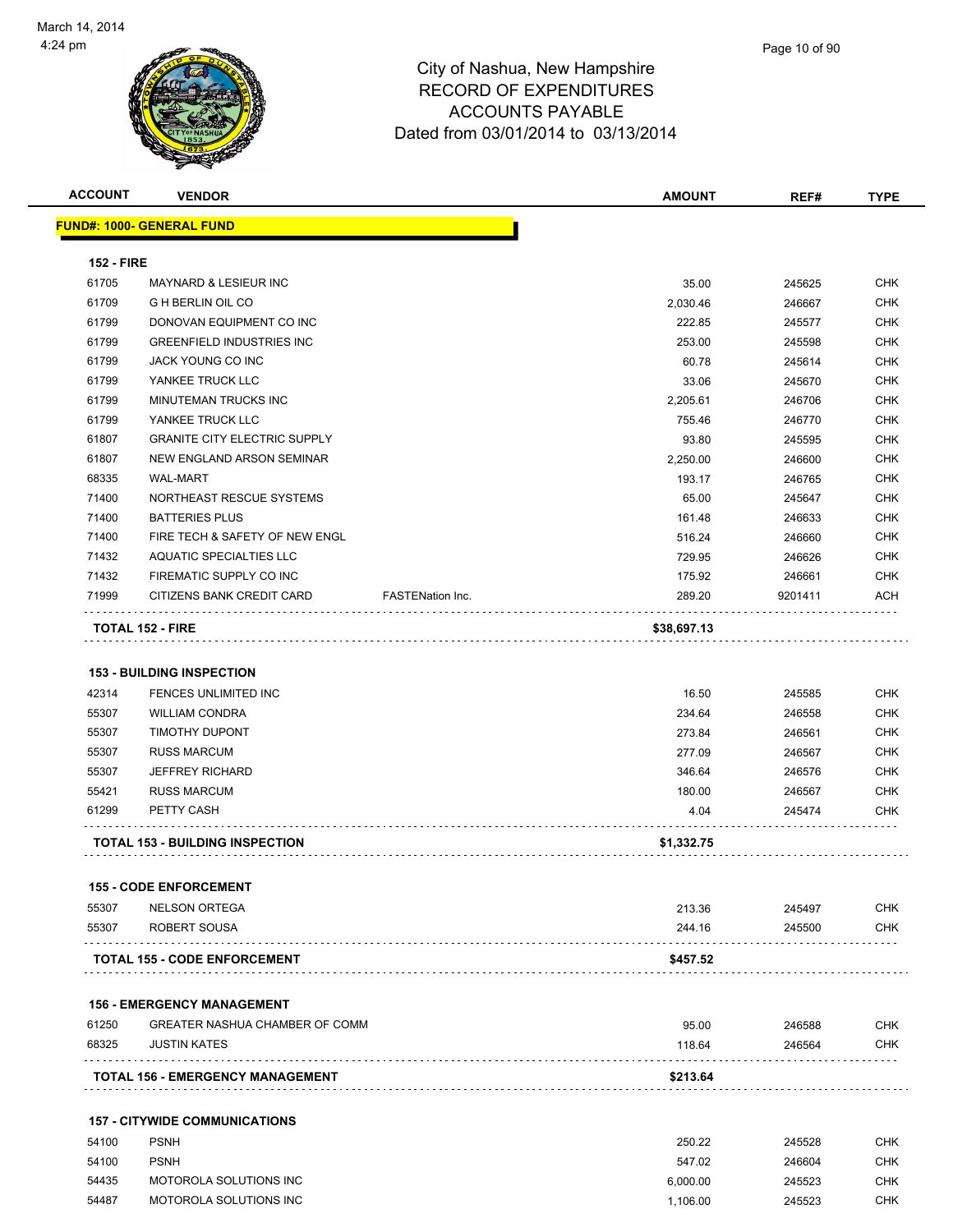| <b>ACCOUNT</b> | <b>VENDOR</b>                                         |           | <b>AMOUNT</b>    | REF#             | <b>TYPE</b>              |
|----------------|-------------------------------------------------------|-----------|------------------|------------------|--------------------------|
|                | FUND#: 1000- GENERAL FUND                             |           |                  |                  |                          |
|                | <b>157 - CITYWIDE COMMUNICATIONS</b>                  |           |                  |                  |                          |
| 54487          | <b>POWER PRODUCTS</b>                                 |           | 4,886.00         | 246728           | <b>CHK</b>               |
| 55421          | <b>WILLIAM R MANSFIELD</b>                            |           | 935.55           | 246566           | <b>CHK</b>               |
| 55421          | CITIZENS BANK CREDIT CARD                             | US Airway | 294.50           | 9201411          | <b>ACH</b>               |
| 55607          | UNITED PARCEL SERVICE                                 |           | 13.78            | 246615           | <b>CHK</b>               |
| 55699          | PAGE STREET LEASING LLC                               |           | 75.00            | 246724           | <b>CHK</b>               |
| 61799          | QUIRK GM PARTS DEPOT                                  |           | 381.00           | 246730           | <b>CHK</b>               |
|                | TOTAL 157 - CITYWIDE COMMUNICATIONS                   |           | \$14,489.07      |                  |                          |
|                | <b>159 - OTHER PUBLIC SAFETY</b>                      |           |                  |                  |                          |
| 54835          | PENNICHUCK WATER WORKS INC                            |           | 214,137.06       | 246603           | <b>CHK</b>               |
|                | <b>TOTAL 159 - OTHER PUBLIC SAFETY</b>                |           | \$214,137.06     |                  |                          |
|                |                                                       |           |                  |                  |                          |
|                | <b>160 - PUBLIC WORKS-ADMIN/ENGINEERING</b>           |           |                  |                  |                          |
| 54100          | <b>PSNH</b>                                           |           | 1,112.07         | 245528           | <b>CHK</b>               |
| 54114<br>54141 | <b>HESS CORPORATION</b><br>PENNICHUCK WATER WORKS INC |           | 294.32           | 245603           | <b>CHK</b>               |
| 55200          | TREASURER STATE OF NH                                 |           | 119.60           | 246603           | <b>CHK</b><br><b>CHK</b> |
| 55307          | <b>ROBERT MEUNIER</b>                                 |           | 150.00<br>104.16 | 245533<br>245495 | <b>CHK</b>               |
| 55699          | JAN PRO CLEANING SYSTEMS NE                           |           | 665.00           | 245615           | <b>CHK</b>               |
| 61100          | WB MASON CO INC                                       |           | 39.73            | 246766           | <b>CHK</b>               |
| 61310          | ALTERNATIVE VEHICLE SERVICE GR                        |           | 187.57           | 245545           | <b>CHK</b>               |
| 61830          | THE KIPLINGER LETTER                                  |           | 58.00            | 246609           | <b>CHK</b>               |
| 61830          | <b>UNION LEADER CORP</b>                              |           | 239.72           | 246614           | <b>CHK</b>               |
| 61830          | <b>EXECUTIVE LEADERSHIP</b>                           |           | 139.00           | 246655           | <b>CHK</b>               |
|                | TOTAL 160 - PUBLIC WORKS-ADMIN/ENGINEERING            |           | \$3,109.17       |                  |                          |
|                |                                                       |           |                  |                  |                          |
| 161 - STREETS  |                                                       |           |                  |                  |                          |
| 54100          | <b>PSNH</b>                                           |           | 5,471.89         | 245528           | <b>CHK</b>               |
| 54100          | <b>PSNH</b>                                           |           | 10,469.94        | 246604           | <b>CHK</b>               |
| 54114          | <b>HESS CORPORATION</b>                               |           | 6,531.41         | 245603           | <b>CHK</b>               |
| 54141          | PENNICHUCK WATER WORKS INC                            |           | 475.24           | 246603           | <b>CHK</b>               |
| 54200          | JAN PRO CLEANING SYSTEMS NE                           |           | 855.00           | 246688           | <b>CHK</b>               |
| 54207          | CRISP CONTRACTING LLC                                 |           | 1,727.38         | 246559           | <b>CHK</b>               |
| 54207          | <b>LYDIA E BELTRAN</b>                                |           | 83250            | 246635           | <b>CHK</b>               |

| 54207 | CRISP CONTRACTING LLC         | 1,727.38 | 246559 | <b>CHK</b> |
|-------|-------------------------------|----------|--------|------------|
| 54207 | LYDIA E BELTRAN               | 832.50   | 246635 | <b>CHK</b> |
| 54207 | BENTLEY MANAGEMENT GROUP INC  | 782.25   | 246637 | <b>CHK</b> |
| 54207 | <b>ROY E BRIAND</b>           | 1,006.51 | 246641 | <b>CHK</b> |
| 54207 | <b>PATRICK T CADY</b>         | 2,755.26 | 246642 | <b>CHK</b> |
| 54207 | ROBERT W CHAMPAGNE            | 2,213.88 | 246646 | <b>CHK</b> |
| 54207 | STEPHEN P CRAVOTT             | 885.63   | 246647 | <b>CHK</b> |
| 54207 | <b>JOHN MARINO</b>            | 958.13   | 246690 | <b>CHK</b> |
| 54207 | RONALD MANN                   | 567.88   | 246699 | <b>CHK</b> |
| 54207 | STEPHAN MORIN                 | 538.38   | 246708 | <b>CHK</b> |
| 54207 | CHRISTOPHER UNDERWOOD         | 1,114.51 | 246758 | <b>CHK</b> |
| 54207 | UNITED ROOFING & HOME REMODEL | 420.00   | 246760 | <b>CHK</b> |
| 54228 | <b>JP PEST SERVICES</b>       | 65.00    | 245613 | <b>CHK</b> |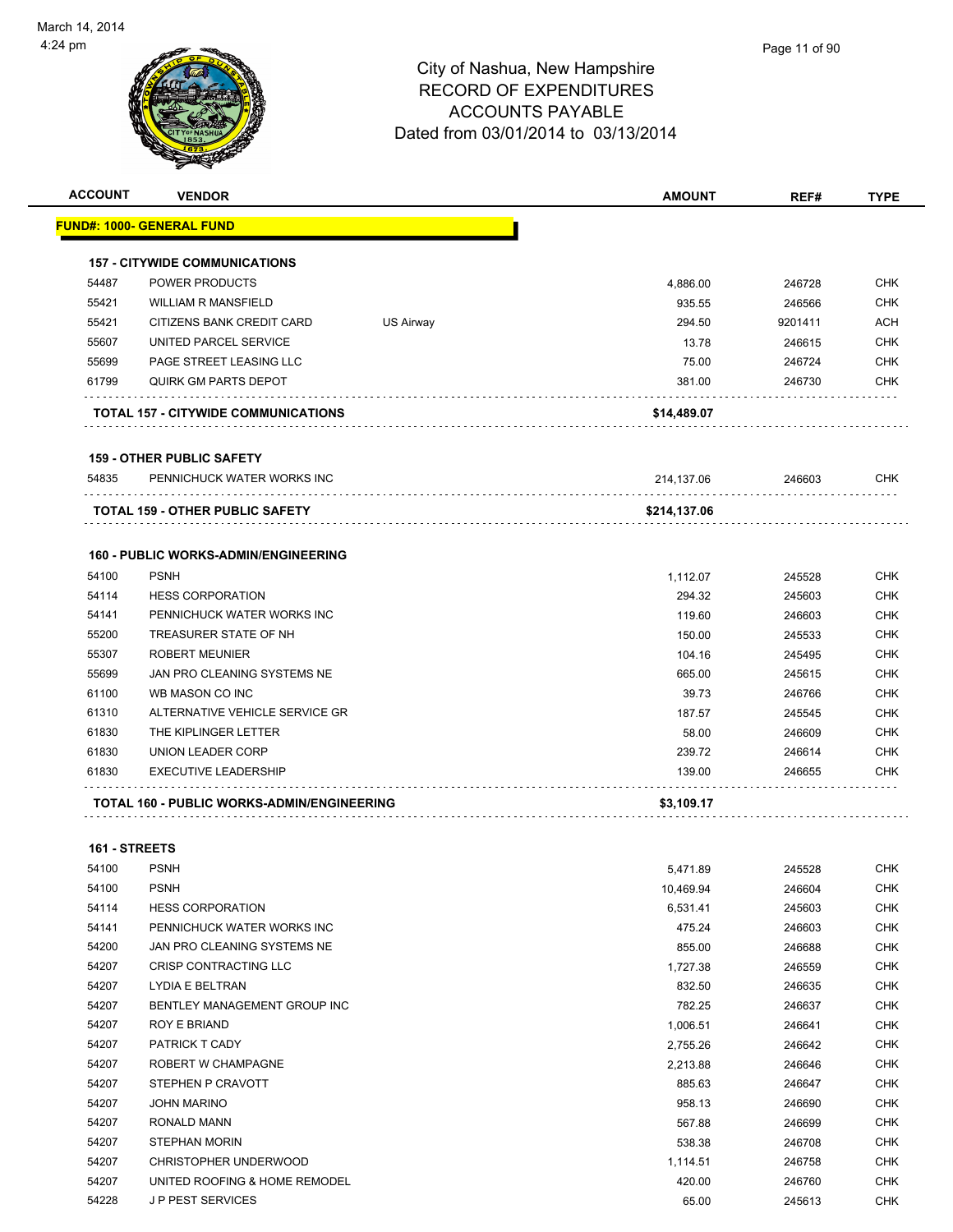

**ACCOUNT VENDOR AMOUNT REF# TYPE FUND#: 1000- GENERAL FUND 161 - STREETS** UNIFIRST CORPORATION 17.00 245665 CHK NH SAFE & LOCK CO INC 256.55 246716 CHK 54280 STEVE SHUMSKY UNLIMITED DOOR SEE AND STEVE SHUMSKY UNLIMITED DOOR BEST FORD 210.89 245552 CHK CAMEROTA TRUCK PARTS 535.50 245557 CHK DONOVAN EQUIPMENT CO INC 21.68 245577 CHK DONOVAN SPRING CO INC 1,156.41 245578 CHK CARPARTS OF NASHUA 42.37 246643 CHK 54600 FREIGHTLINER OF NH INC NEW REAL ASSESSMENT OF THE RESERVE OF THE RESERVE OF THE REAL ASSESSMENT OF THE REAL ASSESSMENT OF THE REAL ASSESSMENT OF THE REAL ASSESSMENT OF THE REAL ASSESSMENT OF THE REAL ASSESSMENT OF TH HOWARD P FAIRFIELD LLC 1,489.53 246681 CHK LIBERTY INTNL TRUCKS OF NH LLC 771.05 246693 CHK MACMULKIN CHEVROLET INC (700.00) 246696 CHK MAYNARD & LESIEUR INC 200.00 246703 CHK NORTHLAND INDUSTRIAL TRUCK CO 306.55 246718 CHK SOUTHWORTH-MILTON INC 3,993.71 246742 CHK CRITICAL ALERT SYSTEMS, LLC 333.40 245506 CHK 55400 CITIZENS BANK CREDIT CARD Skillpath Seminars 149.00 9201411 ACH WB MASON CO INC 448.34 246766 CHK UNIFIRST CORPORATION 211.86 245665 CHK JOSHUA TREFRY 351.01 246753 CHK BELLETETES INC 9.67 246634 CHK BLUE TARP FINANCIAL 17.98 246640 CHK CARPARTS OF NASHUA 12.70 246643 CHK DENNIS K BURKE INC 16,941.87 246650 CHK SHATTUCK MALONE OIL CO 22,163.70 245530 CHK SHATTUCK MALONE OIL CO 3,670.85 246607 CHK 61310 ALTERNATIVE VEHICLE SERVICE GR<br>
61310 ALTERNATIVE VEHICLE SERVICE GR BANNER SYSTEMS OF MASSACHUSETT 275.02 246631 CHK BELLETETES INC 9.04 246634 CHK EASTERN MINERALS INC 43,755.01 245580 CHK GRANITE STATE MINERAL INC 6,246.39 245596 CHK EASTERN MINERALS INC 33,163.06 246653 CHK PEMBROKE SAND & GRAVEL 458.35 246726 CHK BLUE TARP FINANCIAL 48.12 246640 CHK FASTENAL CO 77.62 246656 CHK FASTENAL CO 11.09 246657 CHK MAYNARD & LESIEUR INC 670.00 246702 CHK CARPARTS OF NASHUA 70.64 246643 CHK

 G H BERLIN OIL CO 3,044.09 246667 CHK BELLETETES INC 4.22 246634 CHK CARPARTS OF NASHUA 25.80 246643 CHK MAINTENANCE CONNECTION 149.93 246698 CHK

**TOTAL 161 - STREETS \$180,245.30**

. . . . . . . .

. . . . . . . .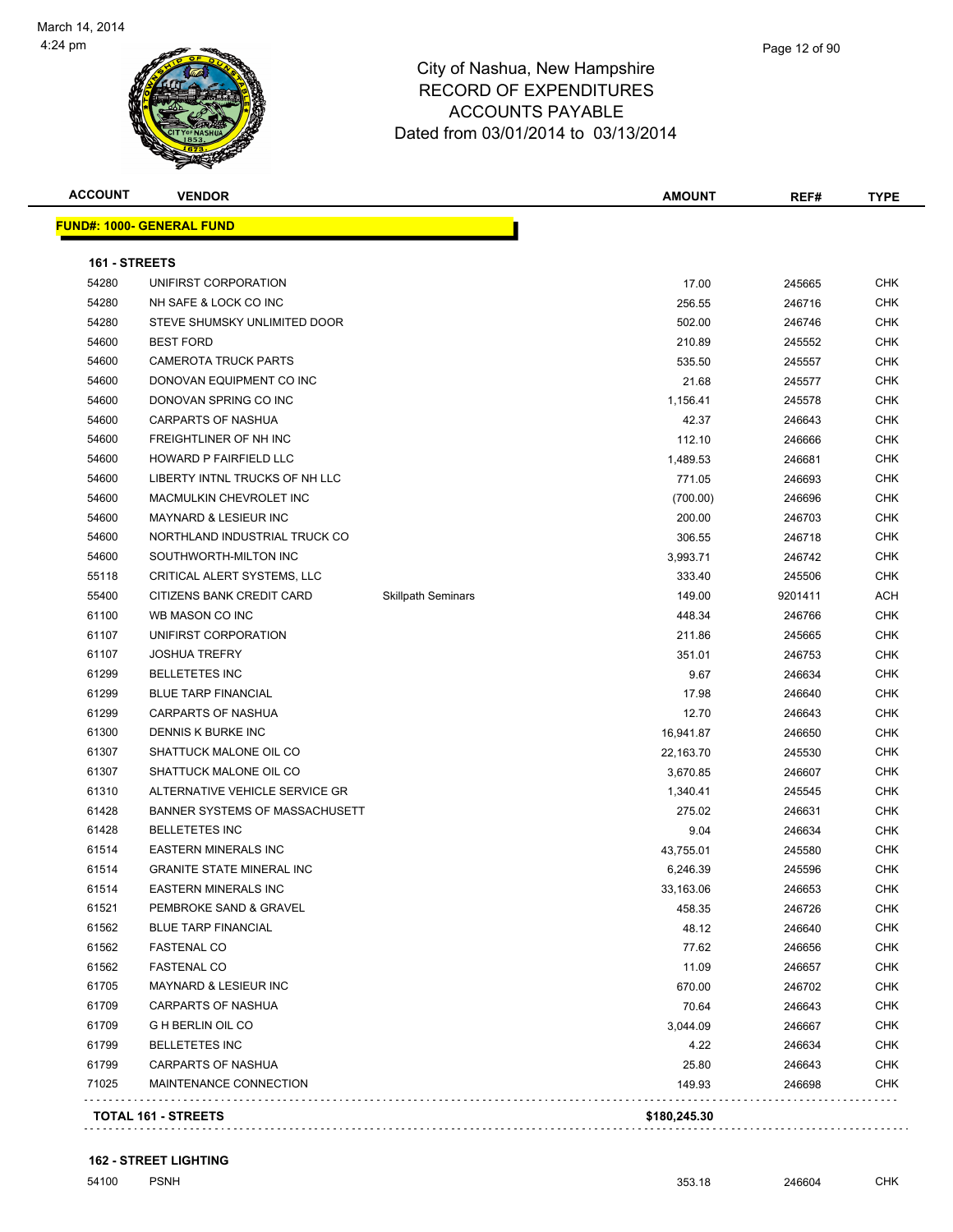

| <b>ACCOUNT</b> | <b>VENDOR</b>                         | <b>AMOUNT</b> | REF#   | <b>TYPE</b> |
|----------------|---------------------------------------|---------------|--------|-------------|
|                | <b>FUND#: 1000- GENERAL FUND</b>      |               |        |             |
|                | <b>162 - STREET LIGHTING</b>          |               |        |             |
| 54100          | PSNH-LARGE POWER                      | 63,355.60     | 246605 | <b>CHK</b>  |
|                | <b>TOTAL 162 - STREET LIGHTING</b>    | \$63,708.78   |        |             |
|                | <b>166 - PARKING LOTS</b>             |               |        |             |
| 44521          | PETTY CASH                            | 76.00         | 245474 | <b>CHK</b>  |
| 54100          | <b>PSNH</b>                           | 650.61        | 245528 | <b>CHK</b>  |
| 54141          | PENNICHUCK WATER WORKS INC            | 77.40         | 245526 | <b>CHK</b>  |
| 54280          | CENTRAL PAPER PRODUCTS CO             | 294.20        | 245562 | <b>CHK</b>  |
| 55307          | <b>JILL STANSFIELD</b>                | 21.73         | 245501 | <b>CHK</b>  |
| 55607          | MUNICIPAL SUPPLY SALES CO             | 15.00         | 245638 | <b>CHK</b>  |
| 55699          | <b>LOOMIS</b>                         | 44.90         | 246694 | <b>CHK</b>  |
| 61100          | PETTY CASH                            | 65.65         | 245474 | <b>CHK</b>  |
| 61107          | <b>M &amp; N SPORTS LLC</b>           | 179.90        | 245621 | <b>CHK</b>  |
| 61428          | <b>NEW ENGLAND PAPER &amp; SUPPLY</b> | 26.75         | 246715 | <b>CHK</b>  |
| 71025          | HOME DEPOT CREDIT SERVICE 3065        | 22.29         | 245605 | <b>CHK</b>  |
| 71600          | <b>BOBCAT OF NEW HAMPSHIRE</b>        | 18.57         | 245555 | <b>CHK</b>  |
| 71600          | MUNICIPAL SUPPLY SALES CO             | 204.00        | 245638 | <b>CHK</b>  |
|                | <b>TOTAL 166 - PARKING LOTS</b>       | \$1,697.00    |        |             |
|                |                                       |               |        |             |
|                | <b>171 - COMMUNITY SERVICES</b>       |               |        |             |
| 54107          | SHATTUCK MALONE OIL CO                | 1,482.08      | 246607 | <b>CHK</b>  |
| 54141          | PENNICHUCK WATER WORKS INC            | 218.68        | 245526 | <b>CHK</b>  |
| 68320          | THE YOUTH COUNCIL                     | 180.00        | 246771 | CHK         |
|                | <b>TOTAL 171 - COMMUNITY SERVICES</b> | \$1,880.76    |        |             |
|                | <b>172 - COMMUNITY HEALTH</b>         |               |        |             |
| 55307          | PETTY CASH                            | 17.52         | 245499 | <b>CHK</b>  |
| 55400          | JSI RESEARCH & TRAINING /             | 260.00        | 246589 | <b>CHK</b>  |
| 61142          | NH MEDICAL DENTAL SUPPLY LLC          | 85.00         | 245644 | <b>CHK</b>  |
|                | <b>TOTAL 172 - COMMUNITY HEALTH</b>   | \$362.52      |        |             |
|                | <b>173 - ENVIRONMENTAL HEALTH</b>     |               |        |             |
| 55307          | <b>HOWARD PRICE</b>                   | 64.46         | 245491 | <b>CHK</b>  |
| 55400          | PLYMOUTH STATE UNIVERSITY             | 50.00         | 245527 | <b>CHK</b>  |
|                | TOTAL 173 - ENVIRONMENTAL HEALTH      | \$114.46      | .      |             |
|                | <b>175 - WELFARE ASSISTANCE</b>       |               |        |             |
| 55810          | 28-34 RAILROAD SQUARE LLC             | 475.00        | 245830 | <b>CHK</b>  |
| 55810          | <b>KENNETH P BLANCHARD</b>            | 600.00        | 245831 | CHK         |
| 55810          | PAUL A BODMER                         | 700.00        | 245832 | CHK         |
| 55810          | JENSEN'S INC                          | 383.00        | 245833 | CHK         |
| 55810          | PLEAKAS-THOMAS-TRUST                  | 165.00        | 245834 | <b>CHK</b>  |

55810 RTN LLC 450.00 245835 CHK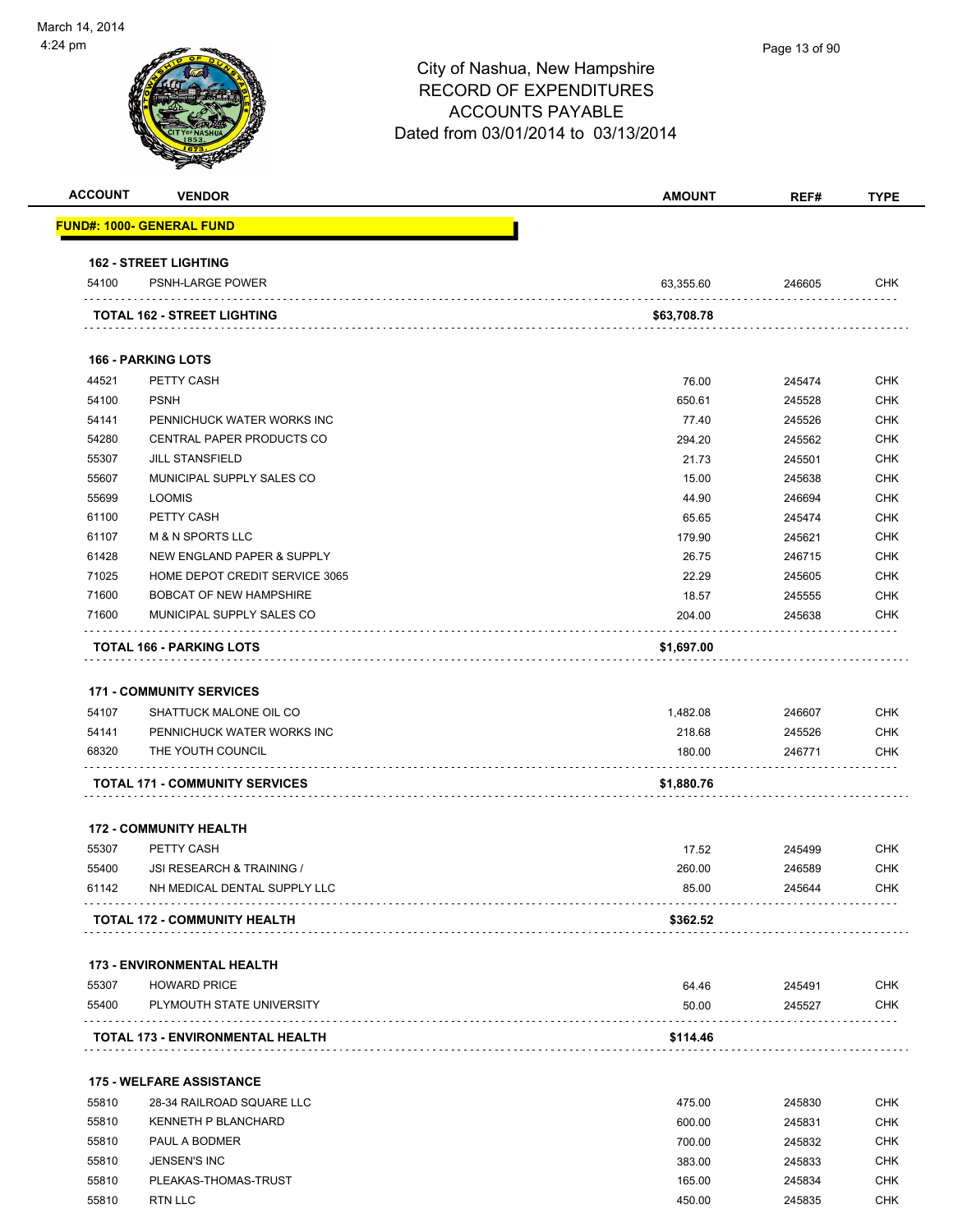

| <b>ACCOUNT</b> | <b>VENDOR</b>                    | <b>AMOUNT</b> | REF#   | <b>TYPE</b> |
|----------------|----------------------------------|---------------|--------|-------------|
|                | <b>FUND#: 1000- GENERAL FUND</b> |               |        |             |
|                | <b>175 - WELFARE ASSISTANCE</b>  |               |        |             |
| 55810          | <b>CAROLYN K WONG</b>            | 550.00        | 245836 | <b>CHK</b>  |
| 55810          | CHAN TANG ZHAO                   | 625.00        | 245837 | <b>CHK</b>  |
| 55810          | ROBERT O JUNGKMAN                | 686.62        | 246536 | <b>CHK</b>  |
| 55810          | 23-25 TEMPLE ST REALTY LLC       | 250.00        | 247016 | <b>CHK</b>  |
| 55810          | 28-34 RAILROAD SQUARE LLC        | 350.00        | 247017 | <b>CHK</b>  |
| 55810          | BOULDER PARK APARTMENTS LLC      | 605.17        | 247019 | <b>CHK</b>  |
| 55810          | <b>CENTRAL REALTY INC</b>        | 750.00        | 247020 | <b>CHK</b>  |
| 55810          | ANIL D'SILVA                     | 545.00        | 247021 | <b>CHK</b>  |
| 55810          | FREEDOM APARTMENTS LLC           | 640.00        | 247022 | <b>CHK</b>  |
| 55810          | <b>HOUSING BENEFITS</b>          | 477.00        | 247023 | <b>CHK</b>  |

. . . . . . . . .

| 55810 | <b>JOSEPH K IRELAND</b>      | 900.97 | 247024 | <b>CHK</b> |
|-------|------------------------------|--------|--------|------------|
| 55810 | JENSEN'S INC                 | 393.00 | 247025 | <b>CHK</b> |
| 55810 | MARIA GIAKOUMAKIS            | 900.97 | 247026 | <b>CHK</b> |
| 55810 | RJ REAL ESTATE PARTNERSHIP   | 428.60 | 247027 | <b>CHK</b> |
| 55810 | NIKOLAY SOSNOVSKY            | 483.48 | 247028 | <b>CHK</b> |
| 55814 | NORTHEAST UTILITIES          | 42.00  | 247014 | <b>CHK</b> |
| 55814 | PENNICHUCK WATER WORKS INC   | 122.48 | 247015 | <b>CHK</b> |
| 55820 | ANCTIL ROCHETTE FUNERAL HOME | 750.00 | 247018 | <b>CHK</b> |
|       |                              |        |        |            |

did did did did did did

**TOTAL 175 - WELFARE ASSISTANCE \$12,273.29**

#### **177 - PARKS & RECREATION**

| 44549 | <b>HARRISON NOYES</b>          | 300.00   | 245825 | <b>CHK</b> |
|-------|--------------------------------|----------|--------|------------|
| 54100 | <b>PSNH</b>                    | 4,839.08 | 245528 | <b>CHK</b> |
| 54100 | PSNH-LARGE POWER               | 2,305.31 | 245529 | <b>CHK</b> |
| 54100 | <b>PSNH</b>                    | 3,205.41 | 246604 | <b>CHK</b> |
| 54114 | LIBERTY UTILITIES - NH         | 39.58    | 246593 | <b>CHK</b> |
| 54114 | <b>LIBERTY UTILITIES - NH</b>  | 389.16   | 246597 | <b>CHK</b> |
| 54114 | <b>HESS CORPORATION</b>        | 827.36   | 246676 | <b>CHK</b> |
| 54141 | PENNICHUCK WATER WORKS INC     | 362.07   | 245526 | <b>CHK</b> |
| 54141 | PENNICHUCK WATER WORKS INC     | 422.29   | 246603 | <b>CHK</b> |
| 54250 | <b>FASTENAL CO</b>             | (160.14) | 245583 | <b>CHK</b> |
| 54280 | HOME DEPOT CREDIT SERVICE 3065 | 383.50   | 245605 | <b>CHK</b> |
| 54280 | JAN PRO CLEANING SYSTEMS NE    | 300.00   | 245615 | <b>CHK</b> |
| 54280 | GATE CITY FENCE CO INC         | 595.00   | 246668 | <b>CHK</b> |
| 54600 | DONOVAN EQUIPMENT CO INC       | 293.73   | 245577 | <b>CHK</b> |
| 54600 | FREIGHTLINER OF NH INC         | 500.61   | 245589 | <b>CHK</b> |
| 54600 | SOUTHWORTH-MILTON INC          | 292.46   | 246742 | <b>CHK</b> |
| 55642 | <b>JOHN FERLAN</b>             | 150.00   | 245821 | <b>CHK</b> |
| 55642 | <b>GERALD GADBOIS</b>          | 980.00   | 245822 | <b>CHK</b> |
| 55642 | SEAN-MICHAEL LANG              | 389.00   | 245823 | <b>CHK</b> |
| 55642 | DAVE MANSOR                    | 651.00   | 245824 | <b>CHK</b> |
| 55642 | <b>HARRISON NOYES</b>          | 596.00   | 245825 | <b>CHK</b> |
| 55642 | <b>BRIAN OLSEN</b>             | 100.00   | 245826 | <b>CHK</b> |
| 55642 | <b>FRANK SAIA</b>              | 520.00   | 245827 | <b>CHK</b> |
| 55642 | RONALD SEVIGNY                 | 1,072.00 | 245828 | <b>CHK</b> |
| 55642 | <b>BRAD ZAPENAS</b>            | 180.00   | 245829 | <b>CHK</b> |
| 61107 | ALECS SHOE STORE INC           | 110.00   | 245544 | <b>CHK</b> |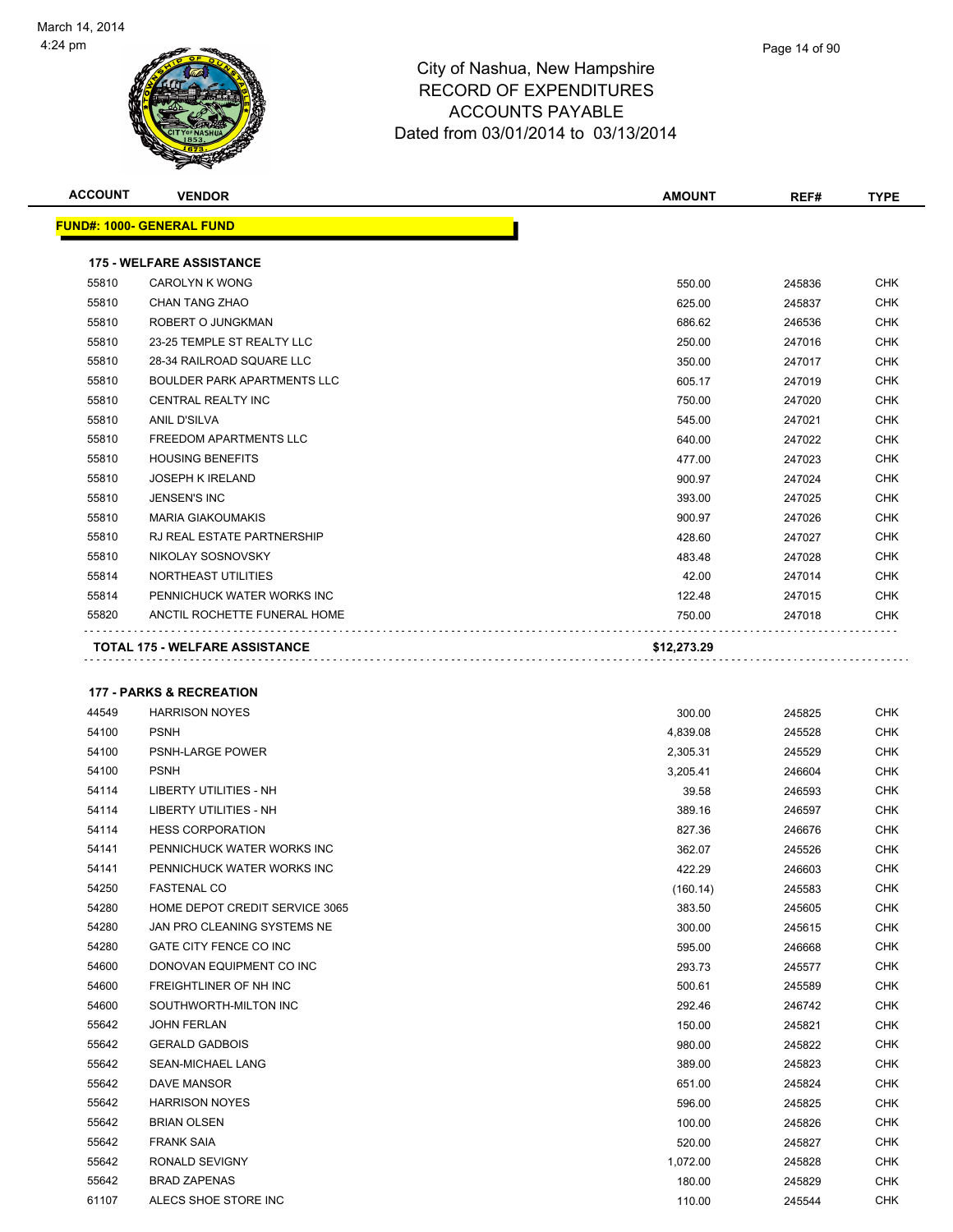

| <b>ACCOUNT</b> | <b>VENDOR</b>                             | <b>AMOUNT</b> | REF#   | <b>TYPE</b> |
|----------------|-------------------------------------------|---------------|--------|-------------|
|                | <b>FUND#: 1000- GENERAL FUND</b>          |               |        |             |
|                | <b>177 - PARKS &amp; RECREATION</b>       |               |        |             |
| 61310          | ALTERNATIVE VEHICLE SERVICE GR            | 1,590.68      | 245545 | <b>CHK</b>  |
| 61705          | <b>MAYNARD &amp; LESIEUR INC</b>          | 823.45        | 245626 | <b>CHK</b>  |
| 61799          | CARPARTS OF NASHUA                        | 53.04         | 246643 | <b>CHK</b>  |
| 61799          | FREIGHTLINER OF NH INC                    | 589.85        | 246666 | <b>CHK</b>  |
| 61799          | NAPA AUTO PARTS                           | 315.48        | 246709 | <b>CHK</b>  |
| 61799          | SANEL AUTO PARTS CO                       | 3.54          | 246738 | <b>CHK</b>  |
| 61799          | SANEL AUTO PARTS CO                       | 864.95        | 246739 | <b>CHK</b>  |
|                | <b>TOTAL 177 - PARKS &amp; RECREATION</b> | \$23,884.41   |        |             |
| 179 - LIBRARY  |                                           |               |        |             |
| 54100          | PSNH-LARGE POWER                          | 5,699.35      | 245529 | CHK         |
| 54114          | <b>HESS CORPORATION</b>                   | 1,934.97      | 245603 | <b>CHK</b>  |
| 54280          | HOME DEPOT CREDIT SERVICE 3065            | 213.83        | 246678 | <b>CHK</b>  |
| 54280          | <b>JP PEST SERVICES</b>                   | 114.00        | 246686 | <b>CHK</b>  |
| 54487          | STANLEY CONVERGENT SECURITY               | 40.42         | 245659 | <b>CHK</b>  |
| 54828          | US BANK EQUIPMENT FINANCE                 | 133.06        | 246616 | <b>CHK</b>  |
| 55699          | <b>CHRISTOPHER DALEY</b>                  | 269.00        | 246648 | <b>CHK</b>  |
| 61299          | <b>BRODART CO</b>                         | 233.19        | 245556 | <b>CHK</b>  |
| 61299          | <b>DEMCO</b>                              | 195.30        | 245575 | <b>CHK</b>  |
| 61428          | <b>REXEL CLS</b>                          | 196.30        | 245655 | <b>CHK</b>  |
| 61807          | <b>BAKER &amp; TAYLOR</b>                 | 368.13        | 245547 | <b>CHK</b>  |
| 61807          | <b>GARETH STEVENS PUBLISHING</b>          | 2,651.28      | 245590 | <b>CHK</b>  |
| 61807          | <b>INGRAM LIBRARY SERVICES</b>            | 187.11        | 245609 | <b>CHK</b>  |
| 61807          | INTERNATIONAL BOOK IMPORT SVC             | 106.35        | 245611 | <b>CHK</b>  |
| 61807          | SIMON & SCHUSTER                          | 26.88         | 245657 | <b>CHK</b>  |
| 61807          | ABDO PUBLISHING CO                        | 5,043.50      | 246583 | <b>CHK</b>  |
| 61807          | <b>BAKER &amp; TAYLOR</b>                 | 311.53        | 246630 | <b>CHK</b>  |
| 61807          | <b>BILL FLYNN</b>                         | 6.00          | 246664 | <b>CHK</b>  |
| 61807          | NH UNION LEADER                           | 119.85        | 246717 | CHK         |
| 61814          | <b>MICRO MARKETING ASSOCIATES</b>         | 418.86        | 245633 | <b>CHK</b>  |
| 61814          | <b>MIDWEST TAPE</b>                       | 141.53        | 245634 | <b>CHK</b>  |
| 61814          | <b>MIDWEST TAPE</b>                       | 411.66        | 246705 | <b>CHK</b>  |
| 61814          | RANDOM HOUSE LLC                          | 183.75        | 246732 | <b>CHK</b>  |
| 61819          | MICRO MARKETING ASSOCIATES                | 159.19        | 245633 | <b>CHK</b>  |
| 61821          | <b>EBSCO INFORMATION SERVICES</b>         | 99.95         | 245581 | <b>CHK</b>  |
| 71221          | <b>TECHSOUP GLOBAL</b>                    | 648.00        | 246750 | <b>CHK</b>  |
|                | <b>TOTAL 179 - LIBRARY</b>                | \$19,912.99   |        |             |
|                | <b>181 - COMMUNITY DEVELOPMENT</b>        |               |        |             |
| 61100          | WB MASON CO INC                           | (1.76)        | 245669 | <b>CHK</b>  |
| 61100          | WB MASON CO INC                           | 23.89         | 246766 | <b>CHK</b>  |
| 61650          | WB MASON CO INC                           | 29.03         | 246766 | <b>CHK</b>  |
|                |                                           |               |        |             |

**TOTAL 181 - COMMUNITY DEVELOPMENT \$51.16**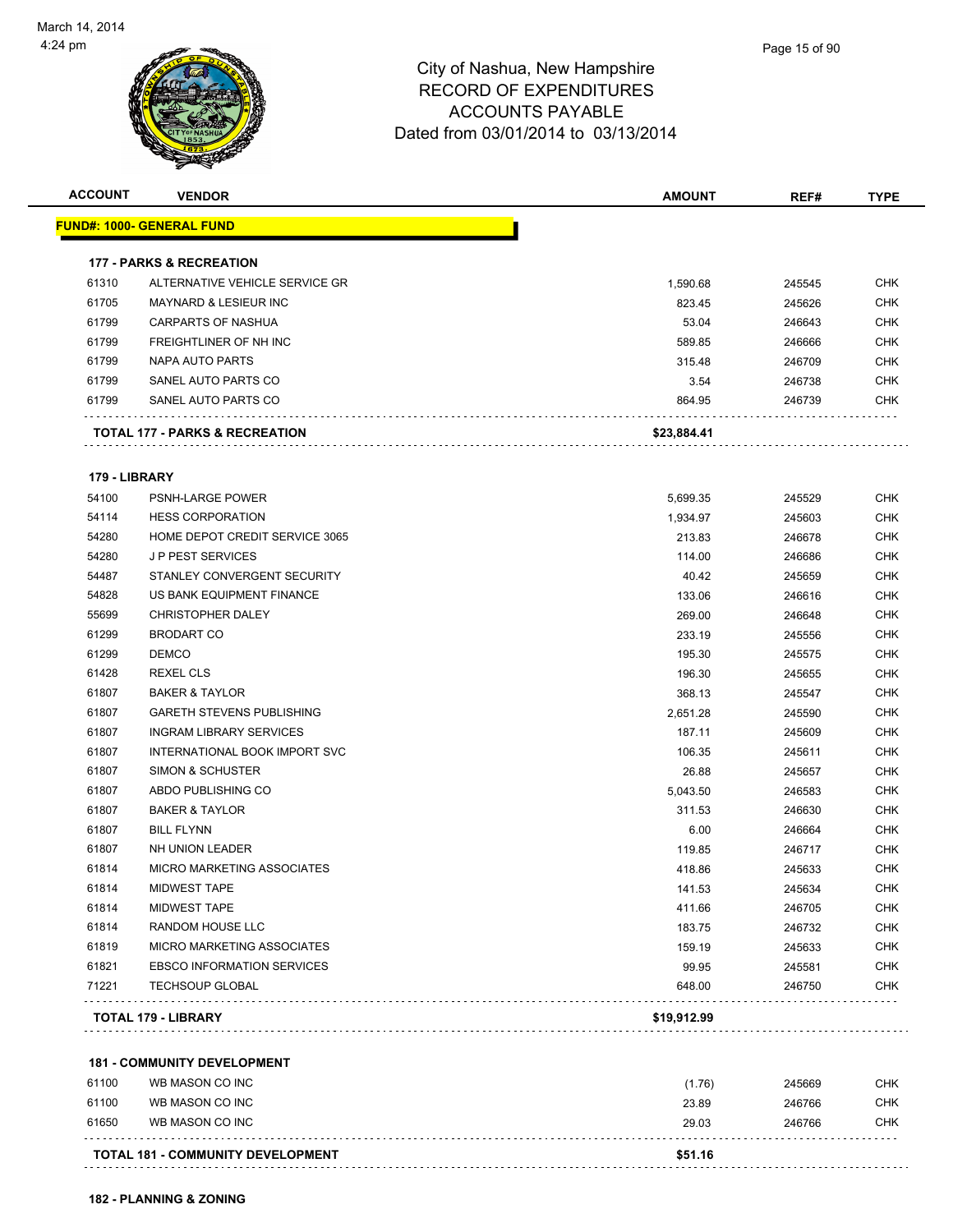| <b>ACCOUNT</b>      | <b>VENDOR</b>                            | <b>AMOUNT</b> | REF#   | <b>TYPE</b> |
|---------------------|------------------------------------------|---------------|--------|-------------|
|                     | <u> FUND#: 1000- GENERAL FUND</u>        |               |        |             |
|                     | <b>182 - PLANNING &amp; ZONING</b>       |               |        |             |
| 55307               | PETTY CASH                               | 210.30        | 245474 | <b>CHK</b>  |
| 55307               | <b>ROGER HOUSTON</b>                     | 323.56        | 245490 | <b>CHK</b>  |
| 55421               | <b>ROGER HOUSTON</b>                     | 1,592.00      | 245490 | CHK         |
| 55421               | <b>MATT TAYLOR</b>                       | 695.00        | 245503 | <b>CHK</b>  |
| 55421               | <b>MATT TAYLOR</b>                       | 301.00        | 246580 | CHK         |
|                     | <b>TOTAL 182 - PLANNING &amp; ZONING</b> | \$3,121.86    |        |             |
|                     | <b>183 - ECONOMIC DEVELOPMENT</b>        |               |        |             |
| 61100               | WB MASON CO INC                          | 39.41         | 246766 | <b>CHK</b>  |
| 69000               | <b>JAJA BELLE'S</b>                      | 2,000.00      | 246563 | CHK         |
| 69000               | <b>FAY'S FINE CABINETRY</b>              | 165.13        | 246658 | CHK         |
|                     | <b>TOTAL 183 - ECONOMIC DEVELOPMENT</b>  | \$2,204.54    |        |             |
|                     |                                          |               |        |             |
| <b>191 - SCHOOL</b> |                                          |               |        |             |
| 52800               | <b>MEGAN ACKERMAN</b>                    | 1,384.62      | 245684 | CHK         |
| 52800               | <b>ASHLEY CLARKE</b>                     | 692.31        | 245711 | <b>CHK</b>  |
| 52800               | <b>KAREN MARISON</b>                     | 230.77        | 245771 | <b>CHK</b>  |
| 52800               | PAMELA MCNULTY                           | 769.23        | 245777 | CHK         |
| 52800               | <b>MELINDA ROBERGE</b>                   | 461.54        | 245794 | <b>CHK</b>  |
| 52800               | <b>LAUREN BERRIDGE</b>                   | 959.20        | 246798 | CHK         |
| 52800               | <b>MAUREEN CURRAN</b>                    | 540.00        | 246828 | CHK         |
| 53114               | PLODZIK & SANDERSON PA                   | 11,557.50     | 246919 | <b>CHK</b>  |
| 53600               | <b>MARK DAILEANES</b>                    | 154.52        | 245719 | CHK         |
| 53600               | THE YOUTH COUNCIL                        | 6,132.50      | 246957 | <b>CHK</b>  |
| 53614               | READYNURSE STAFFING SERVICES             | 710.22        | 245793 | <b>CHK</b>  |
| 53614               | <b>CLARK ASSOC</b>                       | 14,213.50     | 246820 | CHK         |
| 53614               | <b>COMPASSIONATE STAFFING LLC</b>        | 495.00        | 246823 | <b>CHK</b>  |
| 53614               | <b>AMY MCCARTNEY</b>                     | 6,760.20      | 246892 | <b>CHK</b>  |
| 53628               | <b>SCHERER STRENGTH LLC</b>              | 800.00        | 245679 | CHK         |
| 53628               | CINTAS FIRE PROTECTION                   | 249.00        | 245710 | <b>CHK</b>  |
| 53628               | <b>EDUCATION INC</b>                     | 232.75        | 245727 | CHK         |
| 53628               | PERFORMANCE REHAB INC                    | 5,424.40      | 245788 | <b>CHK</b>  |
| 53628               | SOUTHWORTH-MILTON INC                    | 3,390.00      | 245806 | <b>CHK</b>  |
| 53628               | AMERICAN SECURITY & FIRE PROTE           | 550.00        | 246788 | <b>CHK</b>  |
| 53628               | <b>CINTAS FAS</b>                        | 670.00        | 246819 | <b>CHK</b>  |
| 53628               | JP PEST SERVICES                         | 100.00        | 246872 | <b>CHK</b>  |
| 54100               | <b>PSNH</b>                              | 16,026.16     | 246778 | <b>CHK</b>  |
| 54100               | PUBLIC SERVICE OF NH-LARGE POW           | 13,872.51     | 246921 | <b>CHK</b>  |
| 54114               | LIBERTY UTILITIES - NH                   | 27,683.36     | 245676 | <b>CHK</b>  |
| 54114               | <b>HESS CORPORATION</b>                  | 33,359.41     | 245751 | CHK         |
| 54114               | LIBERTY UTILITIES - NH                   | 10,779.04     | 246776 | <b>CHK</b>  |
| 54114               | <b>HESS CORPORATION</b>                  | 86,440.18     | 246860 | CHK         |
| 54141               | PENNICHUCK WATER WORKS INC               | 5,541.91      | 245678 | <b>CHK</b>  |
| 54141               | PENNICHUCK WATER WORKS INC               | 2,676.66      | 246777 | <b>CHK</b>  |
| 54243               | <b>BLAKE GROUP</b>                       | 131.43        | 246799 | <b>CHK</b>  |
| 54280               | ALTERNATIVE COMMUNICATIONS SVC           | 100.00        | 245685 | <b>CHK</b>  |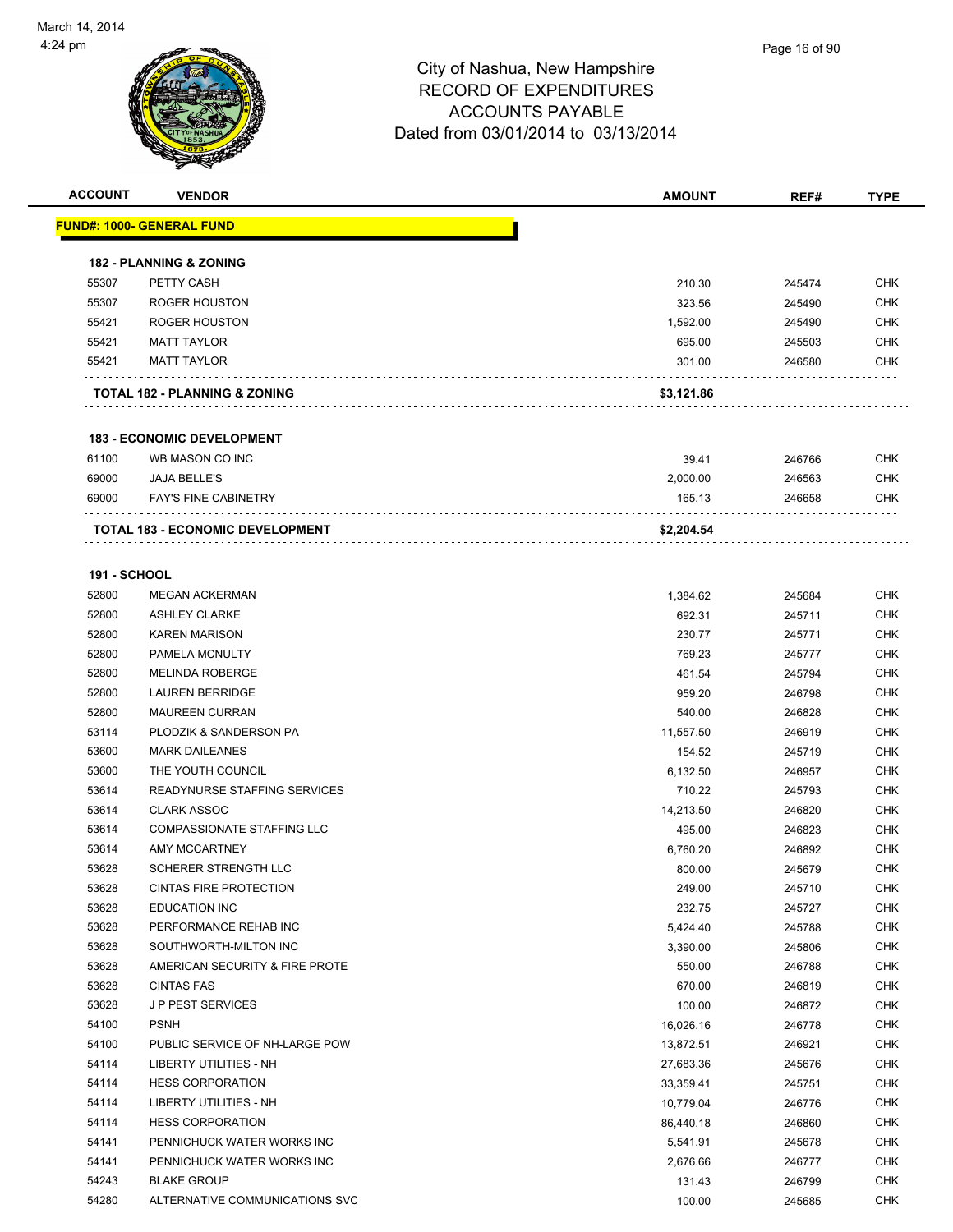

**ACCOUNT VENDOR AMOUNT REF# TYPE FUND#: 1000- GENERAL FUND 191 - SCHOOL** B & S LOCKSMITHS INC 64.22 245690 CHK BLAINE WINDOW HARDWARE INC 98.13 245696 CHK HUSSEY SEATING COMPANY 136.00 245756 CHK 54280 MERRIMACK BUILDING SUPPLY INC SALLY AND STRAIN STRAINING THE SEAL STRAINING SUPPLY INC SPORTS TURF IRRIGATION 920.19 245807 CHK VIKING ROOFING INC 1,373.69 245812 CHK B & S LOCKSMITHS INC 311.14 246794 CHK MHS 521.05 246893 CHK SECURADYNE SYSTEMS 2,183.76 246934 CHK SHIFFLER EQUIPMENT SALES INC 263.63 246935 CHK STANLEY ELEVATOR CO INC 268.00 246943 CHK VIKING ROOFING INC 568.04 246951 CHK 54487 COMPUTER HUT dba IT INSIDERS 6,541.38 245713 CHK 54487 HILLYARD/MANCHESTER 171.05 245752 CHK AFFILIATED HVAC SERVICES LLC 2,337.09 246784 CHK COMPUTER HUT dba IT INSIDERS 166.69 246824 CHK HILLYARD/MANCHESTER 549.60 246861 CHK INTELITEK 647.01 246870 CHK KEITH KLAWES 65.00 246875 CHK NEVERETTS SEW & VAC INC 40.70 246905 CHK DONOVAN EQUIPMENT CO INC 785.65 245725 CHK HEAVY DUTY TRUCK & DIESEL SERV 325.59 245749 CHK HOWARD P FAIRFIELD LLC 451.35 245754 CHK NAPA AUTO PARTS 172.00 245781 CHK SANEL AUTO PARTS CO 102.63 245796 CHK WD MATTHEWS MACHINERY CO 428.00 245815 CHK CHAPPELL TRACTOR SALES INC 43.80 246816 CHK DONOVAN EQUIPMENT CO INC 336.18 246831 CHK 54600 HOWARD P FAIRFIELD LLC **The CHK State of the CHK** STATE 177.94 246865 CHK MB TRACTOR & EQUIPMENT 268.48 246891 CHK 54600 SANEL AUTO PARTS CO 2002 121.32 246927 CHK NASHUA SCHOOL OF GYMNASTICS 1,500.00 246900 CHK FAIRPOINT COMMUNICATIONS 5,111.93 245675 CHK SPRINT 13.15 245680 CHK VERIZON WIRELESS 742005979 486.80 245682 CHK FAIRPOINT COMMUNICATIONS 821.12 246586 CHK EARTHLINK BUSINESS (32,160.57) 246772 CHK BAYRING COMMUNICATIONS 2,225.67 246773 CHK FAIRPOINT COMMUNICATIONS 133.40 246775 CHK NAfME Tri-M Music Honor Soc. 127.00 245677 CHK ASCD 189.00 245688 CHK JAMES CHARLAND 130.00 246817 CHK 55300 NASHUA SCHOOL DISTRICT 42 2 1,180.00 14922 ACH ALESA CUNNINGHAM 36.10 245718 CHK

 LUTHERAN COMMUNITY SERVICES SH 90.00 246882 CHK JANICE ARCARO 89.60 245687 CHK MARCIA BAGLEY 136.52 245691 CHK MARTHA BROOKS 52.64 245700 CHK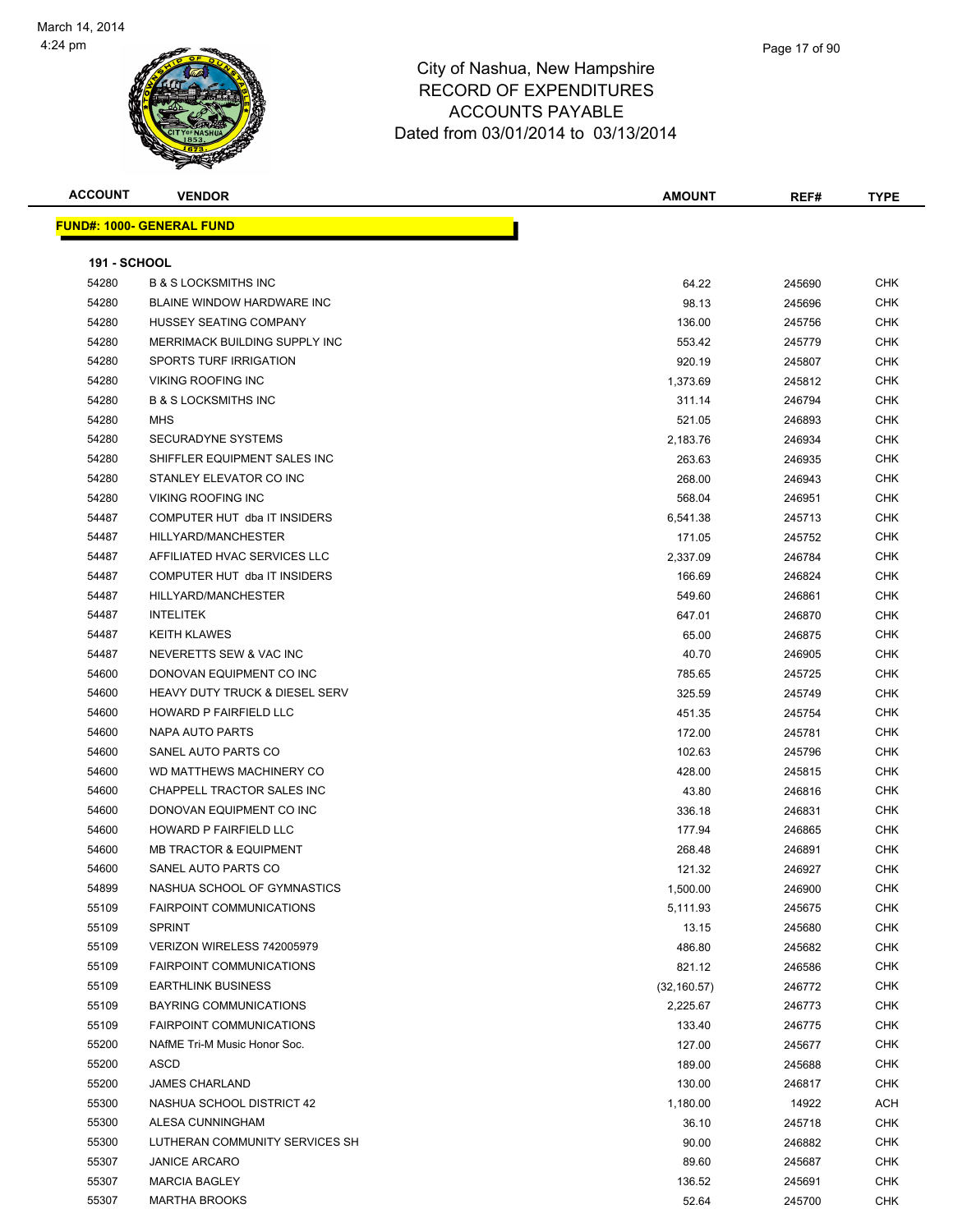

| <b>ACCOUNT</b>      | <b>VENDOR</b>                    |                            | <b>AMOUNT</b> | REF#    | <b>TYPE</b> |
|---------------------|----------------------------------|----------------------------|---------------|---------|-------------|
|                     | <b>FUND#: 1000- GENERAL FUND</b> |                            |               |         |             |
|                     |                                  |                            |               |         |             |
| <b>191 - SCHOOL</b> |                                  |                            |               |         |             |
| 55307               | <b>KIMBERLY CALLAN</b>           |                            | 91.56         | 245702  | <b>CHK</b>  |
| 55307               | <b>MARK CONRAD</b>               |                            | 165.05        | 245714  | <b>CHK</b>  |
| 55307               | DANIEL DONOVAN                   |                            | 19.04         | 245724  | CHK         |
| 55307               | <b>JENNIFER GOODWIN</b>          |                            | 49.98         | 245742  | <b>CHK</b>  |
| 55307               | <b>ELLEN GREENBERG</b>           |                            | 418.55        | 245747  | <b>CHK</b>  |
| 55307               | <b>LYNNE HANLEY</b>              |                            | 32.20         | 245748  | <b>CHK</b>  |
| 55307               | <b>CARMEN KOSOW</b>              |                            | 8.40          | 245760  | <b>CHK</b>  |
| 55307               | <b>MARC LAQUERRE</b>             |                            | 98.42         | 245762  | CHK         |
| 55307               | DONNA LATINA                     |                            | 33.04         | 245763  | CHK         |
| 55307               | <b>JANICE MARTIN</b>             |                            | 194.80        | 245774  | <b>CHK</b>  |
| 55307               | MICHELLE PAPANICOLAU             |                            | 93.24         | 245785  | CHK         |
| 55307               | <b>DENISE PETZ</b>               |                            | 45.31         | 245790  | <b>CHK</b>  |
| 55307               | <b>KERRY PILLSBURY</b>           |                            | 30.57         | 245792  | <b>CHK</b>  |
| 55307               | PHILIP SCHAPPLER                 |                            | 20.44         | 245798  | CHK         |
| 55307               | <b>JENNIFER SEUSING</b>          |                            | 146.38        | 245803  | CHK         |
| 55307               | <b>MARIE ALSUP</b>               |                            | 22.29         | 246786  | CHK         |
| 55307               | ARELINDA ALVES                   |                            | 19.60         | 246787  | CHK         |
| 55307               | ROBERT ANASTAS                   |                            | 16.94         | 246790  | CHK         |
| 55307               | <b>JANICE ARCARO</b>             |                            | 165.48        | 246792  | CHK         |
| 55307               | <b>MARIANNE DUSTIN</b>           |                            | 107.80        | 246832  | CHK         |
| 55307               | <b>JANICE MARTIN</b>             |                            | 105.84        | 246889  | CHK         |
| 55307               | PAULA PAPANICOLAOU               |                            | 35.84         | 246913  | CHK         |
| 55307               | <b>ISA ROSS</b>                  |                            | 70.96         | 246923  | <b>CHK</b>  |
| 55400               | CARL BROOKS                      |                            | 202.00        | 245699  | CHK         |
| 55400               | <b>NHSBA</b>                     |                            | 45.00         | 245784  | CHK         |
| 55400               | INSTITUTE FOR EDUCATIONAL DEV    |                            | 458.00        | 246869  | <b>CHK</b>  |
| 55400               | <b>NELMS</b>                     |                            | 1,790.00      | 246903  | CHK         |
| 55400               | <b>NHSAA</b>                     |                            | 135.00        | 246908  | CHK         |
| 55400               | <b>NHSTE</b>                     |                            | 300.00        | 246909  | <b>CHK</b>  |
| 55400               | <b>KERRY PILLSBURY</b>           |                            | 83.55         | 246918  | CHK         |
| 55400               | CITIZENS BANK CREDIT CARD        | <b>PAYPALS APPS EVENTS</b> | 1,743.00      | 9201411 | <b>ACH</b>  |
| 55600               | THE COPY SHOP                    |                            | 766.09        | 246825  | CHK         |
| 55607               | FAIRGROUNDS MIDDLE SCH PETTY C   |                            | 22.40         | 245674  | CHK         |
| 55607               | USPS HASLER                      |                            | 2,000.00      | 245810  | <b>CHK</b>  |
| 55607               | BICENTENNIAL SCHOOL PETTY CASH   |                            | 7.82          | 246774  | CHK         |
| 55635               | NASHUA SCHOOL DISTRICT 42        |                            | 205.00        | 14922   | <b>ACH</b>  |
| 55642               | <b>MARK CORMIER</b>              |                            | 82.00         | 245715  | <b>CHK</b>  |
| 55642               | <b>JOHN DEGROOT</b>              |                            | 62.00         | 245721  | CHK         |
| 55642               | <b>LEW DOKMO</b>                 |                            | 62.00         | 245723  | <b>CHK</b>  |
| 55642               | <b>DON FERNANDES</b>             |                            | 62.00         | 245731  | CHK         |
| 55642               | <b>MICHAEL FROST</b>             |                            | 82.00         | 245737  | CHK         |
| 55642               | LEE LAJOIE                       |                            | 96.00         | 245761  | <b>CHK</b>  |
| 55642               | <b>SHAWN LOUGHRAN</b>            |                            | 62.00         | 245765  | CHK         |
| 55642               | RAYMOND MAYNARD                  |                            | 82.00         | 245775  | <b>CHK</b>  |
| 55642               | <b>DENNIS MCCARTHY</b>           |                            | 82.00         | 245776  | <b>CHK</b>  |
| 55642               | <b>DENNIS MELANSON</b>           |                            | 62.00         | 245778  | CHK         |
| 55642               | JAMES MOYLAN                     |                            | 96.00         | 245780  | <b>CHK</b>  |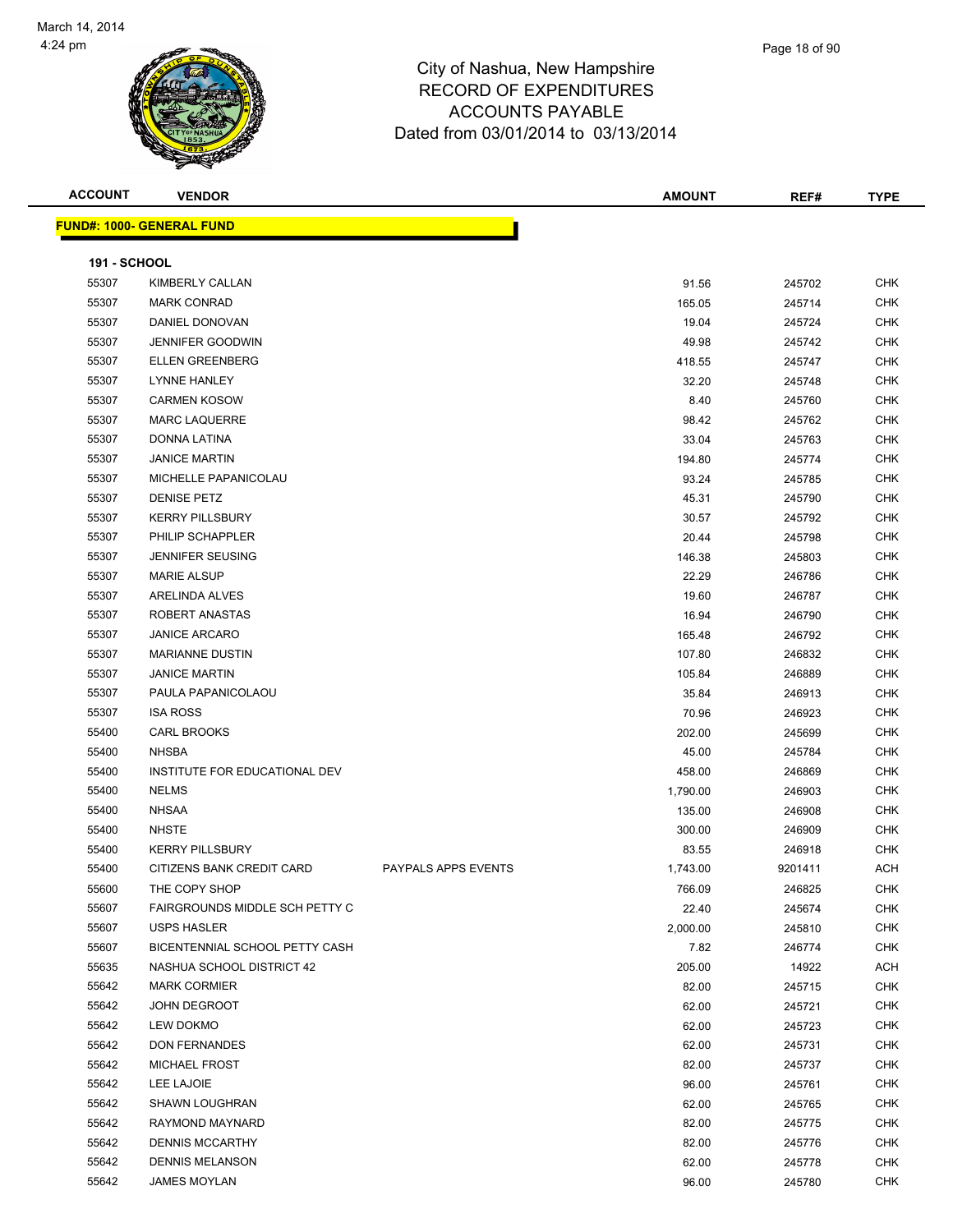

#### City of Nashua, New Hampshire RECORD OF EXPENDITURES ACCO Dated from 0

|                | <u> IND#: 1000- GENERAL FUND</u> |                                                                                          |               |      |             |
|----------------|----------------------------------|------------------------------------------------------------------------------------------|---------------|------|-------------|
| <b>ACCOUNT</b> | <b>VENDOR</b>                    |                                                                                          | <b>AMOUNT</b> | REF# | <b>TYPE</b> |
|                |                                  | RECORD OF EXPENDITURES<br><b>ACCOUNTS PAYABLE</b><br>Dated from 03/01/2014 to 03/13/2014 |               |      |             |

**FUND#: 1000- GENERAL FUND**

| <b>191 - SCHOOL</b> |                                                       |                      |                  |                   |
|---------------------|-------------------------------------------------------|----------------------|------------------|-------------------|
| 55642               | <b>ANDREW PAUL</b>                                    | 62.00                | 245786           | <b>CHK</b>        |
| 55642               | DARRELL ROBICHAUD                                     | 82.00                | 245795           | <b>CHK</b>        |
| 55642               | <b>DENNIS VAN ERON</b>                                | 114.00               | 245811           | CHK               |
| 55642               | <b>GARY WONG</b>                                      | 82.00                | 245817           | <b>CHK</b>        |
| 55642               | NORBERT BRETON                                        | 82.00                | 246807           | <b>CHK</b>        |
| 55642               | <b>MARK BUDA</b>                                      | 82.00                | 246809           | <b>CHK</b>        |
| 55642               | <b>DENNIS BURKHART</b>                                | 62.00                | 246810           | <b>CHK</b>        |
| 55642               | <b>LEW DOKMO</b>                                      | 62.00                | 246830           | <b>CHK</b>        |
| 55642               | <b>SEAN EDWARDS</b>                                   | 62.00                | 246834           | <b>CHK</b>        |
| 55642               | <b>JASON FERLAN</b>                                   | 62.00                | 246839           | <b>CHK</b>        |
| 55642               | <b>KEITH GALVIN</b>                                   | 62.00                | 246845           | <b>CHK</b>        |
| 55642               | <b>STACIE L GREENWOOD</b>                             | 124.00               | 246852           | <b>CHK</b>        |
| 55642               | <b>KENNETH HAMEL</b>                                  | 82.00                | 246853           | CHK               |
| 55642               | DONALD HURLEY                                         | 62.00                | 246866           | CHK               |
| 55642               | DANIEL HURLEY JR                                      | 82.00                | 246867           | CHK               |
| 55642               | JAE KO                                                | 99.56                | 246876           | <b>CHK</b>        |
| 55642               | SHAWN LOUGHRAN                                        | 62.00                | 246880           | <b>CHK</b>        |
| 55642               | STEPHEN A LUNGO                                       | 82.00                | 246881           | <b>CHK</b>        |
| 55642               | DANIEL MOYLAN                                         | 96.00                | 246896           | CHK               |
| 55642               | <b>WILLIAM NEVERETT</b>                               | 82.00                | 246904           | CHK               |
| 55642               | <b>KEVIN PALANSKI</b>                                 | 82.00                | 246912           | <b>CHK</b>        |
| 55642               | <b>ROY PARKER</b>                                     | 82.00                | 246916           | <b>CHK</b>        |
| 55642               | PAUL D RAYMOND JR                                     | 82.00                | 246922           | <b>CHK</b>        |
| 55642               | <b>FRANK SAIA</b>                                     | 62.00                | 246924           | <b>CHK</b>        |
| 55642               | <b>ERIC SANDSTRUM</b>                                 | 28.00                | 246926           | <b>CHK</b>        |
| 55642               | ROBERT SCHILLING                                      | 124.00               | 246929           | <b>CHK</b>        |
| 55642               | <b>KEVIN SIMONEAU</b>                                 | 82.00                | 246937           | <b>CHK</b>        |
| 55642               | <b>DAVID SINCLAIR</b>                                 | 62.00                | 246938           | <b>CHK</b>        |
| 55642               | <b>CHARLES R URNEK</b>                                | 82.00                | 246948           | <b>CHK</b>        |
| 55642               | <b>GARY R YOUNG</b>                                   | 14.00                | 246956           | CHK               |
| 55690               | FIRST STUDENT INC                                     | 5,655.14             | 245734           | <b>CHK</b>        |
| 55690               | FIRST STUDENT INC                                     | 7,146.95             | 246840           | CHK               |
| 55691<br>55694      | <b>BRAD CANFIELD</b><br>PHOENIX HOUSE ACAD. AT DUBLIN | 840.00               | 245703           | CHK<br><b>CHK</b> |
| 55694               | TREASURER STATE OF NH                                 | 1,125.00<br>8,370.00 | 245791<br>245809 | CHK               |
| 61100               | FAIRGROUNDS MIDDLE SCH PETTY C                        | 19.48                | 245674           | <b>CHK</b>        |
| 61100               | <b>JENNIFER FITZGERALD</b>                            | 93.38                | 245735           | <b>CHK</b>        |
| 61100               | WB MASON CO INC                                       | 74.89                | 245814           | <b>CHK</b>        |
| 61100               | BICENTENNIAL SCHOOL PETTY CASH                        | 38.86                | 246774           | <b>CHK</b>        |
| 61100               | <b>ACCO BRANDS DIRECT</b>                             | 47.99                | 246782           | <b>CHK</b>        |
| 61100               | <b>LISA GINGRAS</b>                                   | 79.99                | 246849           | CHK               |
| 61100               | WB MASON CO INC                                       | 8,398.61             | 246954           | <b>CHK</b>        |
| 61135               | FAIRGROUNDS MIDDLE SCH PETTY C                        | 65.33                | 245674           | <b>CHK</b>        |
| 61135               | AC MOORE                                              | 43.17                | 245683           | <b>CHK</b>        |
| 61135               | <b>BELLETETES INC</b>                                 | 75.52                | 245693           | CHK               |
| 61135               | CARTRIDGE WORLD NASHUA                                | 119.99               | 245705           | <b>CHK</b>        |
| 61135               | <b>CENTER FOR EDUCATION &amp; EMP LAW</b>             | 304.95               | 245706           | <b>CHK</b>        |
| 61135               | CHILDSWORK CHILDSPLAY                                 | 70.80                | 245709           | <b>CHK</b>        |
|                     |                                                       |                      |                  |                   |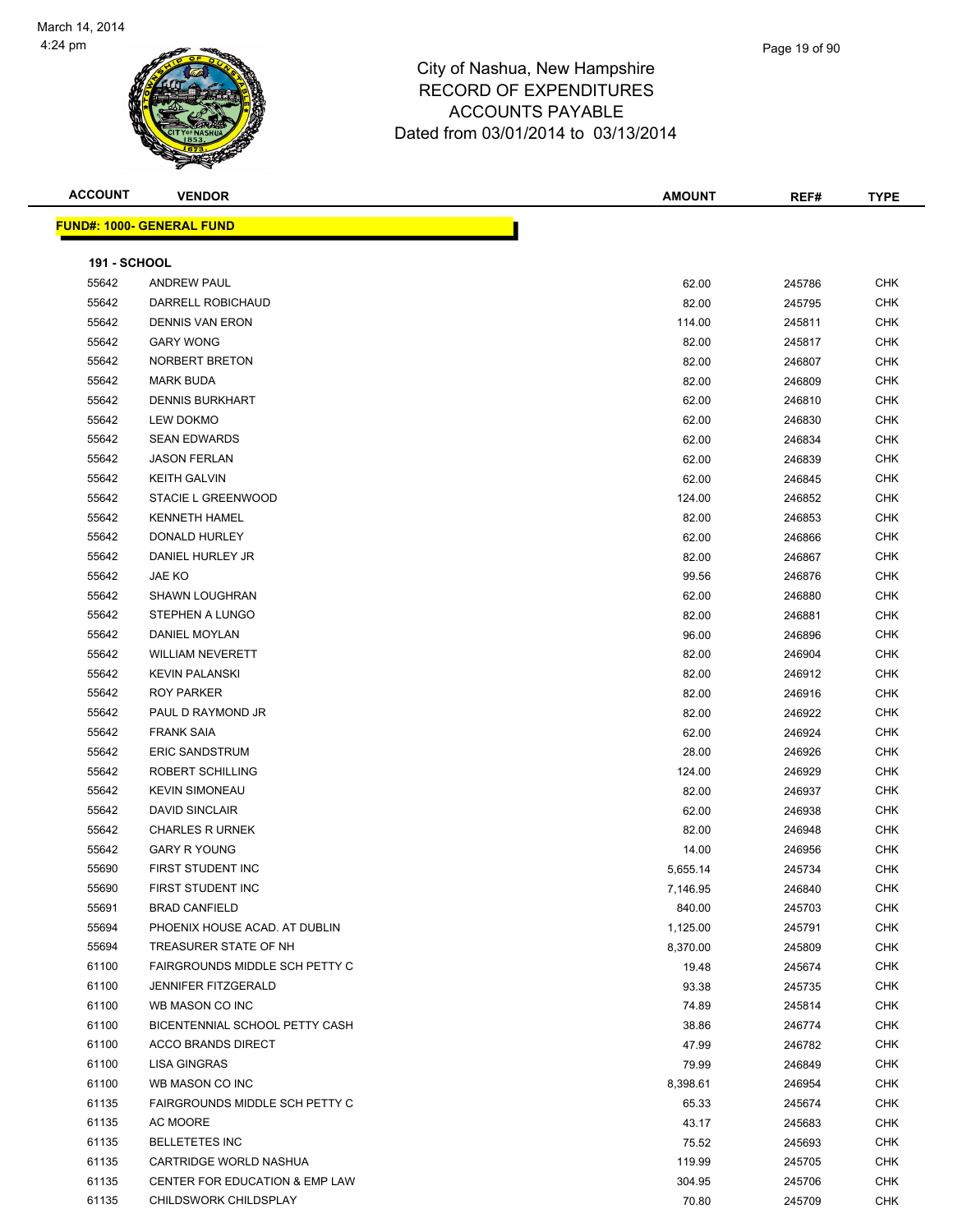

| <b>ACCOUNT</b>      | <b>VENDOR</b>                       | AMOUNT   | REF#   | <b>TYPE</b> |
|---------------------|-------------------------------------|----------|--------|-------------|
|                     | <u> FUND#: 1000- GENERAL FUND</u>   |          |        |             |
|                     |                                     |          |        |             |
| <b>191 - SCHOOL</b> |                                     |          |        |             |
| 61135               | <b>CREATIVE TEACHING PRESS</b>      | 18.92    | 245717 | CHK         |
| 61135               | DEMCO INC                           | 347.39   | 245722 | <b>CHK</b>  |
| 61135               | <b>MARIANNE DUSTIN</b>              | 227.04   | 245726 | <b>CHK</b>  |
| 61135               | EDUCATIONAL INNOVATIONS INC         | 223.69   | 245728 | CHK         |
| 61135               | <b>FOLLETT EDUCATIONAL SERVICES</b> | 155.70   | 245736 | <b>CHK</b>  |
| 61135               | <b>GLOBAL TRADEQUEST INC</b>        | 138.79   | 245741 | <b>CHK</b>  |
| 61135               | <b>GOPHER SPORTS</b>                | 330.38   | 245743 | CHK         |
| 61135               | HERFF JONES INC                     | 142.44   | 245750 | <b>CHK</b>  |
| 61135               | HOME DEPOT CREDIT SERVICE           | 75.05    | 245753 | CHK         |
| 61135               | <b>JW PEPPER &amp; SON INC</b>      | 39.78    | 245758 | CHK         |
| 61135               | LAZEL                               | 99.95    | 245764 | <b>CHK</b>  |
| 61135               | NANCYLYNN LYSIK                     | 96.00    | 245767 | CHK         |
| 61135               | <b>MARKERBOARD PEOPLE</b>           | 72.38    | 245772 | CHK         |
| 61135               | MARKET BASKET ACCT 2589096          | 140.51   | 245773 | <b>CHK</b>  |
| 61135               | <b>SCHOOL SPECIALTY</b>             | 1,596.88 | 245801 | CHK         |
| 61135               | <b>WARD'S NATURAL SCIENCE</b>       | 77.60    | 245813 | CHK         |
| 61135               | WB MASON CO INC                     | 1,494.69 | 245814 | <b>CHK</b>  |
| 61135               | YOUTHLIGHT, INC.                    | 164.56   | 245818 | CHK         |
| 61135               | BICENTENNIAL SCHOOL PETTY CASH      | 100.03   | 246774 | <b>CHK</b>  |
| 61135               | AMERICAN TOOL SUPPLY CO INC         | 459.92   | 246789 | CHK         |
| 61135               | <b>BELLETETES INC</b>               | 35.44    | 246797 | CHK         |
| 61135               | BORG EQUIPMENT & SUPPLY CO.         | 613.24   | 246804 | CHK         |
| 61135               | <b>CARLEX INC</b>                   | 106.70   | 246813 | CHK         |
| 61135               | CARTRIDGE WORLD NASHUA              | 43.98    | 246814 | <b>CHK</b>  |
| 61135               | EDUCATIONAL OUTFITTERS OF NH        | 185.00   | 246833 | <b>CHK</b>  |
| 61135               | <b>FOLLETT LIBRARY RESOURCES</b>    | 2,225.66 | 246844 | CHK         |
| 61135               | <b>HANNAFORD</b>                    | 113.36   | 246855 | <b>CHK</b>  |
| 61135               | HOME DEPOT CREDIT SERVICES          | 245.42   | 246862 | <b>CHK</b>  |
| 61135               | HOME DEPOT CREDIT SERVICE           | 931.61   | 246863 | CHK         |
| 61135               | LAKESHORE LEARNING MATERIALS        | 160.98   | 246878 | <b>CHK</b>  |
| 61135               | MARKERTEK VIDEO SUPPLY              | 1,227.54 | 246887 | <b>CHK</b>  |
| 61135               | MARKET BASKET ACCT 2589096          | 732.89   | 246888 | CHK         |
| 61135               | MSC INDUSTRIAL SUPPLY CO INC        | 716.37   | 246898 | CHK         |
| 61135               | <b>GLEN OUELLETTE</b>               | 80.83    | 246911 | CHK         |
| 61135               | <b>SARGENT WELCH</b>                | 200.63   | 246928 | <b>CHK</b>  |
| 61135               | SCHOLASTIC INC                      | 30.00    | 246930 | CHK         |
| 61135               | <b>RENEE SCHWARZ</b>                | 50.00    | 246933 | CHK         |
| 61135               | SOCIAL STUDIES SCHOOL SERVICE       | 406.76   | 246941 | <b>CHK</b>  |
| 61135               | <b>SYSCO BOSTON LLC</b>             | 786.30   | 246944 | <b>CHK</b>  |
| 61135               | <b>TEACHERS DISCOVERY</b>           | 92.20    | 246945 | <b>CHK</b>  |
| 61135               | MICHELE VERLEY                      | 80.00    | 246950 | <b>CHK</b>  |
| 61135               | WB MASON CO INC                     | 2,663.25 | 246954 | <b>CHK</b>  |
| 61142               | <b>JENNIFER FITZGERALD</b>          | 314.10   | 245735 | CHK         |
| 61142               | SCHOOL HEALTH ALERT                 | 56.00    | 245799 | CHK         |
| 61142               | WILLIAM V MACGILL & CO              | 201.72   | 245816 | CHK         |
| 61142               | BICENTENNIAL SCHOOL PETTY CASH      | 49.32    | 246774 | <b>CHK</b>  |
| 61142               | WAL-MART                            | 66.00    | 246953 | CHK         |
| 61299               | <b>BELLETETES INC</b>               | 36.81    | 245693 | <b>CHK</b>  |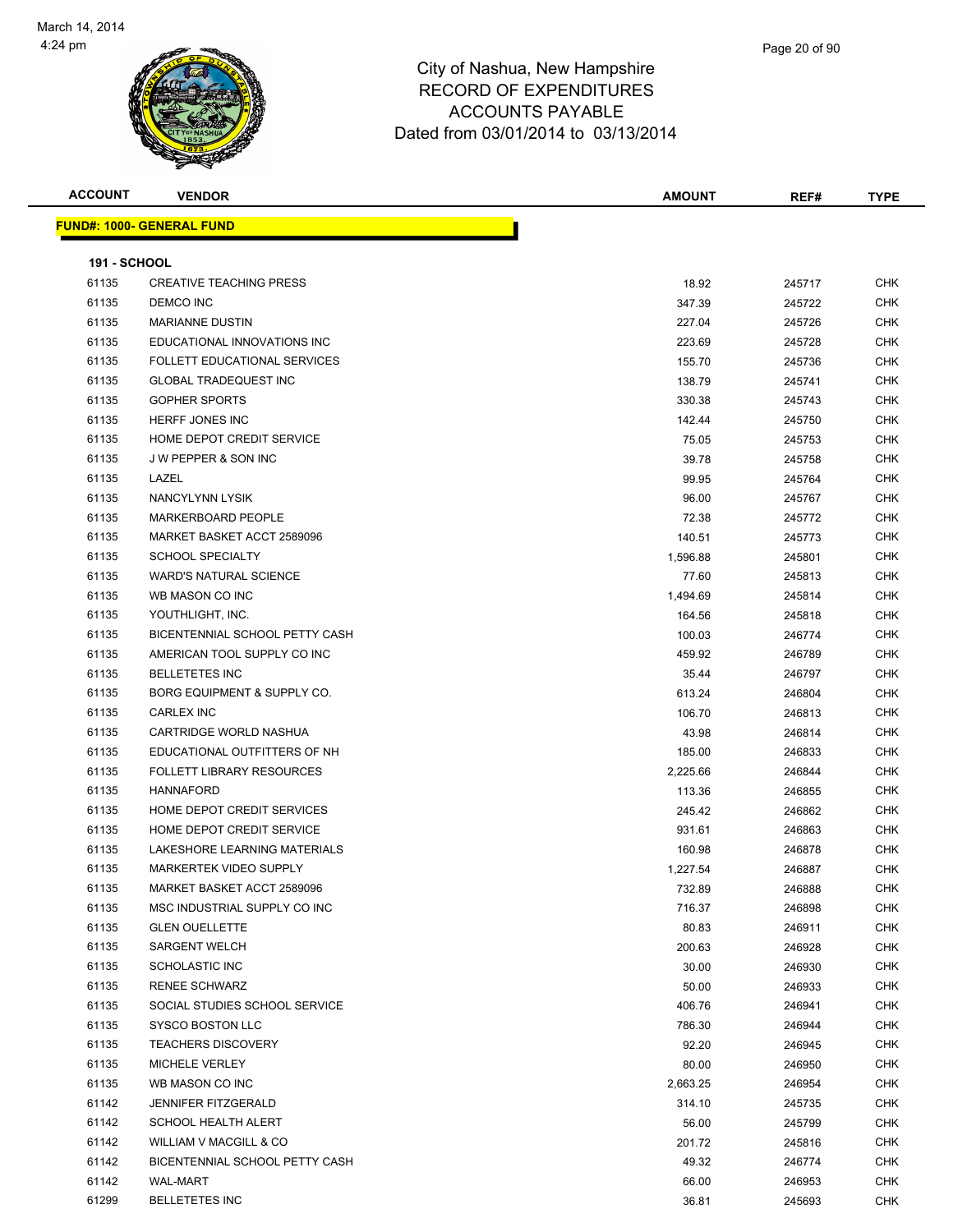

| <b>ACCOUNT</b>      | <b>VENDOR</b>                    | <b>AMOUNT</b> | REF#   | <b>TYPE</b> |
|---------------------|----------------------------------|---------------|--------|-------------|
|                     | <b>FUND#: 1000- GENERAL FUND</b> |               |        |             |
|                     |                                  |               |        |             |
| <b>191 - SCHOOL</b> |                                  |               |        |             |
| 61299               | <b>BLUE TARP FINANCIAL</b>       | 132.02        | 245697 | <b>CHK</b>  |
| 61299               | <b>MARK CONRAD</b>               | 54.40         | 245714 | CHK         |
| 61299               | <b>FASTENAL CO</b>               | 280.03        | 245730 | <b>CHK</b>  |
| 61299               | LOWE'S - 3410-SCHOOLS            | 141.50        | 245766 | CHK         |
| 61299               | <b>BELLETETES INC</b>            | 355.92        | 246797 | CHK         |
| 61299               | <b>BLUE TARP FINANCIAL</b>       | 53.19         | 246801 | CHK         |
| 61299               | COMPUTER HUT dba IT INSIDERS     | 59.95         | 246824 | <b>CHK</b>  |
| 61299               | <b>FASTENAL CO</b>               | 16.05         | 246838 | CHK         |
| 61299               | HOME DEPOT CREDIT SERVICES       | 67.85         | 246864 | CHK         |
| 61299               | <b>IMTEK REPROGRAPHICS INC</b>   | 43.20         | 246868 | CHK         |
| 61299               | WB MASON CO INC                  | 169.12        | 246954 | CHK         |
| 61407               | M & M ELECTRICAL SUPPLY CO INC   | 36.59         | 245768 | CHK         |
| 61407               | ALARMAX DISTRIBUTORS INC         | 59.00         | 246785 | <b>CHK</b>  |
| 61407               | M & M ELECTRICAL SUPPLY CO INC   | 217.32        | 246883 | CHK         |
| 61414               | F W WEBB CO                      | 2,698.37      | 245729 | CHK         |
| 61414               | <b>GRANITE GROUP</b>             | 563.05        | 245746 | CHK         |
| 61414               | PEABODY SUPPLY CO                | 141.49        | 245787 | CHK         |
| 61414               | F W WEBB CO                      | 146.72        | 246837 | CHK         |
| 61414               | <b>GRANITE GROUP</b>             | 1,720.00      | 246850 | CHK         |
| 61414               | PEABODY SUPPLY CO                | 485.29        | 246917 | CHK         |
| 61421               | CARL BROOKS                      | 23.00         | 245699 | CHK         |
| 61421               | <b>CAPP INC</b>                  | 1,027.00      | 245704 | <b>CHK</b>  |
| 61421               | <b>GRAINGER</b>                  | 748.86        | 245745 | CHK         |
| 61421               | SIEMENS INDUSTRY INC             | 936.00        | 245804 | CHK         |
| 61421               | <b>CAPP INC</b>                  | 88.00         | 246812 | CHK         |
| 61421               | HEATING SPECIALTIES OF NH INC    | 175.60        | 246858 | CHK         |
| 61428               | CENTRAL PAPER PRODUCTS CO        | 5,874.20      | 245707 | CHK         |
| 61428               | BUTLER-DEARDEN                   | 645.15        | 246811 | CHK         |
| 61428               | CENTRAL PAPER PRODUCTS CO        | 6,311.52      | 246815 | <b>CHK</b>  |
| 61428               | NATIONWIDE SALES & SERVICE       | 102.87        | 246901 | CHK         |
| 61599               | NASHUA OUTDOOR POWER EQUIPMENT   | 171.38        | 246899 | CHK         |
| 61814               | <b>BARNES &amp; NOBLE INC</b>    | 122.84        | 245692 | <b>CHK</b>  |
| 61814               | PERMA-BOUND                      | 78.95         | 245789 | <b>CHK</b>  |
| 61814               | <b>BARNES &amp; NOBLE INC</b>    | 7.99          | 246795 | <b>CHK</b>  |
| 61814               | DELANEY EDUCATIONAL ENT. INC.    | 1,355.04      | 246829 | <b>CHK</b>  |
| 61814               | <b>FOLLETT LIBRARY RESOURCES</b> | 150.89        | 246844 | CHK         |
| 61830               | <b>KEVIN SWIFT</b>               | 45.55         | 245808 | CHK         |
| 61830               | TARA KINSELLA                    | 20.10         | 246873 | CHK         |
| 61875               | APPLIED PRACTICE LTD             | 492.30        | 246791 | <b>CHK</b>  |
| 61875               | <b>BARNES &amp; NOBLE INC</b>    | 92.20         | 246795 | CHK         |
| 61875               | FOLLETT EDUCATIONAL SERVICES     | 144.36        | 246842 | CHK         |
| 61875               | <b>ALLYSON HASTINGS</b>          | 40.00         | 246857 | CHK         |
| 61875               | <b>TEACHERS DISCOVERY</b>        | 91.20         | 246945 | CHK         |
| 71221               | <b>GOVCONNECTION INC</b>         | 6.00          | 245744 | CHK         |
| 71221               | COMPUTER HUT dba IT INSIDERS     | 1,439.90      | 246824 | CHK         |
| 71221               | PRO AV SYSTEMS INC               | 1,810.00      | 246920 | CHK         |
| 71228               | X2 DEVELOPMENT CORP              | 200.00        | 246955 | CHK         |
| 71999               | <b>IPEVO</b>                     | 131.10        | 245757 | CHK         |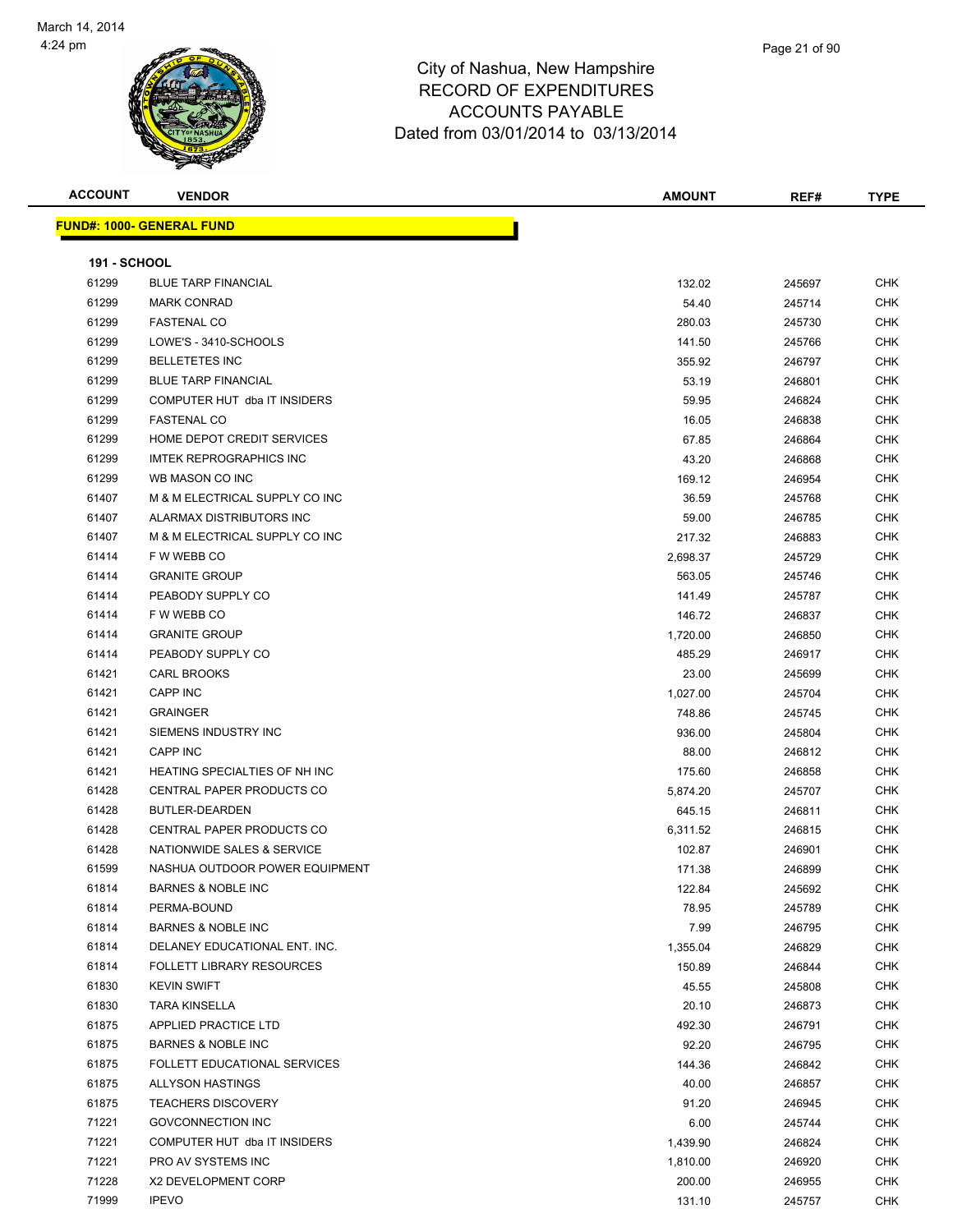| 44 pm               |                                                                     | City of Nashua, New Hampshire<br><b>RECORD OF EXPENDITURES</b><br><b>ACCOUNTS PAYABLE</b><br>Dated from 03/01/2014 to 03/13/2014 | Page 22 of 90 |                           |
|---------------------|---------------------------------------------------------------------|----------------------------------------------------------------------------------------------------------------------------------|---------------|---------------------------|
| <b>ACCOUNT</b>      | <b>VENDOR</b>                                                       | <b>AMOUNT</b>                                                                                                                    | REF#          | <b>TYPE</b>               |
|                     | <b>FUND#: 1000- GENERAL FUND</b>                                    |                                                                                                                                  |               |                           |
| <b>191 - SCHOOL</b> |                                                                     |                                                                                                                                  |               |                           |
| 71999               | <b>SCHOOL OUTFITTERS</b>                                            | 583.53                                                                                                                           | 245800        | <b>CHK</b>                |
| 71999               | <b>SCHOOL OUTFITTERS</b>                                            | 1,338.19                                                                                                                         | 246932        | <b>CHK</b>                |
| 71999               | <b>VIRCO INC</b>                                                    | 3,301.58                                                                                                                         | 246952        | <b>CHK</b>                |
|                     | <b>TOTAL 191 - SCHOOL</b>                                           | \$353,128.38                                                                                                                     |               |                           |
|                     | <b>193 - DEBT SERVICE</b><br><b>75400 LIC DANILAL A (004000000)</b> | 2.24E 000.00                                                                                                                     | 11000         | $\Lambda$ $\cap$ $\Gamma$ |

|       | <b>TOTAL 193 - DEBT SERVICE</b> |      | \$2,895,426.26 |         |            |
|-------|---------------------------------|------|----------------|---------|------------|
| 75400 | CITIZENS BANK CREDIT CARD       | GFOA | 170.00         | 9201411 | ACH        |
| 75300 | UNITED PARCEL SERVICE           |      | 6.26           | 246615  | <b>CHK</b> |
| 75200 | US BANK N.A. (091000022)        |      | 46.900.00      | 14930   | ACH        |
| 75200 | US BANK (091000022)             |      | 503.350.00     | 14929   | ACH        |
| 75100 | US BANK N.A. (091000022)        |      | 2,345,000.00   | 14930   | ACH        |

**TOTAL FUND 1000 - GENERAL FUND \$6,542,297.64** 

#### **FUND#: 1001- GF-CAPITAL IMPROVEMENTS**

|       | <b>161 - STREETS-CAP IMP</b>       |            |        |            |  |  |
|-------|------------------------------------|------------|--------|------------|--|--|
| 81100 | <b>VELLANO BROS., INC</b>          | 896.73     | 246763 | <b>CHK</b> |  |  |
| 81100 | <b>VELLANO BROS., INC</b>          | 896.73     | 246763 | <b>CHK</b> |  |  |
|       | <b>TOTAL 161 - STREETS-CAP IMP</b> | \$1.793.46 |        |            |  |  |
|       |                                    |            |        |            |  |  |

**TOTAL FUND 1001 - GF-CAPITAL IMPROVEMENTS \$1,793.46** 

#### **FUND#: 1010- GF-PRIOR YEAR ESCROWS**

| 122 - IT-PRIOR YEAR                     |            |        |            |
|-----------------------------------------|------------|--------|------------|
| SOUTHWORTH-MILTON INC<br>54414          | 441.75     | 245531 | <b>CHK</b> |
| <b>TOTAL 122 - IT-PRIOR YEAR</b>        | \$441.75   |        |            |
| <b>150 - POLICE-PRIOR YEAR</b>          |            |        |            |
| <b>KRONOS INC</b><br>71228              | 1,360.00   | 246691 | <b>CHK</b> |
| <b>TOTAL 150 - POLICE-PRIOR YEAR</b>    | \$1,360.00 |        |            |
| <b>161 - STREETS-PRIOR YEAR</b>         |            |        |            |
| FAY SPOFFORD & THORNDIKE LLC<br>81100   | 3,750.00   | 245584 | <b>CHK</b> |
| <b>TOTAL 161 - STREETS-PRIOR YEAR</b>   | \$3,750.00 |        |            |
|                                         |            |        |            |
| <b>182 - PLANNING/ZONING-PRIOR YEAR</b> |            |        |            |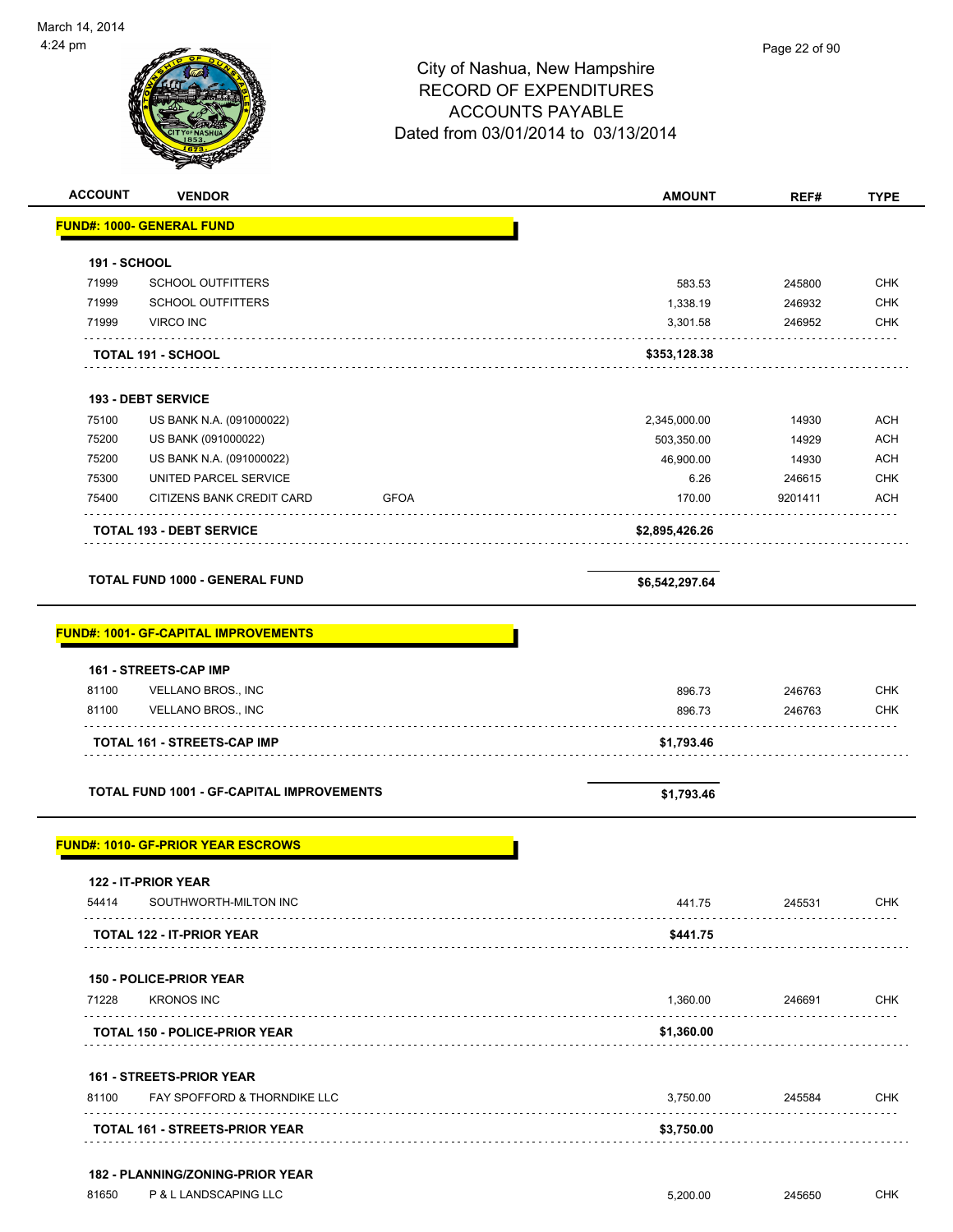| March 14, 2014<br>4:24 pm |                                                          |                                                                                                                                  | Page 23 of 90 |             |
|---------------------------|----------------------------------------------------------|----------------------------------------------------------------------------------------------------------------------------------|---------------|-------------|
|                           |                                                          | City of Nashua, New Hampshire<br><b>RECORD OF EXPENDITURES</b><br><b>ACCOUNTS PAYABLE</b><br>Dated from 03/01/2014 to 03/13/2014 |               |             |
| <b>ACCOUNT</b>            | <b>VENDOR</b>                                            | <b>AMOUNT</b>                                                                                                                    | REF#          | <b>TYPE</b> |
|                           |                                                          |                                                                                                                                  |               |             |
|                           | <b>FUND#: 1010- GF-PRIOR YEAR ESCROWS</b>                |                                                                                                                                  |               |             |
|                           | TOTAL 182 - PLANNING/ZONING-PRIOR YEAR                   | \$5,200.00                                                                                                                       |               |             |
|                           | <b>TOTAL FUND 1010 - GF-PRIOR YEAR ESCROWS</b>           | \$10,751.75                                                                                                                      |               |             |
|                           | <b>FUND#: 2100- FOOD SERVICES</b>                        |                                                                                                                                  |               |             |
| 54487                     | AFFILIATED HVAC SERVICES LLC                             | 294.61                                                                                                                           | 246784        | <b>CHK</b>  |
| 54487                     | <b>BASSETT SERVICES CORPORATION</b>                      | 627.47                                                                                                                           | 246796        | <b>CHK</b>  |
| 55307                     | <b>LISA BORDELEAU</b>                                    | 89.84                                                                                                                            | 246803        | <b>CHK</b>  |
| 55307                     | <b>ODETTE SLOSEK</b>                                     | 64.69                                                                                                                            | 246939        | <b>CHK</b>  |
| 55400                     | <b>ELAINE SWANSON</b>                                    | 10.00                                                                                                                            | 246835        | <b>CHK</b>  |
| 55400                     | SCHOOL NUTRITION ASSN OF NH                              | 125.00                                                                                                                           | 246940        | <b>CHK</b>  |
| 55600                     | <b>ACE PRINTING CO</b>                                   | 465.00                                                                                                                           | 246783        | <b>CHK</b>  |
| 61100                     | <b>ANN HOVEY</b>                                         | 14.96                                                                                                                            | 245686        | <b>CHK</b>  |
| 61214                     | TREASURER ST OF NH - SURPLUS D                           | 5,006.25                                                                                                                         | 245681        | <b>CHK</b>  |
| 61214                     | <b>ANN HOVEY</b>                                         | 92.92                                                                                                                            | 245686        | <b>CHK</b>  |
| 61214                     | <b>BIMBO FOODS BAKERIES INC</b>                          | 804.95                                                                                                                           | 245695        | <b>CHK</b>  |
| 61214                     | <b>BOSTON PIE INC</b>                                    | 2,428.20                                                                                                                         | 245698        | <b>CHK</b>  |
| 61214                     | COCA COLA BOTTLING CO                                    | 922.10                                                                                                                           | 245712        | <b>CHK</b>  |
| 61214                     | COSTA FRUIT & PRODUCE CO INC                             | 20,489.02                                                                                                                        | 245716        | <b>CHK</b>  |
| 61214                     | <b>GARELICK FARMS LYNN</b>                               | 4,257.30                                                                                                                         | 245738        | CHK         |
| 61214                     | <b>GILLS PIZZA CO</b>                                    | 1,569.65                                                                                                                         | 245740        | <b>CHK</b>  |
| 61214                     | <b>M SAUNDERS INC</b>                                    | 5,664.58                                                                                                                         | 245769        | <b>CHK</b>  |
| 61214                     | NEW ENGLAND ICE CREAM                                    | 3,553.55                                                                                                                         | 245783        | <b>CHK</b>  |
| 61214                     | TREASURER ST OF NH - SURPLUS D                           | 892.50                                                                                                                           | 246780        | <b>CHK</b>  |
| 61214                     | ASIAN FOOD SOLUTIONS, INC.                               | 8,275.68                                                                                                                         | 246793        | <b>CHK</b>  |
| 61214                     | COCA COLA BOTTLING CO                                    | 2,278.55                                                                                                                         | 246821        | <b>CHK</b>  |
| 61214                     | COSTA FRUIT & PRODUCE CO INC                             | 28,011.03                                                                                                                        | 246826        | <b>CHK</b>  |
| 61214                     | GILLS PIZZA CO                                           | 3,121.85                                                                                                                         | 246848        | <b>CHK</b>  |
| 61214                     | <b>GREAT STATE BEVERAGES INC</b>                         | 538.80                                                                                                                           | 246851        | <b>CHK</b>  |
| 61214                     | <b>M SAUNDERS INC</b>                                    | 7,019.22                                                                                                                         | 246884        | <b>CHK</b>  |
| 61214                     | NEW ENGLAND ICE CREAM                                    | 740.68                                                                                                                           | 246906        | <b>CHK</b>  |
| 61299                     | CENTRAL PAPER PRODUCTS CO                                | 6,812.86                                                                                                                         | 245707        | <b>CHK</b>  |
| 61299                     | <b>BLUE RIBBON MAINTENANCE SUPPLI</b>                    | 1,247.74                                                                                                                         | 246800        | <b>CHK</b>  |
| 61299<br>71000            | CENTRAL PAPER PRODUCTS CO<br>KITTREDGE EQUIPMENT CO - NH | 2,833.87                                                                                                                         | 246815        | <b>CHK</b>  |
|                           |                                                          | 550.92                                                                                                                           | 246874        | <b>CHK</b>  |
|                           | <b>TOTAL FUND 2100 - FOOD SERVICES</b>                   | \$108,803.79                                                                                                                     |               |             |
|                           | <b>FUND#: 2201- DRIVERS EDUCATION</b>                    |                                                                                                                                  |               |             |
| 55300                     | KEENE STATE COLLEGE                                      | 3,283.00                                                                                                                         | 245759        | <b>CHK</b>  |
| 61799                     | <b>BEST FORD</b>                                         | 84.89                                                                                                                            | 245694        | <b>CHK</b>  |
|                           | <b>TOTAL FUND 2201 - DRIVERS EDUCATION</b>               | \$3,367.89                                                                                                                       |               |             |
|                           |                                                          |                                                                                                                                  |               |             |

-

 $\overline{\phantom{0}}$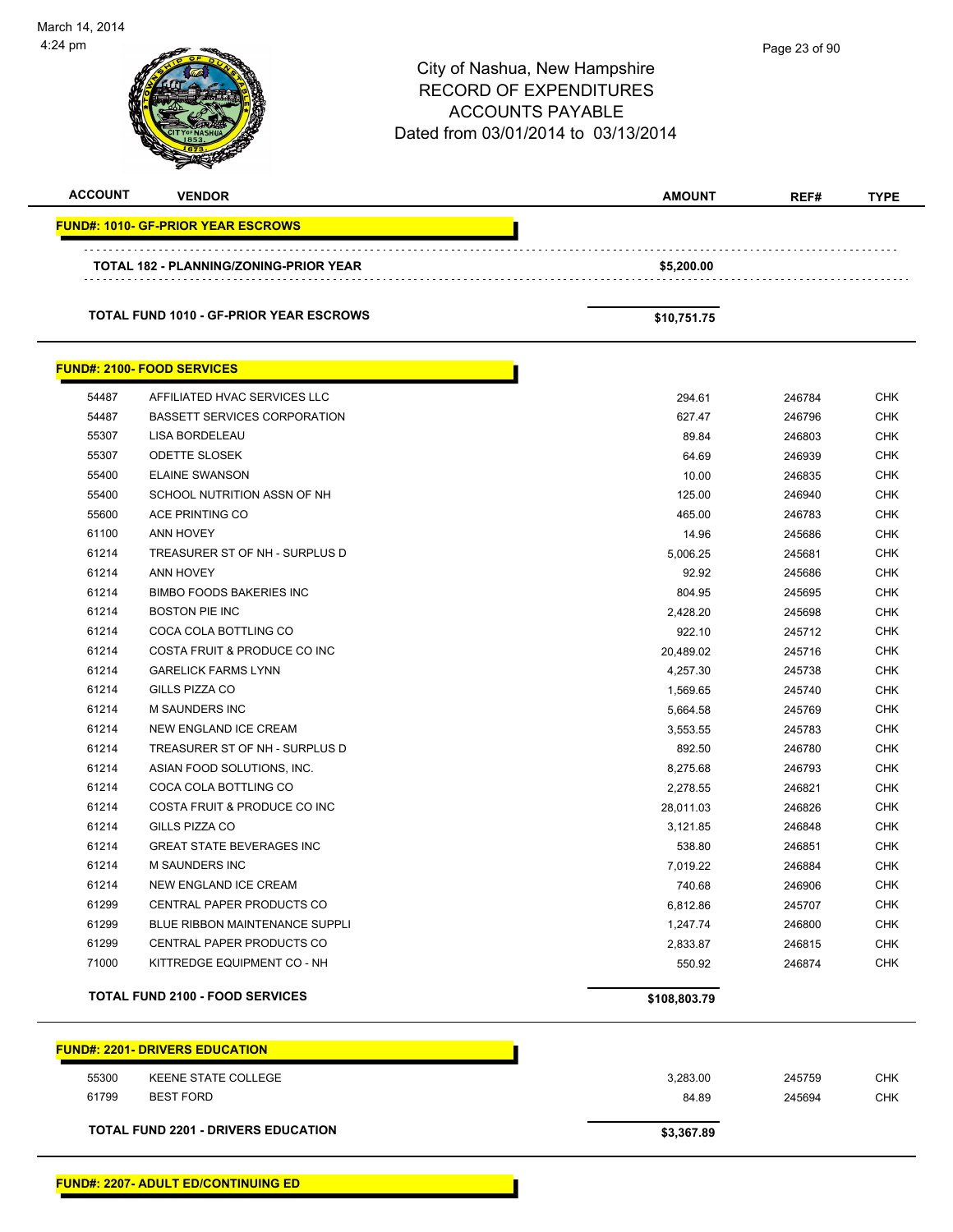

| <b>ACCOUNT</b> | <b>VENDOR</b>                                      | <b>AMOUNT</b>    | REF#             | <b>TYPE</b>              |
|----------------|----------------------------------------------------|------------------|------------------|--------------------------|
|                | <b>FUND#: 2207- ADULT ED/CONTINUING ED</b>         |                  |                  |                          |
| 55500          | THE TELEGRAPH                                      | 1,250.00         | 246779           | <b>CHK</b>               |
|                |                                                    |                  |                  |                          |
|                | TOTAL FUND 2207 - ADULT ED/CONTINUING ED           | \$1,250.00       |                  |                          |
|                | <b>FUND#: 2212- ATHLETICS REVENUE FUND</b>         |                  |                  |                          |
| 61107          | CHAMPIONS CHOICE INC                               | 11,706.60        | 245708           | <b>CHK</b>               |
| 61107          | CITIZENS BANK CREDIT CARD<br>SWIMOUTLET            | 397.73           | 9201411          | <b>ACH</b>               |
| 61299          | <b>BSN SPORTS</b>                                  | 1,175.60         | 246808           | <b>CHK</b>               |
| 61299          | NIXON CO INC                                       | 180.00           | 246910           | <b>CHK</b>               |
|                | TOTAL FUND 2212 - ATHLETICS REVENUE FUND           | \$13,459.93      |                  |                          |
|                | <b>FUND#: 2222- AFTER SCHOOL PROGRAM</b>           |                  |                  |                          |
|                | <b>SCHOOL SPECIALTY</b>                            |                  |                  |                          |
| 61299<br>61299 | AC MOORE INC                                       | 185.62<br>243.41 | 245801<br>246781 | <b>CHK</b><br><b>CHK</b> |
| 61299          | <b>BOYS &amp; GIRLS CLUB OF</b>                    | 1,000.00         | 246806           | <b>CHK</b>               |
| 61299          | <b>ERIC CHARTERS</b>                               | 18.66            | 246818           | <b>CHK</b>               |
| 61299          | CATHERINE COGSWELL                                 | 139.50           | 246822           | <b>CHK</b>               |
| 61299          | LINDA CROWELL                                      | 59.01            | 246827           | <b>CHK</b>               |
| 61299          | <b>GARELICK FARMS LYNN</b>                         | 578.47           | 246846           | <b>CHK</b>               |
| 61299          | LINDA HAMM                                         | 23.00            | 246854           | <b>CHK</b>               |
| 61299          | M SAUNDERS INC                                     | 62.40            | 246884           | <b>CHK</b>               |
| 61299          | MARKET BASKET ACCT 2589096                         | 584.71           | 246888           | <b>CHK</b>               |
| 61299          | NEW ENGLAND ICE CREAM                              | 224.14           | 246906           | <b>CHK</b>               |
| 61299          | NEW ENGLAND ICE CREAM                              | 1,911.74         | 246907           | <b>CHK</b>               |
| 61299          | <b>ALAN PARADISE</b>                               | 84.99            | 246915           | <b>CHK</b>               |
| 61299          | SAMS CLUB/GECRB (21ST)                             | 239.58           | 246925           | <b>CHK</b>               |
| 61299          | <b>WAL-MART</b>                                    | 46.68            | 246953           | <b>CHK</b>               |
|                | TOTAL FUND 2222 - AFTER SCHOOL PROGRAM             | \$5,401.91       |                  |                          |
|                |                                                    |                  |                  |                          |
|                | <b>FUND#: 2232- SOUTH STUDENT SHOP</b>             |                  |                  |                          |
| 61135          | EDUCATIONAL OUTFITTERS OF NH                       | 976.00           | 246833           | <b>CHK</b>               |
|                | <b>TOTAL FUND 2232 - SOUTH STUDENT SHOP</b>        | \$976.00         |                  |                          |
|                | <b>FUND#: 2247- CULINARY ARTS</b>                  |                  |                  |                          |
| 61135          | GENERAL LINEN SERVICE INC                          | 77.17            | 245739           | <b>CHK</b>               |
|                |                                                    |                  |                  |                          |
|                | <b>TOTAL FUND 2247 - CULINARY ARTS</b>             | \$77.17          |                  |                          |
|                | <b>FUND#: 2501- PUBLIC HEALTH CLIENT FEES FUND</b> |                  |                  |                          |
| 55845          | TREASURER STATE OF NH                              | 272.00           | 245534           | <b>CHK</b>               |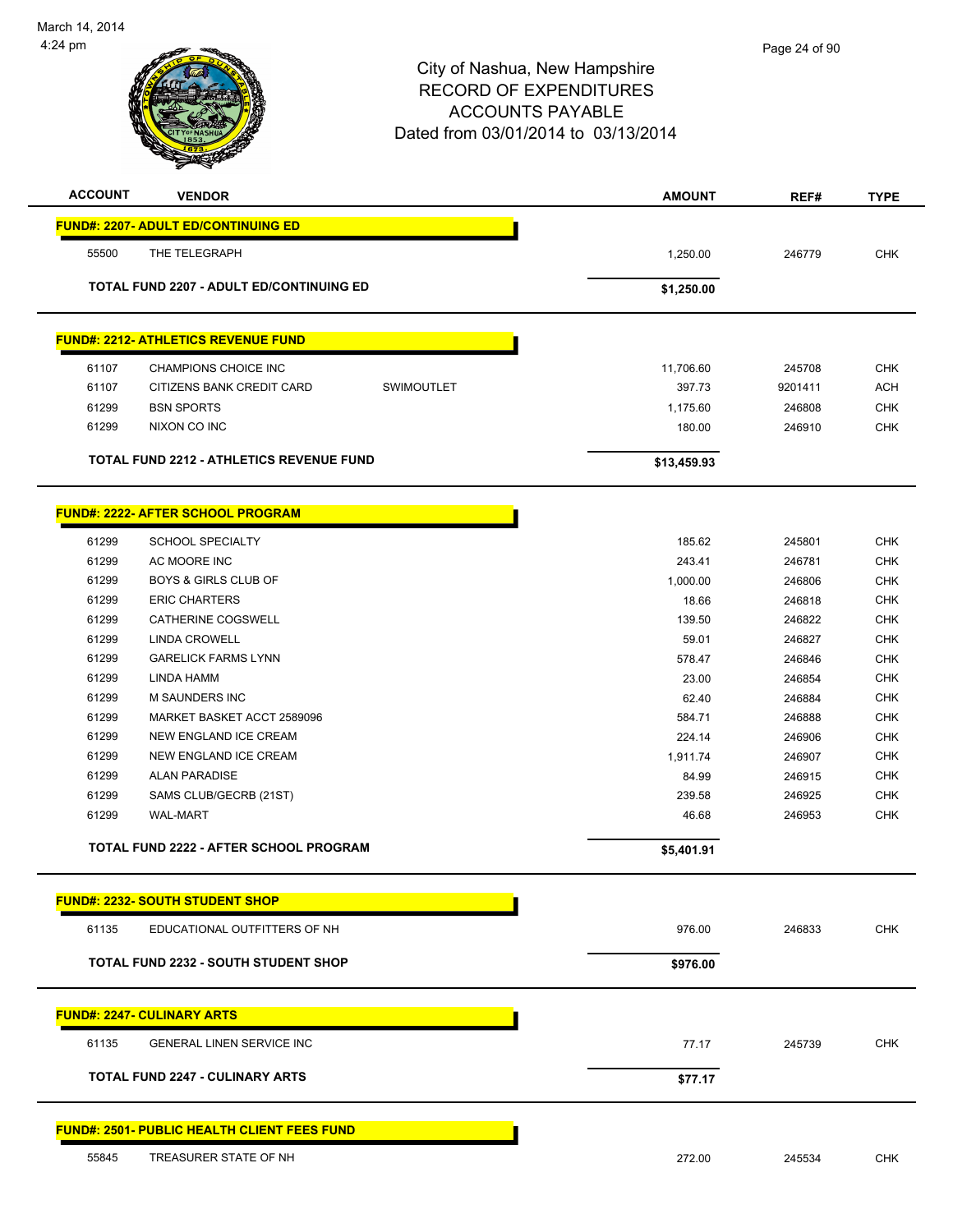# City of Nashua, New Hampshire RECORD OF EXPENDITURES ACCOUNTS PAYABLE Dated from 03/01/2014 to 03/13/2014 **ACCOUNT VENDOR AMOUNT REF# TYPE TOTAL FUND 2501 - PUBLIC HEALTH CLIENT FEES FUND**  $\frac{272.00}{8272.00}$

| 53470 | <b>JOHN COLLINS</b>        | 250.00 | 245566 | <b>CHK</b> |
|-------|----------------------------|--------|--------|------------|
| 53470 | MIKE JEYNES                | 150.00 | 245618 | <b>CHK</b> |
| 53470 | <b>THOMAS KING</b>         | 250.00 | 245619 | <b>CHK</b> |
| 53470 | <b>JIM MCLEAN</b>          | 250.00 | 245630 | <b>CHK</b> |
| 53470 | <b>TIM O'NEIL</b>          | 500.00 | 245649 | <b>CHK</b> |
| 53470 | <b>FRANK J WALLENT</b>     | 375.00 | 245668 | <b>CHK</b> |
| 54100 | <b>PSNH</b>                | 308.91 | 245528 | <b>CHK</b> |
| 54114 | <b>HESS CORPORATION</b>    | 81.76  | 245603 | <b>CHK</b> |
| 54141 | PENNICHUCK WATER WORKS INC | 32.62  | 246603 | <b>CHK</b> |
| 55699 | AARDVARK THE DEAN OF CLEAN | 195.00 | 246620 | <b>CHK</b> |

|       | <b>FUND#: 2506- HUNT BLDG FACILITY RENTALS</b>        |            |        |            |
|-------|-------------------------------------------------------|------------|--------|------------|
| 54100 | <b>PSNH</b>                                           | 463.44     | 246604 | <b>CHK</b> |
| 54114 | <b>LIBERTY UTILITIES - NH</b>                         | 1,182.81   | 245522 | <b>CHK</b> |
|       | <b>TOTAL FUND 2506 - HUNT BLDG FACILITY RENTALS</b>   | \$1,646.25 |        |            |
|       | <b>FUND#: 3068- COMMUNITY SERVICES GRANTS</b>         |            |        |            |
| 55300 | <b>BEVERLY DOOLAN</b>                                 | 49.28      | 245488 | <b>CHK</b> |
| 61299 | PETTY CASH                                            | 3.32       | 245499 | <b>CHK</b> |
|       | <b>TOTAL FUND 3068 - COMMUNITY SERVICES GRANTS</b>    | \$52.60    |        |            |
|       | <b>FUND#: 3070- COMMUNITY HEALTH GRANTS FUND</b>      |            |        |            |
| 55300 | <b>LUIS PORRES</b>                                    | 14.56      | 246573 | <b>CHK</b> |
| 55300 | <b>LUIS PORRES</b>                                    | 12.32      | 246573 | <b>CHK</b> |
| 61142 | ORASURE TECHNOLOGIES INC                              | 345.72     | 246720 | <b>CHK</b> |
|       | <b>TOTAL FUND 3070 - COMMUNITY HEALTH GRANTS FUND</b> | \$372.60   |        |            |
|       | <b>FUND#: 3090- URBAN PROGRAM GRANTS</b>              |            |        |            |
| 54210 | HEROINA NORENA AND A J WOOD                           | 14,000.00  | 245496 | <b>CHK</b> |
| 54210 | <b>GLENN &amp; CONSTANCE GAUTHER AND</b>              | 30,000.00  | 246562 | <b>CHK</b> |

|       |                                          | .         |        |            |
|-------|------------------------------------------|-----------|--------|------------|
| 54210 | <b>GLENN &amp; CONSTANCE GAUTHER AND</b> | 30.000.00 | 246562 | <b>CHK</b> |
| 54225 | ALCHEMY LEAD MANAGMENT                   | 2.679.00  | 246623 | <b>CHK</b> |
| 55307 | PETTY CASH                               | 25.52     | 245474 | <b>CHK</b> |
| 55307 | ROBERT RICE                              | 155.68    | 246575 | <b>CHK</b> |
| 55400 | CARRIE JOHNSON SCHENA                    | 655.45    | 246577 | <b>CHK</b> |
| 55614 | HILLSBOROUGH COUNTY REGISTRY             | 32.98     | 245604 | <b>CHK</b> |
| 55614 | HILLSBOROUGH COUNTY REGISTRY             | 59.47     | 245604 | <b>CHK</b> |
| 68345 | <b>TIMOTHY MCLAUGHLIN</b>                | 400.00    | 245494 | <b>CHK</b> |
| 68345 | <b>CARL PETERSON</b>                     | 400.00    | 245498 | <b>CHK</b> |
|       |                                          |           |        |            |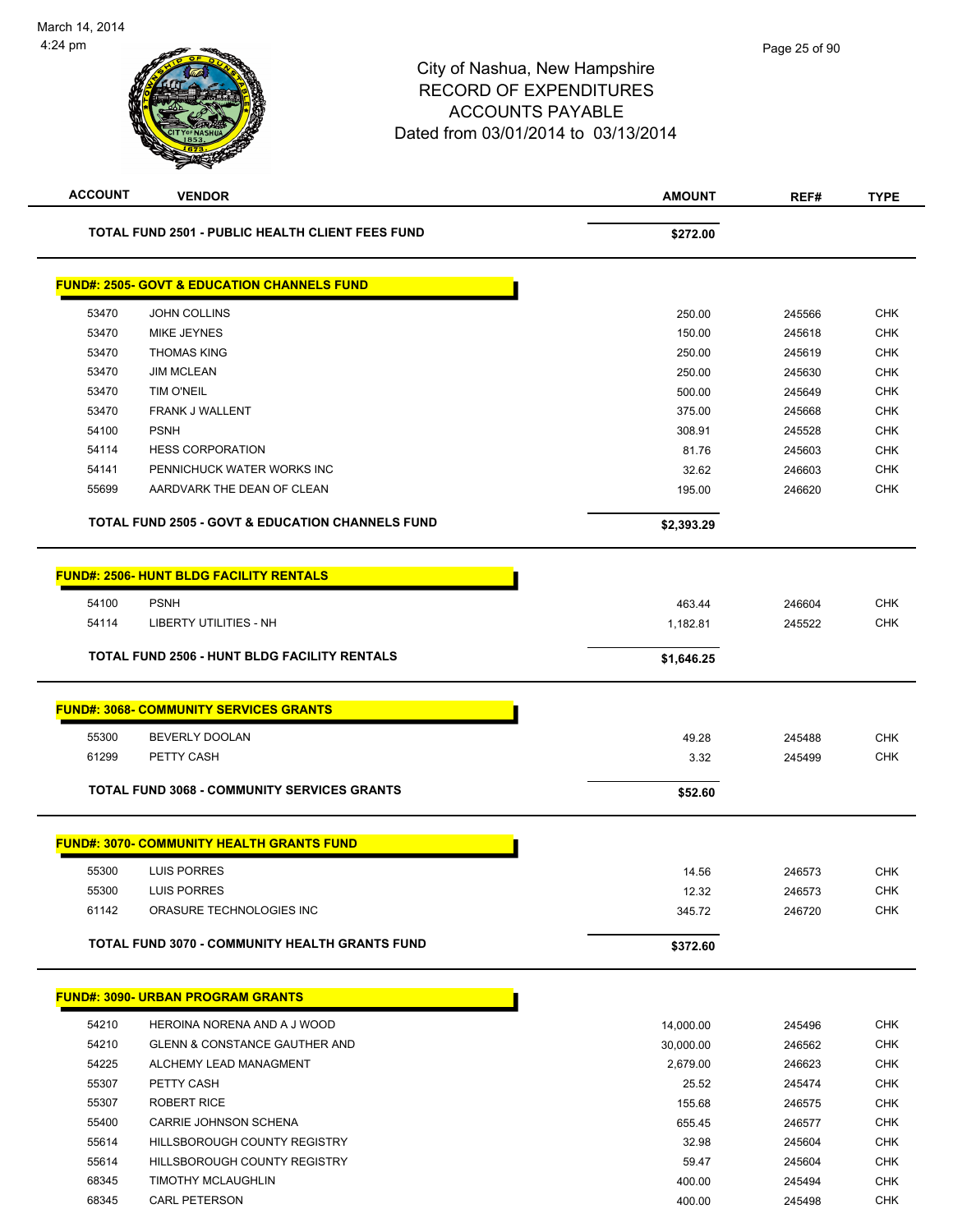| <b>ACCOUNT</b> | <b>VENDOR</b>                            | <b>AMOUNT</b> | REF#   | <b>TYPE</b> |
|----------------|------------------------------------------|---------------|--------|-------------|
|                | <b>FUND#: 3090- URBAN PROGRAM GRANTS</b> |               |        |             |
| 68345          | <b>FRANCIS WEBB</b>                      | 400.00        | 245504 | <b>CHK</b>  |
| 69010          | PIONEER TREE SERVICE LLC                 | 850.00        | 245652 | <b>CHK</b>  |
| 69010          | P & L LANDSCAPING LLC                    | 300.00        | 246722 | <b>CHK</b>  |
|                | TOTAL FUND 3090 - URBAN PROGRAM GRANTS   | \$49,958.10   |        |             |

|       | <u> FUND#: 3120- TRANSIT GRANTS</u> |            |        |            |
|-------|-------------------------------------|------------|--------|------------|
| 54100 | <b>PSNH</b>                         | 1,142.97   | 245528 | <b>CHK</b> |
| 54100 | <b>PSNH</b>                         | 923.79     | 246604 | <b>CHK</b> |
| 54100 | <b>PSNH</b>                         | 339.67     | 246604 | <b>CHK</b> |
| 54114 | <b>HESS CORPORATION</b>             | 302.50     | 245603 | <b>CHK</b> |
| 54114 | LIBERTY UTILITIES - NH              | 493.08     | 245510 | <b>CHK</b> |
| 54114 | <b>HESS CORPORATION</b>             | 1,072.76   | 245603 | <b>CHK</b> |
| 54114 | LIBERTY UTILITIES - NH              | 149.02     | 246595 | <b>CHK</b> |
| 54141 | PENNICHUCK WATER WORKS INC          | 119.61     | 246603 | <b>CHK</b> |
| 54141 | PENNICHUCK WATER WORKS INC          | 159.35     | 246603 | <b>CHK</b> |
| 54141 | PENNICHUCK WATER WORKS INC          | 52.38      | 245526 | <b>CHK</b> |
| 54600 | AUTOMOTIVE RESOURCES INC            | 92.52      | 246628 | <b>CHK</b> |
| 55109 | <b>FAIRPOINT COMMUNICATIONS</b>     | 50.00      | 245507 | <b>CHK</b> |
| 55607 | UNITED PARCEL SERVICE               | 25.02      | 245535 | <b>CHK</b> |
| 55699 | FIRST TRANSIT INC                   | 75,222.00  | 246662 | <b>CHK</b> |
| 55699 | FIRST TRANSIT INC                   | 195,183.08 | 246662 | <b>CHK</b> |
| 55699 | <b>LOOMIS</b>                       | 144.05     | 246694 | <b>CHK</b> |
| 55699 | <b>CINTAS UNIFORMS</b>              | 42.93      | 245564 | <b>CHK</b> |
| 55699 | MASI PLUMBING & HEATING INC         | 270.00     | 246700 | <b>CHK</b> |
| 61299 | CENTRAL PAPER PRODUCTS CO           | 119.29     | 245562 | <b>CHK</b> |
| 61299 | HOME DEPOT CREDIT SERVICE 3065      | 97.80      | 246678 | <b>CHK</b> |
| 61299 | RYDER FLEET PRODUCTS                | 83.68      | 246734 | <b>CHK</b> |
| 61300 | CITY OF NASHUA/TAX COLLECTORS       | 173.76     | 246557 | <b>CHK</b> |
| 61799 | <b>CUMMINS NORTHEAST LLC</b>        | 1,572.80   | 245570 | <b>CHK</b> |
| 61799 | <b>GILLIG LLC</b>                   | 339.34     | 245591 | <b>CHK</b> |
| 61799 | NAPA AUTO PARTS                     | 16.75      | 245639 | <b>CHK</b> |
| 61799 | <b>GILLIG LLC</b>                   | 796.14     | 246669 | <b>CHK</b> |
| 61799 | NAPA AUTO PARTS                     | 50.94      | 246710 | <b>CHK</b> |
| 61799 | NAPA AUTO PARTS                     | 390.82     | 245639 | <b>CHK</b> |
| 61799 | QUIRK GM PARTS DEPOT                | (98.95)    | 246730 | <b>CHK</b> |
| 61799 | <b>CUMMINS NORTHEAST LLC</b>        | (130.00)   | 245570 | <b>CHK</b> |
| 61799 | NAPA AUTO PARTS                     | 93.90      | 245639 | <b>CHK</b> |
| 61799 | NAPA AUTO PARTS                     | 134.36     | 246710 | <b>CHK</b> |
| 61799 | RYDER FLEET PRODUCTS                | 85.63      | 246734 | <b>CHK</b> |
| 61799 | <b>FASTENAL CO</b>                  | 3.00       | 245583 | <b>CHK</b> |
| 61799 | HOME DEPOT CREDIT SERVICE 3065      | 3.37       | 245605 | <b>CHK</b> |
| 61799 | NAPA AUTO PARTS                     | 59.99      | 245639 | CHK        |
| 61799 | <b>GRAINGER</b>                     | 14.50      | 246671 | <b>CHK</b> |
| 61799 | GREG SMITH EQUIMENT SALES INC       | 149.00     | 246672 | CHK        |
| 61799 | HOME DEPOT CREDIT SERVICE 3065      | 52.77      | 246678 | CHK        |
| 61799 | <b>NAPA AUTO PARTS</b>              | 51.76      | 245639 | <b>CHK</b> |
| 61799 | NAPA AUTO PARTS                     | 25.10      | 246710 | <b>CHK</b> |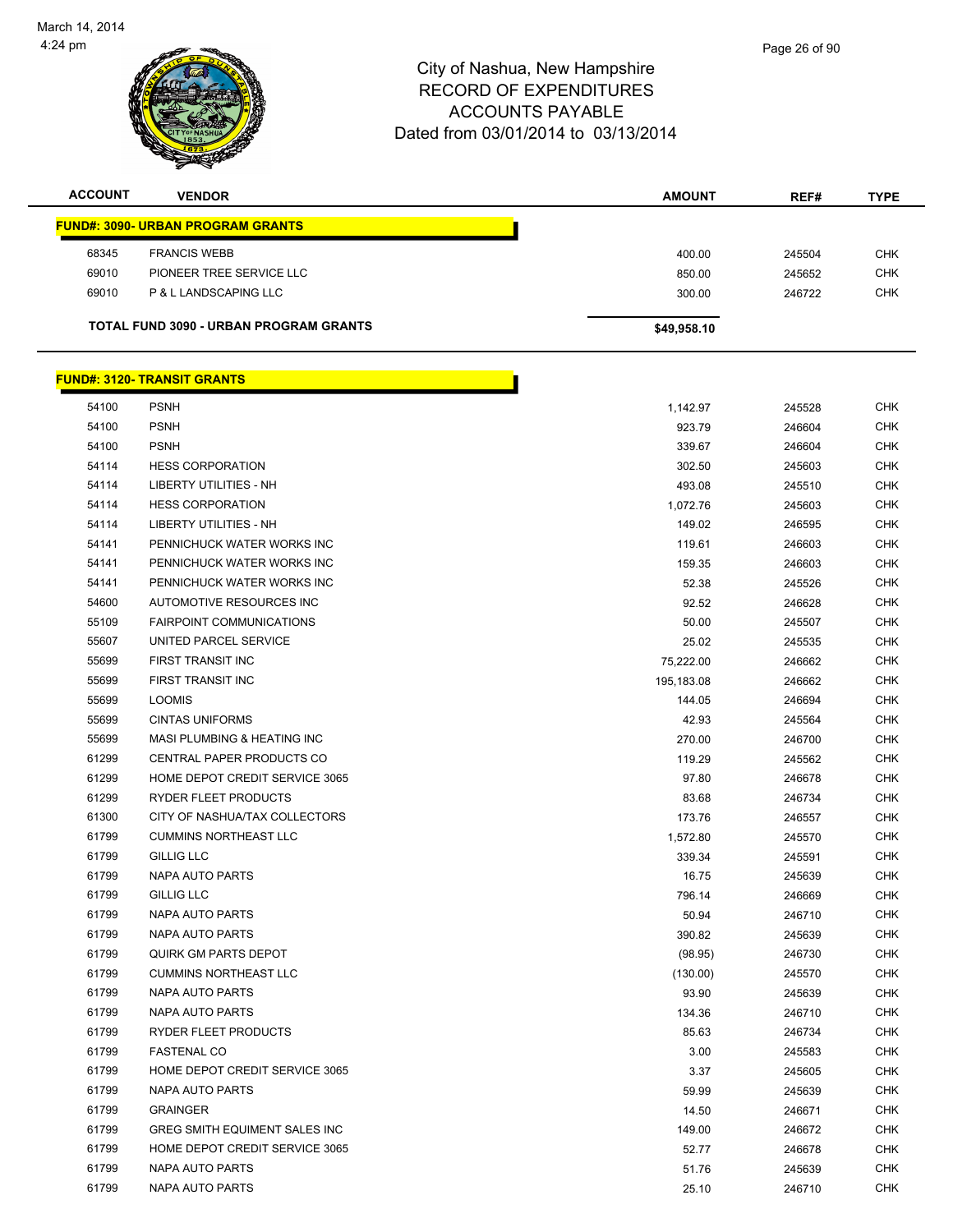

**ACCOUNT VENDOR AMOUNT REF# TYPE TOTAL FUND 3120 - TRANSIT GRANTS \$279,870.48 FUND#: 3800- SCHOOL GRANTS FUND** GAYLE R ESTERLY 2,622.40 246836 CHK JAMES FOLEY 105.00 246841 CHK WAYNE GEORGIANA 210.00 246847 CHK TARA L HASBROUCK 175.00 246856 CHK JEFFREY LEDUC 105.00 246879 CHK MARGARET M THERIAULT 87.50 246946 CHK BEVERLY TUFTS 105.00 246947 CHK AUDREY VARGA 87.50 246949 CHK NASSP 125.00 245782 CHK 53628 TIMOTHY F BOSCH 20 NORTH 2008 CHK 2012 181.25 246805 CHK NURSES PRN INC 315.00 245805 CHK 53628 BOOTHBY THERAPY SERVICES LLC **CHING A SERVICES AND REAL CHING A SERVICES CHING A** CHING A SAN A SERVICES LLC 53628 INTERIM HEALTH CARE 5,845.50 246871 CHK SILVER TOUCH HHC 843.75 246936 CHK FIRST CHURCH 258.33 245733 CHK FIRST CHURCH 3,432.67 245733 CHK FAIRPOINT COMMUNICATIONS 162.86 246586 CHK EARTHLINK BUSINESS 14.12 246772 CHK COLLEEN DARWISH 57.35 245720 CHK SARAH BUCKEN 159.58 245701 CHK SHARON SAUNDERS 152.83 245797 CHK NEETA MASAND 178.75 246890 CHK LORNA SPARGO 115.62 246942 CHK 55400 CITIZENS BANK CREDIT CARD UW EOP NONCRECIT PROGARM 625.00 9201411 ACH 55400 CITIZENS BANK CREDIT CARD UW EOP NONCRECIT PROGARM 2,300.00 9201411 ACH 55400 CITIZENS BANK CREDIT CARD US AIRWAYS 146.00 9201411 ACH 55400 CITIZENS BANK CREDIT CARD US AIRWAYS 146.00 9201411 ACH 55400 CITIZENS BANK CREDIT CARD US AIRWAYS 146.00 9201411 ACH 55400 CITIZENS BANK CREDIT CARD US AIRWAYS 146.00 9201411 ACH 55400 CITIZENS BANK CREDIT CARD HOLIDAY INN 467.82 9201411 ACH 55400 CITIZENS BANK CREDIT CARD HOLIDAY INN 467.82 9201411 ACH 55400 CITIZENS BANK CREDIT CARD HOLIDAY INN 467.82 9201411 ACH FIRST STUDENT INC 1,178.80 246840 CHK KATHLEEN MACINTYRE 99.99 246886 CHK JULIA MACINTOSH 109.83 245770 CHK WB MASON CO INC 59.35 245814 CHK JULIA MACINTOSH 71.68 246885 CHK CYNTHIA MICHAUD 273.42 246894 CHK NCS PEARSON, INC 145.00 246902 CHK 61135 EDUCATIONAL OUTFITTERS OF NH 544.00 EDUCATIONAL OUTFITTERS OF NH 61135 PAPERGRAPHICS PRINT & COPY INC 3678.15 246914 CHK WAL-MART 376.71 246953 CHK HEINEMANN 475.20 246859 CHK CHARLES ZINITI 9.99 245819 CHK

 61875 SCHOLASTIC INC 408.75 246931 CHK 61875 FOLLETT LIBRARY RESOURCES 70.25 246843 CHK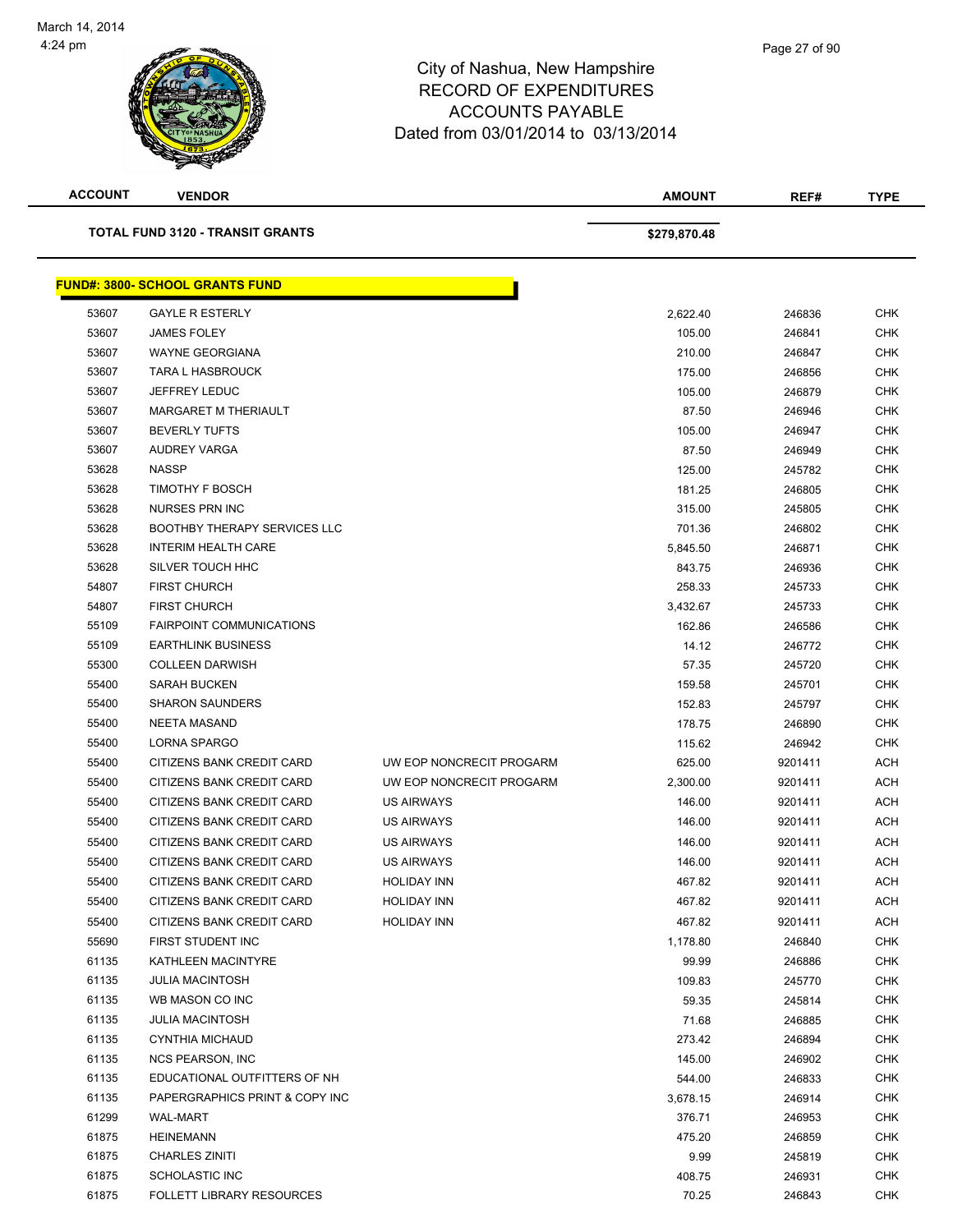

# City of Nashua, New Hampshire RECORD OF EXPENDITURES ACCOUNTS PAYABLE Dated from 03/01/2014 to 03/13/2014 **ACCOUNT VENDOR AMOUNT REF# TYPE**

| <b>AUUUUNI</b> | <b>VENDOR</b>                                      | <b>AMOUNI</b>     | REF#    | TYPE       |
|----------------|----------------------------------------------------|-------------------|---------|------------|
|                | <b>FUND#: 3800- SCHOOL GRANTS FUND</b>             |                   |         |            |
| 71221          | <b>GOVCONNECTION INC</b>                           | 1,988.00          | 245744  | <b>CHK</b> |
| 71999          | ATECH TRAINING INC                                 | 5,566.88          | 245689  | <b>CHK</b> |
| 71999          | AMERICAN TOOL SUPPLY CO INC                        | 11,071.34         | 246789  | <b>CHK</b> |
|                |                                                    |                   |         |            |
|                | TOTAL FUND 3800 - SCHOOL GRANTS FUND               | \$47,081.17       |         |            |
|                | <b>FUND#: 4005- TRAFFIC VIOLATIONS FUND</b>        |                   |         |            |
| 45400          | LEO A DUTRISAC II                                  | 200.00            | 245620  | <b>CHK</b> |
| 45400          | <b>MITCHELL HOLDEN</b>                             | 10.00             | 245636  | <b>CHK</b> |
| 45400          | <b>MOSES FERNANDEZ</b>                             | 10.00             | 245637  | <b>CHK</b> |
| 55607          | MAILINGS UNLIMITED - MVR                           | 935.00            | 14899   | <b>ACH</b> |
| 55607          | <b>MAILINGS UNLIMITED</b>                          | 89.24             | 245622  | <b>CHK</b> |
| 55699          | 1ST PRIORITY TOWING & RECOVERY                     | 4,400.00          | 245539  | <b>CHK</b> |
| 55699          | <b>D &amp; R TOWING INC</b>                        | 7,880.00          | 245572  | <b>CHK</b> |
| 55699          | STATEWIDE COLLISION LLC                            | 1,710.00          | 245661  | <b>CHK</b> |
| 55699          | <b>1ST PRIORITY TOWING &amp; RECOVERY</b>          | 1,140.00          | 246619  | <b>CHK</b> |
| 61799          | MACMULKIN CHEVROLET INC                            |                   | 246696  | <b>CHK</b> |
|                |                                                    |                   |         |            |
|                | <b>TOTAL FUND 4005 - TRAFFIC VIOLATIONS FUND</b>   | \$16,774.06       |         |            |
|                |                                                    |                   |         |            |
|                | <b>FUND#: 4010- MOTOR VEHICLE ADMIN FUND</b>       |                   |         |            |
| 53467          | <b>MAILINGS UNLIMITED</b>                          | 136.75            | 245622  | <b>CHK</b> |
| 55307          | PETTY CASH                                         | 95.04             | 245474  | <b>CHK</b> |
| 61100          | CITIZENS BANK CREDIT CARD                          | 449.95<br>Staples | 9201411 | <b>ACH</b> |
|                | <b>TOTAL FUND 4010 - MOTOR VEHICLE ADMIN FUND</b>  |                   |         |            |
|                |                                                    | \$681.74          |         |            |
|                |                                                    |                   |         |            |
|                | <b>FUND#: 4025- DOJ DRUG FORFEITURE FUNDS</b>      |                   |         |            |
| 55118          | VERIZON WIRELESS-785728687                         | 462.23            | 245537  | <b>CHK</b> |
| 55699          | COMCAST CABLE COMMUNICATIONS I                     | 225.62            | 245505  | <b>CHK</b> |
| 55699          | <b>TRANSUNION RISK &amp; ALTERNATIVE</b>           | 110.00            | 246752  | CHK        |
| 56347          | THE YOUTH COUNCIL                                  | 900.00            | 245672  | <b>CHK</b> |
| 61299          | HOME DEPOT CREDIT SERVICE 3073                     | 123.64            | 246679  | <b>CHK</b> |
|                |                                                    |                   |         |            |
|                | <b>TOTAL FUND 4025 - DOJ DRUG FORFEITURE FUNDS</b> | \$1,821.49        |         |            |
|                | <b>FUND#: 4030- POLICE SPECIAL DETAILS</b>         |                   |         |            |
| 44542          | NASHUA POLICE DEPARTMENT                           | 6.00              | 246570  | <b>CHK</b> |
|                | <b>TOTAL FUND 4030 - POLICE SPECIAL DETAILS</b>    | \$6.00            |         |            |

#### **FUND#: 4053- FIRE REGIONAL HAZMAT FUND**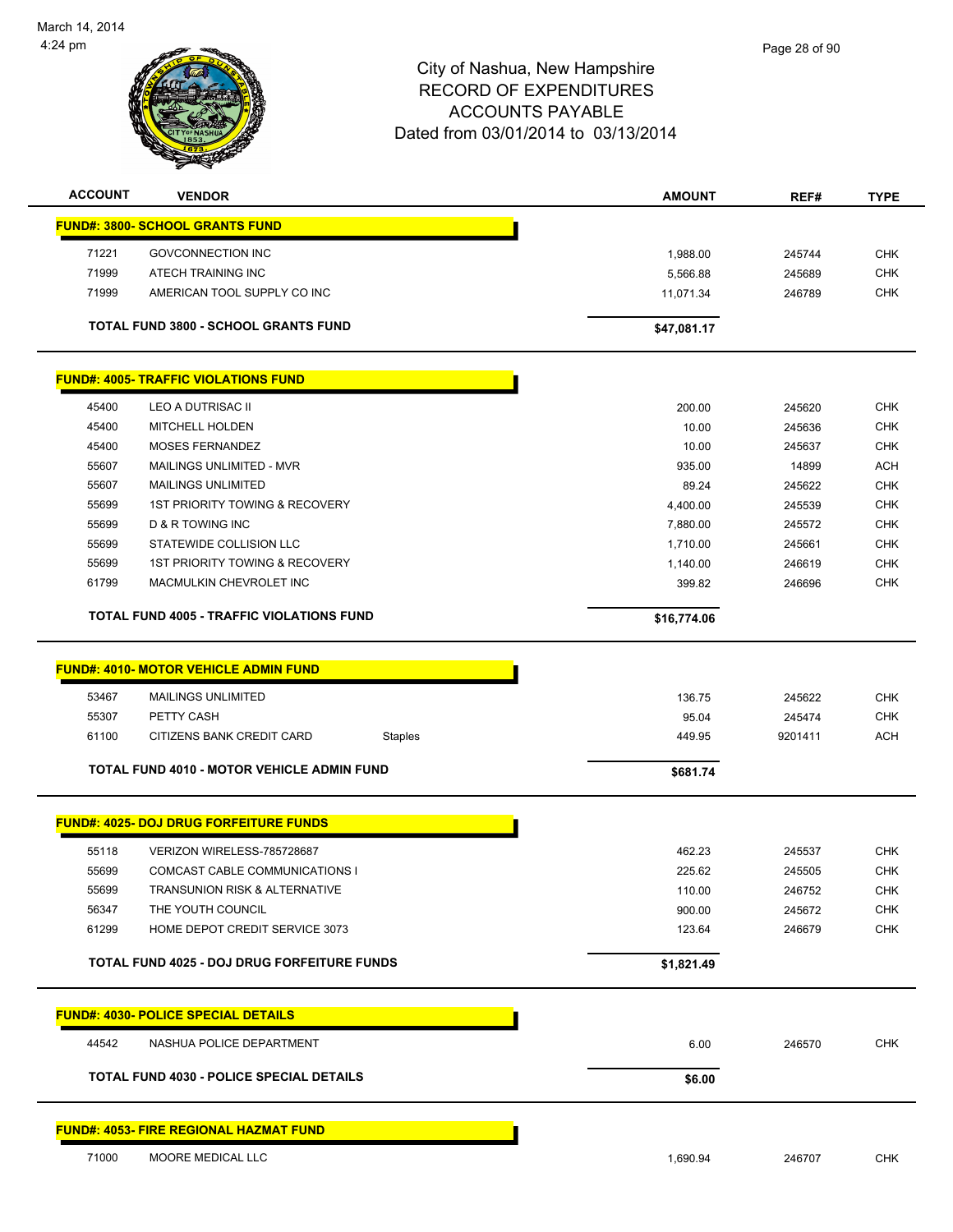# City of Nashua, New Hampshire RECORD OF EXPENDITURES ACCOUNTS PAYABLE Dated from 03/01/2014 to 03/13/2014 **ACCOUNT VENDOR AMOUNT REF# TYPE TOTAL FUND 4053 - FIRE REGIONAL HAZMAT FUND \$1,690.94 FUND#: 4090- LIB-LOST/DAMAGED BOOK FINES** 55200 BOSTON CHILDREN'S MUSEUM 700.00 246584 CHK er by the MERRIMACK PUBLIC LIBRARY CHANGE AND THE SERVICE STATES AND RESIDENCE ASSESSED A STATES OF CHK AND THE STATES AND RESIDENCE ASSESSED A STATES OF CHANGE AND RESIDENCE ASSESSED A STATES OF CHANGE AND RESIDENCE A STA 61814 MIDWEST TAPE 11.44 245634 CHK 61830 PROQUEST LLC 5,913.00 245653 CHK 61875 BAKER & TAYLOR 17.00 245547 CHK

| <b>TOTAL FUND 4090 - LIB-LOST/DAMAGED BOOK FINES</b> | \$6,728.38 |
|------------------------------------------------------|------------|
| <b>FUND#: 4600- ECON DEV-GREATER NASHUA RLF</b>      |            |

|       | TOTAL FUND 4600 - ECON DEV-GREATER NASHUA RLF | \$100,650.00 |        |     |
|-------|-----------------------------------------------|--------------|--------|-----|
| 53628 | CAPITAL REGIONAL DEVELOPMENT C                | 650.00       | 245558 | СНК |
| 15100 | NH BAR FOUNDATION                             | 100.000.00   | 14919  | ACH |
|       |                                               |              |        |     |

61875 BAKER & TAYLOR 69.96 246630 CHK

|       | <b>FUND#: 5002- CAP PROJECTS-HUNT BUILDING</b> |          |        |     |
|-------|------------------------------------------------|----------|--------|-----|
| 81200 | SCHROEDER CONSTRUCTION MGMT IN                 | 766.00   | 246606 | CHK |
|       | TOTAL FUND 5002 - CAP PROJECTS-HUNT BUILDING   | \$766.00 |        |     |

|       | <b>FUND#: 5010- CAP PROJECTS-INFO TECHNOLOGY</b> |            |        |     |
|-------|--------------------------------------------------|------------|--------|-----|
| 81342 | COURTYARD BY MARRIOTT NASHUA                     | 182.00     | 245569 | CHK |
| 81342 | INFOR (US) INC                                   | 151.293.60 | 245608 | CHK |
| 81342 | INFOR (US) INC                                   | 900.00     | 246685 | CHK |
| 81342 | <b>KRONOS INC</b>                                | 630.00     | 246691 | CHK |
|       |                                                  |            |        |     |

**TOTAL FUND 5010 - CAP PROJECTS-INFO TECHNOLOGY \$153,005.60** 

|       | <u> FUND#: 5050- CAPITAL PROJ-COMMUNICATIONS </u> |         |        |     |
|-------|---------------------------------------------------|---------|--------|-----|
| 81300 | MOTOROLA SOLUTIONS INC                            | .920.00 | 245523 | CHK |

# **TOTAL FUND 5050 - CAPITAL PROJ-COMMUNICATIONS \$4,920.00**

# **FUND#: 5200- CAPITAL PROJECTS-STREETS** 81700 CLD CONSULTING ENGINEERS INC 2.375.32 245565 CHK 81700 VANASSE HANGEN BRUSTLIN INC 15,546.23 246762 CHK **TOTAL FUND 5200 - CAPITAL PROJECTS-STREETS \$17,921.55**

#### **FUND#: 5700- CAP PROJECTS-BROAD ST PKWY**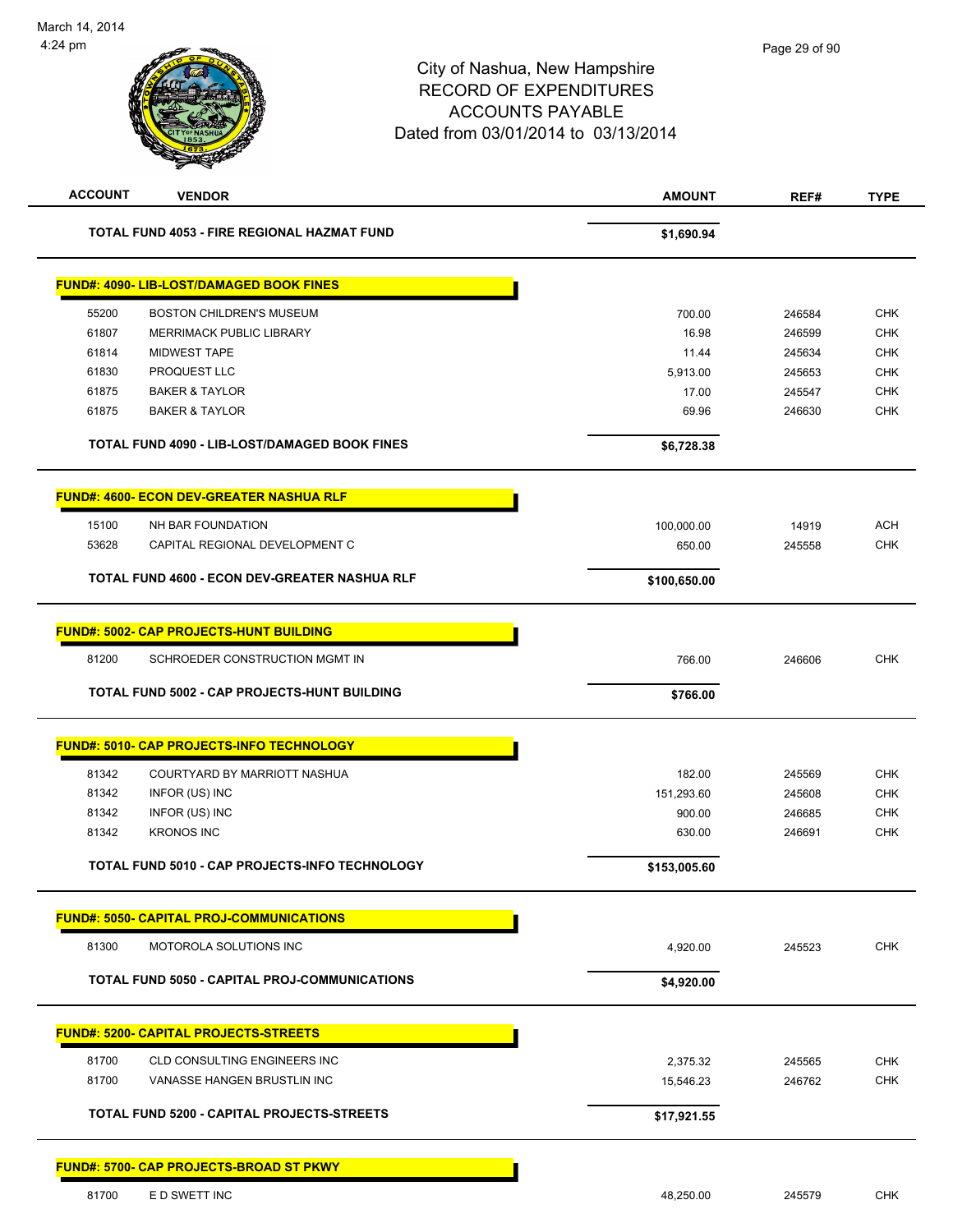

| <b>ACCOUNT</b> | <b>VENDOR</b>                                         | <b>AMOUNT</b> | REF#   | <b>TYPE</b> |
|----------------|-------------------------------------------------------|---------------|--------|-------------|
|                | <b>FUND#: 5700- CAP PROJECTS-BROAD ST PKWY</b>        |               |        |             |
| 81700          | E D SWETT INC                                         | 48,250.00     | 245579 | <b>CHK</b>  |
| 81700          | R S AUDLEY INC                                        | 352,401.67    | 245654 | CHK         |
| 81700          | WB MASON CO INC                                       | 602.71        | 245669 | <b>CHK</b>  |
| 81700          | <b>LIBERTY UTILITIES - NH</b>                         | 123.27        | 246592 | <b>CHK</b>  |
| 81700          | <b>PSNH</b>                                           | 14.99         | 246604 | <b>CHK</b>  |
| 81700          | VANASSE HANGEN BRUSTLIN INC                           | 3,019.62      | 245667 | <b>CHK</b>  |
| 81700          | <b>HALEY AND WARD INC</b>                             | 14,275.85     | 245600 | <b>CHK</b>  |
| 81700          | JAY-MOR ENTERPRISES INC                               | 81,450.00     | 245616 | <b>CHK</b>  |
|                | TOTAL FUND 5700 - CAP PROJECTS-BROAD ST PKWY          | \$548,388.11  |        |             |
|                | <b>FUND#: 5800- SCHOOL CAPITAL PROJECTS FUND</b>      |               |        |             |
| 81200          | <b>SECURADYNE SYSTEMS</b>                             | 147,831.72    | 245802 | <b>CHK</b>  |
|                | <b>TOTAL FUND 5800 - SCHOOL CAPITAL PROJECTS FUND</b> | \$147,831.72  |        |             |
|                |                                                       |               |        |             |
|                | <b>FUND#: 6000- SOLID WASTE FUND</b>                  |               |        |             |
| 53107          | SANBORN HEAD & ASSOC INC                              | 5,170.57      | 246736 | <b>CHK</b>  |
| 54100          | <b>PSNH</b>                                           | 1,569.72      | 245528 | <b>CHK</b>  |
| 54114          | <b>ENERGYNORTH PROPANE</b>                            | 2,220.04      | 245582 | <b>CHK</b>  |
| 54141          | PENNICHUCK WATER WORKS INC                            | 255.06        | 246603 | <b>CHK</b>  |
| 54200          | BILLS WORLD CLASS CLEANING SER                        | 1,524.00      | 245553 | <b>CHK</b>  |
| 54280          | NEW ENGLAND ENERGY SERVICES                           | 765.00        | 245641 | <b>CHK</b>  |
| 54280          | <b>SCOTT PERKINS</b>                                  | 179.74        | 246572 | <b>CHK</b>  |
| 54487          | LANDTEC NORTH AMERICA                                 | 810.86        | 246692 | <b>CHK</b>  |
| 54600          | <b>CAMEROTA TRUCK PARTS</b>                           | 1,282.50      | 245557 | <b>CHK</b>  |
| 54600          | <b>CHADWICK BAROSS INC</b>                            | 2,653.94      | 245563 | <b>CHK</b>  |
| 54600          | <b>FLEETPRIDE INC</b>                                 | 88.54         | 245587 | <b>CHK</b>  |
| 54600          | HOME DEPOT CREDIT SERVICE 3065                        | 8.47          | 245605 | <b>CHK</b>  |
| 54600          | MCDEVITT TRUCKS INC                                   | 108.56        | 245627 | <b>CHK</b>  |
| 54600          | NORTH AMERICAN EQUIP UPFITTERS                        | 228.63        | 245646 | <b>CHK</b>  |
| 54600          | CARPARTS OF NASHUA                                    | 13.81         | 246643 | <b>CHK</b>  |
| 54600          | MCDEVITT TRUCKS INC                                   | 98.69         | 246704 | <b>CHK</b>  |
| 54828          | US BANK EQUIPMENT FINANCE                             | 26.55         | 245536 | <b>CHK</b>  |
| 55109          | COMCAST CABLE COMMUNICATIONS I                        | 94.30         | 245505 | <b>CHK</b>  |
| 55607          | <b>FEDEX</b>                                          | 416.86        | 245508 | <b>CHK</b>  |
| 55699          | UNIVERSAL RECYCLING TECH                              | 2,540.96      | 245666 | CHK         |
| 55699          | NEW ENGLAND ENERGY SERVICES                           | 257.50        | 246714 | <b>CHK</b>  |
| 61107          | UNIFIRST CORPORATION                                  | 161.96        | 245665 | <b>CHK</b>  |
| 61107          | UNIFIRST CORPORATION                                  | 161.96        | 246759 | CHK         |
| 61142          | <b>BASS FIRST AID SERVICE</b>                         | 129.65        | 245549 | <b>CHK</b>  |
| 61307          | SHATTUCK MALONE OIL CO                                | 2,305.50      | 245530 | <b>CHK</b>  |
| 61307          | SHATTUCK MALONE OIL CO                                | 1,497.85      | 246607 | CHK         |
| 61310          | ALTERNATIVE VEHICLE SERVICE GR                        | 13,913.68     | 245545 | <b>CHK</b>  |
| 61428          | HOME DEPOT CREDIT SERVICE 3065                        | 6.97          | 246678 | CHK         |
| 61705          | <b>MAYNARD &amp; LESIEUR INC</b>                      | 875.00        | 245623 | <b>CHK</b>  |
| 61705          | MAYNARD & LESIEUR INC                                 | 175.00        | 246701 | <b>CHK</b>  |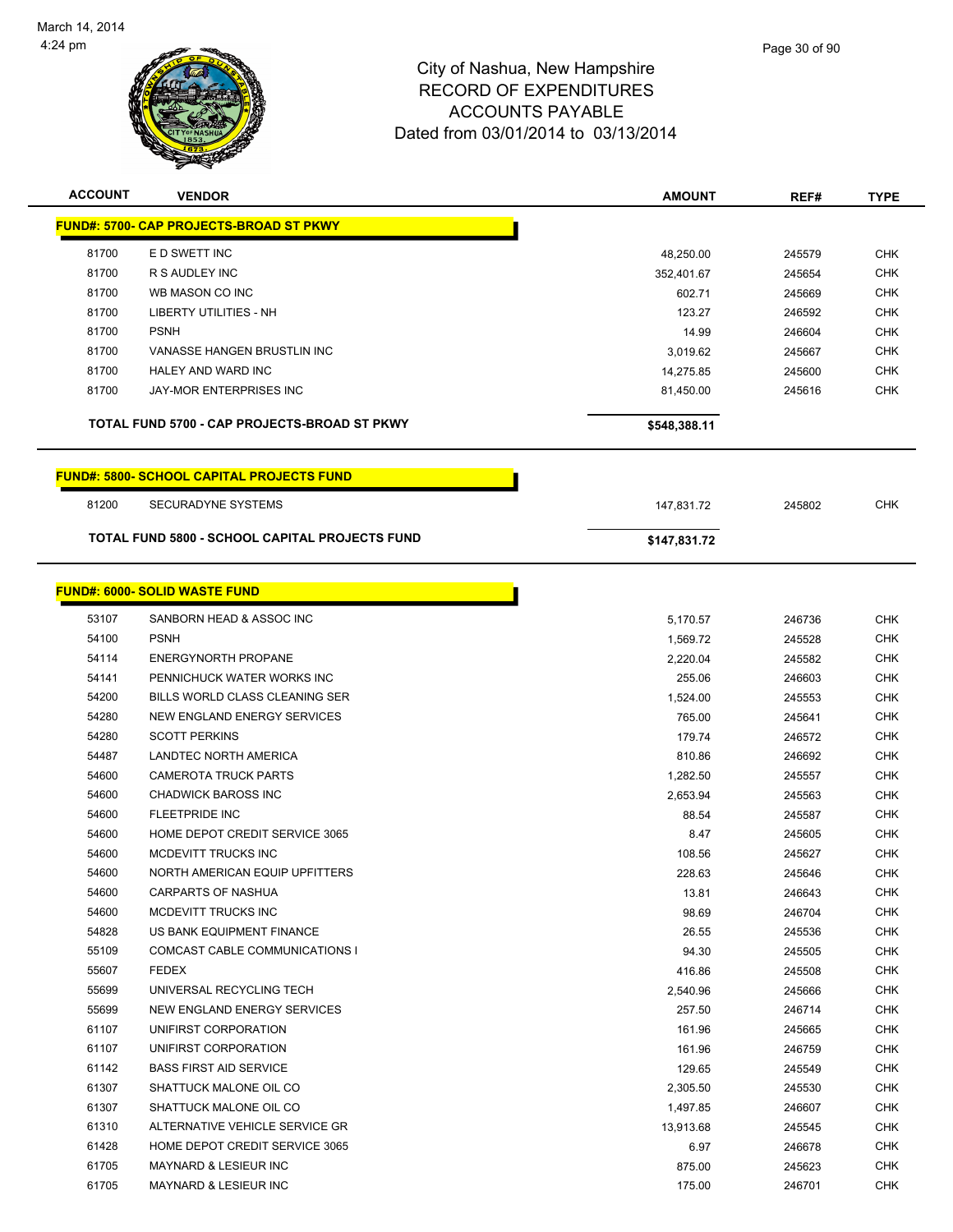

| <b>ACCOUNT</b> | <b>VENDOR</b>                             |                             | <b>AMOUNT</b> | REF#    | <b>TYPE</b> |
|----------------|-------------------------------------------|-----------------------------|---------------|---------|-------------|
|                | <b>TOTAL FUND 6000 - SOLID WASTE FUND</b> |                             | \$39,541.87   |         |             |
|                | <b>FUND#: 6200- WASTEWATER FUND</b>       |                             |               |         |             |
| 21775          | AMHERST PLAZA LLC                         |                             | 143.66        | 245838  | <b>CHK</b>  |
| 21775          | <b>BARBARA L BEAULIEU</b>                 |                             | 41.95         | 245839  | <b>CHK</b>  |
| 21775          | <b>ELAINE FREEMAN</b>                     |                             | 50.85         | 245840  | <b>CHK</b>  |
| 21775          | <b>EVELYN DAILEY</b>                      |                             | 38.39         | 245841  | CHK         |
| 21775          | <b>FRASCA &amp; FRASCA</b>                |                             | 44.81         | 245842  | CHK         |
| 21775          | HOME TITLE SERVICE                        |                             | 27.71         | 245843  | CHK         |
| 21775          | MARY AND PAUL DELPIZZO                    |                             | 59.75         | 245844  | CHK         |
| 21775          | ROGER GAUTHIER                            |                             | 95.35         | 245845  | <b>CHK</b>  |
| 21775          | RONALD GERMANO                            |                             | 65.09         | 245846  | <b>CHK</b>  |
| 21775          | SISTERS OF MERCY OF                       |                             | 87.32         | 245847  | CHK         |
| 21775          | <b>TIMOTHY CARDIN</b>                     |                             | 45.51         | 245848  | <b>CHK</b>  |
| 44568          | <b>JAHANZAIB JAHANGIR</b>                 |                             | 540.00        | 246687  | <b>CHK</b>  |
| 44597          | <b>HILLSBOROUGH COUNTY REGISTRY</b>       |                             | 217.14        | 245604  | <b>CHK</b>  |
| 53107          | FLOW ASSESSMENT SERVICES LLC              |                             | 4,291.66      | 245588  | CHK         |
| 53107          | EASTERN ANALYTICAL INC                    |                             | 65.00         | 246652  | <b>CHK</b>  |
| 53467          | <b>MAILINGS UNLIMITED</b>                 |                             | 279.22        | 245622  | CHK         |
| 53467          | <b>MAILINGS UNLIMITED</b>                 |                             | 545.41        | 246697  | CHK         |
| 54100          | <b>PSNH</b>                               |                             | 1,929.04      | 246604  | <b>CHK</b>  |
| 54114          | LIBERTY UTILITIES - NH                    |                             | 3,365.53      | 245515  | CHK         |
| 54114          | LIBERTY UTILITIES - NH                    |                             | 151.30        | 245516  | CHK         |
| 54114          | <b>LIBERTY UTILITIES - NH</b>             |                             | 656.30        | 245517  | <b>CHK</b>  |
| 54114          | <b>LIBERTY UTILITIES - NH</b>             |                             | 471.62        | 245518  | <b>CHK</b>  |
| 54114          | LIBERTY UTILITIES - NH                    |                             | 39.58         | 245519  | <b>CHK</b>  |
| 54114          | LIBERTY UTILITIES - NH                    |                             | 77.43         | 245520  | <b>CHK</b>  |
| 54114          | LIBERTY UTILITIES - NH                    |                             | 121.72        | 245521  | CHK         |
| 54114          | <b>HESS CORPORATION</b>                   |                             | 11,458.23     | 245603  | CHK         |
| 54114          | LIBERTY UTILITIES - NH                    |                             | 41.50         | 246591  | CHK         |
| 54114          | <b>HESS CORPORATION</b>                   |                             | 5.56          | 246676  | CHK         |
| 54141          | PENNICHUCK WATER WORKS INC                |                             | 16,189.49     | 245526  | <b>CHK</b>  |
| 54141          | PENNICHUCK WATER WORKS INC                |                             | 55.88         | 246603  | <b>CHK</b>  |
| 54200          | ALL GREEN COMMERCIAL JANITORS             |                             | 693.33        | 246624  | <b>CHK</b>  |
| 54221          | CASELLA ORGANICS                          |                             | 35,356.47     | 245560  | <b>CHK</b>  |
| 54280          | PEABODY SUPPLY CO                         |                             | 168.43        | 246725  | CHK         |
| 54300          | CRISP CONTRACTING LLC                     |                             | 9,500.00      | 246559  | <b>CHK</b>  |
| 54487          | SOUTHWORTH-MILTON INC                     |                             | 467.80        | 245531  | <b>CHK</b>  |
| 54487          | <b>FASTENAL CO</b>                        |                             | 156.40        | 245583  | <b>CHK</b>  |
| 54487          | <b>GRAINGER</b>                           |                             | 824.79        | 245594  | <b>CHK</b>  |
| 54487          | <b>FASTENAL CO</b>                        |                             | 29.85         | 246657  | CHK         |
| 54487          | <b>GRAINGER</b>                           |                             | 233.28        | 246671  | <b>CHK</b>  |
| 54487          | HOME DEPOT CREDIT SERVICE 3065            |                             | 256.06        | 246678  | <b>CHK</b>  |
| 54487          | INDEPENDENT PIPE & SUPPLY CORP            |                             | 1,850.00      | 246684  | CHK         |
| 54487          | M & M ELECTRICAL SUPPLY CO INC            |                             | 87.21         | 246695  | <b>CHK</b>  |
| 54487          | OMEGA INDUSTRIAL SUPPLY INC               |                             | 507.00        | 246719  | CHK         |
| 54487          | PEABODY SUPPLY CO                         |                             | 464.84        | 246725  | CHK         |
| 54600          | PINE MOTOR PARTS                          |                             | 17.29         | 246727  | <b>CHK</b>  |
| 54600          | CITIZENS BANK CREDIT CARD                 | <b>Ryder Fleet Products</b> | 57.95         | 9201411 | ACH         |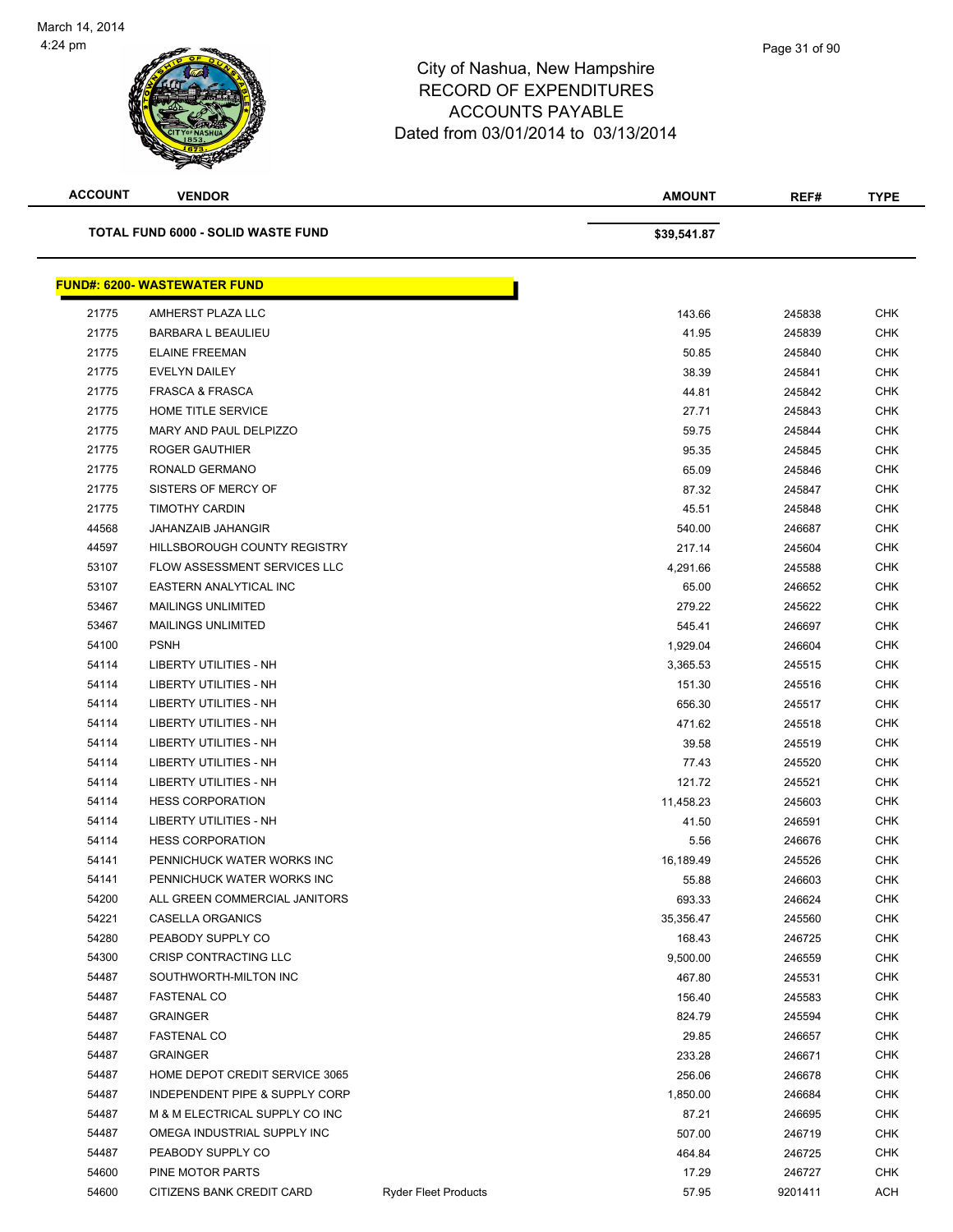

|    | Page 32 of 90 |
|----|---------------|
| re |               |

| <b>ACCOUNT</b> | <b>VENDOR</b>                            | <b>AMOUNT</b>  | REF#   | <b>TYPE</b> |
|----------------|------------------------------------------|----------------|--------|-------------|
|                | <b>FUND#: 6200- WASTEWATER FUND</b>      |                |        |             |
| 54828          | US BANK EQUIPMENT FINANCE                | 26.55          | 245536 | <b>CHK</b>  |
| 54828          | US BANK EQUIPMENT FINANCE                | 113.54         | 246617 | <b>CHK</b>  |
| 55109          | <b>FAIRPOINT COMMUNICATIONS</b>          | 711.15         | 246586 | <b>CHK</b>  |
| 55109          | <b>FAIRPOINT COMMUNICATIONS</b>          | 71.36          | 246587 | <b>CHK</b>  |
| 55200          | <b>NEBRA</b>                             | 1,850.00       | 246713 | <b>CHK</b>  |
| 55699          | ANSWERING SERVICES OF NH LLC             | 82.00          | 245546 | <b>CHK</b>  |
| 61100          | <b>CENVEO ENVELOPE</b>                   | 353.20         | 246645 | <b>CHK</b>  |
| 61107          | UNIFIRST CORPORATION                     | 319.66         | 245665 | <b>CHK</b>  |
| 61107          | UNIFIRST CORPORATION                     | 330.91         | 246759 | <b>CHK</b>  |
| 61149          | <b>HACH COMPANY</b>                      | 171.80         | 245599 | <b>CHK</b>  |
| 61149          | Q C SERVICES INC                         | 830.00         | 246729 | <b>CHK</b>  |
| 61149          | <b>VWR INTERNATIONAL</b>                 | 1,900.90       | 246764 | <b>CHK</b>  |
| 61156          | <b>BASF CORP</b>                         | 4,739.04       | 245548 | <b>CHK</b>  |
| 61156          | <b>BASF CORP</b>                         | 9,758.96       | 246632 | <b>CHK</b>  |
| 61156          | JCI JONES CHEMICALS INC                  | 2,463.39       | 246689 | <b>CHK</b>  |
| 61156          | UNIVAR USA INC                           | 1,091.46       | 246761 | <b>CHK</b>  |
| 61299          | <b>FASTENAL CO</b>                       | 29.59          | 245583 | <b>CHK</b>  |
| 61299          | <b>GRAINGER</b>                          | 220.61         | 245594 | <b>CHK</b>  |
| 61299          | HOME DEPOT CREDIT SERVICE 3065           | 70.03          | 246678 | <b>CHK</b>  |
| 61299          | M & M ELECTRICAL SUPPLY CO INC           | 19.30          | 246695 | <b>CHK</b>  |
| 61299          | PINE MOTOR PARTS                         | 47.16          | 246727 | <b>CHK</b>  |
| 61300          | DENNIS K BURKE INC                       | 1,518.26       | 246650 | <b>CHK</b>  |
| 61310          | ALTERNATIVE VEHICLE SERVICE GR           | 380.82         | 245545 | <b>CHK</b>  |
| 61428          | <b>VWR INTERNATIONAL</b>                 | 128.55         | 246764 | <b>CHK</b>  |
| 71025          | PINE MOTOR PARTS                         | 59.95          | 245651 | <b>CHK</b>  |
| 71025          | PEABODY SUPPLY CO                        | 13.92          | 246725 | <b>CHK</b>  |
| 71228          | <b>HORIZON SOLUTIONS LLC</b>             | 9,261.90       | 246680 | <b>CHK</b>  |
| 81300          | OVIVO USA LLC                            | 99,990.00      | 246721 | <b>CHK</b>  |
| 81700          | DELOURY CONSTRUCTION                     | 17,010.34      | 245574 | <b>CHK</b>  |
| 81700          | WOODARD & CURRAN INC                     | 15,012.58      | 246768 | <b>CHK</b>  |
| 81700          | DEFELICE CORPORATION                     | 13,828.06      | 245487 | <b>CHK</b>  |
| 81700          | <b>HAYNER SWANSON INC</b>                | 947.01         | 246674 | <b>CHK</b>  |
| 81700          | HAZEN & SAWYER PC                        | 47,071.38      | 245602 | <b>CHK</b>  |
| 81700          | METHUEN CONSTRUCTION CO                  | 649,530.00     | 245631 | <b>CHK</b>  |
| 81700          | <b>HAZEN &amp; SAWYER PC</b>             | 10,744.03      | 246675 | <b>CHK</b>  |
| 81700          | <b>WRIGHT-PIERCE</b>                     | 42,997.47      | 246769 | <b>CHK</b>  |
|                | <b>TOTAL FUND 6200 - WASTEWATER FUND</b> | \$1,025,567.58 |        |             |

| <u> FUND#: 6500- PROPERTY &amp; CASUALTY FUND</u> |
|---------------------------------------------------|
|---------------------------------------------------|

| 54236 | STANLEY CONVERGENT SECURITY |              | 263.75   | 246744  | <b>CHK</b> |
|-------|-----------------------------|--------------|----------|---------|------------|
| 54267 | TREASURER STATE OF NH       |              | 200.00   | 245532  | <b>CHK</b> |
| 54267 | STANLEY ELEVATOR CO INC     |              | 4,443.63 | 246745  | <b>CHK</b> |
| 55400 | CITIZENS BANK CREDIT CARD   | <b>PRIMA</b> | 1.140.00 | 9201411 | <b>ACH</b> |
| 59207 | AMOSKEAG ANESTHESIA PLLC    |              | 350.00   | 245849  | <b>CHK</b> |
| 59207 | ASSOCIATED RADIOLOGISTS PA  |              | 26.00    | 245850  | CHK.       |
| 59207 | CLAIMS BUREAU USA INC       |              | 1.655.00 | 245851  | <b>CHK</b> |
| 59207 | <b>CPTE NASHUA</b>          |              | 1.110.00 | 245852  | <b>CHK</b> |
|       |                             |              |          |         |            |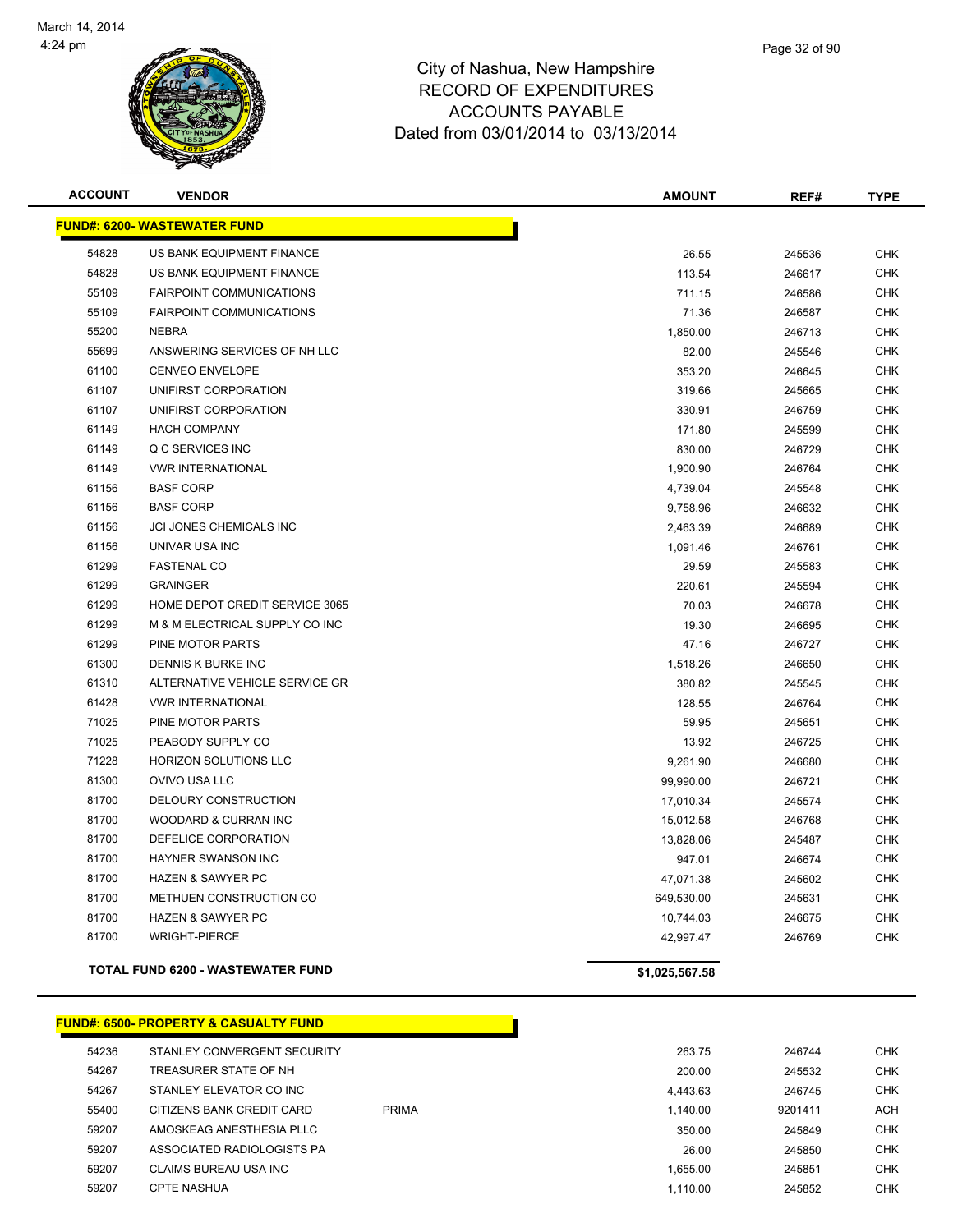

|        | Page 33 of 90 |
|--------|---------------|
| ∍<br>u |               |

| <b>ACCOUNT</b> | <b>VENDOR</b>                                         | <b>AMOUNT</b> | REF#   | <b>TYPE</b> |
|----------------|-------------------------------------------------------|---------------|--------|-------------|
|                | <b>FUND#: 6500- PROPERTY &amp; CASUALTY FUND</b>      |               |        |             |
| 59207          | DARTMOUTH HITCHCOCK CLINIC                            | 747.00        | 245853 | <b>CHK</b>  |
| 59207          | DEVINE MILLIMET & BRANCH PA                           | 446.16        | 245854 | <b>CHK</b>  |
| 59207          | <b>FLEISCHER SPINE PLLC</b>                           | 472.00        | 245855 | CHK         |
| 59207          | <b>FOUNDATION MEDICAL PARTNERS</b>                    | 154.00        | 245856 | <b>CHK</b>  |
| 59207          | FOUR SEASONS ORTHOPEDIC CENTER                        | 8.00          | 245857 | <b>CHK</b>  |
| 59207          | <b>MERIDIAN RESOURCE CO</b>                           | 5,308.33      | 245861 | <b>CHK</b>  |
| 59207          | MERRIMACK VALLEY PHYSICAL                             | 204.00        | 245862 | <b>CHK</b>  |
| 59207          | NASHUA RADIOLOGY PA                                   | 325.00        | 245864 | <b>CHK</b>  |
| 59207          | NH NEUROSPINE INSTITUTE                               | 275.00        | 245865 | <b>CHK</b>  |
| 59207          | OCCUPATIONAL HEALTH CTRS SOUTH                        | 153.98        | 245866 | <b>CHK</b>  |
| 59207          | <b>SJ PHYSICIAN SERVICES</b>                          | 135.00        | 245867 | <b>CHK</b>  |
| 59207          | SO NH REGIONAL MEDICAL CENTER                         | 2,626.33      | 245868 | <b>CHK</b>  |
| 59207          | ST JOSEPH BUSINESS & HEALTH                           | 123.00        | 245869 | <b>CHK</b>  |
| 59207          | STONERIVER PHARMACY SOLUTIONS                         | 26.26         | 245870 | <b>CHK</b>  |
| 59207          | <b>KEITH INZENGA</b>                                  | 20.00         | 247029 | <b>CHK</b>  |
| 59207          | <b>CPTE NASHUA</b>                                    | 685.00        | 247031 | CHK         |
| 59207          | FOUR SEASONS ORTHOPAEDIC CTR P                        | 8,957.00      | 247032 | <b>CHK</b>  |
| 59207          | FOUR SEASONS ORTHOPEDIC CENTER                        | 4,062.00      | 247033 | CHK         |
| 59207          | NASHUA RADIOLOGY PA                                   | 149.00        | 247035 | <b>CHK</b>  |
| 59207          | NH NEUROSPINE INSTITUTE                               | 136.00        | 247036 | CHK         |
| 59207          | OCCUPATIONAL HEALTH CTRS SOUTH                        | 326.46        | 247037 | <b>CHK</b>  |
| 59207          | <b>SJ PHYSICIAN SERVICES</b>                          | 125.00        | 247038 | CHK         |
| 59225          | GALLAGHER CALLAHAN & GARTRELL                         | 2,156.00      | 245858 | <b>CHK</b>  |
| 59225          | MELANSON HEATH & CO PC                                | 2,130.00      | 245860 | CHK         |
| 59225          | ATLANTIC INVESTIGATION SERVICE                        | 742.05        | 247030 | <b>CHK</b>  |
| 59275          | <b>GATE CITY COLLISION CENTERS</b>                    | 523.67        | 245859 | <b>CHK</b>  |
| 59275          | <b>MINUTEMAN TRUCKS INC</b>                           | 3,755.01      | 245863 | <b>CHK</b>  |
| 59275          | MINUTEMAN TRUCKS INC                                  | 3,523.12      | 247034 | CHK         |
|                | <b>TOTAL FUND 6500 - PROPERTY &amp; CASUALTY FUND</b> | \$47.482.75   |        |             |

#### **FUND#: 6600- BENEFITS SELF INSURANCE FUND**

| 21505 | PROTECTIVE LIFE INSURANCE CO        | 47.08      | 14958  | <b>ACH</b> |
|-------|-------------------------------------|------------|--------|------------|
| 21516 | <b>BOSTON MUTUAL LIFE INSURANCE</b> | 9,062.77   | 14954  | ACH        |
| 21520 | SUN LIFE ASSURANCE CO OF CANAD      | 4,288.68   | 14959  | ACH        |
| 21553 | ANTHEM BLUE CROSS /BLUE SHIELD      | 288,729.52 | 14952  | ACH        |
| 21575 | NORTHEAST DELTA DENTAL              | 163,102.22 | 14957  | ACH        |
| 21990 | <b>CAROLYN ANNA YATES</b>           | 105.32     | 245559 | <b>CHK</b> |
| 45607 | <b>ASHLEY LAVOIE</b>                | 369.36     | 246627 | <b>CHK</b> |
| 45607 | <b>ASHLEY LAVOIE</b>                | 61.24      | 246627 | <b>CHK</b> |
| 45623 | <b>ADRIAN PELCHAT</b>               | 1,832.25   | 245871 | <b>CHK</b> |
| 45623 | <b>ALAN KUPPER</b>                  | 1,518.23   | 245873 | <b>CHK</b> |
| 45623 | <b>ALBERT FISCHER</b>               | 1,832.25   | 245875 | <b>CHK</b> |
| 45623 | ALFRED BASTIEN                      | 1,832.25   | 245879 | <b>CHK</b> |
| 45623 | <b>ALICE BERNARD</b>                | 1,832.25   | 245880 | <b>CHK</b> |
| 45623 | ALIDA STEVENS                       | 1,832.25   | 245881 | <b>CHK</b> |
| 45623 | ANGEL ABELLEIRA                     | 1,832.25   | 245883 | <b>CHK</b> |
| 45623 | ANGELE BECHARD                      | 1,832.25   | 245884 | <b>CHK</b> |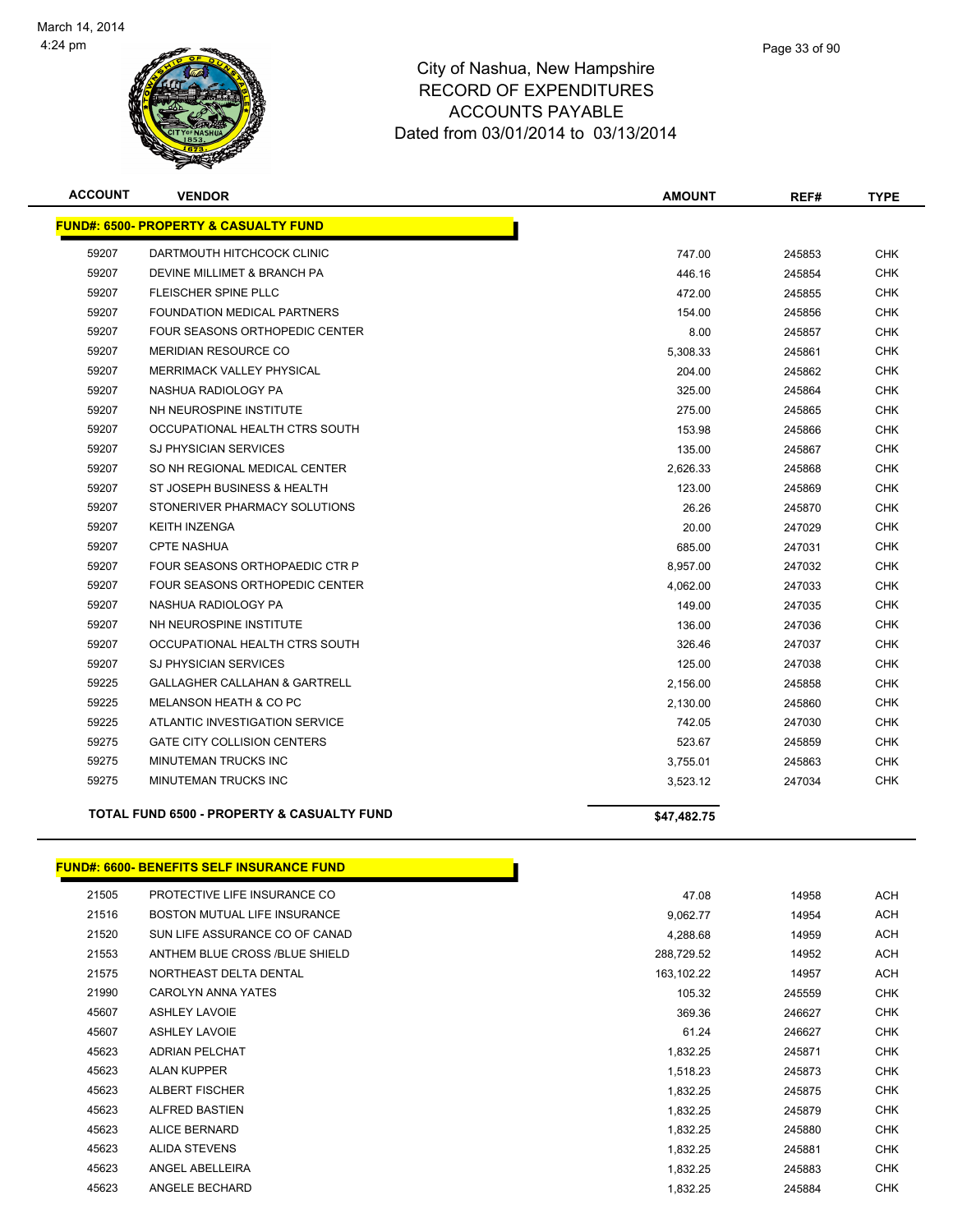

| <b>ACCOUNT</b> | <b>VENDOR</b>                                     | <b>AMOUNT</b> | REF#   | <b>TYPE</b> |
|----------------|---------------------------------------------------|---------------|--------|-------------|
|                | <u> FUND#: 6600- BENEFITS SELF INSURANCE FUND</u> |               |        |             |
| 45623          | ANGELIKA OSTERROTH                                | 1,832.25      | 245885 | <b>CHK</b>  |
| 45623          | ANITA CHOUINARD                                   | 1,832.25      | 245886 | <b>CHK</b>  |
| 45623          | ANNA HINGSTON                                     | 1,832.25      | 245889 | <b>CHK</b>  |
| 45623          | <b>ANTOINETTE LEDGER</b>                          | 1,832.25      | 245894 | <b>CHK</b>  |
| 45623          | <b>ARLENE CREECH</b>                              | 1,832.25      | 245895 | <b>CHK</b>  |
| 45623          | ARMAND MARQUIS                                    | 1,832.25      | 245896 | <b>CHK</b>  |
| 45623          | <b>ARNOLD TILTON</b>                              | 1,832.25      | 245897 | <b>CHK</b>  |
| 45623          | ARTHUR BECHARD                                    | 1,832.25      | 245898 | <b>CHK</b>  |
| 45623          | <b>ARTHUR DESMEULES</b>                           | 1,832.25      | 245900 | <b>CHK</b>  |
| 45623          | <b>ARTHUR DOBENS</b>                              | 1,832.25      | 245901 | CHK         |
| 45623          | <b>BARBARA BURKE</b>                              | 1,832.25      | 245904 | <b>CHK</b>  |
| 45623          | <b>BARBARA GILMORE</b>                            | 1,832.25      | 245905 | CHK         |
| 45623          | <b>BARBARA HURLEY</b>                             | 1,832.25      | 245906 | <b>CHK</b>  |
| 45623          | <b>BARBARA LEUCI</b>                              | 1,832.25      | 245907 | <b>CHK</b>  |
| 45623          | <b>BARBARA ROTTENBERG</b>                         | 1,832.25      | 245909 | <b>CHK</b>  |
| 45623          | <b>BARBARA WHITMORE</b>                           | 1,832.25      | 245910 | <b>CHK</b>  |
| 45623          | <b>BERTHA LANDRY</b>                              | 1,832.25      | 245916 | <b>CHK</b>  |
| 45623          | <b>BETTE BEAULIEU</b>                             | 1,832.25      | 245918 | <b>CHK</b>  |
| 45623          | <b>BRADFORD HALL</b>                              | 1,832.25      | 245919 | <b>CHK</b>  |
| 45623          | <b>BRONISLAWA GARANT</b>                          | 1,832.25      | 245924 | <b>CHK</b>  |
| 45623          | <b>BRUCE BREHM</b>                                | 1,825.10      | 245925 | <b>CHK</b>  |
| 45623          | <b>CAMILLE BOISSEAU</b>                           | 1,832.25      | 245928 | <b>CHK</b>  |
| 45623          | <b>CAROL DOBENS</b>                               | 1,832.25      | 245933 | <b>CHK</b>  |
| 45623          | <b>CAROL YENCO</b>                                | 1,832.25      | 245936 | <b>CHK</b>  |
| 45623          | CAROL-ANNE ELDRIDGE                               | 1,832.25      | 245937 | <b>CHK</b>  |
| 45623          | <b>CAROLYN PHINNEY</b>                            | 1,832.25      | 245940 | <b>CHK</b>  |
| 45623          | <b>CARYL MATSIS</b>                               | 1,832.25      | 245941 | <b>CHK</b>  |
| 45623          | <b>CATHERINE MASSE</b>                            | 1,832.25      | 245944 | <b>CHK</b>  |
| 45623          | <b>CATHLEEN FELCH</b>                             | 1,832.25      | 245945 | <b>CHK</b>  |
| 45623          | <b>CECILE ROY</b>                                 | 1,832.25      | 245947 | <b>CHK</b>  |
| 45623          | <b>CECILE SOUCY</b>                               | 1,832.25      | 245948 | CHK         |
| 45623          | <b>CHARLES KATSOHIS</b>                           | 1,832.25      | 245949 | CHK         |
| 45623          | <b>CHARLES MELLEN</b>                             | 1,832.25      | 245950 | <b>CHK</b>  |
| 45623          | <b>CHARLES MERRIGAN</b>                           | 1,832.25      | 245951 | <b>CHK</b>  |
| 45623          | CHRISTINA JACOB                                   | 1,832.25      | 245953 | <b>CHK</b>  |
| 45623          | <b>CHRISTINA POPPER</b>                           | 1,832.25      | 245954 | <b>CHK</b>  |
| 45623          | <b>CLAIRE CURRIER</b>                             | 1,832.25      | 245960 | <b>CHK</b>  |
| 45623          | <b>CLAIRE LAMB</b>                                | 1,832.25      | 245961 | <b>CHK</b>  |
| 45623          | <b>CLAIRE MARQUIS</b>                             | 1,832.25      | 245962 | <b>CHK</b>  |
| 45623          | <b>CLAIRE STONCIOUS</b>                           | 1,832.25      | 245963 | <b>CHK</b>  |
| 45623          | <b>CLIFTON LARGY</b>                              | 1,832.25      | 245965 | <b>CHK</b>  |
| 45623          | CONSTANCE FRANCOEUR                               | 1,832.25      | 245966 | <b>CHK</b>  |
| 45623          | <b>COSTAS PITSILLIDES</b>                         | 1,832.25      | 245967 | CHK         |
| 45623          | <b>CRAIG SANDLER</b>                              | 1,832.25      | 245970 | CHK         |
| 45623          | <b>CRYSTAL BURGESS</b>                            | 1,832.25      | 245971 | CHK         |
| 45623          | <b>CYNTHIA BURNEY</b>                             | 1,832.25      | 245973 | CHK         |
| 45623          | <b>CYNTHIA GREENLEAF</b>                          | 1,832.25      | 245974 | <b>CHK</b>  |
| 45623          | D JULIA PAPADOPOULOS                              | 1,832.25      | 245975 | <b>CHK</b>  |
| 45623          | DALE HELMBRECHT                                   | 1,832.25      | 245976 | <b>CHK</b>  |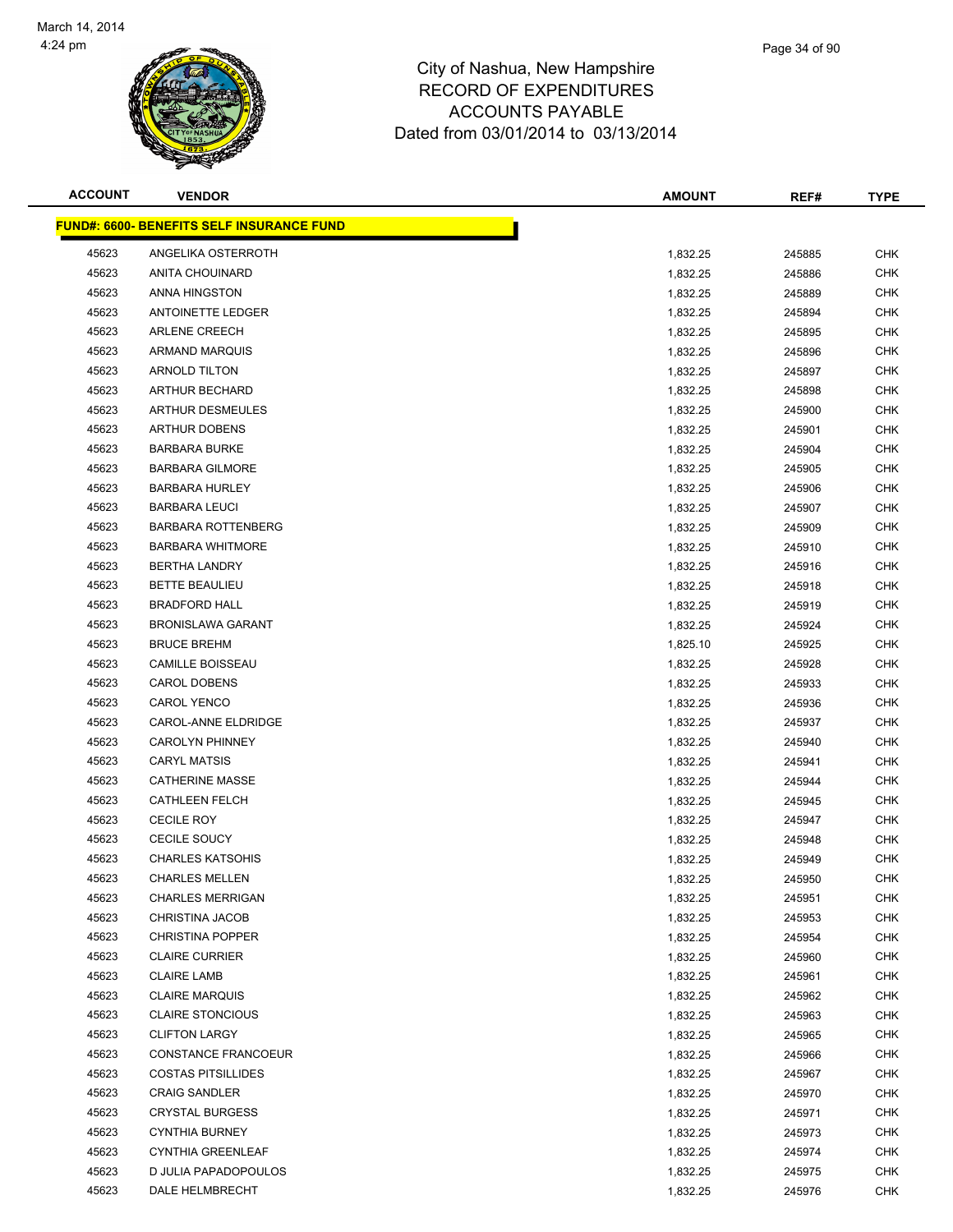

| <b>ACCOUNT</b> | <b>VENDOR</b>                                    | <b>AMOUNT</b> | REF#   | <b>TYPE</b> |
|----------------|--------------------------------------------------|---------------|--------|-------------|
|                | <b>FUND#: 6600- BENEFITS SELF INSURANCE FUND</b> |               |        |             |
| 45623          | DAVID CARDOZA                                    | 1,825.07      | 245983 | <b>CHK</b>  |
| 45623          | DAVID COTE                                       | 1,832.25      | 245984 | <b>CHK</b>  |
| 45623          | DAVID SHATTUCK                                   | 1,832.25      | 245989 | <b>CHK</b>  |
| 45623          | <b>DELMA LANGILLE</b>                            | 1,832.25      | 245994 | <b>CHK</b>  |
| 45623          | <b>DIANE HUEBNER</b>                             | 1,832.25      | 245999 | <b>CHK</b>  |
| 45623          | <b>DIANE QUIGLEY</b>                             | 1,832.25      | 246003 | <b>CHK</b>  |
| 45623          | <b>DOLORES GINGRAS</b>                           | 1,832.25      | 246006 | <b>CHK</b>  |
| 45623          | DONALD DESROSIERS                                | 1,832.25      | 246010 | <b>CHK</b>  |
| 45623          | DONALD MEAD                                      | 1,832.25      | 246017 | <b>CHK</b>  |
| 45623          | DORIS DIONNE                                     | 1,832.25      | 246028 | <b>CHK</b>  |
| 45623          | DOROTHY BRAWLEY                                  | 1,832.25      | 246029 | <b>CHK</b>  |
| 45623          | DOROTHY SHATTUCK                                 | 1,832.25      | 246032 | <b>CHK</b>  |
| 45623          | DOROTHY SIMPSON                                  | 1,832.25      | 246033 | <b>CHK</b>  |
| 45623          | E ROBERT DIONNE                                  | 1,832.25      | 246035 | <b>CHK</b>  |
| 45623          | <b>EDITH PARADIS</b>                             | 824.83        | 246037 | <b>CHK</b>  |
| 45623          | <b>EDWARD BARRINGER</b>                          | 1,832.25      | 246039 | <b>CHK</b>  |
| 45623          | <b>EDWARD DUMAIS</b>                             | 1,738.44      | 246040 | <b>CHK</b>  |
| 45623          | EDWARD WHEELER                                   | 1,832.25      | 246041 | <b>CHK</b>  |
| 45623          | <b>EDWARD WILLMAN</b>                            | 1,832.25      | 246042 | <b>CHK</b>  |
| 45623          | <b>EDWARD YENCO</b>                              | 1,832.25      | 246043 | <b>CHK</b>  |
| 45623          | <b>ELAINE LANDRY</b>                             | 1,832.25      | 246044 | <b>CHK</b>  |
| 45623          | <b>ELAINE LOVETT</b>                             | 1,832.25      | 246045 | <b>CHK</b>  |
| 45623          | <b>ELEANOR CONEYS</b>                            | 1,832.25      | 246048 | <b>CHK</b>  |
| 45623          | <b>ELEANOR RIZOS</b>                             | 1,832.25      | 246049 | <b>CHK</b>  |
| 45623          | ELEANOR VANDEUSEN                                | 1,832.25      | 246051 | <b>CHK</b>  |
| 45623          | ELEANORA CROPLEY                                 | 1,832.25      | 246052 | <b>CHK</b>  |
| 45623          | ELIZABETH ADAMS                                  | 1,832.25      | 246053 | <b>CHK</b>  |
| 45623          | ELIZABETH BURPEE                                 | 1,832.25      | 246054 | <b>CHK</b>  |
| 45623          | ELIZABETH COSTA                                  | 1,832.25      | 246055 | <b>CHK</b>  |
| 45623          | ELIZABETH HOLTON                                 | 1,832.25      | 246056 | <b>CHK</b>  |
| 45623          | ELIZABETH LUKAS                                  | 1,832.25      | 246057 | <b>CHK</b>  |
| 45623          | <b>ELLEN MCDERMOTT</b>                           | 1,832.25      | 246061 | <b>CHK</b>  |
| 45623          | <b>ELLEN WEBSTER</b>                             | 1,832.25      | 246062 | <b>CHK</b>  |
| 45623          | <b>ELSOM ELDRIDGE</b>                            | 1,832.25      | 246064 | <b>CHK</b>  |
| 45623          | <b>ERNEST MERCIER</b>                            | 1,832.25      | 246065 | <b>CHK</b>  |
| 45623          | <b>ESTHER DOBENS</b>                             | 1,832.25      | 246066 | <b>CHK</b>  |
| 45623          | EUGENE F HINGSTON                                | 1,832.25      | 246067 | <b>CHK</b>  |
| 45623          | <b>EVA SIMARD</b>                                | 1,832.25      | 246070 | <b>CHK</b>  |
| 45623          | <b>FERNANDE BOULEY</b>                           | 1,832.25      | 246071 | <b>CHK</b>  |
| 45623          | <b>FLORENCE HOLTON</b>                           | 1,832.25      | 246072 | <b>CHK</b>  |
| 45623          | <b>FLORENCE HOUDE</b>                            | 1,832.25      | 246073 | <b>CHK</b>  |
| 45623          | <b>FRANCES ARRIGO</b>                            | 1,832.25      | 246074 | <b>CHK</b>  |
| 45623          | <b>FRANCES KEATING</b>                           | 1,832.25      | 246077 | <b>CHK</b>  |
| 45623          | <b>FRANK MCHARD</b>                              | 1,832.25      | 246078 | <b>CHK</b>  |
| 45623          | <b>FRED POWERS</b>                               | 1,832.25      | 246082 | CHK         |
| 45623          | <b>FREDERICK GUTHERZ</b>                         | 1,832.25      | 246083 | CHK         |
| 45623          | <b>GAIL BARRINGER</b>                            | 1,832.25      | 246085 | <b>CHK</b>  |
| 45623          | <b>GENEVIEVE KARCZEWSKI</b>                      | 1,832.25      | 246091 | <b>CHK</b>  |
| 45623          | <b>GEORGE ADAMS</b>                              | 1,832.25      | 246092 | <b>CHK</b>  |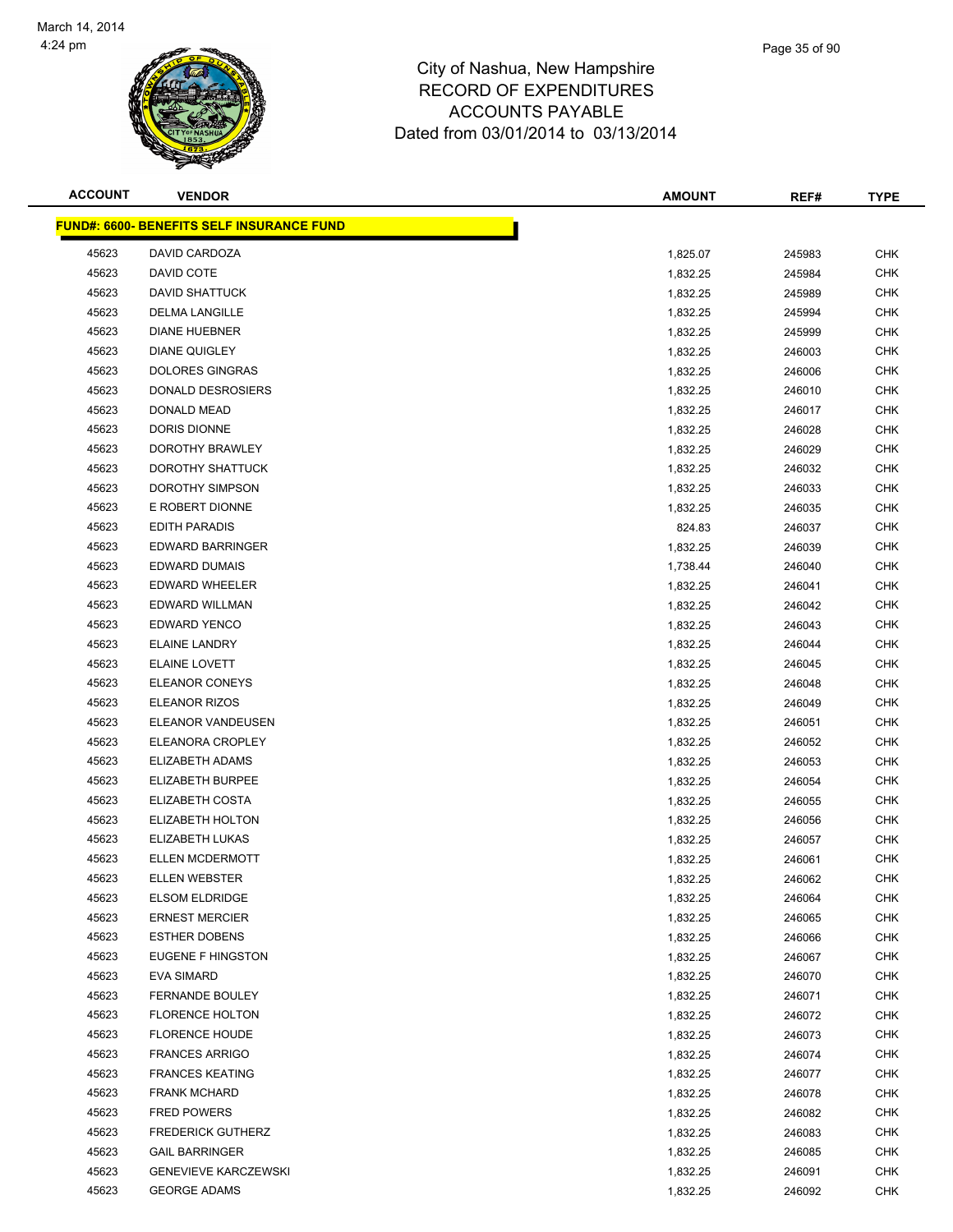

| <b>ACCOUNT</b> | <b>VENDOR</b>                                    | <b>AMOUNT</b> | REF#   | <b>TYPE</b>              |
|----------------|--------------------------------------------------|---------------|--------|--------------------------|
|                | <b>FUND#: 6600- BENEFITS SELF INSURANCE FUND</b> |               |        |                          |
| 45623          | <b>GEORGE FERRIS</b>                             | 1,832.25      | 246093 | <b>CHK</b>               |
| 45623          | <b>GERTRUDE D'AMOURS</b>                         | 1,832.25      | 246097 | <b>CHK</b>               |
| 45623          | <b>GLORIA KAVANAUGH</b>                          | 1,832.25      | 246100 | <b>CHK</b>               |
| 45623          | <b>GLORIA ST PIERRE</b>                          | 1,832.25      | 246101 | CHK                      |
| 45623          | <b>GRACE RATZEL</b>                              | 1,832.25      | 246102 | <b>CHK</b>               |
| 45623          | <b>HENRY BASIL</b>                               | 1,832.25      | 246107 | <b>CHK</b>               |
| 45623          | HILDEGARDE OLESON                                | 1,832.25      | 246108 | <b>CHK</b>               |
| 45623          | <b>IRENE BOILARD</b>                             | 1,832.25      | 246111 | <b>CHK</b>               |
| 45623          | <b>IRENE DESMEULES</b>                           | 1,832.25      | 246112 | <b>CHK</b>               |
| 45623          | <b>IRENE DUPONT</b>                              | 1,832.25      | 246113 | <b>CHK</b>               |
| 45623          | <b>IRENE JEAN</b>                                | 1,832.25      | 246114 | <b>CHK</b>               |
| 45623          | <b>JACQUELINE MAYNARD</b>                        | 1,832.25      | 246115 | <b>CHK</b>               |
| 45623          | <b>JACQUELINE MERRILL</b>                        | 1,832.25      | 246116 | <b>CHK</b>               |
| 45623          | <b>JAMES CREECH</b>                              | 1,832.25      | 246120 | <b>CHK</b>               |
| 45623          | <b>JAMES HAWKINS</b>                             | 1,834.98      | 246122 | <b>CHK</b>               |
| 45623          | <b>JAMES HOLLAND</b>                             |               | 246123 | <b>CHK</b>               |
| 45623          | <b>JAMES MULVEY</b>                              | 1,832.25      | 246126 | <b>CHK</b>               |
| 45623          | <b>JANE LAFRANCE</b>                             | 1,832.25      |        | <b>CHK</b>               |
| 45623          | <b>JANE WENTZELL</b>                             | 1,856.51      | 246129 |                          |
| 45623          | <b>JANET CRAIG</b>                               | 1,832.25      | 246130 | <b>CHK</b><br><b>CHK</b> |
|                | <b>JANIS IKSTRUMS</b>                            | 1,832.25      | 246131 |                          |
| 45623          |                                                  | 1,832.25      | 246139 | <b>CHK</b>               |
| 45623          | <b>JEAN NICHOLS</b>                              | 1,832.25      | 246142 | <b>CHK</b>               |
| 45623          | JEANNE DUBE                                      | 1,832.25      | 246143 | <b>CHK</b>               |
| 45623          | <b>JOAN COTE</b>                                 | 1,832.25      | 246151 | <b>CHK</b>               |
| 45623          | <b>JOAN GIBSON</b>                               | 1,832.25      | 246152 | <b>CHK</b>               |
| 45623          | <b>JOAN MACSWEENEY</b>                           | 610.75        | 246153 | <b>CHK</b>               |
| 45623          | <b>JOAN MURPHY</b>                               | 1,832.25      | 246154 | <b>CHK</b>               |
| 45623          | <b>JOAN SCHULZE</b>                              | 1,832.25      | 246157 | <b>CHK</b>               |
| 45623          | <b>JOAN THEBERGE</b>                             | 1,832.25      | 246158 | CHK                      |
| 45623          | <b>JOANNE KEELEY</b>                             | 1,832.25      | 246160 | <b>CHK</b>               |
| 45623          | <b>JOHN HANNA</b>                                | 1,832.25      | 246168 | <b>CHK</b>               |
| 45623          | JOSEPH CHRISTIANSEN                              | 1,832.25      | 246177 | <b>CHK</b>               |
| 45623          | JOSEPHINE DUNTON                                 | 1,832.25      | 246178 | <b>CHK</b>               |
| 45623          | JUDITH GOULD                                     | 1,832.25      | 246180 | <b>CHK</b>               |
| 45623          | <b>JUDITH MEAD</b>                               | 1,832.25      | 246181 | <b>CHK</b>               |
| 45623          | <b>JUDY BEAUREGARD</b>                           | 1,832.25      | 246183 | <b>CHK</b>               |
| 45623          | <b>JUDY FISHER</b>                               | 1,832.25      | 246184 | <b>CHK</b>               |
| 45623          | <b>JULIA PITSILLIDES</b>                         | 1,832.25      | 246186 | <b>CHK</b>               |
| 45623          | KATHLEEN HARRIS                                  | 1,832.25      | 246195 | <b>CHK</b>               |
| 45623          | KATHRYN WOODS                                    | 1,832.25      | 246198 | <b>CHK</b>               |
| 45623          | <b>KENNETH MAYO</b>                              | 1,832.25      | 246203 | <b>CHK</b>               |
| 45623          | <b>KENTON YOUNG</b>                              | 1,832.25      | 246207 | <b>CHK</b>               |
| 45623          | <b>LAMBERTO TEDESCHI</b>                         | 1,832.25      | 246212 | <b>CHK</b>               |
| 45623          | <b>LANA PRATT</b>                                | 1,832.25      | 246213 | <b>CHK</b>               |
| 45623          | LAURETTE DELISLE                                 | 1,832.25      | 246216 | CHK                      |
| 45623          | LAURIE CHRISTIANSEN                              | 1,823.61      | 246217 | <b>CHK</b>               |
| 45623          | <b>LAWRENCE WEDICK</b>                           | 1,832.25      | 246219 | <b>CHK</b>               |
| 45623          | LEILA KUPPER                                     | 1,840.90      | 246221 | <b>CHK</b>               |
| 45623          | <b>LEONARD BERUBE</b>                            | 1,832.25      | 246222 | <b>CHK</b>               |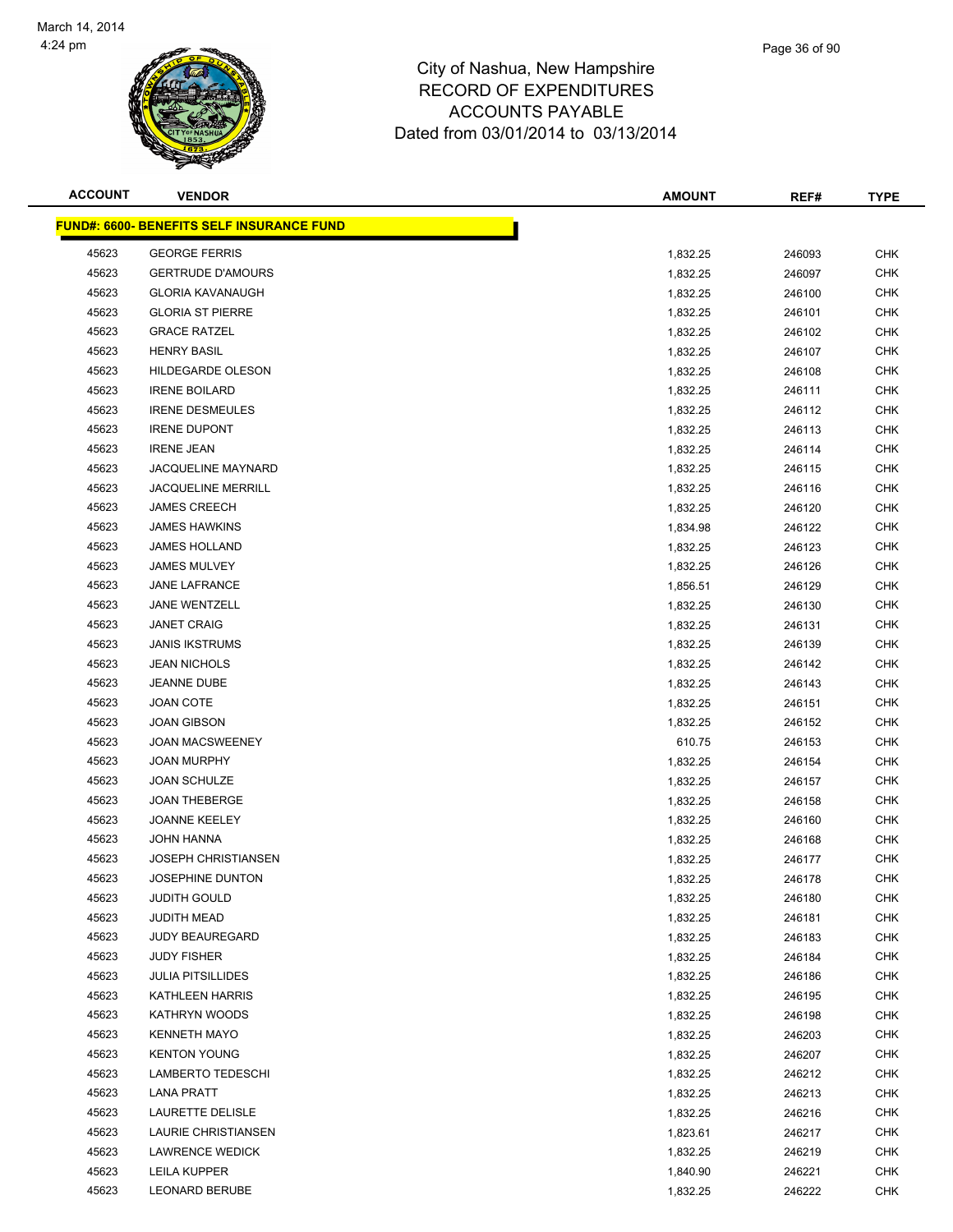

| <b>ACCOUNT</b> | <b>VENDOR</b>                                    | <b>AMOUNT</b> | REF#   | <b>TYPE</b> |
|----------------|--------------------------------------------------|---------------|--------|-------------|
|                | <b>FUND#: 6600- BENEFITS SELF INSURANCE FUND</b> |               |        |             |
| 45623          | <b>LILLIAN POLIQUIN</b>                          | 1,832.25      | 246225 | <b>CHK</b>  |
| 45623          | LINDA HOLLAND                                    | 1,832.25      | 246227 | <b>CHK</b>  |
| 45623          | LOIS HALL                                        | 1,832.25      | 246233 | <b>CHK</b>  |
| 45623          | <b>LOIS SHARP</b>                                | 1,832.25      | 246234 | <b>CHK</b>  |
| 45623          | LORETTA COTE                                     | 1,832.25      | 246236 | <b>CHK</b>  |
| 45623          | LORETTA STAPLES                                  | 1,832.25      | 246237 | <b>CHK</b>  |
| 45623          | LORRAINE RICHARD                                 | 1,832.25      | 246240 | <b>CHK</b>  |
| 45623          | LOUIS CURRIER                                    | 1,832.25      | 246241 | <b>CHK</b>  |
| 45623          | <b>LOUISE HARRINGTON</b>                         | 1,832.25      | 246243 | <b>CHK</b>  |
| 45623          | LOUISE TEDESCHI                                  | 1,832.25      | 246244 | <b>CHK</b>  |
| 45623          | <b>LUCIEN NEVEU</b>                              | 1,832.25      | 246245 | <b>CHK</b>  |
| 45623          | LUCILLE LAVOIE                                   | 1,832.25      | 246246 | <b>CHK</b>  |
| 45623          | LYN SLANETZ                                      | 1,832.25      | 246248 | <b>CHK</b>  |
| 45623          | MABEL HEWEY                                      | 1,832.25      | 246250 | <b>CHK</b>  |
| 45623          | MADELEINE GINGRAS                                | 1,832.25      | 246251 | CHK         |
| 45623          | MARGARET FINNIGAN                                | 1,832.25      | 246254 | <b>CHK</b>  |
| 45623          | <b>MARGARET MERRIGAN</b>                         | 1,832.25      | 246255 | <b>CHK</b>  |
| 45623          | MARGARET MULLIGAN                                | 1,832.25      | 246256 | CHK         |
| 45623          | <b>MARGARET PARADY</b>                           | 1,832.25      | 246257 | <b>CHK</b>  |
| 45623          | <b>MARGARET WOITKOWSKI</b>                       | 1,832.25      | 246259 | <b>CHK</b>  |
| 45623          | <b>MARGUERITE CHRISTIANSEN</b>                   | 1,832.25      | 246260 | <b>CHK</b>  |
| 45623          | <b>MARGUERY NAVAROLI</b>                         | 1,832.25      | 246261 | <b>CHK</b>  |
| 45623          | <b>MARIE GAGNON</b>                              | 1,832.25      | 246263 | <b>CHK</b>  |
| 45623          | <b>MARIETTE SOUCY</b>                            | 1,832.25      | 246265 | <b>CHK</b>  |
| 45623          | <b>MARILYN PARKINSON</b>                         | 1,832.25      | 246266 | <b>CHK</b>  |
| 45623          | <b>MARILYN VIENS</b>                             | 1,832.25      | 246267 | <b>CHK</b>  |
| 45623          | <b>MARION CROWLEY</b>                            | 1,832.25      | 246268 | <b>CHK</b>  |
| 45623          | <b>MARJORIE HELMBRECHT</b>                       | 1,832.25      | 246269 | <b>CHK</b>  |
| 45623          | <b>MARJORIE MAKARAWICZ</b>                       | 1,832.25      | 246270 | <b>CHK</b>  |
| 45623          | <b>MARTHA MULVEY</b>                             | 1,832.25      | 246278 | CHK         |
| 45623          | <b>MARY ANN ULCICKAS</b>                         | 1,832.25      | 246279 | <b>CHK</b>  |
| 45623          | MARY DEAN                                        | 1,832.25      | 246281 | <b>CHK</b>  |
| 45623          | <b>MARY HEATH</b>                                | 1,832.25      | 246282 | <b>CHK</b>  |
| 45623          | <b>MARY MAYNARD</b>                              | 1,832.25      | 246284 | <b>CHK</b>  |
| 45623          | <b>MARY MULVEY</b>                               | 1,832.25      | 246285 | <b>CHK</b>  |
| 45623          | <b>MARY SWANSON</b>                              | 1,221.50      | 246286 | <b>CHK</b>  |
| 45623          | <b>MARY VAIL</b>                                 | 1,832.25      | 246287 | <b>CHK</b>  |
| 45623          | <b>MATTHEW MATSIS</b>                            | 1,832.25      | 246288 | <b>CHK</b>  |
| 45623          | <b>MAURA PARNIN</b>                              | 1,832.25      | 246290 | <b>CHK</b>  |
| 45623          | <b>MAURICE BRUNEAU</b>                           | 1,832.25      | 246292 | CHK         |
| 45623          | <b>MAURICE TROTTIER</b>                          | 1,832.25      | 246293 | <b>CHK</b>  |
| 45623          | <b>MILTON SWANSON</b>                            | 1,832.25      | 246305 | <b>CHK</b>  |
| 45623          | <b>NAN COTE</b>                                  | 1,832.25      | 246306 | <b>CHK</b>  |
| 45623          | NANCY CEGALIS                                    | 1,832.25      | 246307 | CHK         |
| 45623          | <b>NANCY IRELAND</b>                             | 1,832.25      | 246310 | CHK         |
| 45623          | NANCY PEASE                                      | 1,832.25      | 246312 | CHK         |
| 45623          | <b>NELSON COOKMAN</b>                            | 1,832.25      | 246316 | <b>CHK</b>  |
| 45623          | <b>NELSON CROPLEY</b>                            | 1,832.25      | 246317 | <b>CHK</b>  |
| 45623          | NITA WHITTEMORE                                  | 1,832.25      | 246319 | <b>CHK</b>  |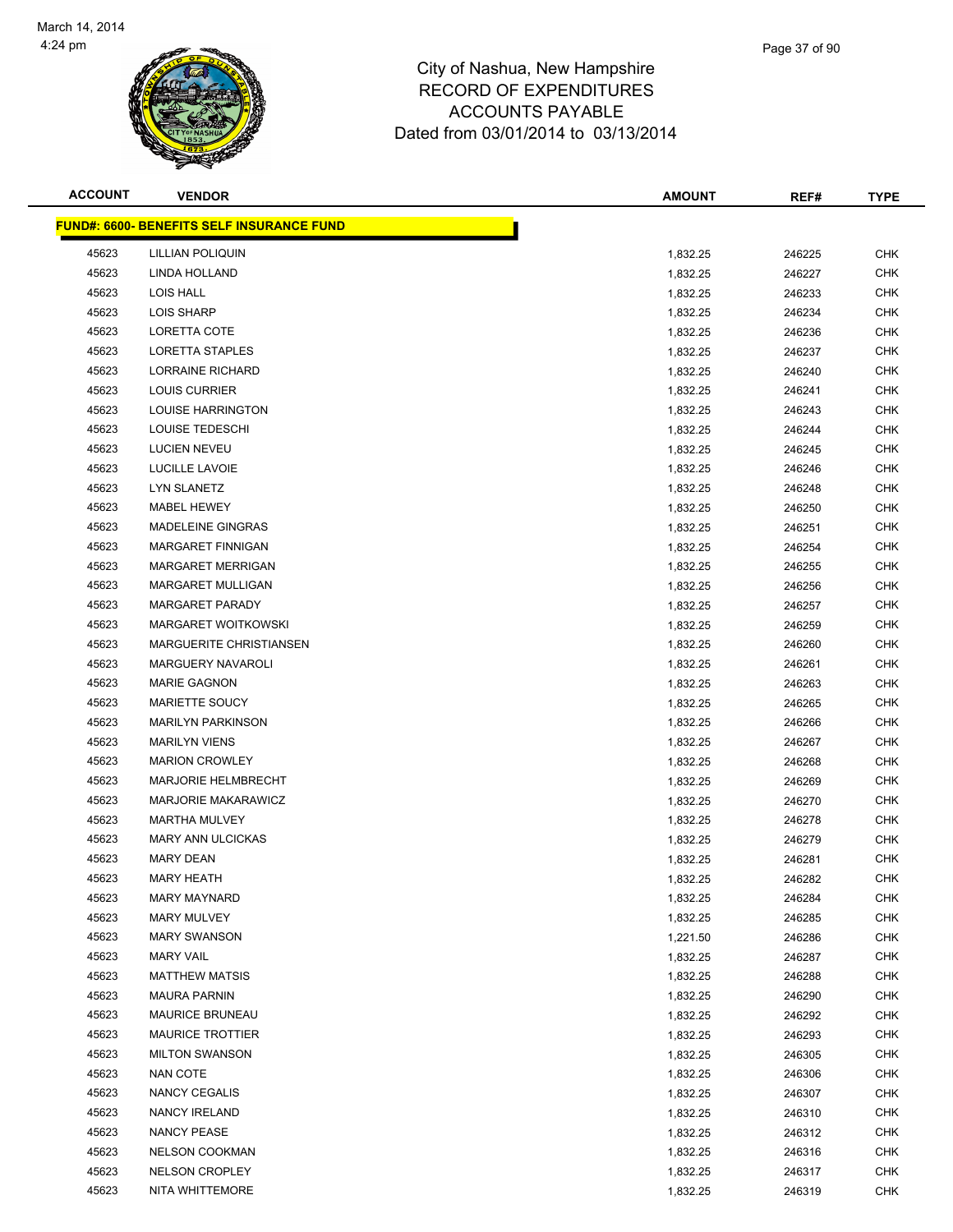

| <b>ACCOUNT</b> | <b>VENDOR</b>                             | <b>AMOUNT</b> | REF#   | <b>TYPE</b>              |
|----------------|-------------------------------------------|---------------|--------|--------------------------|
|                | FUND#: 6600- BENEFITS SELF INSURANCE FUND |               |        |                          |
| 45623          | NORBERT MARQUIS                           | 1,832.25      | 246320 | <b>CHK</b>               |
| 45623          | <b>NOREEN LYNCH</b>                       | 1,832.25      | 246321 | <b>CHK</b>               |
| 45623          | NORMAN SOUCY                              | 1,832.25      | 246322 | <b>CHK</b>               |
| 45623          | NORMAND DUFOUR                            | 1,832.25      | 246323 | <b>CHK</b>               |
| 45623          | PAMELA HENDERSON                          | 1,832.25      | 246324 | <b>CHK</b>               |
| 45623          | PATRICIA BISSONETTE                       | 1,832.25      | 246327 | <b>CHK</b>               |
| 45623          | PATRICIA MCGLYNN                          | 1,832.25      | 246330 | <b>CHK</b>               |
| 45623          | PATRICIA PAWLUKIEWICZ                     | 1,832.25      | 246332 | <b>CHK</b>               |
| 45623          | PAUL BELLAVANCE                           | 1,832.25      | 246334 | <b>CHK</b>               |
| 45623          | PAUL DUPONT                               | 1,832.25      | 246335 | CHK                      |
| 45623          | PAUL NOEL                                 | 1,832.25      | 246337 | <b>CHK</b>               |
| 45623          | <b>PAUL TRINGOSON</b>                     | 1,832.25      | 246338 | <b>CHK</b>               |
| 45623          | PAUL WESINGER                             | 1,832.25      | 246339 | <b>CHK</b>               |
| 45623          | PAULA BARNES                              | 1,832.25      | 246340 | <b>CHK</b>               |
| 45623          | PAULA LALIME                              | 1,832.25      | 246341 | <b>CHK</b>               |
| 45623          | PAULINE BRUNEAU                           | 1,832.25      | 246344 | <b>CHK</b>               |
| 45623          | PAULINE LAMB                              | 1,832.25      | 246346 | <b>CHK</b>               |
| 45623          | PAULINE MANLEY                            | 1,832.25      | 246347 | <b>CHK</b>               |
| 45623          | <b>PAULINE MERCIER</b>                    | 1,832.25      | 246348 | <b>CHK</b>               |
| 45623          | PENELOPE SAVARD                           | 1,832.25      | 246349 | <b>CHK</b>               |
| 45623          | PETER TESTA                               | 1,832.25      | 246354 | <b>CHK</b>               |
| 45623          | PETER ULCICKAS                            | 1,832.25      | 246355 | <b>CHK</b>               |
| 45623          | <b>PHILIP ARRIGO</b>                      | 1,832.25      | 246356 | <b>CHK</b>               |
| 45623          | PHILIP MACSWEENEY                         | 1,984.94      | 246358 | <b>CHK</b>               |
| 45623          | PRISCILLA SLATUNAS                        | 1,832.25      | 246363 | <b>CHK</b>               |
| 45623          | PRISCILLA WREN                            | 1,832.25      | 246364 | <b>CHK</b>               |
| 45623          | PRISCILLA YOUNG                           | 1,832.25      | 246365 | <b>CHK</b>               |
| 45623          | RACHEL GREGOIRE                           | 1,832.25      | 246366 | <b>CHK</b>               |
| 45623          | RACHEL THERIAULT                          | 1,832.25      | 246367 | <b>CHK</b>               |
| 45623          | RALPH FORD                                | 1,832.25      | 246369 | <b>CHK</b>               |
| 45623          | RAYMOND BISSONETTE                        | 1,832.25      | 246371 | <b>CHK</b>               |
| 45623          | RAYMOND HEWEY                             | 1,832.25      | 246373 | <b>CHK</b>               |
| 45623          | <b>RAYMOND LANDRY</b>                     | 1,832.25      | 246374 | <b>CHK</b>               |
| 45623          | RAYMOND LAQUERRE                          | 1,832.25      | 246375 | <b>CHK</b>               |
| 45623          | <b>RICHARD BURKE</b>                      | 1,832.25      | 246378 | <b>CHK</b>               |
| 45623          | <b>RICHARD BURPEE</b>                     | 1,832.25      | 246379 | <b>CHK</b>               |
| 45623          | RICHARD FRANCOEUR                         | 1,832.25      | 246380 | <b>CHK</b>               |
| 45623          | RICHARD HARRINGTON                        | 1,832.25      | 246381 | <b>CHK</b>               |
| 45623          | RICHARD IRELAND                           | 1,832.25      | 246382 | <b>CHK</b>               |
| 45623          | RICHARD NAVAROLI                          | 1,832.25      | 246385 | <b>CHK</b>               |
| 45623          | RICHARD RAYMOND                           | 1,832.25      | 246386 | <b>CHK</b>               |
| 45623          | RICHARD SOUCY                             | 1,832.25      | 246387 | <b>CHK</b>               |
| 45623          | RITA NOEL                                 | 1,832.25      | 246391 | <b>CHK</b>               |
| 45623          | RITA PARE                                 | 1,832.25      | 246392 | <b>CHK</b>               |
| 45623          | <b>RITA TOUSSAINT</b>                     | 1,832.25      | 246393 | <b>CHK</b>               |
| 45623          | ROBERT BELANGER                           | 1,832.25      | 246394 | <b>CHK</b>               |
| 45623<br>45623 | ROBERT COTE<br>ROBERT DOYLE               | 1,832.25      | 246397 | <b>CHK</b><br><b>CHK</b> |
| 45623          | ROBERT EASTMAN                            | 1,832.25      | 246400 |                          |
|                |                                           | 1,832.25      | 246402 | <b>CHK</b>               |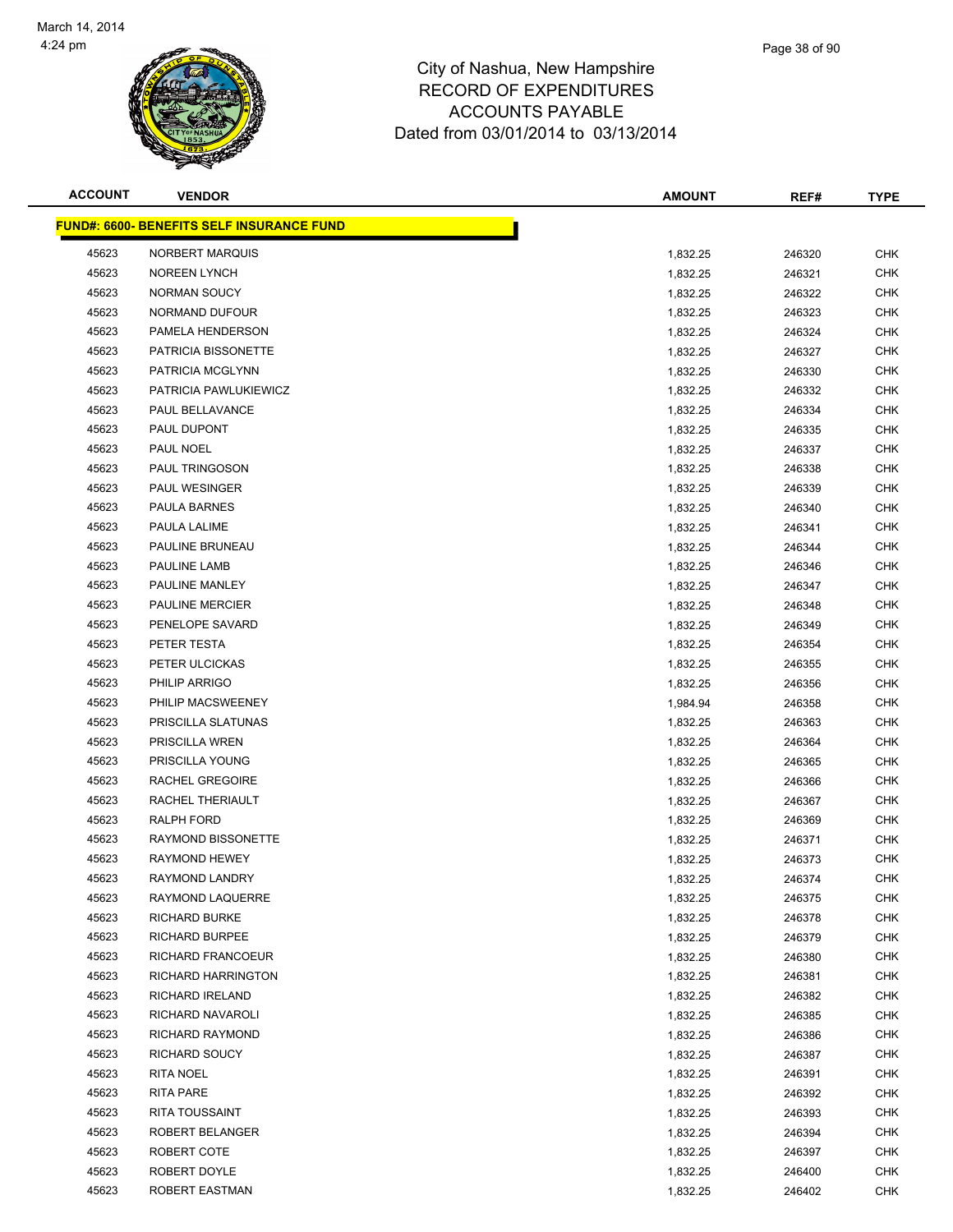

| <b>ACCOUNT</b> | <b>VENDOR</b>                                     | <b>AMOUNT</b> | REF#   | <b>TYPE</b> |
|----------------|---------------------------------------------------|---------------|--------|-------------|
|                | <u> FUND#: 6600- BENEFITS SELF INSURANCE FUND</u> |               |        |             |
| 45623          | ROBERT LEUCI                                      | 1,832.25      | 246408 | <b>CHK</b>  |
| 45623          | <b>ROBERT MORIN</b>                               | 1,832.25      | 246412 | <b>CHK</b>  |
| 45623          | ROBERT RAVENELLE                                  | 1,832.25      | 246413 | <b>CHK</b>  |
| 45623          | <b>ROBERT RICHARD</b>                             | 1,832.25      | 246414 | <b>CHK</b>  |
| 45623          | ROBERT SCHAMBIER                                  | 1,832.25      | 246415 | <b>CHK</b>  |
| 45623          | RODERIC BEAUREGARD                                | 1,832.25      | 246419 | <b>CHK</b>  |
| 45623          | ROGER COTE                                        | 1,832.25      | 246420 | <b>CHK</b>  |
| 45623          | ROGER DUFOUR                                      | 1,832.25      | 246421 | <b>CHK</b>  |
| 45623          | <b>ROGER RICHARD</b>                              | 1,832.25      | 246424 | <b>CHK</b>  |
| 45623          | ROGER SIMPSON                                     | 1,832.25      | 246425 | <b>CHK</b>  |
| 45623          | ROLAND THEBERGE                                   | 1,832.25      | 246430 | <b>CHK</b>  |
| 45623          | ROLANDE KNIGHT                                    | 1,832.25      | 246431 | <b>CHK</b>  |
| 45623          | RONALD JEAN                                       | 1,832.25      | 246435 | <b>CHK</b>  |
| 45623          | <b>ROSEMARY HUSKIE</b>                            | 1,832.25      | 246442 | <b>CHK</b>  |
| 45623          | RUTH HOWE                                         | 1,832.25      | 246443 | <b>CHK</b>  |
| 45623          | SANDRA AXTON                                      | 1,832.25      | 246445 | <b>CHK</b>  |
| 45623          | SANDRA BASTIEN                                    | 1,832.25      | 246446 | <b>CHK</b>  |
| 45623          | SANDRA FAUCHER                                    | 1,832.25      | 246447 | <b>CHK</b>  |
| 45623          | SHEILA GALIPEAU                                   | 1,832.25      | 246451 | <b>CHK</b>  |
| 45623          | SHERRY LABRECQUE COTE                             | 1,832.25      | 246452 | <b>CHK</b>  |
| 45623          | <b>SHIRLEY BROWN</b>                              | 1,832.25      | 246454 | <b>CHK</b>  |
| 45623          | SHIRLEY WHEELER                                   | 1,832.25      | 246455 | <b>CHK</b>  |
| 45623          | SILVIA ABELLEIRA                                  | 1,832.25      | 246456 | <b>CHK</b>  |
| 45623          | <b>STANLEY STONCIUS</b>                           | 1,832.25      | 246457 | <b>CHK</b>  |
| 45623          | <b>STEPHANIE NORRIS</b>                           | 1,832.25      | 246458 | <b>CHK</b>  |
| 45623          | <b>STEPHEN BARNES</b>                             | 1,832.25      | 246459 | <b>CHK</b>  |
| 45623          | <b>STEPHEN NORRIS</b>                             | 1,832.25      | 246462 | <b>CHK</b>  |
| 45623          | SUSAN JEFFERY                                     | 1,067.94      | 246466 | <b>CHK</b>  |
| 45623          | <b>SUSAN MCCARTHY</b>                             | 1,005.34      | 246469 | CHK         |
| 45623          | SUSAN TESTA                                       | 1,832.25      | 246478 | <b>CHK</b>  |
| 45623          | SUSANNE F.V. KAYE                                 | 1,832.25      | 246481 | <b>CHK</b>  |
| 45623          | <b>SUZANNE SCHAMBIER</b>                          | 1,832.25      | 246483 | <b>CHK</b>  |
| 45623          | <b>SYLVIA LAQUERRE</b>                            | 1,832.25      | 246485 | <b>CHK</b>  |
| 45623          | <b>TEIKA IKSTRUMS</b>                             | 1,832.25      | 246486 | <b>CHK</b>  |
| 45623          | <b>TERESA RICHARD</b>                             | 1,832.25      | 246487 | CHK         |
| 45623          | THERESA BELANGER                                  | 1,832.25      | 246488 | <b>CHK</b>  |
| 45623          | THERESE DUVARNEY                                  | 1,832.25      | 246490 | <b>CHK</b>  |
| 45623          | <b>THOMAI SINOPOULOS</b>                          | 1,832.25      | 246491 | <b>CHK</b>  |
| 45623          | <b>THOMAS COPADIS</b>                             | 1,738.44      | 246495 | <b>CHK</b>  |
| 45623          | <b>THOMAS HUSKIE</b>                              | 1,832.25      | 246498 | <b>CHK</b>  |
| 45623          | <b>VERA GOLDEN</b>                                | 1,832.25      | 246502 | <b>CHK</b>  |
| 45623          | <b>VICTOR SCHULZE</b>                             | 1,832.25      | 246503 | <b>CHK</b>  |
| 45623          | <b>VINCENT CARNEY</b>                             | 2,428.89      | 246504 | <b>CHK</b>  |
| 45623          | <b>VIRGINIA GUINESSO</b>                          | 1,832.25      | 246506 | <b>CHK</b>  |
| 45623          | <b>VIRGINIA HALLISEY</b>                          | 1,832.25      | 246507 | CHK         |
| 45623          | <b>VIRGINIA TAYLOR</b>                            | 1,832.25      | 246509 | CHK         |
| 45623          | VITO STONCIUS                                     | 1,832.25      | 246510 | <b>CHK</b>  |
| 45623          | W ALAN HUEBNER                                    | 1,832.25      | 246511 | <b>CHK</b>  |
| 45623          | <b>WAYNE GAGNON</b>                               | 1,832.25      | 246515 | <b>CHK</b>  |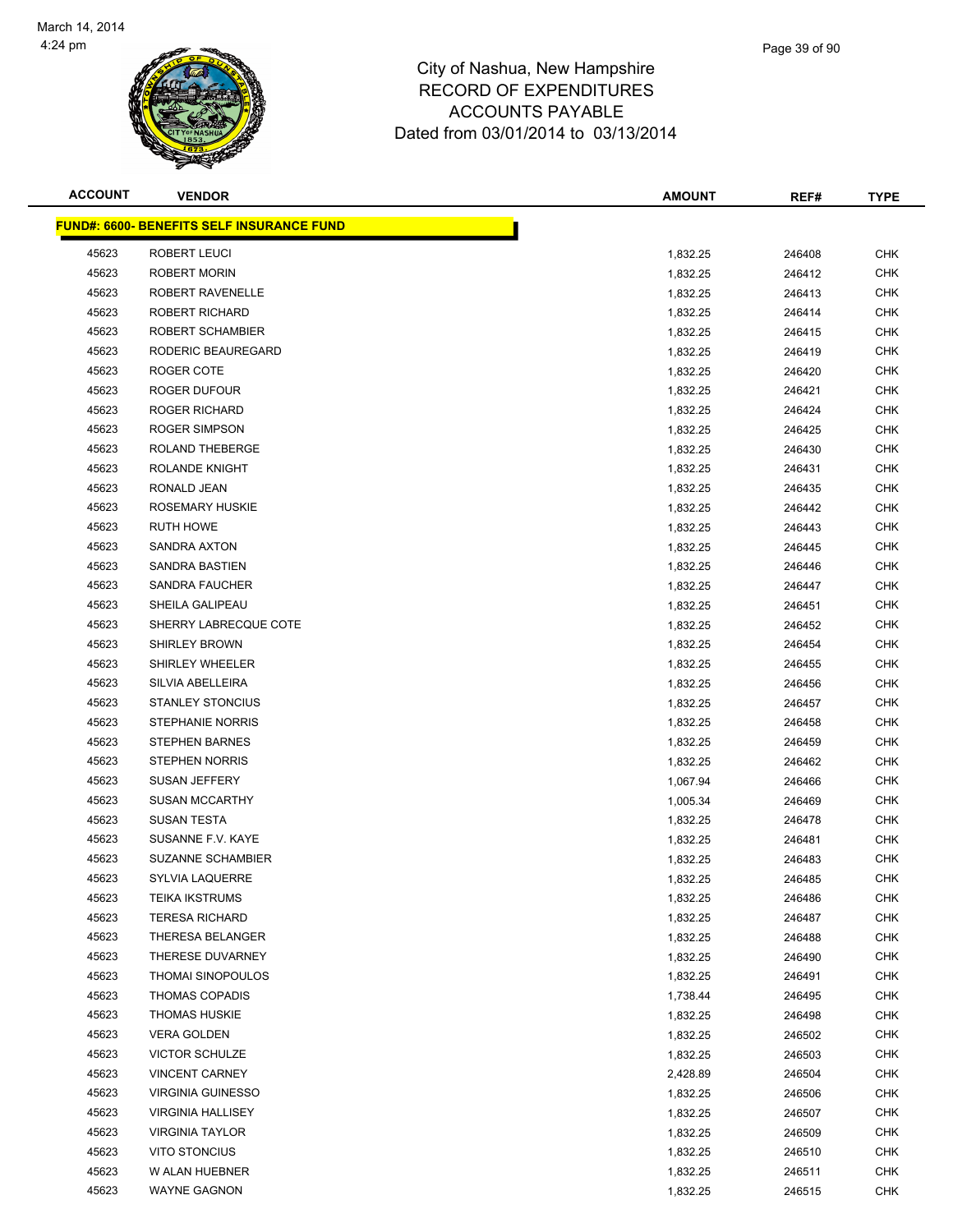

#### City of Nashua, New Hampshire RECORD OF EXPENDITURES ACCOUI Dated from 03/0

|                |                                                 | REUURD UF EAPENDITURES<br><b>ACCOUNTS PAYABLE</b><br>Dated from 03/01/2014 to 03/13/2014 |               |        |             |
|----------------|-------------------------------------------------|------------------------------------------------------------------------------------------|---------------|--------|-------------|
| <b>ACCOUNT</b> | <b>VENDOR</b>                                   |                                                                                          | <b>AMOUNT</b> | REF#   | <b>TYPE</b> |
|                | <b>IND#: 6600- BENEFITS SELF INSURANCE FUND</b> |                                                                                          |               |        |             |
| 45623          | <b>WAYNE GILES</b>                              |                                                                                          | 3,664.50      | 246516 | <b>CHK</b>  |
| 45623          | <b>WAYNE PARNIN</b>                             |                                                                                          | 1,832.25      | 246518 | <b>CHK</b>  |
| 45623          | <b>WILLIAM CARLTON</b>                          |                                                                                          | 1,832.25      | 246520 | <b>CHK</b>  |
| 45623          | <b>WILLIAM CASSIDY</b>                          |                                                                                          | 1,832.25      | 246521 | <b>CHK</b>  |
| 45623          | WILLIAM DREW                                    |                                                                                          | 183225        | 246522 | <b>CHK</b>  |

|       | <u> FUND#: 6600- BENEFITS SELF INSURANCE FUND</u> |          |        |            |
|-------|---------------------------------------------------|----------|--------|------------|
| 45623 | <b>WAYNE GILES</b>                                | 3,664.50 | 246516 | <b>CHK</b> |
| 45623 | <b>WAYNE PARNIN</b>                               | 1,832.25 | 246518 | <b>CHK</b> |
| 45623 | <b>WILLIAM CARLTON</b>                            | 1,832.25 | 246520 | CHK        |
| 45623 | <b>WILLIAM CASSIDY</b>                            | 1,832.25 | 246521 | <b>CHK</b> |
| 45623 | <b>WILLIAM DREW</b>                               | 1,832.25 | 246522 | CHK        |
| 45623 | <b>WILLIAM GOULD</b>                              | 1,832.25 | 246523 | <b>CHK</b> |
| 45623 | <b>WILLIAM LEONARD</b>                            | 1,832.25 | 246524 | <b>CHK</b> |
| 45623 | <b>WILLIAM LUKAS</b>                              | 1,832.25 | 246525 | CHK        |
| 45623 | <b>WILLIAM LYNCH</b>                              | 1,832.25 | 246526 | <b>CHK</b> |
| 45623 | <b>WILLIAM MAKARAWICZ</b>                         | 1,832.25 | 246527 | CHK        |
| 45623 | <b>WILLIAM MANLEY</b>                             | 1,832.25 | 246528 | CHK        |
| 45623 | <b>WILLIAM QUIGLEY</b>                            | 1,832.25 | 246531 | CHK        |
| 45623 | <b>WILLIAM WENTZELL</b>                           | 1,832.25 | 246532 | <b>CHK</b> |
| 45623 | YOLANDE GUTHERZ                                   | 1,832.25 | 246533 | CHK        |
| 45623 | YVONNE MOREAU                                     | 1,832.25 | 246534 | <b>CHK</b> |
| 45623 | YVONNE PELCHAT                                    | 1,832.25 | 246535 | CHK        |
| 45623 | <b>ALAN STUART</b>                                | 1,381.53 | 245874 | CHK        |
| 45623 | ALEXANDER LLUKAN                                  | 1,381.53 | 245877 | <b>CHK</b> |
| 45623 | ALEXANDRIA GOFF                                   | 685.79   | 245878 | CHK        |
| 45623 | <b>ALTHEA SHEAFF</b>                              | 116.90   | 245882 | CHK        |
| 45623 | ANN BEDELL                                        | 1,225.44 | 245887 | CHK        |
| 45623 | ANN BUERGER                                       | 548.42   | 245888 | CHK        |
| 45623 | ANNETTE BALBONI                                   | 1,225.44 | 245891 | <b>CHK</b> |
| 45623 | <b>ANTHONY PATTI</b>                              | 1,653.17 | 245892 | CHK        |
| 45623 | <b>ARTHUR KOBS</b>                                | 747.21   | 245902 | CHK        |
| 45623 | <b>ARTHUR PAINE</b>                               | 1,381.53 | 245903 | <b>CHK</b> |
| 45623 | <b>BARBARA ROTT</b>                               | 1,873.15 | 245908 | CHK        |
| 45623 | <b>BARTHOLOMEW DEFINA</b>                         | 1,381.53 | 245912 | <b>CHK</b> |
| 45623 | <b>BENAY WATTS</b>                                | 342.90   | 245913 | <b>CHK</b> |
| 45623 | <b>BENJAMIN LYONS</b>                             | 171.45   | 245914 | CHK        |
| 45623 | <b>BERNICE DIGGINS</b>                            | 78.54    | 245915 | CHK        |
| 45623 | <b>BRENDA GRADY</b>                               | 1,022.99 | 245920 | CHK        |
| 45623 | <b>BRIAN DONALDSON</b>                            | 1,381.53 | 245921 | CHK        |
| 45623 | <b>BRIAN DUBOIS</b>                               | 1,847.20 | 245922 | <b>CHK</b> |
| 45623 | <b>BRIAN MARQUIS</b>                              | 1,381.53 | 245923 | CHK        |
| 45623 | <b>BRUCE GEER</b>                                 | 1,381.53 | 245926 | CHK        |
| 45623 | <b>BRUCE LAUGHTON</b>                             | 1,381.53 | 245927 | <b>CHK</b> |
| 45623 | <b>CANDACE VILLAMAINO</b>                         | 673.90   | 245929 | <b>CHK</b> |
| 45623 | <b>CAROL DESROSIERS</b>                           | 1,381.53 | 245932 | <b>CHK</b> |
| 45623 | <b>CAROL STEWART</b>                              | 400.04   | 245934 | <b>CHK</b> |
| 45623 | <b>CAROL WEATHERBEE</b>                           | 171.45   | 245935 | <b>CHK</b> |
| 45623 | CATHARINE COMES                                   | 1,300.36 | 245942 | <b>CHK</b> |
| 45623 | CHRISTINE LEFAVE-REMINGTON                        | 116.90   | 245957 | <b>CHK</b> |
| 45623 | <b>CINDY BIELAWSKI</b>                            | 1,381.53 | 245959 | <b>CHK</b> |
| 45623 | <b>CLIFFORD CHURCH</b>                            | 921.02   | 245964 | <b>CHK</b> |
| 45623 | <b>CRAIG ADAMS</b>                                | 1,847.20 | 245968 | <b>CHK</b> |
| 45623 | <b>CYNTHIA BEAN</b>                               | 1,165.08 | 245972 | CHK        |
| 45623 | DANIEL CRONIN                                     | 921.02   | 245978 | <b>CHK</b> |
| 45623 | DANIEL DONAHUE                                    | 1,381.53 | 245979 | <b>CHK</b> |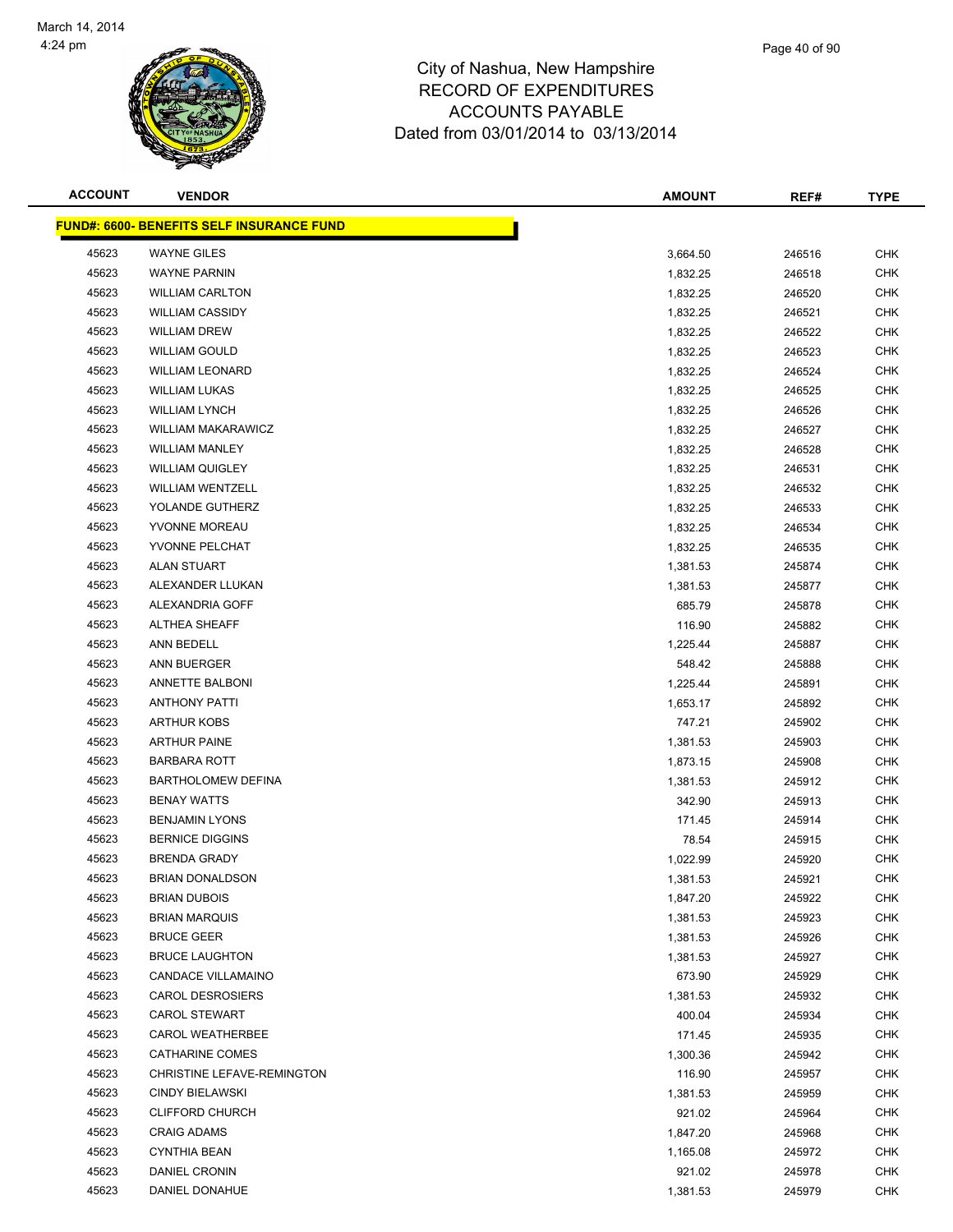**FUND#: 6600** 



| <b>ACCOUNT</b> | <b>VENDOR</b>                                    | <b>AMOUNT</b> | REF#   | <b>TYPE</b> |
|----------------|--------------------------------------------------|---------------|--------|-------------|
|                | <u> IND#: 6600- BENEFITS SELF INSURANCE FUND</u> |               |        |             |
| 45623          | DANIEL MOREAU                                    | 1,847.20      | 245980 | <b>CHK</b>  |
| 45623          | DAVID MORSE                                      | 685.79        | 245987 | <b>CHK</b>  |
| 45623          | <b>DAVID PELLETIER</b>                           | 1,381.53      | 245988 | <b>CHK</b>  |
| 45623          | <b>DAVID TARR</b>                                | 114.30        | 245990 | <b>CHK</b>  |
| 45623          | DEBORAH SANDALL                                  | 533.86        | 245992 | <b>CHK</b>  |
| 45623          | <b>DENISE ARSENAULT</b>                          | 685.79        | 245995 | <b>CHK</b>  |
| 45623          | <b>DIANE EASTMAN</b>                             | 685.79        | 245998 | <b>CHK</b>  |
| 45623          | <b>DIANE MACLEOD</b>                             | 685.79        | 246000 | <b>CHK</b>  |
| 45623          | <b>DIANE NOUCAS</b>                              | 685.79        | 246002 | <b>CHK</b>  |
| 45623          | <b>DIANE REYNOLDS</b>                            | 1,165.25      | 246004 | <b>CHK</b>  |
| 45623          | <b>DIANNE KELLEHER</b>                           | 685.79        | 246005 | <b>CHK</b>  |
| 45623          | DONA STALEY                                      | 1,091.64      | 246007 | <b>CHK</b>  |
| 45623          | DONALD CONLEY                                    | 1,381.53      | 246008 | <b>CHK</b>  |
| 45623          | DONALD DEBOISBRIAND                              | 1,381.53      | 246009 | <b>CHK</b>  |
| 45623          | <b>DONALD FOURNIER</b>                           | 685.79        | 246012 | <b>CHK</b>  |
| 45623          | DONALD FRENETTE                                  | 117.80        | 246013 | <b>CHK</b>  |
| 45623          | DONALD MCALLISTER                                | 805.89        | 246016 | <b>CHK</b>  |
| 45623          | DONALD PROVENCHER                                | 341.28        | 246018 | <b>CHK</b>  |
| 45623          | DONNA CARDOZA                                    | 685.79        | 246020 | <b>CHK</b>  |
| 45623          | <b>DONNA MAYNARD</b>                             | 921.02        | 246023 | <b>CHK</b>  |
| 45623          | <b>DONNA PEREIRA</b>                             |               |        | <b>CHK</b>  |
|                | <b>DONNA PICKERING</b>                           | 116.90        | 246024 | <b>CHK</b>  |
| 45623          | <b>DONNA VOVERIS</b>                             | 529.70        | 246026 |             |
| 45623          |                                                  | 685.79        | 246027 | <b>CHK</b>  |
| 45623          | DOROTHY KRAHENBUHL                               | 529.70        | 246030 | <b>CHK</b>  |
| 45623          | DOROTHY LEVESQUE                                 | 171.45        | 246031 | <b>CHK</b>  |
| 45623          | EDEN GALLANT                                     | 628.64        | 246036 | <b>CHK</b>  |
| 45623          | <b>EDMOND O'KEEFE</b>                            | 1,225.44      | 246038 | <b>CHK</b>  |
| 45623          | <b>ELEANOR SZUM</b>                              | 116.90        | 246050 | <b>CHK</b>  |
| 45623          | ELIZABETH MARTINSON                              | 1,381.53      | 246058 | <b>CHK</b>  |
| 45623          | ELIZABETH MCLAUGHLIN                             | 503.69        | 246059 | <b>CHK</b>  |
| 45623          | ELIZABETH WILSON                                 | 207.70        | 246060 | <b>CHK</b>  |
| 45623          | <b>ELLIOTT WALLER</b>                            | 1,847.20      | 246063 | <b>CHK</b>  |
| 45623          | <b>EUNICE MCCARTHY</b>                           | 171.45        | 246069 | <b>CHK</b>  |
| 45623          | <b>FRANK PAISON</b>                              | 1,847.20      | 246079 | <b>CHK</b>  |
| 45623          | FRED CONTI                                       | 685.79        | 246080 | <b>CHK</b>  |
| 45623          | <b>GAIL DONAHUE</b>                              | 1,036.15      | 246086 | <b>CHK</b>  |
| 45623          | <b>GARY HARGREAVES</b>                           | 1,381.53      | 246087 | <b>CHK</b>  |
| 45623          | <b>GARY LAMB</b>                                 | 1,381.53      | 246088 | <b>CHK</b>  |
| 45623          | <b>GEORGE GAGNON</b>                             | 1,847.20      | 246094 | <b>CHK</b>  |
| 45623          | <b>GEORGE WEIGAND</b>                            | 685.79        | 246095 | <b>CHK</b>  |
| 45623          | <b>GERARD DUMAIS</b>                             | 182.00        | 246096 | <b>CHK</b>  |
| 45623          | <b>GREGORY BRONSON</b>                           | 635.02        | 246103 | <b>CHK</b>  |
| 45623          | <b>GULHIMA MAIRA</b>                             | 577.64        | 246104 | <b>CHK</b>  |
| 45623          | <b>HARRIET BROWN</b>                             | 511.65        | 246105 | <b>CHK</b>  |
| 45623          | <b>HOWARD FRIZZELL</b>                           | 684.49        | 246110 | <b>CHK</b>  |
| 45623          | <b>JACQUELINE WATSON</b>                         | 228.60        | 246117 | CHK         |
| 45623          | JAMES CASEY                                      | 685.79        | 246119 | <b>CHK</b>  |
| 45623          | <b>JAMES HARGREAVES</b>                          | 22.55         | 246121 | <b>CHK</b>  |
| 45623          | <b>JAMES KOTOPOULIS</b>                          | 57.15         | 246124 | <b>CHK</b>  |
|                |                                                  |               |        |             |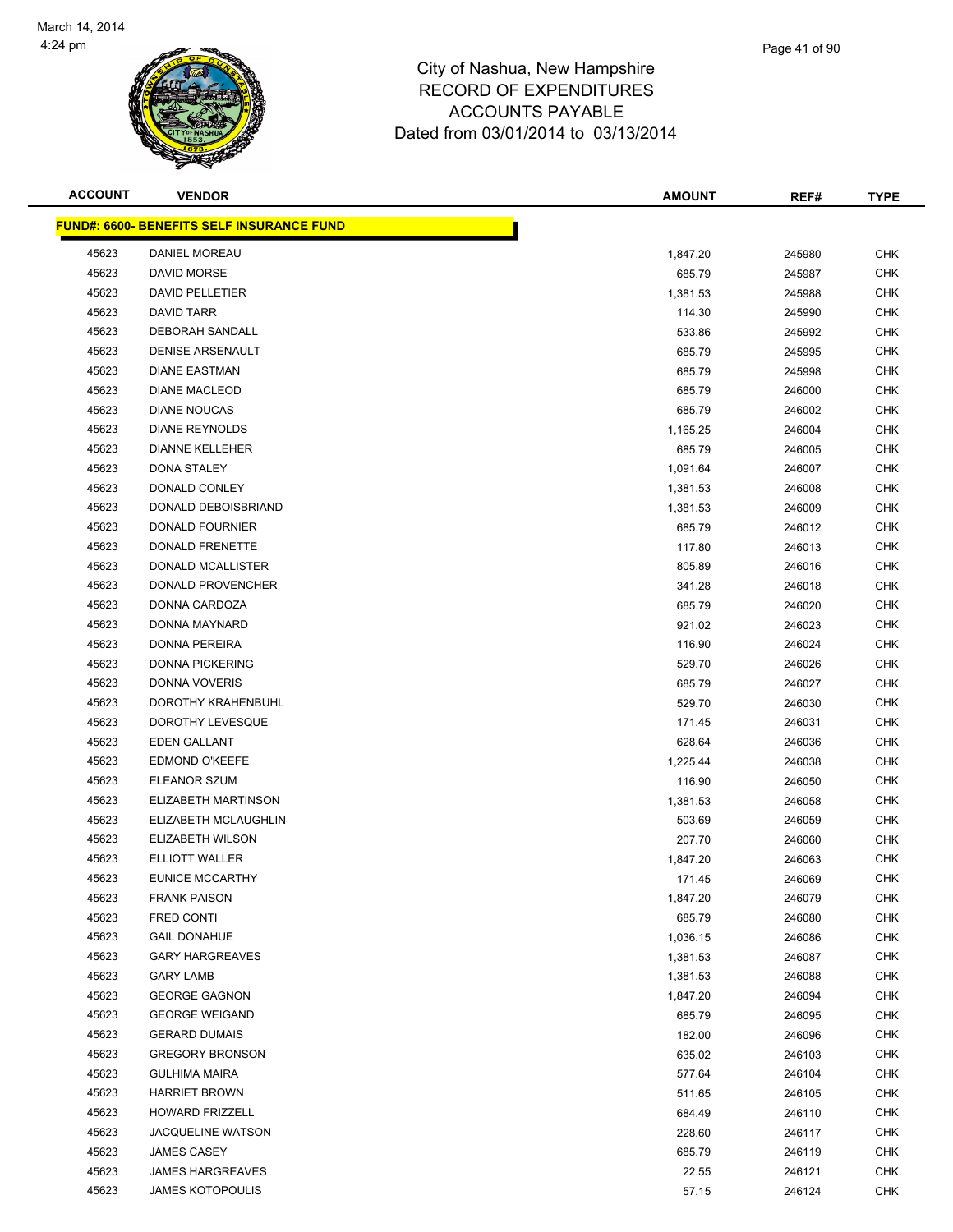

|                |                                                   | Dated from 03/01/2014 to 03/13/2014                                                                   |             |  |
|----------------|---------------------------------------------------|-------------------------------------------------------------------------------------------------------|-------------|--|
| <b>ACCOUNT</b> | <b>VENDOR</b>                                     | <b>AMOUNT</b><br>REF#                                                                                 | <b>TYPE</b> |  |
|                | <u> FUND#: 6600- BENEFITS SELF INSURANCE FUND</u> |                                                                                                       |             |  |
| 45623          | <b>JAMES WILKINS</b>                              | 1,381.53<br>246128                                                                                    | <b>CHK</b>  |  |
| 45623          | JANET DURAND                                      | 1,149.61<br>246132                                                                                    | <b>CHK</b>  |  |
| 45623          | JANET STONE                                       | 246134<br>529.70                                                                                      | <b>CHK</b>  |  |
| 45623          | JANET VONHANDORF                                  | 1,381.53<br>246136                                                                                    | <b>CHK</b>  |  |
| 45623          | <b>JANICE HENDERSON</b>                           | 685.79<br>246137                                                                                      | <b>CHK</b>  |  |
| 45623          | <b>JANICE LESSARD</b>                             | 257.17<br>246138                                                                                      | <b>CHK</b>  |  |
| 45623          | <b>JASON VARNEY</b>                               | 235.48<br>246140                                                                                      | <b>CHK</b>  |  |
| 45623          | <b>JEAN CARON</b>                                 | 57.15<br>246141                                                                                       | <b>CHK</b>  |  |
| 45623          | JEANNINE GALIPEAULT                               | 571.49<br>246145                                                                                      | <b>CHK</b>  |  |
| 45623          | <b>JEANNINE VOVERIS</b>                           | 685.79<br>246146                                                                                      | <b>CHK</b>  |  |
| 45623          | <b>JEFFERY PANGBURN</b>                           | 1,381.53<br>246147                                                                                    | <b>CHK</b>  |  |
| 45623          | JENNIFER GOODWIN                                  | 655.22<br>246148                                                                                      | <b>CHK</b>  |  |
| 45623          | <b>JERRY NYE</b>                                  | 132.29<br>246149                                                                                      | <b>CHK</b>  |  |
| 45623          | <b>JOAN PIZZIGNO</b>                              | 220.71<br>246155                                                                                      | <b>CHK</b>  |  |
| 45623          | <b>JOAN POLTACK</b>                               | 246156<br>1,059.21                                                                                    | <b>CHK</b>  |  |
| 45623          | JOANNE JOHNSON                                    | 246159<br>685.79                                                                                      | <b>CHK</b>  |  |
| 45623          | <b>JOANNE RAPSIS</b>                              | 685.79<br>246162                                                                                      | <b>CHK</b>  |  |
| 45623          | <b>JOANNE RIVARD</b>                              | 529.70<br>246163                                                                                      | CHK         |  |
| 45623          | <b>JOHN BUCCINI</b>                               | 68.57<br>246165                                                                                       | <b>CHK</b>  |  |
| 45623          | <b>JOHN CHESNULEVICH</b>                          | 246166<br>1,381.53                                                                                    | <b>CHK</b>  |  |
| 45623          | JOHN DUVARNEY                                     | 1,381.53<br>246167                                                                                    | <b>CHK</b>  |  |
| 45623          | <b>JOHN LANDRY</b>                                | 666.64<br>246170                                                                                      | <b>CHK</b>  |  |
| 45623          | <b>JOHN LATULIPPE</b>                             | 153.93<br>246171                                                                                      | CHK         |  |
| 45623          | <b>JOHN RYSNIK</b>                                | 1,691.12<br>246175                                                                                    | <b>CHK</b>  |  |
| 45623          | <b>JOSEPH BEAUDOIN</b>                            | 1,381.53<br>246176                                                                                    | <b>CHK</b>  |  |
| 45623          | <b>JUDITH TANNIAN</b>                             | 359.37<br>246182                                                                                      | <b>CHK</b>  |  |
| 45623          | <b>JULIETTE SMITH</b>                             | 685.79<br>246187                                                                                      | <b>CHK</b>  |  |
| 45623          | <b>JUNE KRAMARCZYK</b>                            | 529.70<br>246188                                                                                      | <b>CHK</b>  |  |
| 45623          | <b>KAREN BECOTTE</b>                              | 313.67<br>246189                                                                                      | <b>CHK</b>  |  |
| 45623          | <b>KAREN FAIR</b>                                 | 529.70<br>246190                                                                                      | <b>CHK</b>  |  |
| 1000           | KADEN DETKEVIOT                                   | $\begin{array}{ccc}\n\bullet & \bullet & \bullet & \bullet & \bullet & \bullet\n\end{array}$<br>0.100 | $\sim$ 11/  |  |

| 45623 | JEFFERY PANGBURN       | 1,381.53 | 246147 | CHK        |
|-------|------------------------|----------|--------|------------|
| 45623 | JENNIFER GOODWIN       | 655.22   | 246148 | <b>CHK</b> |
| 45623 | <b>JERRY NYE</b>       | 132.29   | 246149 | CHK        |
| 45623 | JOAN PIZZIGNO          | 220.71   | 246155 | <b>CHK</b> |
| 45623 | <b>JOAN POLTACK</b>    | 1,059.21 | 246156 | <b>CHK</b> |
| 45623 | JOANNE JOHNSON         | 685.79   | 246159 | CHK        |
| 45623 | <b>JOANNE RAPSIS</b>   | 685.79   | 246162 | CHK        |
| 45623 | <b>JOANNE RIVARD</b>   | 529.70   | 246163 | CHK        |
| 45623 | <b>JOHN BUCCINI</b>    | 68.57    | 246165 | <b>CHK</b> |
| 45623 | JOHN CHESNULEVICH      | 1,381.53 | 246166 | CHK        |
| 45623 | JOHN DUVARNEY          | 1,381.53 | 246167 | CHK        |
| 45623 | <b>JOHN LANDRY</b>     | 666.64   | 246170 | CHK        |
| 45623 | <b>JOHN LATULIPPE</b>  | 153.93   | 246171 | <b>CHK</b> |
| 45623 | <b>JOHN RYSNIK</b>     | 1,691.12 | 246175 | CHK        |
| 45623 | <b>JOSEPH BEAUDOIN</b> | 1,381.53 | 246176 | <b>CHK</b> |
| 45623 | <b>JUDITH TANNIAN</b>  | 359.37   | 246182 | <b>CHK</b> |
| 45623 | <b>JULIETTE SMITH</b>  | 685.79   | 246187 | CHK        |
| 45623 | <b>JUNE KRAMARCZYK</b> | 529.70   | 246188 | <b>CHK</b> |
| 45623 | <b>KAREN BECOTTE</b>   | 313.67   | 246189 | CHK        |
| 45623 | <b>KAREN FAIR</b>      | 529.70   | 246190 | CHK        |
| 45623 | KAREN RETKEVICZ        | 604.62   | 246191 | CHK        |
| 45623 | KATHLEEN BURNS         | 285.74   | 246193 | CHK        |
| 45623 | KATHRYN TAFE           | 916.66   | 246197 | CHK        |
| 45623 | <b>KATHY ROY</b>       | 685.79   | 246199 | <b>CHK</b> |
| 45623 | <b>KEITH BAKAIAN</b>   | 685.79   | 246201 | <b>CHK</b> |
| 45623 | KEITH DUVAL            | 1,381.53 | 246202 | <b>CHK</b> |
| 45623 | <b>KENNETH MOORE</b>   | 1,653.17 | 246204 | <b>CHK</b> |
| 45623 | <b>KENNETH RENOUX</b>  | 1,381.53 | 246205 | <b>CHK</b> |
| 45623 | <b>KEVIN CROWLEY</b>   | 685.79   | 246210 | <b>CHK</b> |
| 45623 | <b>KRISTINE GOULET</b> | 338.34   | 246211 | CHK        |
| 45623 | LAURA COTE             | 685.79   | 246214 | <b>CHK</b> |
| 45623 | <b>LAWRENCE PARLON</b> | 1,847.20 | 246218 | CHK        |
| 45623 | LEE FARRAR             | 1,381.53 | 246220 | <b>CHK</b> |
| 45623 | <b>LEROY MICHAUD</b>   | 1,381.53 | 246223 | CHK        |
| 45623 | <b>LESLIE BLUNDON</b>  | 1,381.53 | 246224 | <b>CHK</b> |
| 45623 | <b>LINDA GAUDETTE</b>  | 685.79   | 246226 | <b>CHK</b> |
| 45623 | <b>LINDA PETRAIN</b>   | 685.79   | 246228 | <b>CHK</b> |
| 45623 | <b>LISA WHITMORE</b>   | 685.79   | 246231 | <b>CHK</b> |
| 45623 | <b>LITA SIMEONE</b>    | 384.04   | 246232 | CHK        |
|       |                        |          |        |            |
|       |                        |          |        |            |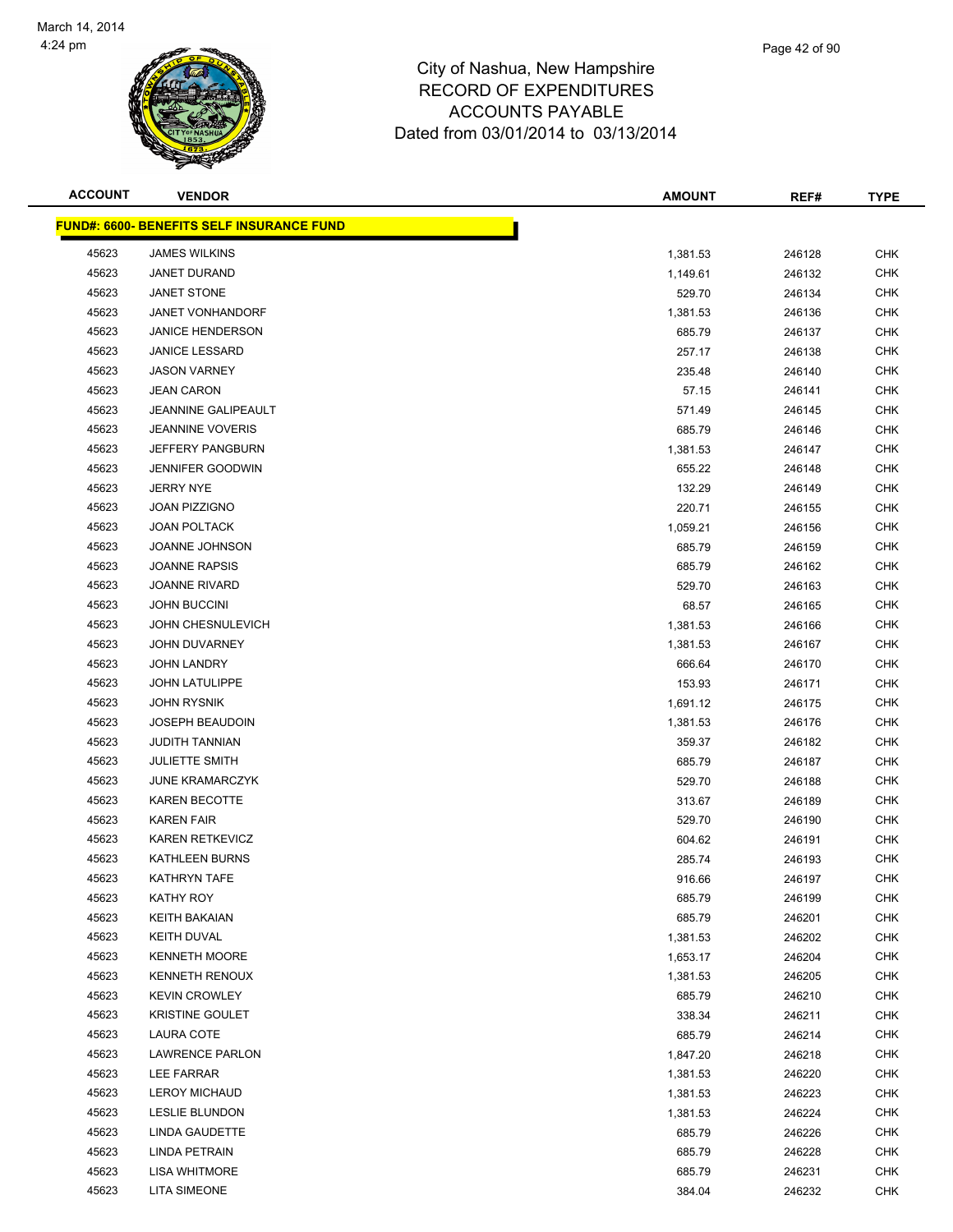

| <b>ACCOUNT</b> | <b>VENDOR</b>                                    | <b>AMOUNT</b> | REF#   | <b>TYPE</b> |
|----------------|--------------------------------------------------|---------------|--------|-------------|
|                | <b>FUND#: 6600- BENEFITS SELF INSURANCE FUND</b> |               |        |             |
| 45623          | <b>LORETTA BURNHAM</b>                           | 228.60        | 246235 | <b>CHK</b>  |
| 45623          | LORRAINE HORNE                                   | 560.41        | 246239 | <b>CHK</b>  |
| 45623          | LOUISE AUCLAIR                                   | 156.30        | 246242 | <b>CHK</b>  |
| 45623          | <b>MARC BAILEY</b>                               | 1,847.20      | 246252 | <b>CHK</b>  |
| 45623          | <b>MARGARET PAUL</b>                             | 514.34        | 246258 | <b>CHK</b>  |
| 45623          | <b>MARIE TESSIER</b>                             | 529.70        | 246264 | <b>CHK</b>  |
| 45623          | <b>MARK DETERING</b>                             | 1,381.53      | 246271 | <b>CHK</b>  |
| 45623          | <b>MARK MANLEY</b>                               | 1,381.53      | 246273 | <b>CHK</b>  |
| 45623          | <b>MARK VERMETTE</b>                             | 1,847.20      | 246276 | <b>CHK</b>  |
| 45623          | <b>MARTHA CHURCH</b>                             | 228.60        | 246277 | <b>CHK</b>  |
| 45623          | <b>MARY KRULL</b>                                | 116.90        | 246283 | <b>CHK</b>  |
| 45623          | <b>MATTHEW MCNULTY</b>                           | 1,381.53      | 246289 | <b>CHK</b>  |
| 45623          | <b>MAUREEN DECKER</b>                            | 685.79        | 246291 | <b>CHK</b>  |
| 45623          | MICHAEL BOLDUC                                   | 105.38        | 246294 | <b>CHK</b>  |
| 45623          | <b>MICHAEL BUXTON</b>                            | 1,381.53      | 246295 | <b>CHK</b>  |
| 45623          | MICHAEL DOLAN                                    | 685.79        | 246297 | <b>CHK</b>  |
| 45623          | MICHAEL LACOMBE                                  | 685.79        | 246298 | <b>CHK</b>  |
| 45623          | MICHAEL LAVOIE                                   | 1,381.53      | 246299 | <b>CHK</b>  |
| 45623          | <b>MICHAEL LETENDRE</b>                          | 685.79        | 246300 | <b>CHK</b>  |
| 45623          | MICHAEL LEVESQUE                                 | 1,847.20      | 246301 | <b>CHK</b>  |
| 45623          | MICHAEL MIGNEAULT                                | 1,381.53      | 246302 | <b>CHK</b>  |
| 45623          | MICHAEL ST PIERRE                                | 685.79        | 246303 | <b>CHK</b>  |
| 45623          | NANCY SIENKIEWICZ                                | 228.60        | 246313 | <b>CHK</b>  |
| 45623          | <b>NAOMI PATCH</b>                               | 65.02         | 246314 | <b>CHK</b>  |
| 45623          | <b>NEAL CASALE</b>                               | 1,847.20      | 246315 | <b>CHK</b>  |
| 45623          | <b>NELSON GEROW</b>                              | 685.79        | 246318 | <b>CHK</b>  |
| 45623          | PAMELA MICHAEL                                   | 116.90        | 246325 | <b>CHK</b>  |
| 45623          | PAMELA WILLETT                                   | 116.90        | 246326 | <b>CHK</b>  |
| 45623          | PATRICIA DEFORTE                                 | 114.30        | 246328 | <b>CHK</b>  |
| 45623          | PATRICIA DONOHUE                                 | 685.79        | 246329 | <b>CHK</b>  |
| 45623          | PATRICIA MURDY                                   | 498.57        | 246331 | <b>CHK</b>  |
| 45623          | PETER BOUCHARD                                   | 685.79        | 246350 | <b>CHK</b>  |
| 45623          | PETER DOBENS                                     | 1,381.53      | 246351 | <b>CHK</b>  |
| 45623          | PETER SEGAL                                      | 923.60        | 246353 | <b>CHK</b>  |
| 45623          | PHILIP CHOUINARD                                 | 1,381.53      | 246357 | CHK         |
| 45623          | PHILIP PICHETTE                                  | 1,033.66      | 246359 | <b>CHK</b>  |
| 45623          | PHILIP RICHARDSON                                | 1,291.00      | 246360 | <b>CHK</b>  |
| 45623          | PIERRE LALIBERTE                                 | 712.71        | 246361 | <b>CHK</b>  |
| 45623          | RALPH KELLOWAY                                   | 1,847.20      | 246370 | <b>CHK</b>  |
| 45623          | RAYMOND MCDANNELL                                | 685.79        | 246376 | CHK         |
| 45623          | <b>RICHARD BAILEY</b>                            | 1,381.53      | 246377 | <b>CHK</b>  |
| 45623          | RICHARD LANCOURT                                 | 747.21        | 246383 | <b>CHK</b>  |
| 45623          | RICHARD MCDONALD                                 | 1,847.20      | 246384 | <b>CHK</b>  |
| 45623          | <b>RICHARD STRAND</b>                            | 1,381.53      | 246388 | <b>CHK</b>  |
| 45623          | <b>RICHARD WIDENER</b>                           | 1,847.20      | 246390 | CHK         |
| 45623          | ROBERT BURNHAM                                   | 921.02        | 246395 | CHK         |
| 45623          | ROBERT CAREY                                     | 685.79        | 246396 | CHK         |
| 45623          | ROBERT DESCOTEAU                                 | 1,847.20      | 246398 | <b>CHK</b>  |
| 45623          | ROBERT DION                                      | 685.79        | 246399 | <b>CHK</b>  |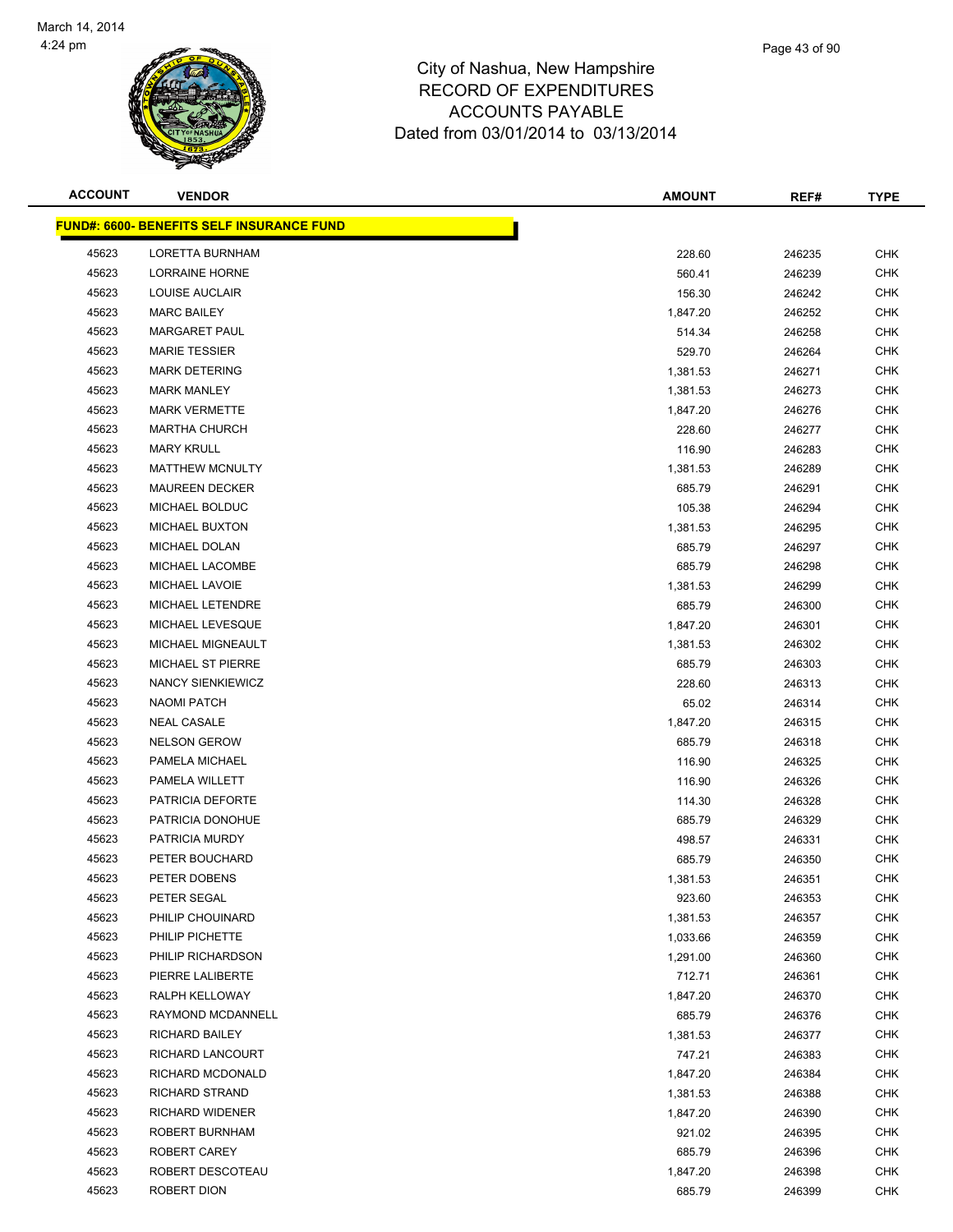

| <b>ACCOUNT</b> | <b>VENDOR</b>                                     | <b>AMOUNT</b> | REF#   | <b>TYPE</b> |
|----------------|---------------------------------------------------|---------------|--------|-------------|
|                | <u> FUND#: 6600- BENEFITS SELF INSURANCE FUND</u> |               |        |             |
| 45623          | ROBERT EDWARDS                                    | 685.79        | 246403 | <b>CHK</b>  |
| 45623          | ROBERT FITZ                                       | 1,847.20      | 246404 | <b>CHK</b>  |
| 45623          | ROBERT HODGES                                     | 1,381.53      | 246405 | <b>CHK</b>  |
| 45623          | <b>ROBERT JENKINS</b>                             | 1,523.69      | 246406 | <b>CHK</b>  |
| 45623          | ROBERT MCNAMARA                                   | 1,381.53      | 246411 | <b>CHK</b>  |
| 45623          | <b>ROBERT SCIRE</b>                               | 1,381.53      | 246417 | <b>CHK</b>  |
| 45623          | ROGER DUSSAULT                                    | 747.21        | 246422 | <b>CHK</b>  |
| 45623          | ROGER HALL                                        | 1,381.53      | 246423 | <b>CHK</b>  |
| 45623          | ROLAND BOUCHARD                                   | 1,381.53      | 246427 | <b>CHK</b>  |
| 45623          | ROLAND COURTEMANCHE                               | 556.61        | 246428 | CHK         |
| 45623          | RONALD BOISVERT                                   | 747.21        | 246432 | <b>CHK</b>  |
| 45623          | RONALD BRICKEY                                    | 1,381.53      | 246433 | <b>CHK</b>  |
| 45623          | RONALD GAUTHIER                                   | 171.45        | 246434 | <b>CHK</b>  |
| 45623          | RONALD RICARD                                     | 1,381.53      | 246436 | <b>CHK</b>  |
| 45623          | RONALD WILLEY                                     | 1,381.53      | 246439 | <b>CHK</b>  |
| 45623          | <b>SCOTT MARTINAGE</b>                            | 1,381.53      | 246448 | <b>CHK</b>  |
| 45623          | <b>SHARON CHASE</b>                               | 177.40        | 246449 | <b>CHK</b>  |
| 45623          | SHERYL MCALLISTER                                 | 285.74        | 246453 | <b>CHK</b>  |
| 45623          | <b>STEPHEN BOURQUE</b>                            | 115.13        | 246460 | <b>CHK</b>  |
| 45623          | <b>STEVEN CLOSS</b>                               | 1,381.53      | 246463 | <b>CHK</b>  |
| 45623          | <b>STEVEN VARNEY</b>                              | 685.79        | 246464 | <b>CHK</b>  |
| 45623          | <b>SUSAN CLANCY</b>                               | 1,847.20      | 246465 | <b>CHK</b>  |
| 45623          | <b>SUSAN MELLIN</b>                               | 685.79        | 246470 | <b>CHK</b>  |
| 45623          | <b>SUSAN ROCCA</b>                                | 116.90        | 246476 | <b>CHK</b>  |
| 45623          | <b>SUSAN RUBE</b>                                 | 685.79        | 246477 | <b>CHK</b>  |
| 45623          | <b>SUZANNE HODGE</b>                              | 685.79        | 246482 | <b>CHK</b>  |
| 45623          | SUZANNE SWABOWICZ                                 | 571.49        | 246484 | CHK         |
| 45623          | <b>THOMAS BYRNE</b>                               | 571.49        | 246493 | <b>CHK</b>  |
| 45623          | THOMAS CHACOS                                     | 205.07        | 246494 | <b>CHK</b>  |
| 45623          | <b>THOMAS GILFOYLE</b>                            | 1,225.44      | 246496 | <b>CHK</b>  |
| 45623          | <b>TIMOTHY GOULDEN</b>                            | 1,847.20      | 246499 | <b>CHK</b>  |
| 45623          | <b>TIMOTHY HEFFERAN</b>                           | 1,381.53      | 246500 | <b>CHK</b>  |
| 45623          | <b>TIMOTHY MAYNARD</b>                            | 1,381.53      | 246501 | <b>CHK</b>  |
| 45623          | <b>VIRGINIA LUMBRA</b>                            | 529.70        | 246508 | <b>CHK</b>  |
| 45623          | <b>WALTER BAUSHA</b>                              | 171.45        | 246512 | <b>CHK</b>  |
| 45623          | <b>WALTER O'BRIEN</b>                             | 801.23        | 246513 | <b>CHK</b>  |
| 45623          | <b>WAYLAND WALTERS</b>                            | 685.79        | 246514 | <b>CHK</b>  |
| 45623          | WAYNE MACDONALD                                   | 1,381.53      | 246517 | <b>CHK</b>  |
| 45623          | <b>WILLIAM BATTE</b>                              | 1,668.90      | 246519 | <b>CHK</b>  |
| 45623          | <b>WILLIAM MOORE</b>                              | 685.79        | 246529 | <b>CHK</b>  |
| 45623          | <b>WILLIAM PIMLEY</b>                             | 1,381.53      | 246530 | <b>CHK</b>  |
| 45623          | ALAN HALLEE                                       | 314.59        | 245872 | <b>CHK</b>  |
| 45623          | <b>ANTHONY PIVERO</b>                             | 239.24        | 245893 | CHK         |
| 45623          | <b>BARRY FENTON</b>                               | 481.62        | 245911 | <b>CHK</b>  |
| 45623          | <b>CARMEN BASIL</b>                               | 239.24        | 245930 | CHK         |
| 45623          | CAROL CARNEY                                      | 239.24        | 245931 | CHK         |
| 45623          | <b>CAROLINE POIRIER</b>                           | 178.44        | 245938 | <b>CHK</b>  |
| 45623          | <b>CAROLYN MARSHALL</b>                           | 119.62        | 245939 | <b>CHK</b>  |
| 45623          | <b>CATHERINE FINNERTY</b>                         | 201.30        | 245943 | <b>CHK</b>  |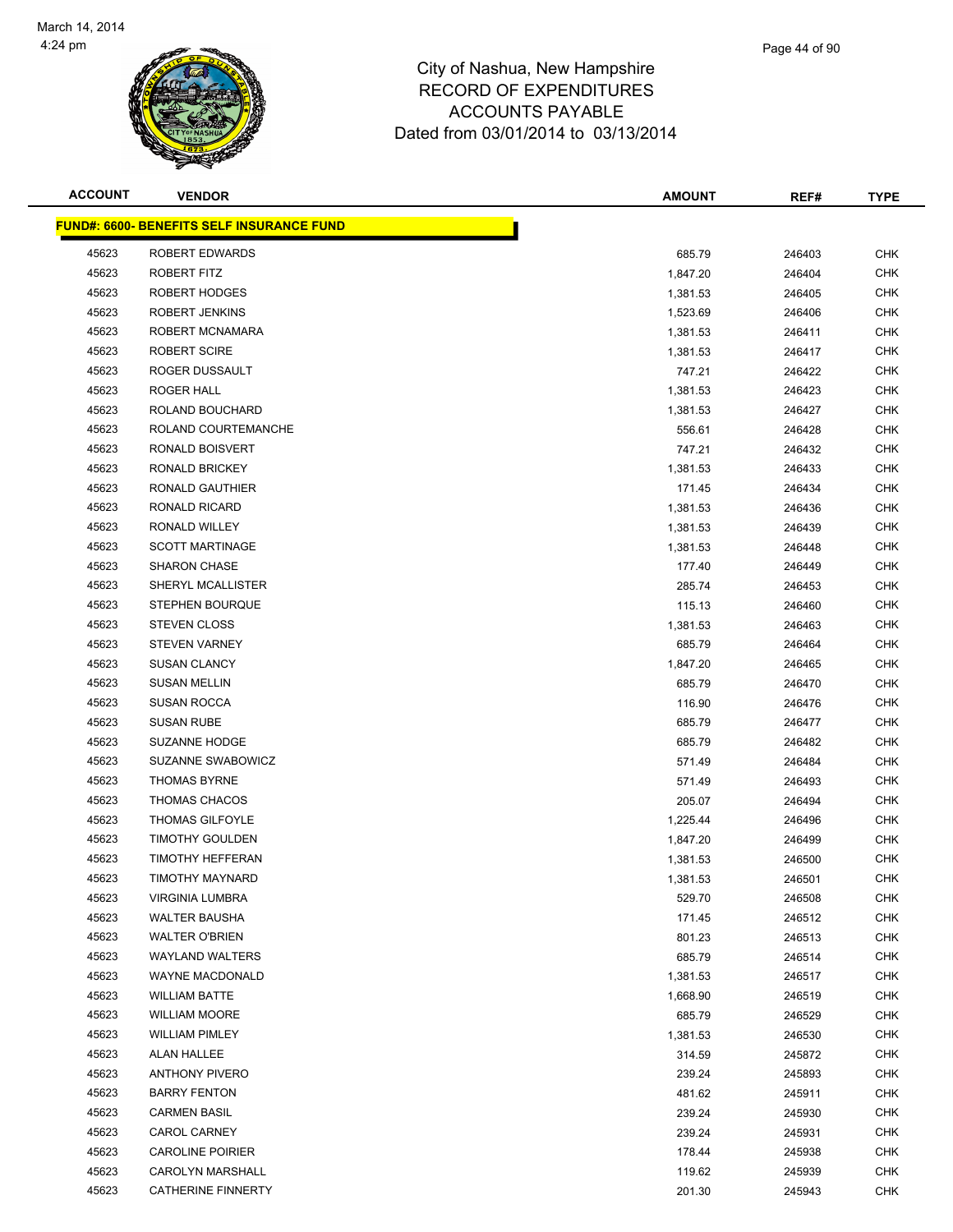

| <b>ACCOUNT</b> | <b>VENDOR</b>                                     | <b>AMOUNT</b> | REF#   | <b>TYPE</b> |
|----------------|---------------------------------------------------|---------------|--------|-------------|
|                | <u> FUND#: 6600- BENEFITS SELF INSURANCE FUND</u> |               |        |             |
| 45623          | <b>CHERENE BOYER</b>                              | 59.81         | 245952 | <b>CHK</b>  |
| 45623          | <b>CHRISTINA SHERMAN</b>                          | 481.62        | 245955 | <b>CHK</b>  |
| 45623          | DARLENE RAYMOND                                   | 239.24        | 245981 | <b>CHK</b>  |
| 45623          | DAVID BARLOW                                      | 473.22        | 245982 | <b>CHK</b>  |
| 45623          | DAVID DUPRAT                                      | 481.62        | 245985 | <b>CHK</b>  |
| 45623          | DELL COYNE                                        | 340.23        | 245993 | <b>CHK</b>  |
| 45623          | DENNIS BOYER                                      | 280.95        | 245996 | <b>CHK</b>  |
| 45623          | <b>DENNIS BROWN</b>                               | 481.62        | 245997 | <b>CHK</b>  |
| 45623          | <b>DONALD FORCIER</b>                             | 481.62        | 246011 | <b>CHK</b>  |
| 45623          | DONALD GILL                                       | 189.38        | 246014 | <b>CHK</b>  |
| 45623          | DONALD GROSS                                      | 481.62        | 246015 | <b>CHK</b>  |
| 45623          | DONNA BECHARD                                     | 239.24        | 246019 | <b>CHK</b>  |
| 45623          | <b>DONNA KENNEY</b>                               | 30.37         | 246021 | CHK         |
| 45623          | DONNA LEE SHAW-KILBURY                            | 207.62        | 246022 | <b>CHK</b>  |
| 45623          | DONNA PERRAULT                                    | 177.73        | 246025 | <b>CHK</b>  |
| 45623          | <b>DOUGLAS COTE</b>                               | 240.29        | 246034 | <b>CHK</b>  |
| 45623          | <b>ELAINE PRATT</b>                               | 119.62        | 246046 | <b>CHK</b>  |
| 45623          | ELAINE ST JACQUES                                 | 173.37        | 246047 | <b>CHK</b>  |
| 45623          | EUGENE FARNAM                                     | 139.56        | 246068 | <b>CHK</b>  |
| 45623          | <b>FRANCES BEAULIEU</b>                           | 59.48         | 246075 | <b>CHK</b>  |
| 45623          | <b>FRANCES DEPONTBRIAND</b>                       | 178.44        | 246076 | <b>CHK</b>  |
| 45623          | <b>FRED NICHOLS</b>                               | 644.95        | 246081 | <b>CHK</b>  |
| 45623          | <b>GARY MURTAGH</b>                               | 644.95        | 246089 | <b>CHK</b>  |
| 45623          | <b>GARY RAFFERTY</b>                              | 239.24        | 246090 | <b>CHK</b>  |
| 45623          | <b>GINA DUBE</b>                                  | 481.62        | 246099 | <b>CHK</b>  |
| 45623          | <b>HELEN BURROWS</b>                              | 39.87         | 246106 | <b>CHK</b>  |
| 45623          | <b>JAMES BRIGGS</b>                               | 239.24        | 246118 | <b>CHK</b>  |
| 45623          | <b>JAMES MITCHELL</b>                             | 239.24        | 246125 | <b>CHK</b>  |
| 45623          | <b>JANET EMMETT</b>                               | 239.24        | 246133 | CHK         |
| 45623          | <b>JEANNE PROVENCHER</b>                          | 338.40        | 246144 | <b>CHK</b>  |
| 45623          | JOAN ABBOTT                                       | 116.86        | 246150 | <b>CHK</b>  |
| 45623          | <b>JOANNE PAQUETTE</b>                            | 39.87         | 246161 | CHK         |
| 45623          | JOHN ALLISON                                      | 239.24        | 246164 | <b>CHK</b>  |
| 45623          | JOHN JOYCE                                        | 428.11        | 246169 | <b>CHK</b>  |
| 45623          | <b>JOHN MCMAHON</b>                               | 481.62        | 246173 | <b>CHK</b>  |
| 45623          | <b>JOHN MIDDLETON</b>                             | 159.50        | 246174 | <b>CHK</b>  |
| 45623          | <b>JULIA GALLI</b>                                | 178.44        | 246185 | <b>CHK</b>  |
| 45623          | KATHIE CHRISTIANSEN                               | 239.24        | 246192 | <b>CHK</b>  |
| 45623          | KATHLEEN GIACOBBE                                 | 239.24        | 246194 | <b>CHK</b>  |
| 45623          | <b>KEITH ANDERSON</b>                             | 481.62        | 246200 | <b>CHK</b>  |
| 45623          | <b>KENNETH SHERR</b>                              | 120.41        | 246206 | <b>CHK</b>  |
| 45623          | <b>KERRY SIENKIEWICZ</b>                          | 273.84        | 246208 | <b>CHK</b>  |
| 45623          | LINNEAU HALLEE                                    | 79.75         | 246230 | <b>CHK</b>  |
| 45623          | LORNA DREHER                                      | 209.29        | 246238 | <b>CHK</b>  |
| 45623          | LYALL SMITH                                       | 481.62        | 246247 | CHK         |
| 45623          | LYNN REID                                         | 99.69         | 246249 | <b>CHK</b>  |
| 45623          | <b>MARK PROULX</b>                                | 644.95        | 246274 | <b>CHK</b>  |
| 45623          | <b>MARK ROMANO</b>                                | 239.24        | 246275 | <b>CHK</b>  |
|                |                                                   |               |        |             |

MARY CUTLER 178.44 246280 CHK

Page 45 of 90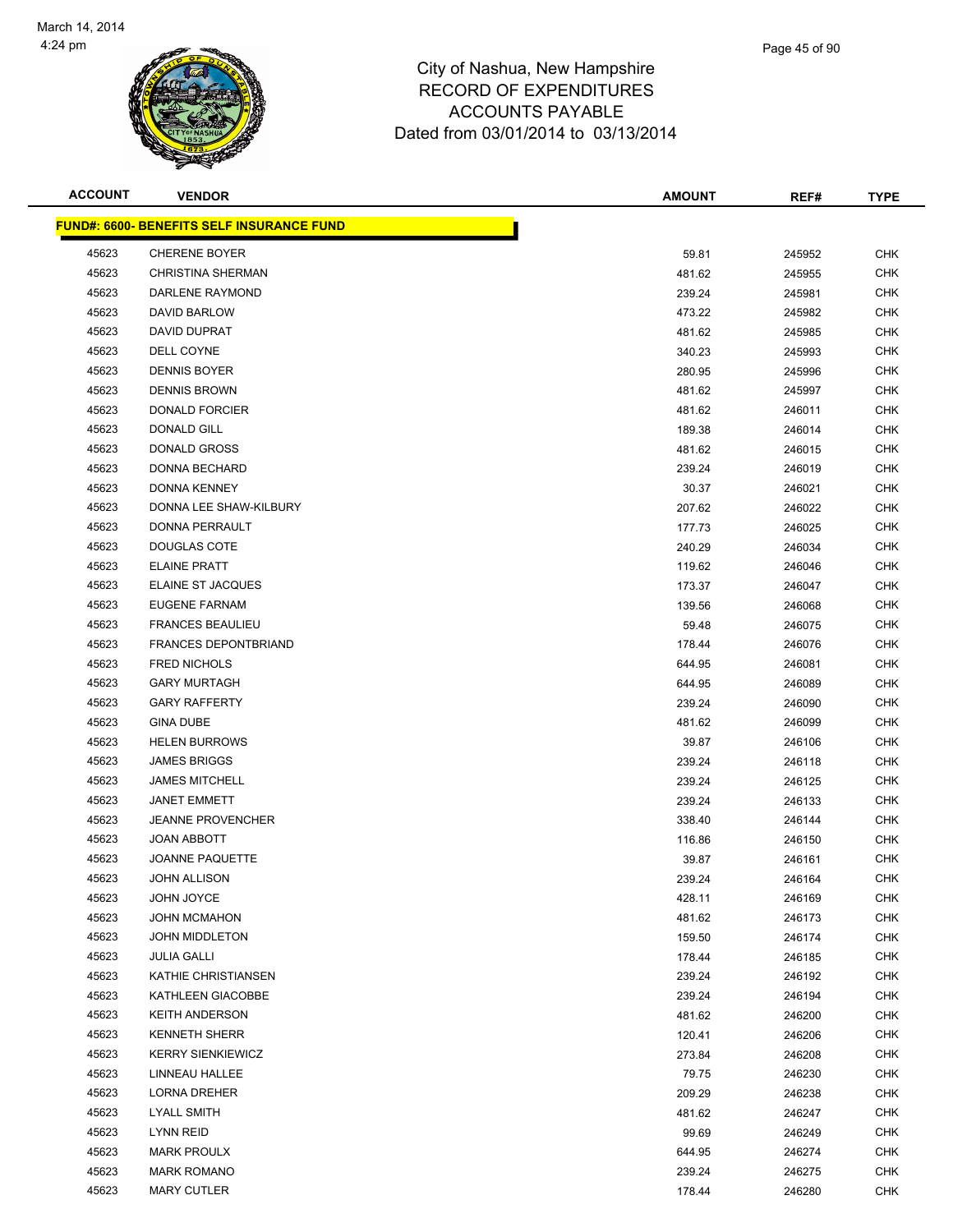

| <b>ACCOUNT</b> | <b>VENDOR</b>                                    | <b>AMOUNT</b> | REF#   | <b>TYPE</b> |
|----------------|--------------------------------------------------|---------------|--------|-------------|
|                | <b>FUND#: 6600- BENEFITS SELF INSURANCE FUND</b> |               |        |             |
| 45623          | <b>MICHELE KARG</b>                              | 108.44        | 246304 | <b>CHK</b>  |
| 45623          | NANCY CRANE                                      | 61.13         | 246308 | <b>CHK</b>  |
| 45623          | NANCY HATZOPOULOS                                | 239.24        | 246309 | <b>CHK</b>  |
| 45623          | <b>NANCY MCGUINNESS</b>                          | 178.44        | 246311 | <b>CHK</b>  |
| 45623          | PAULA LOCHHEAD                                   | 479.74        | 246342 | <b>CHK</b>  |
| 45623          | PAULA PITARYS                                    | 178.44        | 246343 | <b>CHK</b>  |
| 45623          | PAULINE CARON                                    | 241.50        | 246345 | <b>CHK</b>  |
| 45623          | PETER LEVESQUE                                   | 481.62        | 246352 | <b>CHK</b>  |
| 45623          | PRISCILLA FLANAGAN                               | 420.81        | 246362 | <b>CHK</b>  |
| 45623          | RALPH COTE                                       | 239.24        | 246368 | <b>CHK</b>  |
| 45623          | ROBERT DUQUETTE                                  | 239.24        | 246401 | <b>CHK</b>  |
| 45623          | ROBERT LECLAIR                                   | 240.29        | 246407 | <b>CHK</b>  |
| 45623          | ROBERT LIND                                      | 481.62        | 246409 | <b>CHK</b>  |
| 45623          | ROBERT MCGILVARY                                 | 481.62        | 246410 | <b>CHK</b>  |
| 45623          | ROBERT SCHULTZ                                   | 235.25        | 246416 | <b>CHK</b>  |
| 45623          | ROBERT SULLIVAN                                  | 239.24        | 246418 | <b>CHK</b>  |
| 45623          | ROGER VAILLANCOURT                               | 481.62        | 246426 | <b>CHK</b>  |
| 45623          | RONALD SAGE                                      | 98.88         | 246437 | <b>CHK</b>  |
| 45623          | ROSE LEONARD                                     | 530.63        | 246440 | <b>CHK</b>  |
| 45623          | <b>SALLY YOUNG</b>                               | 114.82        | 246444 | <b>CHK</b>  |
| 45623          | SHARON WOODMAN                                   | 219.31        | 246450 | <b>CHK</b>  |
| 45623          | <b>SUSAN LEACH</b>                               | 178.44        | 246468 | <b>CHK</b>  |
| 45623          | <b>SUSAN NELSON</b>                              | 79.75         | 246471 | <b>CHK</b>  |
| 45623          | <b>SUSAN PHANEUF</b>                             | 236.33        | 246472 | <b>CHK</b>  |
| 45623          | <b>SUSAN PSALEDAKIS</b>                          | 14.87         | 246473 | <b>CHK</b>  |
| 45623          | <b>SUSAN RICHARD</b>                             | 61.13         | 246475 | <b>CHK</b>  |
| 45623          | SUSANA MIDDLETON                                 | 80.27         | 246480 | <b>CHK</b>  |
| 45623          | <b>THOMAS BURNHAM</b>                            | 584.15        | 246492 | <b>CHK</b>  |
| 45623          | <b>THOMAS HURLEY</b>                             | 239.24        | 246497 | <b>CHK</b>  |
| 45623          | <b>VIRGIE GOSSELIN</b>                           | 39.87         | 246505 | <b>CHK</b>  |
| 45623          | ALETHEA CHASE                                    | 897.42        | 245876 | <b>CHK</b>  |
| 45623          | ANNE-MARIE CABANA                                | 74.10         | 245890 | <b>CHK</b>  |
| 45623          | <b>ARTHUR CLEMONS</b>                            | 37.05         | 245899 | <b>CHK</b>  |
| 45623          | <b>BETSY FEIKER</b>                              | 337.29        | 245917 | <b>CHK</b>  |
| 45623          | <b>CECILE CARLTON</b>                            | 185.24        | 245946 | <b>CHK</b>  |
| 45623          | CHRISTINE BOUDREAU                               | 444.58        | 245956 | <b>CHK</b>  |
| 45623          | <b>CHRISTINE LOMANDO</b>                         | 766.08        | 245958 | <b>CHK</b>  |
| 45623          | <b>CRAIG HAMMOND</b>                             | 1,200.45      | 245969 | <b>CHK</b>  |
| 45623          | DANA SILVA                                       | 222.29        | 245977 | <b>CHK</b>  |
| 45623          | DAVID MILLER                                     | 897.42        | 245986 | <b>CHK</b>  |
| 45623          | <b>DEBORAH ANDREWS</b>                           | 444.58        | 245991 | <b>CHK</b>  |
| 45623          | <b>DIANE MARCUM</b>                              | 111.15        | 246001 | <b>CHK</b>  |
| 45623          | <b>GAIL ALBRO</b>                                | 859.37        | 246084 | <b>CHK</b>  |
| 45623          | <b>HOLLY SYKES</b>                               | 222.26        | 246109 | CHK         |
| 45623          | <b>JAMES RUST</b>                                | 385.11        | 246127 | CHK         |
| 45623          | <b>JANET VALUK</b>                               | 256.75        | 246135 | <b>CHK</b>  |
| 45623          | <b>JOHN MARCUM</b>                               | 723.57        | 246172 | <b>CHK</b>  |
| 45623          | <b>JUDITH DOHERTY</b>                            | 791.18        | 246179 | <b>CHK</b>  |
| 45623          | KATHRYN GEDDES                                   | 333.44        | 246196 | <b>CHK</b>  |
|                |                                                  |               |        |             |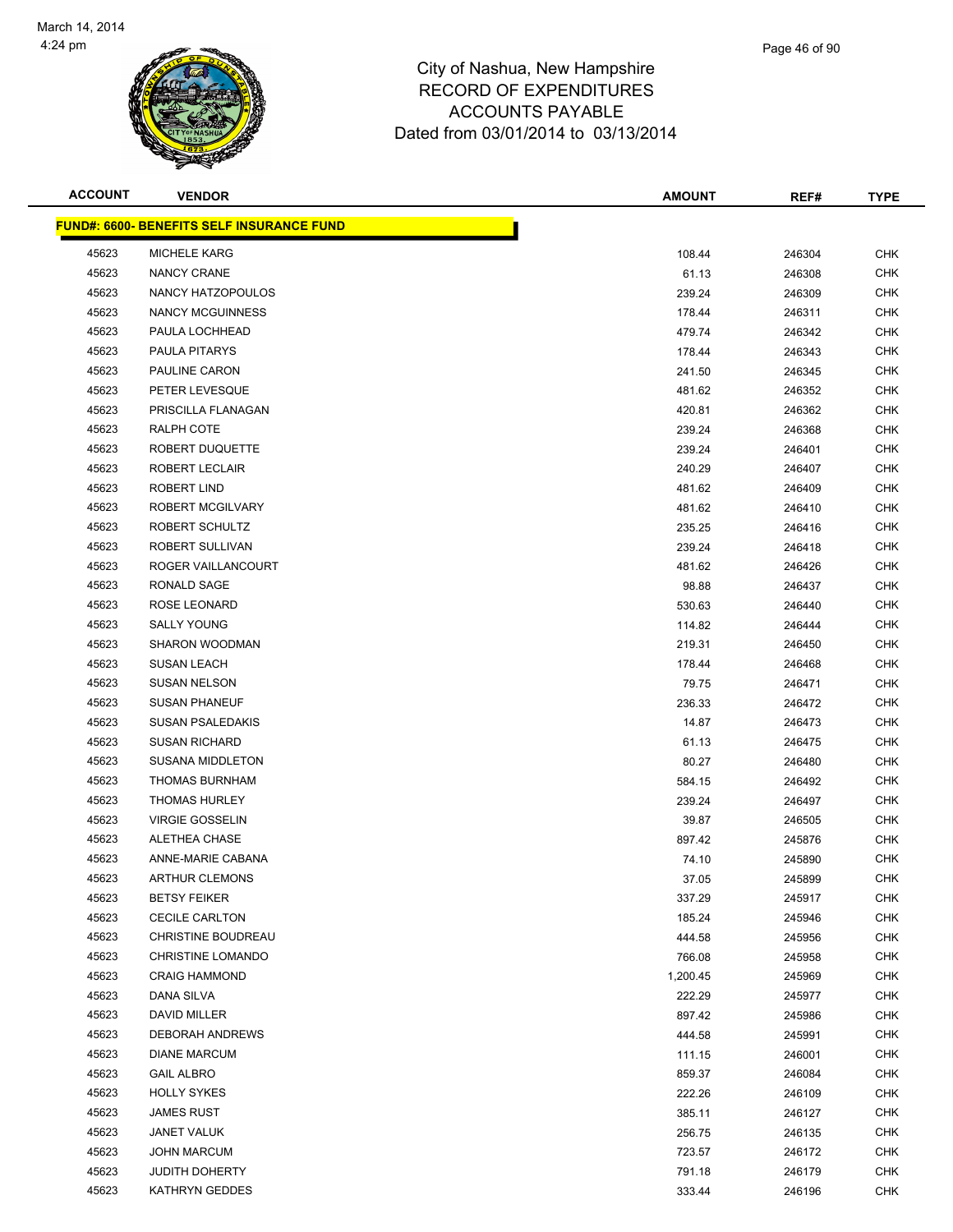

| <b>ACCOUNT</b> | <b>VENDOR</b>                                       | <b>AMOUNT</b>  | REF#   | <b>TYPE</b> |
|----------------|-----------------------------------------------------|----------------|--------|-------------|
|                | <b>FUND#: 6600- BENEFITS SELF INSURANCE FUND</b>    |                |        |             |
| 45623          | <b>KEVIN CORBIT</b>                                 | 897.42         | 246209 | <b>CHK</b>  |
| 45623          | <b>LAURA DUNN</b>                                   | 75.93          | 246215 | <b>CHK</b>  |
| 45623          | LINDA VAUGHAN                                       | 120.05         | 246229 | <b>CHK</b>  |
| 45623          | <b>MARC BRODEUR</b>                                 | 897.42         | 246253 | <b>CHK</b>  |
| 45623          | <b>MARIA MARQUIS</b>                                | 68.49          | 246262 | <b>CHK</b>  |
| 45623          | <b>MARK FIDLER</b>                                  | 444.58         | 246272 | <b>CHK</b>  |
| 45623          | MICHAEL COTE                                        | 1,200.45       | 246296 | <b>CHK</b>  |
| 45623          | PAUL BECHARD                                        | 444.58         | 246333 | <b>CHK</b>  |
| 45623          | PAUL GOUPIL                                         | 897.42         | 246336 | <b>CHK</b>  |
| 45623          | RAYMOND CABANA                                      | 747.85         | 246372 | <b>CHK</b>  |
| 45623          | <b>RICHARD TURGEON</b>                              | 185.24         | 246389 | <b>CHK</b>  |
| 45623          | ROLAND FAUVEL                                       | 1,200.45       | 246429 | <b>CHK</b>  |
| 45623          | RONALD WELLIVER                                     | 444.58         | 246438 | <b>CHK</b>  |
| 45623          | ROSEMARIA BEAUDETTE                                 | 444.58         | 246441 | <b>CHK</b>  |
| 45623          | STEPHEN CYR                                         | 444.58         | 246461 | <b>CHK</b>  |
| 45623          | <b>SUSAN LAVOICE</b>                                | 526.46         | 246467 | <b>CHK</b>  |
| 45623          | <b>SUSAN REGULA</b>                                 | 438.47         | 246474 | <b>CHK</b>  |
| 45623          | <b>SUSAN VINCENT</b>                                | 444.58         | 246479 | <b>CHK</b>  |
| 45623          | THERESA VIGGIANO                                    | 791.18         | 246489 | <b>CHK</b>  |
| 59165          | HM LIFE INSURANCE CO                                | 105,865.58     | 14956  | ACH         |
| 59500          | ANTHEM BCBS OF NE                                   | 85,551.27      | 14951  | ACH         |
| 59500          | HARVARD PILGRIM HEALTH CARE                         | 22,647.60      | 14955  | ACH         |
| 59507          | ANTHEM BCBS OF NE                                   | 398,089.25     | 14895  | <b>ACH</b>  |
| 59507          | ANTHEM BCBS OF NE                                   | 798,861.86     | 14951  | ACH         |
| 59507          | ANTHEM BCBS OF NE                                   | 49,268.80      | 14895  | ACH         |
| 59507          | ANTHEM BCBS OF NE                                   | 86,090.48      | 14951  | <b>ACH</b>  |
| 59507          | ANTHEM BCBS OF NE                                   | 19,492.22      | 14895  | <b>ACH</b>  |
| 59507          | HARVARD PILGRIM HEALTH CARE                         | 88,140.71      | 14896  | <b>ACH</b>  |
| 59507          | ANTHEM BCBS OF NE                                   | 56,957.03      | 14951  | <b>ACH</b>  |
| 59507          | HARVARD PILGRIM HEALTH CARE                         | 137,293.17     | 14955  | ACH         |
| 59525          | NORTHEAST DELTA DENTAL                              | 24,842.38      | 14897  | ACH         |
| 59525          | NORTHEAST DELTA DENTAL                              | 20,935.17      | 14957  | ACH         |
|                | TOTAL FUND 6600 - BENEFITS SELF INSURANCE FUND      | \$3,178,905.60 |        |             |
|                | <b>FUND#: 7020- UAW EDUCATIONAL ASSISTANCE</b>      |                |        |             |
| 51607          | <b>JILL STANSFIELD</b>                              | 60.00          | 245502 | <b>CHK</b>  |
|                | <b>TOTAL FUND 7020 - UAW EDUCATIONAL ASSISTANCE</b> | \$60.00        |        |             |
|                |                                                     |                |        |             |
|                | <b>FUND#: 7076- REG VOC ED CAPITAL RESERVE</b>      |                |        |             |
| 71000          | ATECH TRAINING INC                                  | 5,436.12       | 245689 | <b>CHK</b>  |
| 71000          | <b>MIDTRONICS INC</b>                               | 2,397.00       | 246895 | <b>CHK</b>  |
|                | TOTAL FUND 7076 - REG VOC ED CAPITAL RESERVE        | \$7,833.12     |        |             |
|                |                                                     |                |        |             |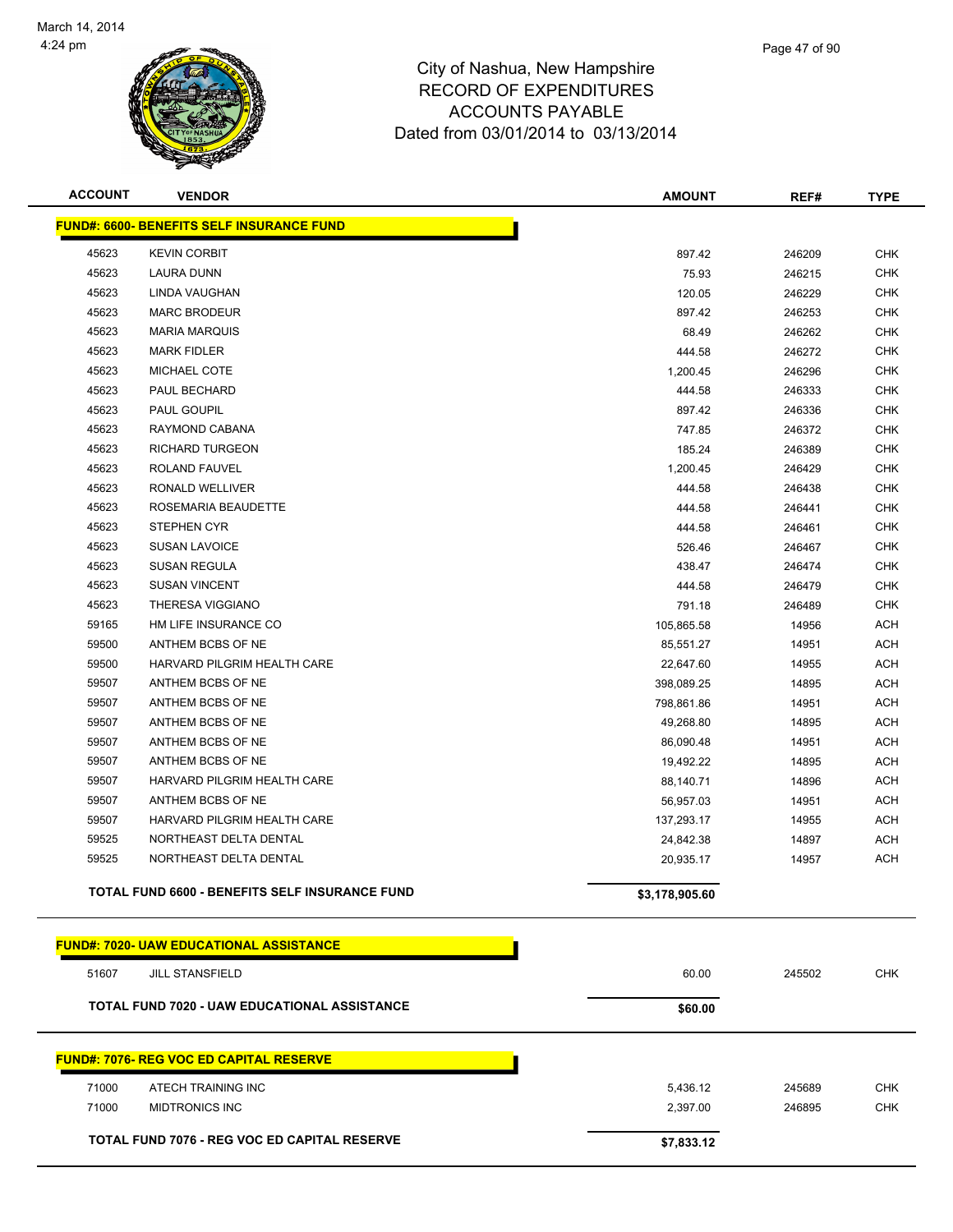

| <b>ACCOUNT</b> | <b>VENDOR</b>                                           | <b>AMOUNT</b> | REF#   | <b>TYPE</b> |
|----------------|---------------------------------------------------------|---------------|--------|-------------|
|                | <b>FUND#: 7504- ETF CONTRIB EDGEWOOD-DEED FUND</b>      |               |        |             |
| 45121          | FRED E DAVIS JR & THOMAS J                              | 800.00        | 246665 | <b>CHK</b>  |
| 61299          | <b>HARDY DORIC INC</b>                                  | 975.00        | 245601 | <b>CHK</b>  |
|                |                                                         |               |        |             |
|                | TOTAL FUND 7504 - ETF CONTRIB EDGEWOOD-DEED FUND        | \$1,775.00    |        |             |
|                | <b>FUND#: 7506- ETF CONTRIB-WOODLAWN CEMETERY</b>       |               |        |             |
| 54107          | MCLAUGHLIN OIL CO                                       | 934.97        | 245629 | <b>CHK</b>  |
| 54114          | <b>LIBERTY UTILITIES - NH</b>                           | 594.78        | 245514 | <b>CHK</b>  |
|                | TOTAL FUND 7506 - ETF CONTRIB-WOODLAWN CEMETERY         | \$1,529.75    |        |             |
|                |                                                         |               |        |             |
|                | <b>FUND#: 7518- PW-PINE HILL/CHARRON TRAF MIT</b>       |               |        |             |
| 55699          | MCFARLAND JOHNSON INC                                   | 5,182.04      | 245628 | <b>CHK</b>  |
|                | TOTAL FUND 7518 - PW-PINE HILL/CHARRON TRAF MIT         | \$5,182.04    |        |             |
|                | <b>FUND#: 7527- COMM HEALTH-CHILD CARE PROGRMS</b>      |               |        |             |
| 68240          | PETTY CASH                                              | 4.84          | 245499 | <b>CHK</b>  |
|                | <b>TOTAL FUND 7527 - COMM HEALTH-CHILD CARE PROGRMS</b> |               |        |             |
|                |                                                         | \$4.84        |        |             |
|                | <b>FUND#: 7551- P&amp;R-SUMMERFUN</b>                   |               |        |             |
| 61900          | <b>JEANNOTTE'S MARKET LLC</b>                           | 77.40         | 245617 | <b>CHK</b>  |
|                | <b>TOTAL FUND 7551 - P&amp;R-SUMMERFUN</b>              | \$77.40       |        |             |
|                | <b>FUND#: 7560- SCHOOL IMPACT FEES</b>                  |               |        |             |
| 45814          | NORTH CONCORD STREET PROP LLC                           | 496.00        | 245475 | <b>CHK</b>  |
|                | <b>TOTAL FUND 7560 - SCHOOL IMPACT FEES</b>             | \$496.00      |        |             |
|                |                                                         |               |        |             |
|                | <b>FUND#: 7565- SCHOOL RELATED PROGRAMS-ETF</b>         |               |        |             |
| 55642          | DONALD HURLEY                                           | 62.00         | 245755 | <b>CHK</b>  |
| 55642          | DAVE ZWICKER                                            | 62.00         | 245820 | <b>CHK</b>  |
| 55642          | <b>GARY KUBA</b>                                        | 62.00         | 246877 | <b>CHK</b>  |
| 55642          | <b>JAMES MOYLAN</b>                                     | 62.00         | 246897 | <b>CHK</b>  |
| 55690          | FIRST STUDENT INC                                       | 155.43        | 245734 | CHK         |
| 55690          | FIRST STUDENT INC                                       | 227.07        | 246840 | <b>CHK</b>  |
| 61135          | <b>FIRST BOOK</b>                                       | 41.24         | 245732 | <b>CHK</b>  |
| 61875          | <b>BARNES &amp; NOBLE INC</b>                           | 5,859.52      | 245692 | <b>CHK</b>  |
|                | TOTAL FUND 7565 - SCHOOL RELATED PROGRAMS-ETF           | \$6,531.26    |        |             |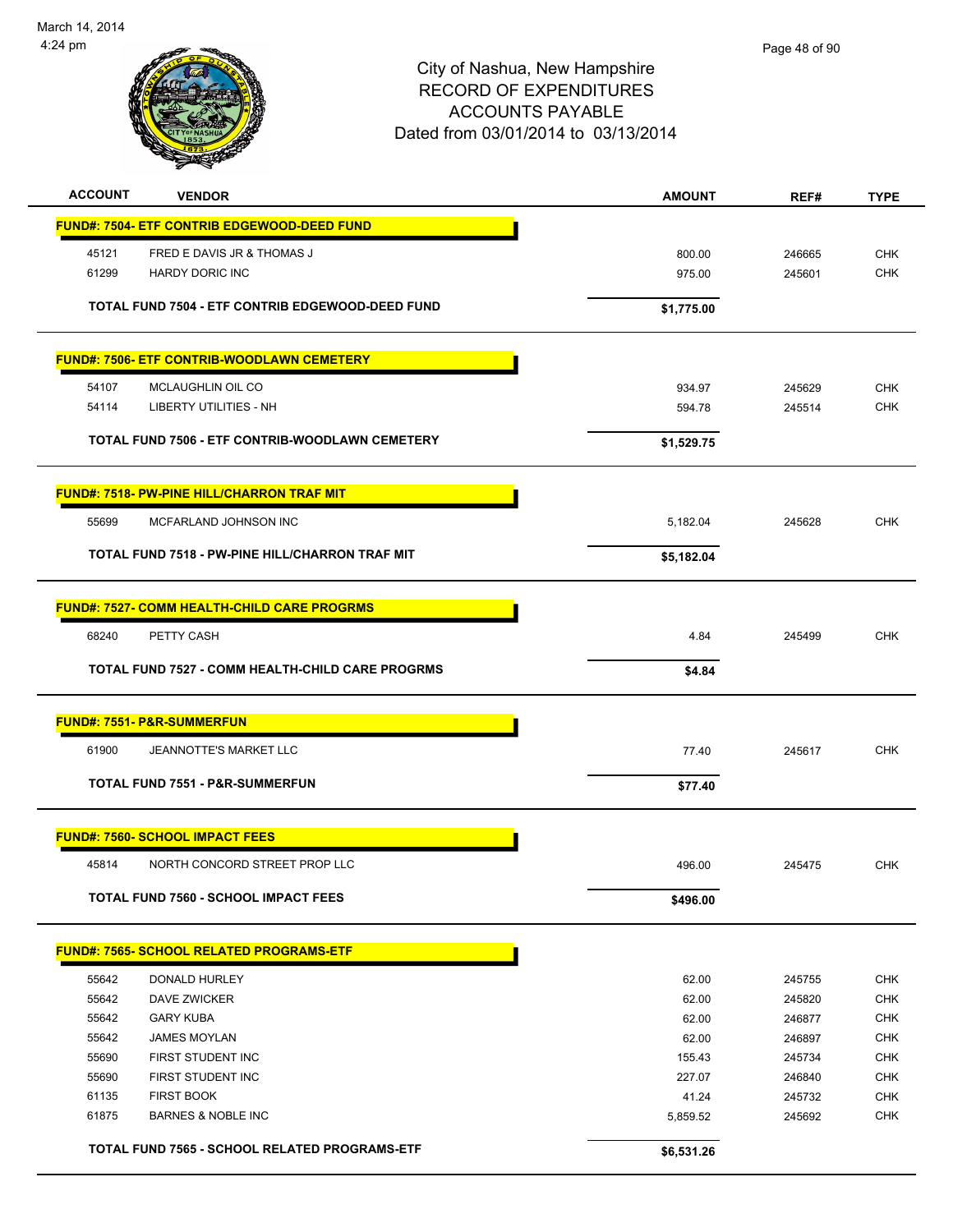| <b>ACCOUNT</b> | <b>VENDOR</b>                                        | <b>AMOUNT</b> | REF#   | <b>TYPE</b> |
|----------------|------------------------------------------------------|---------------|--------|-------------|
|                | <b>FUND#: 8007- EDGEWOOD CEMETERY PERP-CARE</b>      |               |        |             |
| 44338          | FRED E DAVIS JR & THOMAS J                           | 2,400.00      | 246665 | <b>CHK</b>  |
|                | <b>TOTAL FUND 8007 - EDGEWOOD CEMETERY PERP-CARE</b> | \$2,400.00    |        |             |
|                | <b>FUND#: 8063- LIBRARY-HENRY STEARNS FUND</b>       |               |        |             |
| 61807          | <b>BAKER &amp; TAYLOR</b>                            | 101.80        | 245547 | <b>CHK</b>  |
| 61807          | <b>BAKER &amp; TAYLOR</b>                            | 61.04         | 246630 | <b>CHK</b>  |
|                | <b>TOTAL FUND 8063 - LIBRARY-HENRY STEARNS FUND</b>  | \$162.84      |        |             |

**Grand Total:**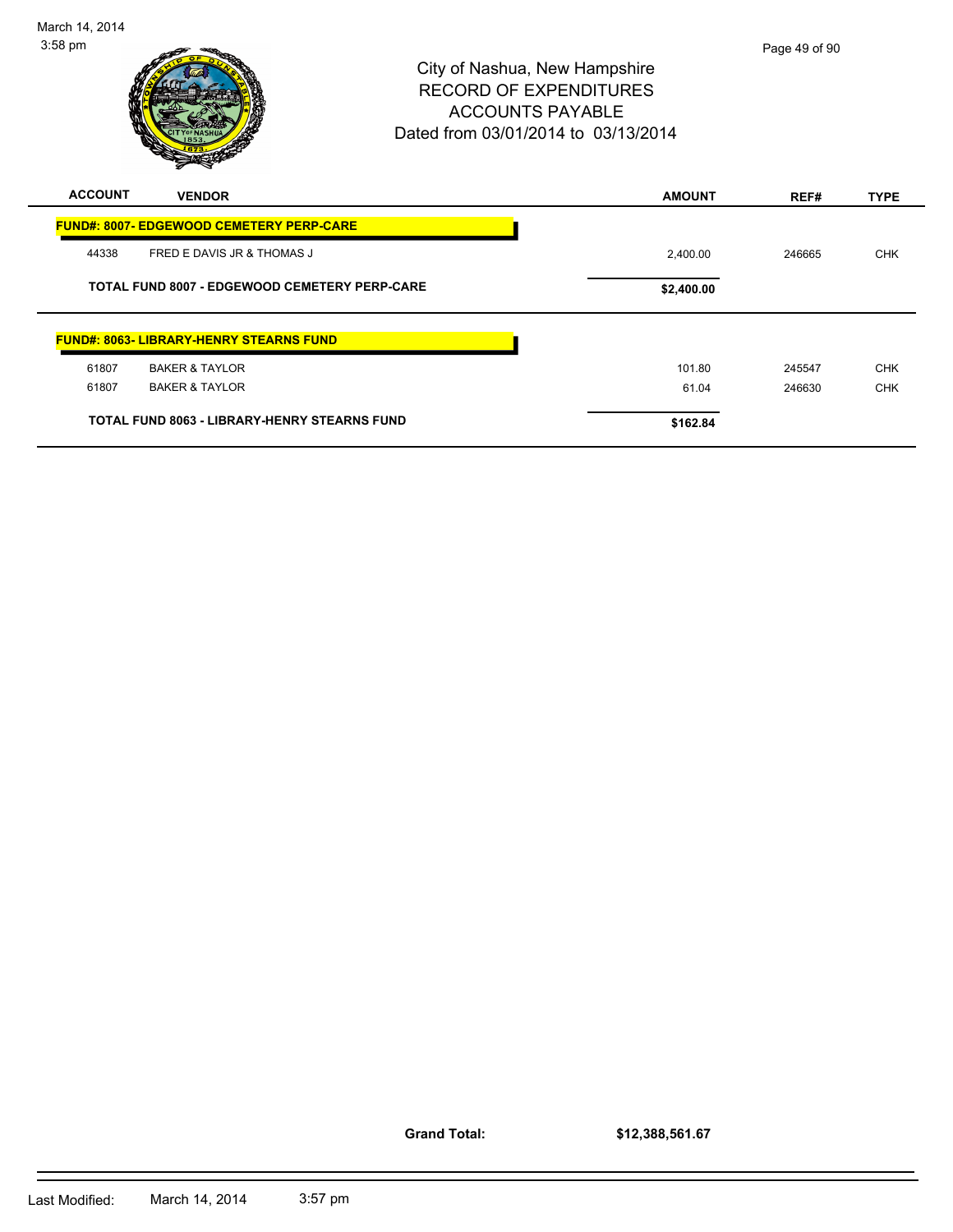

Page 50 of 90

|     | <b>PAY DATE</b>                   | <b>ACCOUNT</b>                       | <b>DESCRIPTION</b>             | <b>AMOUNT</b> |
|-----|-----------------------------------|--------------------------------------|--------------------------------|---------------|
|     | <b>FUND#: 1000 - GENERAL FUND</b> |                                      |                                |               |
| 101 | <b>MAYOR</b>                      |                                      |                                |               |
|     | 3/6/14                            | 51100                                | CITIZEN SERVICES DIRECTOR      | 929.80        |
|     | 3/13/14                           | 51100                                | CITIZEN SERVICES DIRECTOR      | 929.80        |
|     | 3/6/14                            | 51100                                | COMMUNICATIONS DIRECTOR        | 852.15        |
|     | 3/13/14                           | 51100                                | <b>COMMUNICATIONS DIRECTOR</b> | 852.15        |
|     | 3/6/14                            | 51100                                | <b>EXECUTIVE SECRETARY AA</b>  | 903.15        |
|     | 3/13/14                           | 51100                                | EXECUTIVE SECRETARY AA         | 903.15        |
|     | 3/6/14                            | 51100                                | <b>RESOURCE COORDINATOR</b>    | 452.45        |
|     | 3/13/14                           | 51100                                | <b>RESOURCE COORDINATOR</b>    | 452.45        |
|     | 3/6/14                            | 51100                                | SECRETARY RECEPTIONIST         | 565.55        |
|     | 3/13/14                           | 51100                                | SECRETARY RECEPTIONIST         | 565.55        |
|     | 3/13/14                           | 51300                                | OVERTIME-REGULAR               | 5.30          |
|     | 3/6/14                            | 51500                                | <b>MAYOR</b>                   | 2,115.95      |
|     | 3/13/14                           | 51500                                | <b>MAYOR</b>                   | 2,115.95      |
|     | <b>TOTAL 101 - MAYOR</b>          |                                      |                                | \$11,643.40   |
| 102 |                                   | <b>BOARD OF ALDERMEN</b>             |                                |               |
|     | 3/6/14                            | 51100                                | ALDERMANIC LEGISLATION MANAGER | 1,404.70      |
|     | 3/13/14                           | 51100                                | ALDERMANIC LEGISLATION MANAGER | 2,809.39      |
|     |                                   | <b>TOTAL 102 - BOARD OF ALDERMEN</b> |                                | \$4,214.09    |
| 103 | <b>LEGAL</b>                      |                                      |                                |               |
|     | 3/6/14                            | 51100                                | ASSISTANT CORP COUNSEL         | 1,324.89      |
|     | 3/13/14                           | 51100                                | ASSISTANT CORP COUNSEL         | 1,324.90      |
|     | 3/6/14                            | 51100                                | <b>CORPORATION COUNSEL</b>     | 2,183.75      |
|     | 3/13/14                           | 51100                                | <b>CORPORATION COUNSEL</b>     | 2,183.75      |
|     |                                   |                                      |                                |               |
|     | 3/6/14                            | 51100                                | DEPUTY CORPORATION COUNSEL     | 1,986.70      |
|     | 3/13/14                           | 51100                                | DEPUTY CORPORATION COUNSEL     | 1,986.70      |
|     | 3/6/14                            | 51100                                | <b>LEGAL ASSISTANT</b>         | 1,846.55      |
|     | 3/13/14                           | 51100                                | <b>LEGAL ASSISTANT</b>         | 1,846.55      |
|     | <b>TOTAL 103 - LEGAL</b>          |                                      |                                | \$14,683.79   |
| 105 | <b>CITI-STAT</b>                  |                                      |                                |               |
|     | 3/6/14                            | 51100                                | DIRECTOR CITISTAT              | 1,529.80      |
|     | 3/13/14                           | 51100                                | <b>DIRECTOR CITISTAT</b>       | 1,529.80      |
|     | 3/6/14                            | 51100                                | OPERATIONS ANALYST             | 690.85        |
|     | 3/13/14                           | 51100                                | <b>OPERATIONS ANALYST</b>      | 690.85        |
|     | TOTAL 105 - CITI-STAT             |                                      |                                | \$4,441.30    |
| 107 | <b>CITY CLERK</b>                 |                                      |                                |               |
|     | 3/6/14                            | 51100                                | <b>CITY CLERK</b>              | 1,771.20      |
|     | 3/13/14                           | 51100                                | <b>CITY CLERK</b>              | 1,771.20      |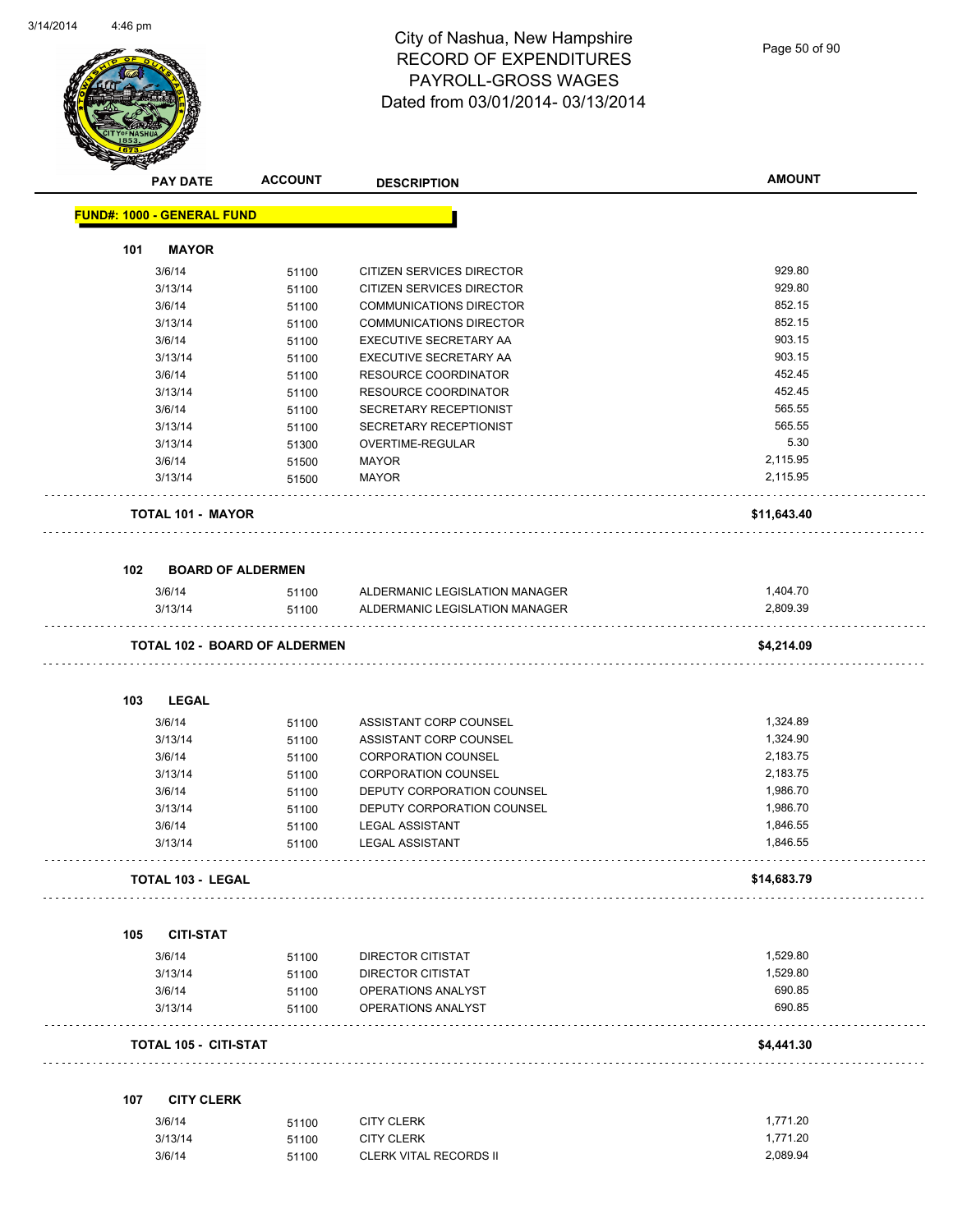

Page 51 of 90

|     |                                    |                               | <b>DESCRIPTION</b>                              |                      |
|-----|------------------------------------|-------------------------------|-------------------------------------------------|----------------------|
|     | <b>FUND#: 1000 - GENERAL FUND</b>  |                               |                                                 |                      |
| 107 | <b>CITY CLERK</b>                  |                               |                                                 |                      |
|     | 3/13/14                            | 51100                         | <b>CLERK VITAL RECORDS II</b>                   | 1,293.05             |
|     | 3/6/14                             | 51100                         | DEPARTMENT COORDINATOR, CC                      | 791.45               |
|     | 3/13/14                            | 51100                         | DEPARTMENT COORDINATOR, CC                      | 791.45               |
|     | 3/6/14                             | 51100                         | DEPUTY CITY CLERK                               | 1,371.00             |
|     | 3/13/14                            | 51100                         | DEPUTY CITY CLERK                               | 1,371.00             |
|     | 3/6/14                             | 51300                         | OVERTIME-REGULAR                                | 37.10                |
|     | 3/13/14                            | 51300                         | OVERTIME-REGULAR                                | 29.68                |
|     | <b>TOTAL 107 - CITY CLERK</b>      |                               |                                                 | \$11,317.07          |
| 111 | <b>HUMAN RESOURCES</b>             |                               |                                                 |                      |
|     | 3/6/14                             | 51100                         | <b>HR ANALYST</b>                               | 1,014.70             |
|     | 3/13/14                            | 51100                         | <b>HR ANALYST</b>                               | 1,014.70             |
|     | 3/6/14                             | 51100                         | HR SPEC                                         | 833.85               |
|     | 3/13/14                            | 51100                         | HR SPEC                                         | 833.85               |
|     | 3/6/14                             | 51100                         | HUMAN RESOURCES DIRECTOR                        | 1,546.45             |
|     | 3/13/14                            | 51100                         | HUMAN RESOURCES DIRECTOR                        | 1,546.45             |
|     | 3/6/14                             | 51200                         | ADMINISTRATIVE ASSISTANT I                      | 255.60               |
|     | 3/13/14                            | 51200                         | ADMINISTRATIVE ASSISTANT I                      | 255.60               |
|     | <b>TOTAL 111 - HUMAN RESOURCES</b> |                               |                                                 | \$7,301.20           |
|     |                                    |                               |                                                 |                      |
| 122 |                                    | <b>INFORMATION TECHNOLOGY</b> |                                                 |                      |
|     | 3/6/14                             | 51100                         | ADMIN ASSISTANT II                              | 665.60               |
|     | 3/13/14                            | 51100                         | ADMIN ASSISTANT II                              | 665.60               |
|     | 3/6/14                             | 51100                         | ERP SYSTEM ADMIN DBA                            | 1,622.10             |
|     | 3/13/14                            | 51100                         | ERP SYSTEM ADMIN DBA                            | 1,622.10             |
|     | 3/6/14                             | 51100                         | INTER INTRA APPL DEV PROJ LDR                   | 1,579.20             |
|     | 3/13/14                            | 51100                         | INTER INTRA APPL DEV PROJ LDR                   | 1,579.20             |
|     | 3/6/14                             | 51100                         | INTERNET INTRANET APPL DEV                      | 1,459.20             |
|     | 3/13/14                            | 51100                         | INTERNET INTRANET APPL DEV                      | 1,167.36             |
|     | 3/6/14                             | 51100                         | IT APPLICATIONS ANALYST                         | 1,143.65             |
|     | 3/13/14                            | 51100                         | IT APPLICATIONS ANALYST                         | 1,143.65             |
|     | 3/6/14                             | 51100                         | IT DIVISION DIRECTOR                            | 1,986.70             |
|     | 3/13/14                            | 51100                         | IT DIVISION DIRECTOR                            | 1,986.70             |
|     | 3/6/14                             | 51100                         | IT INFRASTRUCTURE ANALYST                       | 1,194.35             |
|     | 3/13/14                            | 51100                         | IT INFRASTRUCTURE ANALYST                       | 1,194.35             |
|     | 3/6/14                             | 51100                         | IT INFRASTRUCTURE TEAM LEADER                   | 1,771.20             |
|     | 3/13/14                            | 51100                         | IT INFRASTRUCTURE TEAM LEADER                   | 1,771.20             |
|     | 3/6/14                             | 51100                         | SYSTEMS ADM DATABASE ADM                        | 1,611.14             |
|     | 3/13/14                            | 51100                         | SYSTEMS ADM DATABASE ADM                        | 1,611.15             |
|     | 3/6/14                             | 51100                         | TECHNICAL SPEC II NET SUPPORT                   | 2,310.90             |
|     | 3/13/14                            | 51100                         | TECHNICAL SPEC II NET SUPPORT                   | 2,310.89             |
|     | 3/6/14<br>3/13/14                  | 51100<br>51100                | TECHNICAL SPEC III<br><b>TECHNICAL SPEC III</b> | 1,444.15<br>1,444.15 |

3/6/14 51100 WEB DESIGNER 633.45 3/13/14 51100 WEB DESIGNER 633.45 3/13/14 51750 RETIREMENT & SEPARATION PAY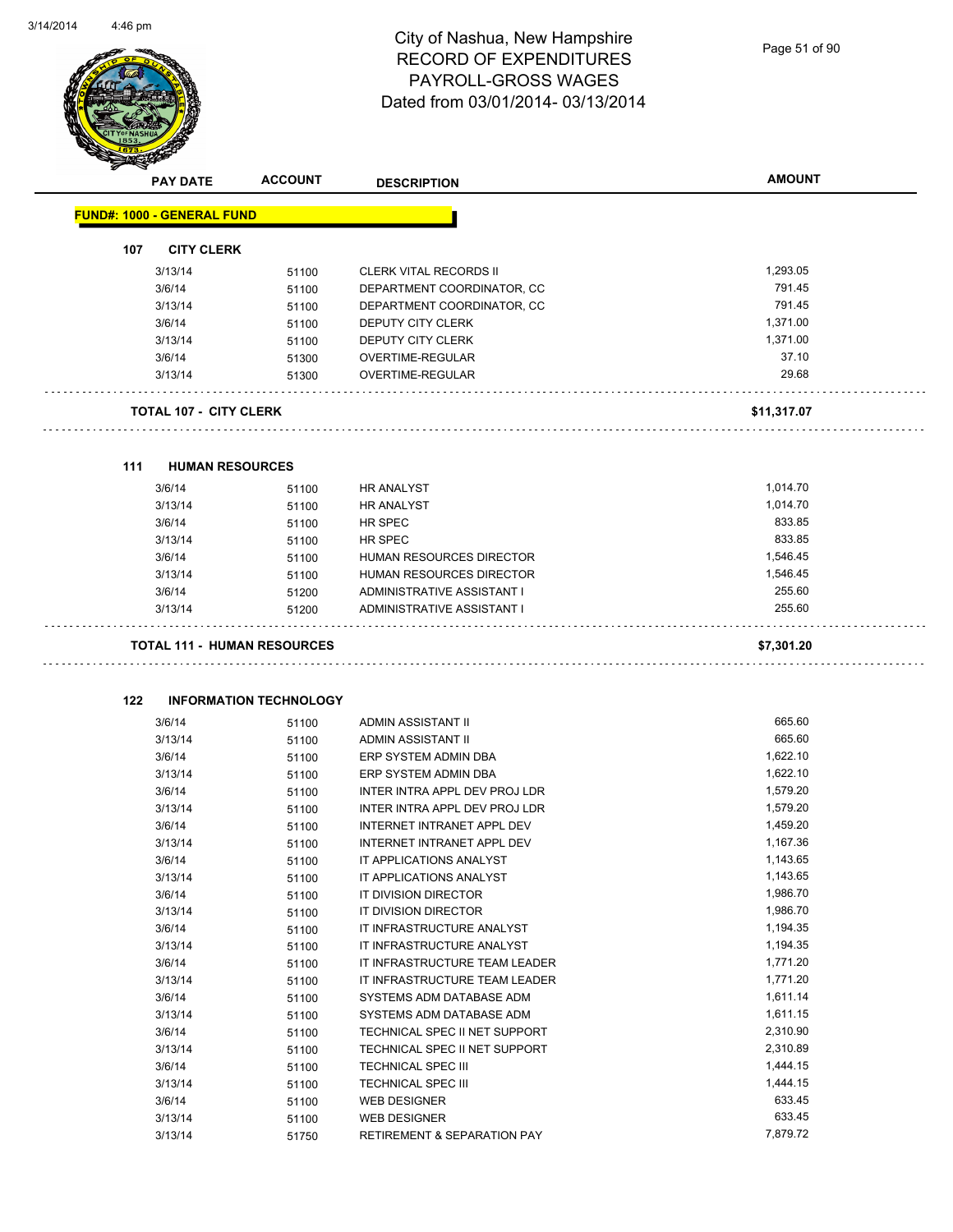| <b>PAY DATE</b>                   | <b>ACCOUNT</b>                            | <b>DESCRIPTION</b>                | <b>AMOUNT</b> |
|-----------------------------------|-------------------------------------------|-----------------------------------|---------------|
| <b>FUND#: 1000 - GENERAL FUND</b> |                                           |                                   |               |
|                                   | <b>TOTAL 122 - INFORMATION TECHNOLOGY</b> |                                   | \$42,431.16   |
|                                   |                                           |                                   |               |
| 126                               | <b>FINANCIAL SERVICES</b>                 |                                   |               |
| 3/6/14                            | 51100                                     | <b>ACCOUNTANT</b>                 | 898.10        |
| 3/13/14                           | 51100                                     | <b>ACCOUNTANT</b>                 | 898.10        |
| 3/6/14                            | 51100                                     | ACCOUNTING COMPLIANCE MGR         | 1,073.50      |
| 3/13/14                           | 51100                                     | ACCOUNTING COMPLIANCE MGR         | 1,073.50      |
| 3/6/14                            | 51100                                     | ACCOUNTS PAYABLE COORDINATOR      | 2,192.90      |
| 3/13/14                           | 51100                                     | ACCOUNTS PAYABLE COORDINATOR      | 2,192.90      |
| 3/6/14                            | 51100                                     | ACCOUNTS PAYABLE SUPV             | 929.80        |
| 3/13/14                           | 51100                                     | ACCOUNTS PAYABLE SUPV             | 929.80        |
| 3/6/14                            | 51100                                     | ADMINISTRATIVE ASSISTANT I        | 646.80        |
| 3/13/14                           | 51100                                     | ADMINISTRATIVE ASSISTANT I        | 760.35        |
| 3/6/14                            | 51100                                     | <b>CFO COMPTROLLER</b>            | 1,999.70      |
| 3/13/14                           | 51100                                     | <b>CFO COMPTROLLER</b>            | 1,999.70      |
| 3/6/14                            | 51100                                     | <b>COMPENSATION MANAGER</b>       | 1,533.60      |
| 3/13/14                           | 51100                                     | <b>COMPENSATION MANAGER</b>       | 1,533.60      |
| 3/6/14                            | 51100                                     | DEP TREASURER TAX COLLECTOR       | 1,076.20      |
| 3/13/14                           | 51100                                     | DEP TREASURER TAX COLLECTOR       | 1,076.20      |
| 3/6/14                            | 51100                                     | FINANCE AND ADMIN MANAGER         | 744.65        |
| 3/13/14                           | 51100                                     | <b>FINANCE AND ADMIN MANAGER</b>  | 744.65        |
| 3/6/14                            | 51100                                     | FINANCIAL MANAGER GENERAL GOVT    | 1,367.60      |
| 3/13/14                           | 51100                                     | FINANCIAL MANAGER GENERAL GOVT    | 1,367.60      |
| 3/6/14                            | 51100                                     | FINANCIAL SERVICES COORDINATOR    | 936.70        |
| 3/13/14                           | 51100                                     | FINANCIAL SERVICES COORDINATOR    | 936.70        |
| 3/6/14                            | 51100                                     | MOTOR VEHICLE COORDINATOR         | 646.80        |
| 3/13/14                           | 51100                                     | MOTOR VEHICLE COORDINATOR         | 646.79        |
| 3/6/14                            | 51100                                     | MV CLERK II REGISTRATION          | 632.00        |
| 3/13/14                           | 51100                                     | MV CLERK II REGISTRATION          | 632.00        |
| 3/6/14                            | 51100                                     | PAYROLL ANALYST II                | 1,477.81      |
| 3/13/14                           | 51100                                     | PAYROLL ANALYST II                | 1,770.55      |
| 3/6/14                            | 51100                                     | REVENUE ACCOUNTS SPEC             | 829.84        |
| 3/13/14                           | 51100                                     | REVENUE ACCOUNTS SPEC             | 829.84        |
| 3/6/14                            | 51100                                     | REVENUE COORDINATOR               | 1,040.85      |
| 3/13/14                           | 51100                                     | REVENUE COORDINATOR               | 1,040.85      |
| 3/6/14                            | 51100                                     | SENIOR FINANCIAL ANALYST          | 1,100.45      |
| 3/13/14                           | 51100                                     | SENIOR FINANCIAL ANALYST          | 1,100.45      |
| 3/6/14                            | 51100                                     | TREASURER TAX COLLECTOR           | 1,771.20      |
| 3/13/14                           | 51100                                     | TREASURER TAX COLLECTOR           | 1,771.20      |
| 3/6/14                            | 51100                                     | <b>VEHICLE REGISTRATION CLERK</b> | 1,629.95      |
| 3/13/14                           | 51100                                     | <b>VEHICLE REGISTRATION CLERK</b> | 1,629.95      |
| 3/6/14                            | 51200                                     | TRUST ACCOUNTANT PT               | 670.87        |
| 3/13/14                           | 51200                                     | TRUST ACCOUNTANT PT               | 670.88        |
| 3/6/14                            | 51300                                     | OVERTIME-REGULAR                  | 322.06        |
| 3/13/14                           | 51300                                     | OVERTIME-REGULAR                  | 141.56        |

#### **129 CITY BUILDINGS**

| 3/6/14 |  |
|--------|--|
|        |  |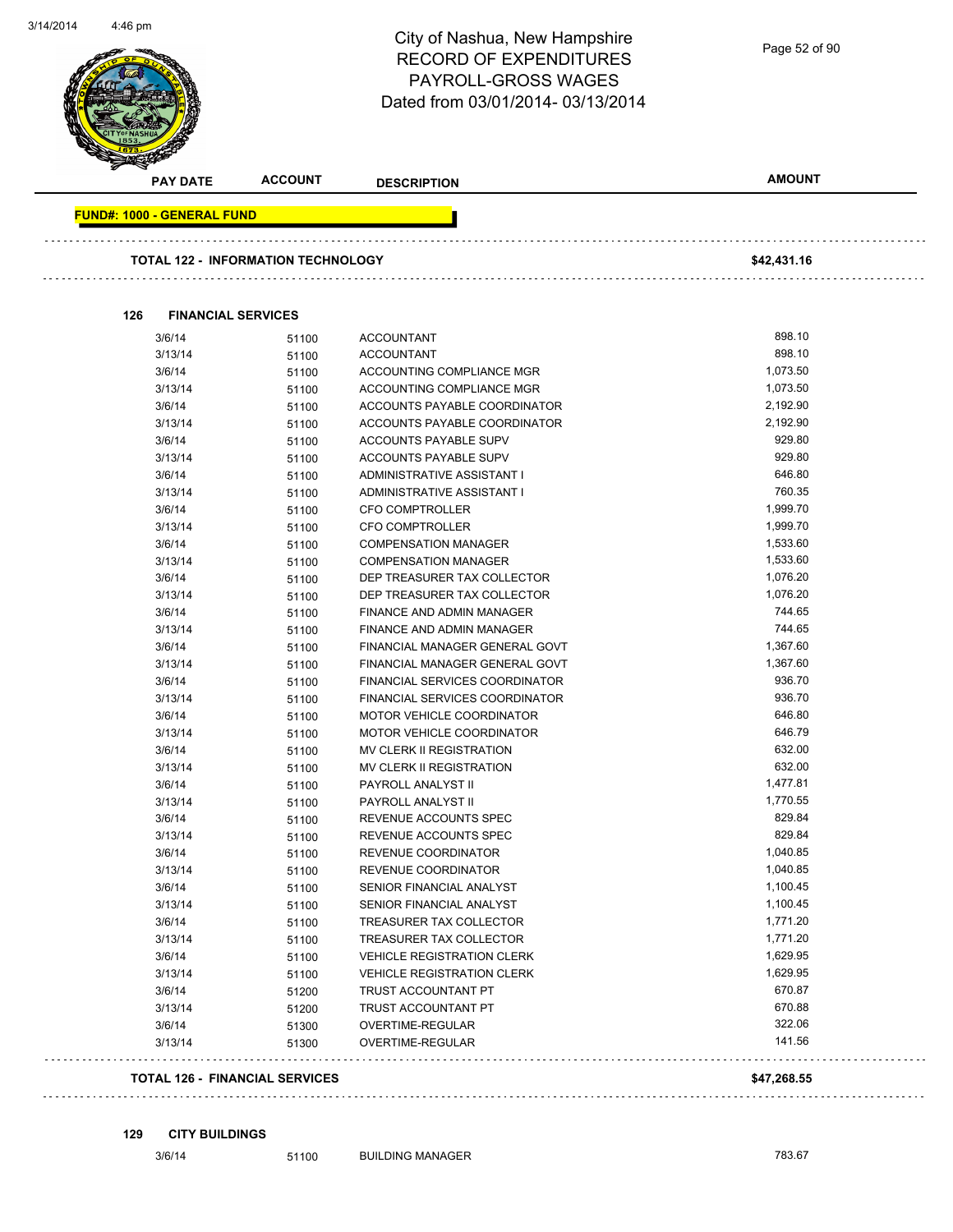Page 53 of 90

|     | <b>PAY DATE</b>                   | <b>ACCOUNT</b>                    | <b>DESCRIPTION</b>           | <b>AMOUNT</b> |
|-----|-----------------------------------|-----------------------------------|------------------------------|---------------|
|     | <b>FUND#: 1000 - GENERAL FUND</b> |                                   |                              |               |
|     |                                   |                                   |                              |               |
| 129 | <b>CITY BUILDINGS</b>             |                                   |                              |               |
|     | 3/13/14                           | 51100                             | <b>BUILDING MANAGER</b>      | 788.60        |
|     | 3/6/14                            | 51100                             | <b>CUSTODIAN I</b>           | 1,166.85      |
|     | 3/13/14                           | 51100                             | <b>CUSTODIAN I</b>           | 1,154.58      |
|     | 3/6/14                            | 51100                             | MAINTENANCE SPEC             | 663.85        |
|     | 3/13/14                           | 51100                             | MAINTENANCE SPEC             | 663.85        |
|     | 3/6/14                            | 51200                             | <b>CUSTODIAN I</b>           | 306.75        |
|     | 3/13/14                           | 51200                             | <b>CUSTODIAN I</b>           | 306.75        |
|     | 3/13/14                           | 51300                             | OVERTIME-REGULAR             | 18.40         |
|     |                                   | <b>TOTAL 129 - CITY BUILDINGS</b> |                              | \$5,853.30    |
| 130 | <b>PURCHASING</b>                 |                                   |                              |               |
|     | 3/6/14                            | 51100                             | PRINTING TECH MAIL DIST      | 972.30        |
|     | 3/13/14                           | 51100                             | PRINTING TECH MAIL DIST      | 972.30        |
|     | 3/6/14                            | 51100                             | PURCHASING AGENT I           | 661.95        |
|     | 3/13/14                           | 51100                             | PURCHASING AGENT I           | 661.95        |
|     | 3/6/14                            | 51100                             | PURCHASING AGENT II          | 1,020.45      |
|     | 3/13/14                           | 51100                             | PURCHASING AGENT II          | 1,020.45      |
|     | 3/6/14                            | 51100                             | PURCHASING MANAGER           | 1,364.20      |
|     | 3/13/14                           | 51100                             | PURCHASING MANAGER           | 1,364.20      |
|     | 3/6/14                            | 51300                             | OVERTIME-REGULAR             | 24.82         |
|     | 3/13/14                           | 51300                             | OVERTIME-REGULAR             | 37.23         |
|     | <b>TOTAL 130 - PURCHASING</b>     |                                   |                              | \$8,099.85    |
|     |                                   |                                   |                              |               |
| 131 | <b>HUNT BUILDING</b>              |                                   |                              |               |
|     | 3/6/14                            | 51200                             | HUNT BUILDING ADMINISTRATOR  | 319.05        |
|     | 3/13/14                           | 51200                             | HUNT BUILDING ADMINISTRATOR  | 319.05        |
|     |                                   | <b>TOTAL 131 - HUNT BUILDING</b>  |                              | \$638.10      |
| 132 | <b>ASSESSING</b>                  |                                   |                              |               |
|     | 3/6/14                            | 51100                             | <b>APPRAISER I</b>           | 853.70        |
|     | 3/13/14                           | 51100                             | <b>APPRAISER I</b>           | 853.70        |
|     | 3/6/14                            | 51100                             | <b>APPRAISER II</b>          | 1,020.45      |
|     | 3/13/14                           | 51100                             | <b>APPRAISER II</b>          | 1,020.45      |
|     | 3/6/14                            | 51100                             | <b>APPRAISER III</b>         | 1,162.45      |
|     | 3/13/14                           | 51100                             | <b>APPRAISER III</b>         | 1,162.45      |
|     | 3/6/14                            | 51100                             | ASSESSING ADMIN SPEC II CSR  | 699.35        |
|     | 3/13/14                           | 51100                             | ASSESSING ADMIN SPEC II CSR  | 699.35        |
|     | 3/6/14                            | 51100                             | ASSESSING ADMIN SPEC III CSR | 888.75        |
|     | 3/13/14                           | 51100                             | ASSESSING ADMIN SPEC III CSR | 888.76        |
|     | 3/6/14                            | 51100                             | CHIEF ASSESSOR GIS MANAGER   | 2,077.25      |
|     | 3/13/14                           | 51100                             | CHIEF ASSESSOR GIS MANAGER   | 2,077.25      |
|     | 3/6/14                            | 51100                             | DEPARTMENT COORDINATOR       | 844.05        |
|     | 3/13/14                           | 51100                             | DEPARTMENT COORDINATOR       | 844.05        |
|     | 3/6/14                            | 51100                             | DEPUTY MANAGER APPRAISER IV  | 1,450.00      |
|     | 3/13/14                           | 51100                             | DEPUTY MANAGER APPRAISER IV  | 1,450.00      |
|     |                                   |                                   |                              |               |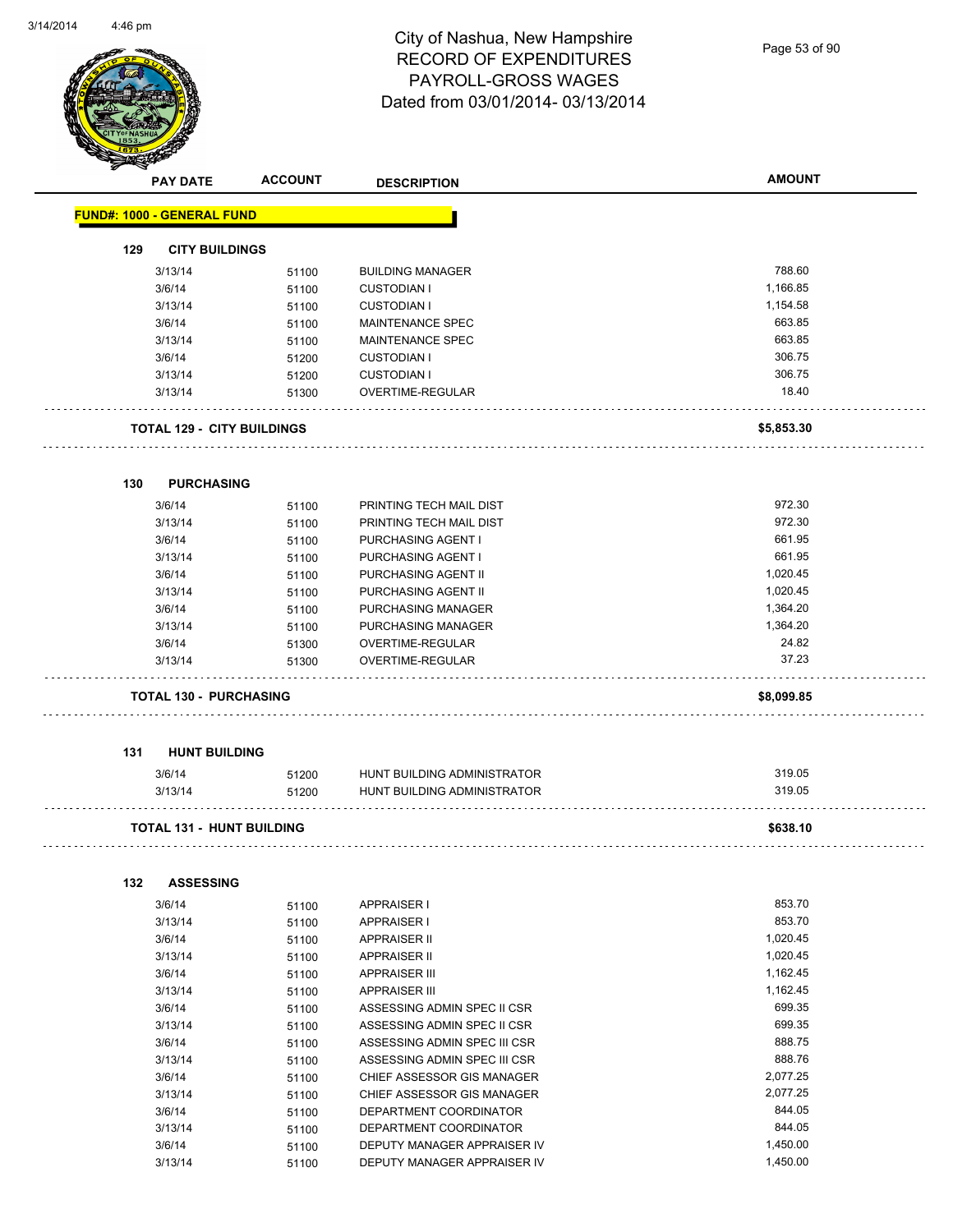Page 54 of 90

|     | <b>PAY DATE</b>                   | <b>ACCOUNT</b>                       | <b>DESCRIPTION</b>                                 | <b>AMOUNT</b>        |
|-----|-----------------------------------|--------------------------------------|----------------------------------------------------|----------------------|
|     | <b>FUND#: 1000 - GENERAL FUND</b> |                                      |                                                    |                      |
|     |                                   |                                      |                                                    |                      |
| 132 | <b>ASSESSING</b>                  |                                      |                                                    |                      |
|     | 2/28/14<br>2/28/14                | 51500                                | ELECTED BOARD MEMBER<br>ELECTED SCHOOL BOARD       | (250.00)<br>(750.00) |
|     | 2/28/14                           | 51500<br>51512                       | WAGES APPOINTED OFFICIALS                          | 1,000.00             |
|     |                                   |                                      |                                                    |                      |
|     | <b>TOTAL 132 - ASSESSING</b>      |                                      |                                                    | \$17,992.01          |
| 134 | <b>GIS</b>                        |                                      |                                                    |                      |
|     | 3/6/14                            | 51100                                | <b>GIS TECHNICIAN II</b>                           | 1,042.60             |
|     | 3/13/14                           | 51100                                | <b>GIS TECHNICIAN II</b>                           | 1,042.60             |
|     |                                   |                                      |                                                    |                      |
|     | <b>TOTAL 134 - GIS</b>            |                                      |                                                    | \$2,085.20           |
|     |                                   |                                      |                                                    |                      |
| 142 |                                   | <b>WOODLAWN CEMETERY</b>             |                                                    |                      |
|     | 3/6/14                            | 51100                                | <b>GROUNDSKEEPER CEMETERY</b>                      | 1,264.40             |
|     | 3/13/14                           | 51100                                | <b>GROUNDSKEEPER CEMETERY</b>                      | 1,264.41<br>722.91   |
|     | 3/6/14                            | 51100                                | SUBFOREMAN CEMETERY                                |                      |
|     | 3/13/14                           | 51100                                | SUBFOREMAN CEMETERY                                | 718.38               |
|     | 3/6/14                            | 51100                                | SUPERINTENDENT CEMETERY I                          | 1,014.70             |
|     | 3/13/14                           | 51100                                | SUPERINTENDENT CEMETERY I                          | 1,014.70             |
|     | 3/13/14                           | 51300                                | OVERTIME-REGULAR                                   | 142.26               |
|     |                                   | <b>TOTAL 142 - WOODLAWN CEMETERY</b> |                                                    | \$6,141.76           |
|     |                                   |                                      |                                                    |                      |
| 144 |                                   | <b>EDGEWOOD CEMETERY</b>             |                                                    |                      |
|     | 3/6/14                            | 51100                                | <b>GROUNDSKEEPER CEMETERY</b>                      | 1,094.45             |
|     | 3/13/14                           | 51100                                | <b>GROUNDSKEEPER CEMETERY</b>                      | 1,094.45             |
|     | 3/6/14                            | 51100                                | SUBFOREMAN CEMETERY                                | 788.60               |
|     | 3/13/14                           | 51100                                | SUBFOREMAN CEMETERY                                | 788.60               |
|     | 3/6/14                            | 51100                                | SUPERINTENDENT CEMETERY II                         | 1,124.65             |
|     | 3/13/14                           | 51100                                | SUPERINTENDENT CEMETERY II                         | 1,124.65             |
|     |                                   | <b>TOTAL 144 - EDGEWOOD CEMETERY</b> |                                                    | \$6,015.40           |
|     |                                   |                                      |                                                    |                      |
| 150 | <b>POLICE</b>                     |                                      |                                                    |                      |
|     | 3/6/14                            | 51100                                | <b>1ST YEAR OFFICERS</b>                           | 5,634.60             |
|     | 3/13/14                           | 51100                                | <b>1ST YEAR OFFICERS</b>                           | 5,634.60             |
|     | 3/6/14                            | 51100                                | 1ST YR OFFICERS CERTIFIED SPEC                     | 981.45               |
|     | 3/13/14                           | 51100                                | 1ST YR OFFICERS CERTIFIED SPEC                     | 981.46               |
|     | 3/6/14                            | 51100                                | <b>ACCOUNT CLERK III</b>                           | 2,052.51             |
|     | 3/13/14                           | 51100                                | <b>ACCOUNT CLERK III</b>                           | 2,052.49             |
|     | 3/6/14                            | 51100                                | ADMINISTRATIVE PROJECT SPEC                        | 1,212.05             |
|     | 3/13/14                           | 51100                                | ADMINISTRATIVE PROJECT SPEC                        | 1,212.05             |
|     |                                   | 51100                                |                                                    | 904.75               |
|     |                                   |                                      | ANIMAL CONTROL OFFICER                             |                      |
|     | 3/6/14                            |                                      |                                                    |                      |
|     | 3/13/14                           | 51100                                | ANIMAL CONTROL OFFICER                             | 904.76               |
|     | 3/6/14<br>3/13/14                 | 51100<br>51100                       | AUTO MECHANIC 1ST CLASS<br>AUTO MECHANIC 1ST CLASS | 781.35<br>781.35     |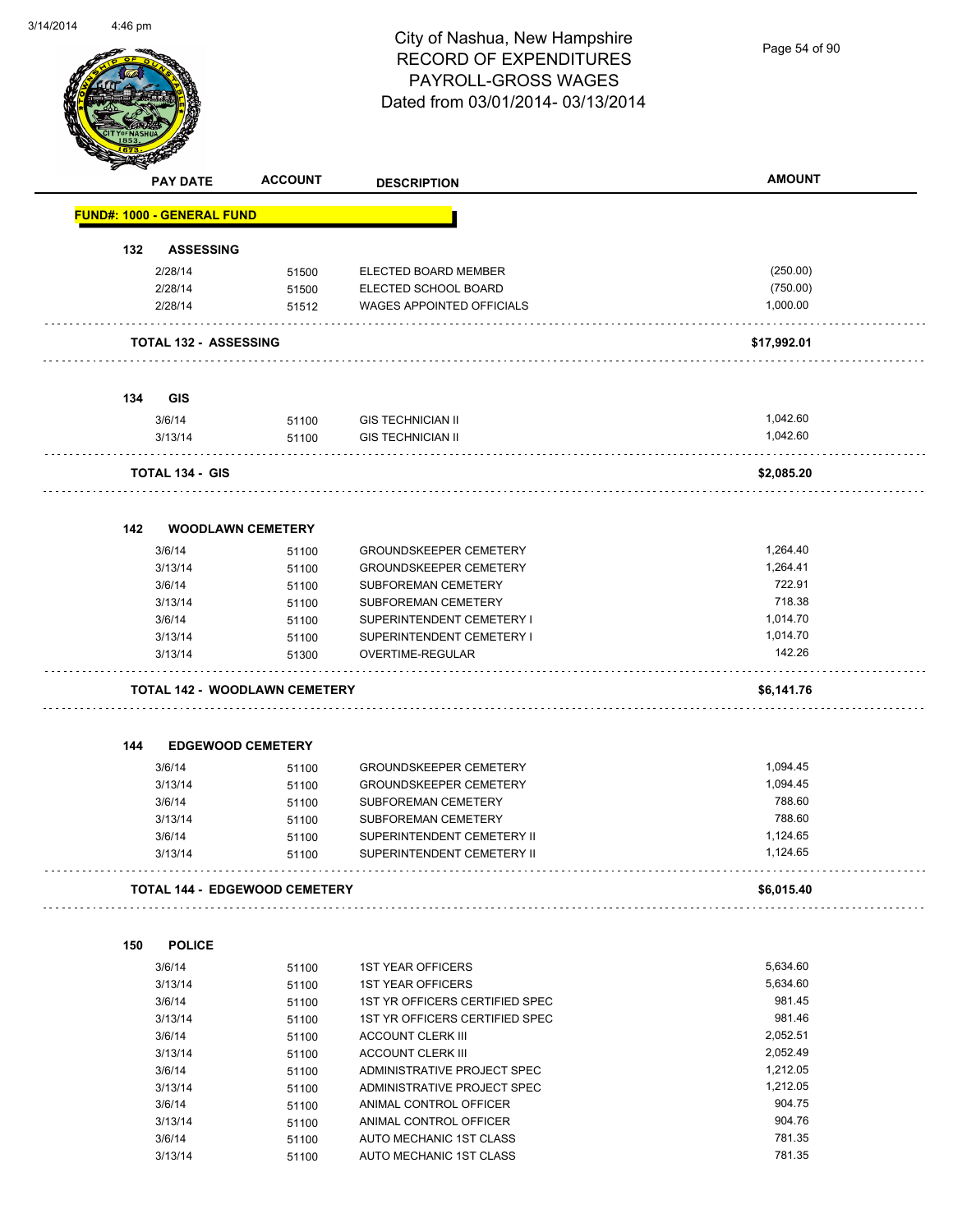$\overline{a}$ 



| Page 55 of 90 |  |  |
|---------------|--|--|
|---------------|--|--|

| s<br><b>PAY DATE</b>              | <b>ACCOUNT</b> | <b>DESCRIPTION</b>                                   | <b>AMOUNT</b>       |
|-----------------------------------|----------------|------------------------------------------------------|---------------------|
| <b>FUND#: 1000 - GENERAL FUND</b> |                |                                                      |                     |
|                                   |                |                                                      |                     |
| 150<br><b>POLICE</b>              |                |                                                      |                     |
| 3/6/14                            | 51100          | <b>BUILDING MAINTENANCE SUPV</b>                     | 938.80              |
| 3/13/14                           | 51100          | <b>BUILDING MAINTENANCE SUPV</b>                     | 938.80              |
| 3/6/14                            | 51100          | <b>CAPTAIN</b>                                       | 13,991.25           |
| 3/13/14                           | 51100          | <b>CAPTAIN</b>                                       | 13,991.25           |
| 3/6/14                            | 51100          | CHIEF OF POLICE                                      | 2,462.75            |
| 3/13/14                           | 51100          | CHIEF OF POLICE                                      | 2,462.75            |
| 3/6/14                            | 51100          | COMM TECH ALL DESIGNATIONS                           | 8,506.14            |
| 3/13/14                           | 51100          | COMM TECH ALL DESIGNATIONS                           | 8,506.15            |
| 3/6/14                            | 51100          | COMMUNITY POLICE COORD CEMD                          | 1,236.00            |
| 3/13/14                           | 51100          | COMMUNITY POLICE COORD CEMD                          | 1,236.00            |
| 3/6/14                            | 51100          | <b>CRIME ANALYST</b>                                 | 1,199.75            |
| 3/13/14                           | 51100          | <b>CRIME ANALYST</b>                                 | 1,199.75            |
| 3/6/14                            | 51100          | <b>CUSTODIAN II</b>                                  | 723.40              |
| 3/13/14                           | 51100          | <b>CUSTODIAN II</b>                                  | 723.40              |
| 3/6/14                            | 51100          | <b>CUSTODIAN III</b>                                 | 1,414.00            |
| 3/13/14                           | 51100          | <b>CUSTODIAN III</b>                                 | 1,414.00            |
| 3/6/14                            | 51100          | DEPUTY CHIEF OF POLICE                               | 4,463.40            |
| 3/13/14                           | 51100          | DEPUTY CHIEF OF POLICE                               | 4,463.40            |
| 3/6/14                            | 51100          | DETENTION SPEC                                       | 817.20              |
| 3/13/14                           | 51100          | DETENTION SPEC                                       | 817.20              |
| 3/6/14                            | 51100          | DISPATCHERS ALL DESIGNATIONS                         | 7,546.61            |
| 3/13/14                           | 51100          | DISPATCHERS ALL DESIGNATIONS                         | 7,546.62            |
| 3/6/14                            | 51100          | FLEET MAINTENANCE ASST SUPV                          | 878.80              |
| 3/13/14                           | 51100          | FLEET MAINTENANCE ASST SUPV                          | 878.80              |
| 3/6/14                            | 51100          | IT MANAGER/SOFTWARE SPECIALIST                       | 1,576.80            |
| 3/13/14                           | 51100          | IT MANAGER/SOFTWARE SPECIALIST                       | 1,576.80            |
| 3/6/14                            | 51100          | <b>LEGAL SECRETARY</b>                               | 661.85              |
| 3/13/14                           | 51100          | <b>LEGAL SECRETARY</b>                               | 661.85              |
| 3/6/14                            | 51100          | LIEUTENANT                                           | 14,485.50           |
| 3/13/14                           | 51100          | LIEUTENANT                                           | 14,485.50<br>938.80 |
| 3/6/14<br>3/13/14                 | 51100          | NPD BUSINESS COORDINATOR<br>NPD BUSINESS COORDINATOR | 938.80              |
| 3/6/14                            | 51100          | NPD BUSINESS MANAGER                                 | 1,674.50            |
| 3/13/14                           | 51100<br>51100 | NPD BUSINESS MANAGER                                 | 1,674.50            |
| 3/6/14                            | 51100          | NPD NETWORK ADMINISTRATOR                            | 1,288.45            |
| 3/13/14                           | 51100          | NPD NETWORK ADMINISTRATOR                            | 1,288.45            |
| 3/6/14                            | 51100          | PARALEGAL                                            | 925.54              |
| 3/13/14                           | 51100          | PARALEGAL                                            | 925.55              |
| 3/6/14                            | 51100          | PATROLMAN ALL RANKS                                  | 150,586.07          |
| 3/13/14                           | 51100          | PATROLMAN ALL RANKS                                  | 150,833.78          |
| 3/6/14                            | 51100          | POLICE ATTORNEY                                      | 1,523.60            |
| 3/13/14                           | 51100          | POLICE ATTORNEY                                      | 1,523.60            |
| 3/6/14                            | 51100          | <b>RECORDS MANAGER</b>                               | 1,200.00            |
| 3/13/14                           | 51100          | <b>RECORDS MANAGER</b>                               | 1,200.00            |
| 3/6/14                            | 51100          | <b>RECORDS TECHNICIAN I</b>                          | 1,871.95            |
| 3/13/14                           | 51100          | <b>RECORDS TECHNICIAN I</b>                          | 1,871.95            |
| 3/6/14                            | 51100          | RECORDS TECHNICIAN II                                | 1,608.00            |
| 3/13/14                           | 51100          | RECORDS TECHNICIAN II                                | 1,608.00            |
| 3/6/14                            | 51100          | SEC DOMESTIC VIOLENCE UNIT                           | 683.95              |
| 3/13/14                           | 51100          | SEC DOMESTIC VIOLENCE UNIT                           | 683.95              |
| 3/6/14                            | 51100          | SECRETARIAL SUPV DET BUREAU                          | 861.20              |
| 3/13/14                           | 51100          | SECRETARIAL SUPV DET BUREAU                          | 861.20              |
|                                   |                |                                                      |                     |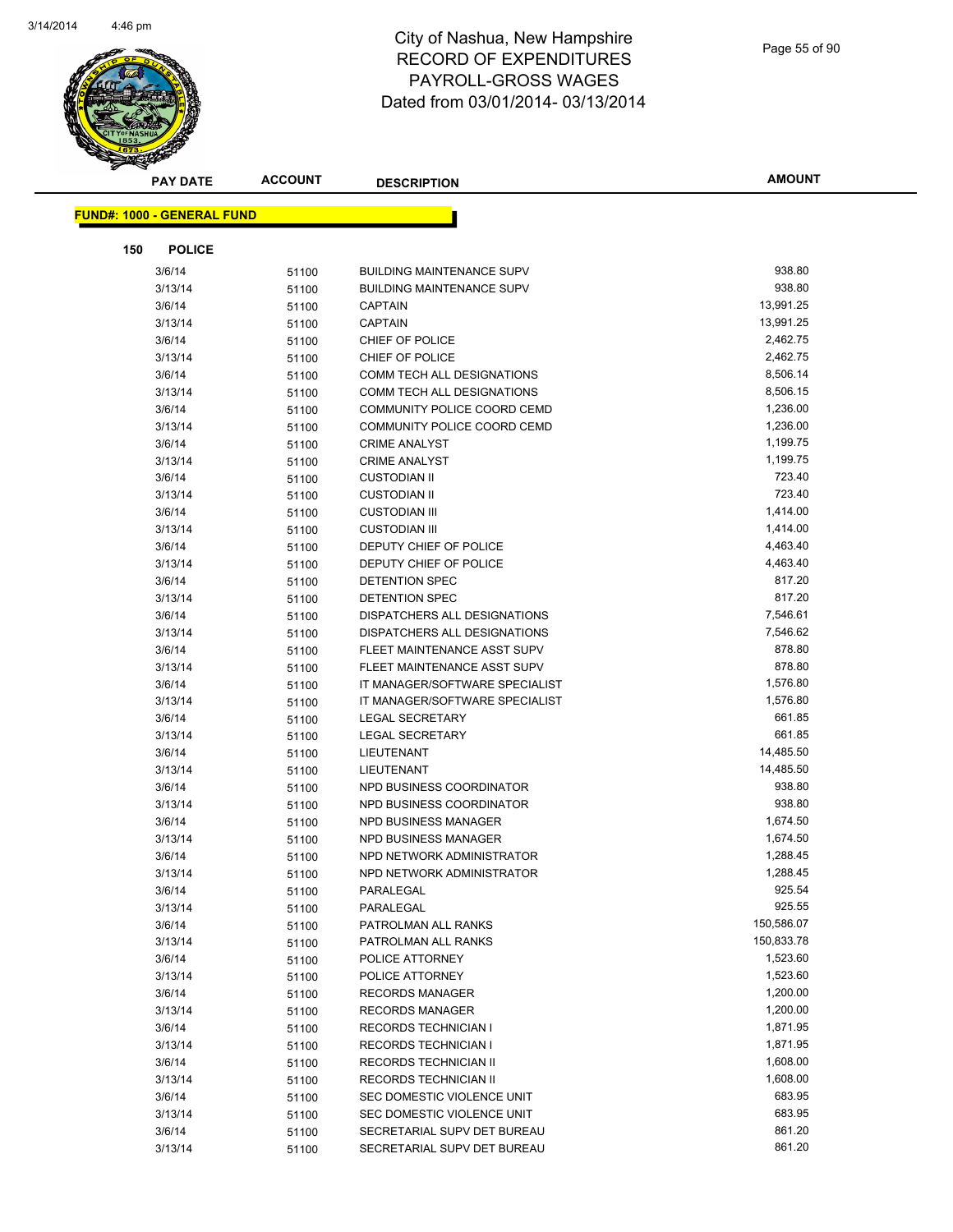

Page 56 of 90

|     | <b>PAY DATE</b>                   | <b>ACCOUNT</b> | <b>DESCRIPTION</b>             | <b>AMOUNT</b> |
|-----|-----------------------------------|----------------|--------------------------------|---------------|
|     | <b>FUND#: 1000 - GENERAL FUND</b> |                |                                |               |
|     |                                   |                |                                |               |
| 150 | <b>POLICE</b>                     |                |                                |               |
|     | 3/6/14                            | 51100          | <b>SECRETARY III</b>           | 2,662.40      |
|     | 3/13/14                           | 51100          | <b>SECRETARY III</b>           | 2,662.40      |
|     | 3/6/14                            | 51100          | <b>SECRETARY V</b>             | 3,159.20      |
|     | 3/13/14                           | 51100          | <b>SECRETARY V</b>             | 3,159.20      |
|     | 3/6/14                            | 51100          | <b>SERGEANT</b>                | 34, 187. 18   |
|     | 3/13/14                           | 51100          | <b>SERGEANT</b>                | 34, 187. 18   |
|     | 3/6/14                            | 51100          | <b>SUPV POLICE FLEET</b>       | 1,192.41      |
|     | 3/13/14                           | 51100          | SUPV POLICE FLEET              | 1,192.40      |
|     | 3/6/14                            | 51200          | <b>ACCREDITATION MANAGER</b>   | 1,017.76      |
|     | 3/13/14                           | 51200          | <b>ACCREDITATION MANAGER</b>   | 1,017.76      |
|     | 3/6/14                            | 51200          | DETENTION SPEC                 | 699.16        |
|     | 3/13/14                           | 51200          | <b>DETENTION SPEC</b>          | 699.16        |
|     | 3/6/14                            | 51200          | POLICE ATTORNEY PT             | 1,179.52      |
|     | 3/13/14                           | 51200          | POLICE ATTORNEY PT             | 1,179.52      |
|     | 3/6/14                            | 51200          | PRISONER TRANSPORT OFFICER     | 726.00        |
|     | 3/13/14                           | 51200          | PRISONER TRANSPORT OFFICER     | 726.00        |
|     | 3/6/14                            | 51300          | <b>OVERTIME-REGULAR</b>        | 2,291.81      |
|     | 3/13/14                           | 51300          | OVERTIME-REGULAR               | 3,392.83      |
|     | 3/6/14                            | 51315          | <b>OVERTIME-WITNESS</b>        | 3,470.57      |
|     | 3/13/14                           | 51315          | <b>OVERTIME-WITNESS</b>        | 5,322.37      |
|     | 3/6/14                            | 51322          | OVERTIME-INVESTIGATIVE         | 10,453.21     |
|     | 3/13/14                           | 51322          | OVERTIME-INVESTIGATIVE         | 7,022.09      |
|     | 3/6/14                            | 51330          | OVERTIME-COVERAGE              | 7,753.61      |
|     | 3/13/14                           | 51330          | OVERTIME-COVERAGE              | 3,977.04      |
|     | 3/6/14                            | 51412          | <b>WAGES PER DIEM</b>          | 1,285.38      |
|     | 3/13/14                           | 51412          | <b>WAGES PER DIEM</b>          | 1,480.28      |
|     | 3/6/14                            | 51600          | <b>LONGEVITY</b>               | 200.00        |
|     | 3/6/14                            | 61107          | <b>CLOTHING &amp; UNIFORMS</b> | 595.43        |
|     | 3/13/14                           | 61107          | <b>CLOTHING &amp; UNIFORMS</b> | 446.88        |
|     | <b>TOTAL 150 - POLICE</b>         |                |                                | \$608,848.53  |
| 152 | <b>FIRE</b>                       |                |                                |               |
|     | 3/6/14                            | 51100          | ADMINISTRATIVE ASSISTANT II    | 2,206.24      |
|     |                                   |                |                                | 0.0000        |

| דוישוט  | <u>JI IUU</u> |                                     |           |
|---------|---------------|-------------------------------------|-----------|
| 3/13/14 | 51100         | ADMINISTRATIVE ASSISTANT II         | 2,206.25  |
| 3/6/14  | 51100         | <b>ASST FIRE CHIEF</b>              | 2,032.40  |
| 3/13/14 | 51100         | <b>ASST FIRE CHIEF</b>              | 2,032.40  |
| 3/6/14  | 51100         | ASST SUPERINTENDENT FIRE ALARM      | 1,566.20  |
| 3/13/14 | 51100         | ASST SUPERINTENDENT FIRE ALARM      | 1,566.20  |
| 3/6/14  | 51100         | ASST SUPERINTENDENT FIRE FLEET      | 1,461.24  |
| 3/13/14 | 51100         | ASST SUPERINTENDENT FIRE FLEET      | 1,461.24  |
| 3/6/14  | 51100         | ASST SUPERINTENDENT PREVENTION      | 2,922.48  |
| 3/13/14 | 51100         | ASST SUPERINTENDENT PREVENTION      | 3,027.44  |
| 3/6/14  | 51100         | <b>CAPTAIN</b>                      | 11,852.65 |
| 3/13/14 | 51100         | <b>CAPTAIN</b>                      | 11,852.64 |
| 3/6/14  | 51100         | <b>CAPTAIN FIRE TRAINING SAFETY</b> | 1,646.08  |
| 3/13/14 | 51100         | CAPTAIN FIRE TRAINING SAFETY        | 1,646.08  |
| 3/6/14  | 51100         | <b>DEPUTY FIRE CHIEF</b>            | 7,002.23  |
| 3/13/14 | 51100         | <b>DEPUTY FIRE CHIEF</b>            | 7,002.22  |
| 3/6/14  | 51100         | EXEC ASST BUSINESS COORD            | 1,041.35  |
| 3/13/14 | 51100         | <b>EXEC ASST BUSINESS COORD</b>     | 1,041.35  |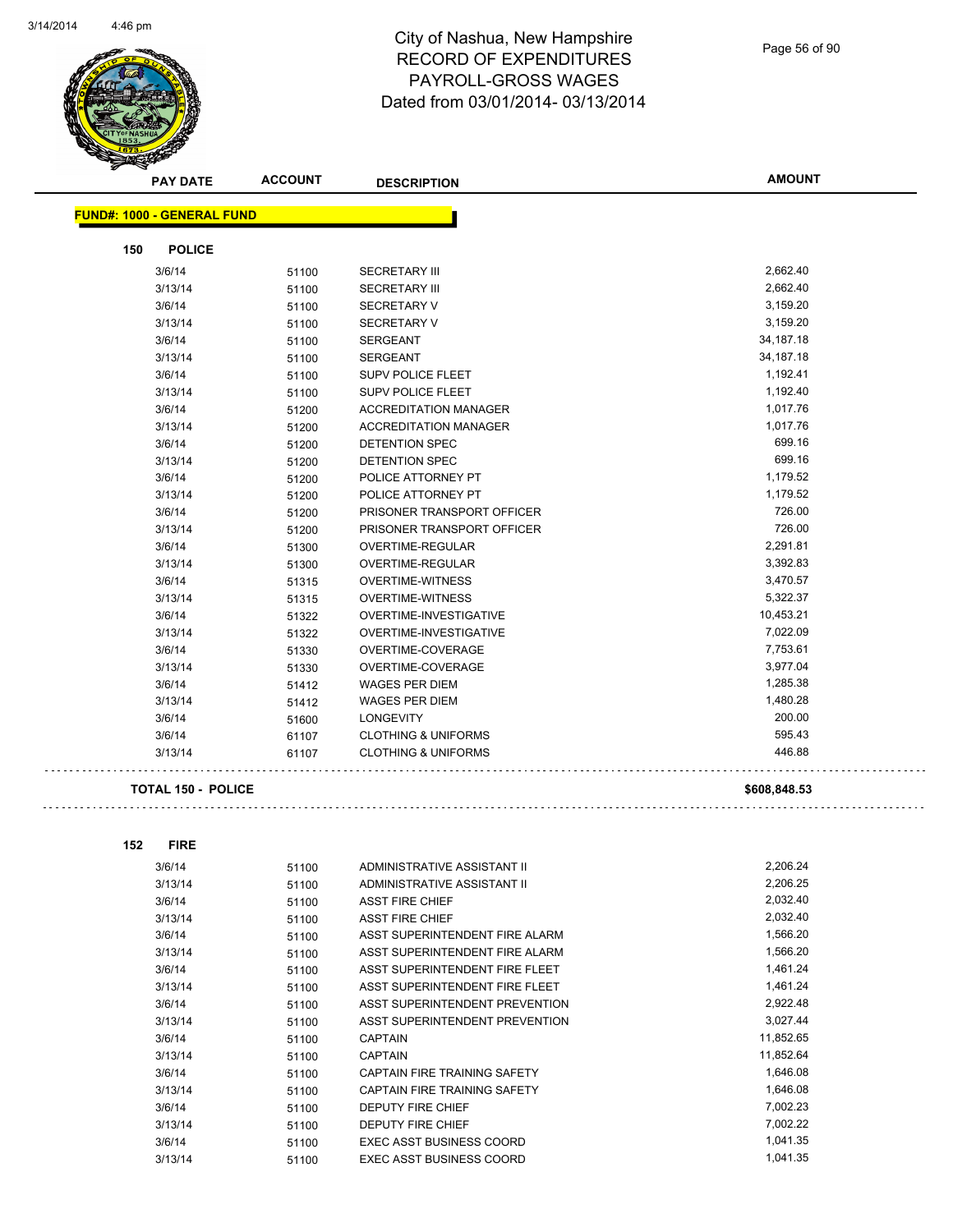

Page 57 of 90

| <b>FUND#: 1000 - GENERAL FUND</b><br>152<br><b>FIRE</b><br>3/6/14<br><b>FIRE CHIEF</b><br>51100<br>3/13/14<br>FIRE CHIEF<br>51100<br>3/6/14<br>51100<br>FIRE DISPATCH ALL RANKS<br>3/13/14<br>FIRE DISPATCH ALL RANKS<br>51100<br>3/6/14<br>51100<br>FIRE DISPATCHER CLERK TRAINER<br>3/13/14<br>FIRE DISPATCHER CLERK TRAINER<br>51100<br>3/6/14<br>51100<br><b>FIRE LIEUTENANT</b><br>3/13/14<br>FIRE LIEUTENANT<br>51100<br>3/6/14<br><b>FIRE MECHANIC</b><br>51100<br>3/13/14<br><b>FIRE MECHANIC</b><br>51100<br>3/6/14<br>FIRE TRAINING OFFICER<br>51100 | <b>AMOUNT</b>      |
|----------------------------------------------------------------------------------------------------------------------------------------------------------------------------------------------------------------------------------------------------------------------------------------------------------------------------------------------------------------------------------------------------------------------------------------------------------------------------------------------------------------------------------------------------------------|--------------------|
|                                                                                                                                                                                                                                                                                                                                                                                                                                                                                                                                                                |                    |
|                                                                                                                                                                                                                                                                                                                                                                                                                                                                                                                                                                |                    |
|                                                                                                                                                                                                                                                                                                                                                                                                                                                                                                                                                                | 2,331.28           |
|                                                                                                                                                                                                                                                                                                                                                                                                                                                                                                                                                                | 2,331.28           |
|                                                                                                                                                                                                                                                                                                                                                                                                                                                                                                                                                                | 6,698.67           |
|                                                                                                                                                                                                                                                                                                                                                                                                                                                                                                                                                                | 6,685.03           |
|                                                                                                                                                                                                                                                                                                                                                                                                                                                                                                                                                                | 1,493.66           |
|                                                                                                                                                                                                                                                                                                                                                                                                                                                                                                                                                                | 1,493.66           |
|                                                                                                                                                                                                                                                                                                                                                                                                                                                                                                                                                                | 37,406.66          |
|                                                                                                                                                                                                                                                                                                                                                                                                                                                                                                                                                                | 37,226.99          |
|                                                                                                                                                                                                                                                                                                                                                                                                                                                                                                                                                                | 1,308.48           |
|                                                                                                                                                                                                                                                                                                                                                                                                                                                                                                                                                                | 1,308.48           |
|                                                                                                                                                                                                                                                                                                                                                                                                                                                                                                                                                                | 1,566.20           |
| 3/13/14<br>FIRE TRAINING OFFICER<br>51100                                                                                                                                                                                                                                                                                                                                                                                                                                                                                                                      | 1,446.76           |
| 3/6/14<br><b>FIREFIGHTERS ALL RANKS</b><br>51100                                                                                                                                                                                                                                                                                                                                                                                                                                                                                                               | 115,141.05         |
| 3/13/14<br>51100<br><b>FIREFIGHTERS ALL RANKS</b>                                                                                                                                                                                                                                                                                                                                                                                                                                                                                                              | 115,405.70         |
| 3/6/14<br>SUPERINTENDENT FIRE ALARM<br>51100                                                                                                                                                                                                                                                                                                                                                                                                                                                                                                                   | 1,629.80           |
| 3/13/14<br>51100<br>SUPERINTENDENT FIRE ALARM                                                                                                                                                                                                                                                                                                                                                                                                                                                                                                                  | 1,629.80           |
| 3/6/14<br>SUPERINTENDENT FIRE FLEET<br>51100                                                                                                                                                                                                                                                                                                                                                                                                                                                                                                                   | 1,629.80           |
| 3/13/14<br>51100<br>SUPERINTENDENT FIRE FLEET                                                                                                                                                                                                                                                                                                                                                                                                                                                                                                                  | 1,629.80           |
| 3/6/14<br>SUPERINTENDENT FIRE PREVENTION<br>51100                                                                                                                                                                                                                                                                                                                                                                                                                                                                                                              | 1,574.32           |
| 3/13/14<br>SUPERINTENDENT FIRE PREVENTION<br>51100                                                                                                                                                                                                                                                                                                                                                                                                                                                                                                             | 1,574.32           |
| 3/6/14<br>OVERTIME-REGULAR<br>51300                                                                                                                                                                                                                                                                                                                                                                                                                                                                                                                            | 1,837.48           |
| 3/13/14<br>OVERTIME-REGULAR<br>51300                                                                                                                                                                                                                                                                                                                                                                                                                                                                                                                           | 2,778.11           |
| 2/28/14<br>OVERTIME-COVERAGE<br>51330                                                                                                                                                                                                                                                                                                                                                                                                                                                                                                                          | 48,636.81          |
| 3/6/14<br>51330<br>OVERTIME-COVERAGE                                                                                                                                                                                                                                                                                                                                                                                                                                                                                                                           | 10,291.63          |
| 3/13/14<br>OVERTIME-COVERAGE<br>51330                                                                                                                                                                                                                                                                                                                                                                                                                                                                                                                          | 7,461.16           |
| 2/28/14<br><b>WAGES PER DIEM</b><br>51412                                                                                                                                                                                                                                                                                                                                                                                                                                                                                                                      | (100.00)           |
| 2/28/14<br><b>ADDITIONAL HOURS</b><br>51650                                                                                                                                                                                                                                                                                                                                                                                                                                                                                                                    | (48, 636.81)       |
| 3/6/14<br><b>ADDITIONAL HOURS</b><br>51650                                                                                                                                                                                                                                                                                                                                                                                                                                                                                                                     | 28,296.60          |
| 3/13/14<br>51650<br>ADDITIONAL HOURS                                                                                                                                                                                                                                                                                                                                                                                                                                                                                                                           | 20,542.38          |
| 2/28/14<br><b>STIPENDS</b><br>51700                                                                                                                                                                                                                                                                                                                                                                                                                                                                                                                            | 100.00             |
| 3/6/14<br>51700<br><b>STIPENDS</b>                                                                                                                                                                                                                                                                                                                                                                                                                                                                                                                             | 4,379.58           |
| 3/13/14<br><b>STIPENDS</b><br>51700                                                                                                                                                                                                                                                                                                                                                                                                                                                                                                                            | 4,379.58           |
| <b>TOTAL 152 - FIRE</b>                                                                                                                                                                                                                                                                                                                                                                                                                                                                                                                                        | \$485,044.95       |
| 153<br><b>BUILDING INSPECTION</b>                                                                                                                                                                                                                                                                                                                                                                                                                                                                                                                              |                    |
| 3/6/14<br><b>BUILDING AND UTILITIES INSPCTR</b><br>51100                                                                                                                                                                                                                                                                                                                                                                                                                                                                                                       | 3,224.40           |
| 3/13/14<br>51100<br><b>BUILDING AND UTILITIES INSPCTR</b>                                                                                                                                                                                                                                                                                                                                                                                                                                                                                                      | 3,224.40           |
| 3/6/14<br><b>BUILDING DEPARTMENT MANAGER</b><br>51100                                                                                                                                                                                                                                                                                                                                                                                                                                                                                                          | 1,367.60           |
| 3/13/14<br>51100<br><b>BUILDING DEPARTMENT MANAGER</b>                                                                                                                                                                                                                                                                                                                                                                                                                                                                                                         | 1,367.60           |
| 3/6/14<br>PERMIT TECHNICIAN I                                                                                                                                                                                                                                                                                                                                                                                                                                                                                                                                  | 601.56             |
| 51100<br>3/13/14<br>PERMIT TECHNICIAN I<br>51100                                                                                                                                                                                                                                                                                                                                                                                                                                                                                                               | 601.55             |
| 3/6/14<br>PERMIT TECHNICIAN III                                                                                                                                                                                                                                                                                                                                                                                                                                                                                                                                | 734.80             |
| 51100<br>3/13/14<br>PERMIT TECHNICIAN III                                                                                                                                                                                                                                                                                                                                                                                                                                                                                                                      |                    |
| 51100<br>3/6/14<br><b>PLANS EXAMINER</b>                                                                                                                                                                                                                                                                                                                                                                                                                                                                                                                       |                    |
| 51100<br>3/13/14<br>PLANS EXAMINER<br>1,131.50<br>51100                                                                                                                                                                                                                                                                                                                                                                                                                                                                                                        | 734.80<br>1,131.50 |

3/6/14 51200 BUILDING AND UTILITIES INSPCTR 794.23

3/13/14 51200 BUILDING AND UTILITIES INSPCTR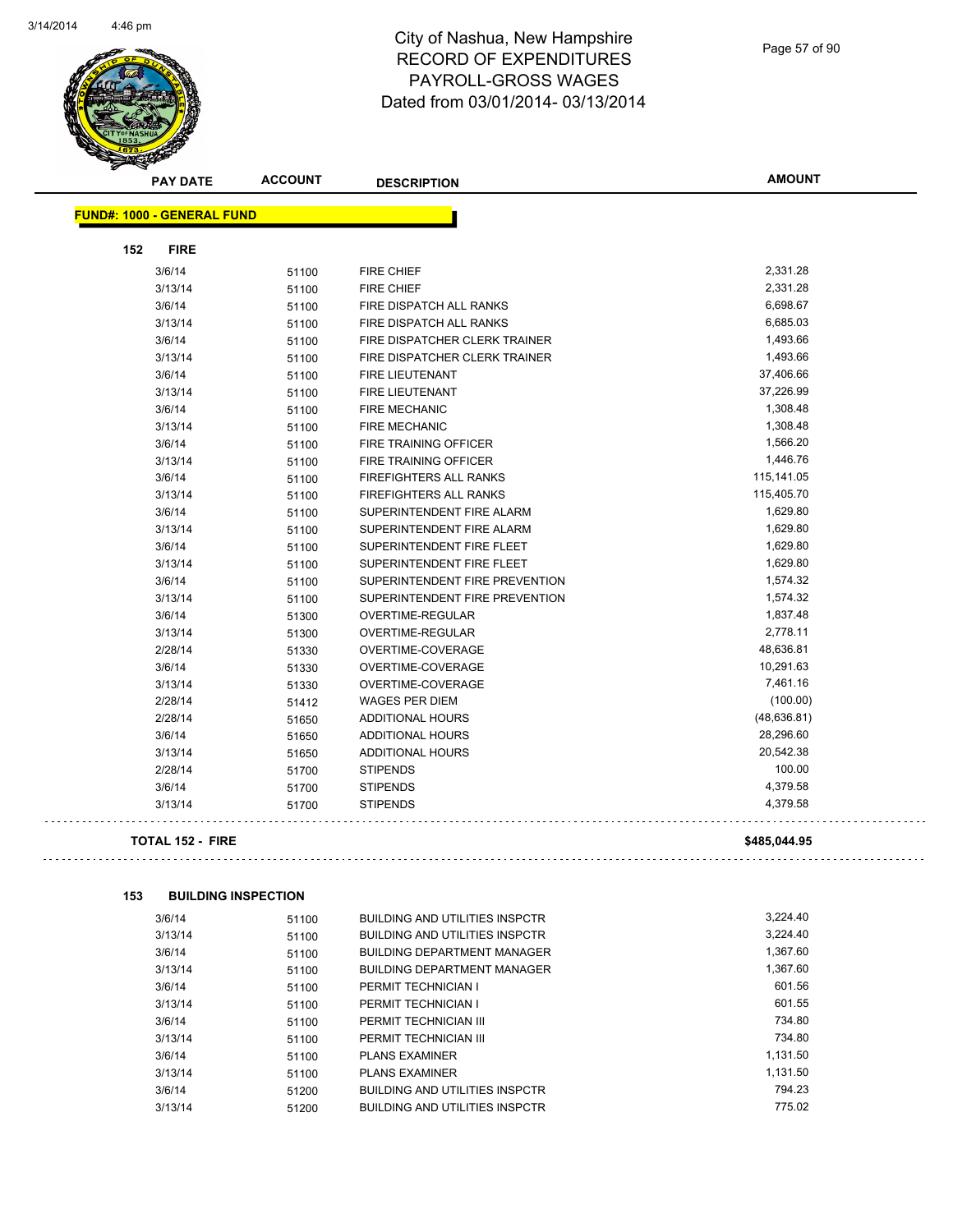Page 58 of 90

| <b>PAY DATE</b>                   | <b>ACCOUNT</b>                             | <b>DESCRIPTION</b>                   | <b>AMOUNT</b> |
|-----------------------------------|--------------------------------------------|--------------------------------------|---------------|
| <b>FUND#: 1000 - GENERAL FUND</b> |                                            |                                      |               |
|                                   | TOTAL 153 - BUILDING INSPECTION            |                                      | \$15,688.96   |
|                                   |                                            |                                      |               |
| 155                               | <b>CODE ENFORCEMENT</b>                    |                                      |               |
| 3/6/14                            | 51100                                      | <b>CODE ENFORCEMENT OFFICER II</b>   | 2,026.65      |
| 3/13/14                           | 51100                                      | CODE ENFORCEMENT OFFICER II          | 2,026.65      |
| 3/6/14                            | 51100                                      | MGR CODE ENFORCEMENT DEPT            | 1,289.90      |
| 3/13/14                           | 51100                                      | MGR CODE ENFORCEMENT DEPT            | 1,289.90      |
|                                   | TOTAL 155 - CODE ENFORCEMENT               |                                      | \$6,633.10    |
| 156                               | <b>EMERGENCY MANAGEMENT</b>                |                                      |               |
| 3/6/14                            | 51100                                      | <b>EMERGENCY MANAGEMENT DIRECTOR</b> | 1,442.85      |
| 3/13/14                           | 51100                                      | <b>EMERGENCY MANAGEMENT DIRECTOR</b> | 1,442.85      |
|                                   | <b>TOTAL 156 - EMERGENCY MANAGEMENT</b>    |                                      | \$2,885.70    |
|                                   |                                            |                                      |               |
| 157                               | <b>CITYWIDE COMMUNICATIONS</b>             |                                      |               |
| 3/6/14                            | 51100                                      | <b>COMM SYS ENGR TECH</b>            | 1,475.60      |
| 3/13/14                           | 51100                                      | <b>COMM SYS ENGR TECH</b>            | 1,475.60      |
| 3/6/14                            | 51200                                      | RADIO SYSTEMS MANAGER                | 1,252.16      |
| 3/13/14                           | 51200                                      | RADIO SYSTEMS MANAGER                | 1,252.16      |
|                                   | <b>TOTAL 157 - CITYWIDE COMMUNICATIONS</b> |                                      | \$5,455.52    |
| 160                               | <b>PUBLIC WORKS-ADMIN/ENGINEERING</b>      |                                      |               |
| 3/6/14                            | 51100                                      | ADMINISTRATIVE ASSISTANT II          | 1,225.10      |
| 3/13/14                           | 51100                                      | ADMINISTRATIVE ASSISTANT II          | 665.60        |
| 3/6/14                            | 51100                                      | <b>CITY ENGINEER</b>                 | 993.35        |
| 3/13/14                           | 51100                                      | <b>CITY ENGINEER</b>                 | 993.35        |
| 3/6/14                            | 51100                                      | DEPUTY MANAGER OF ENGINEERING        | 670.20        |
| 3/13/14                           | 51100                                      | DEPUTY MANAGER OF ENGINEERING        | 670.20        |
| 3/6/14                            | 51100                                      | <b>DIRECTOR PUBLIC WORKS</b>         | 1,441.50      |
| 3/13/14                           | 51100                                      | <b>DIRECTOR PUBLIC WORKS</b>         | 1,441.50      |
|                                   | 51100                                      | DIVISION OPERATIONS MANAGER          | 1,372.55      |
| 3/6/14                            |                                            | DIVISION OPERATIONS MANAGER          | 1,372.55      |
| 3/13/14                           | 51100                                      |                                      |               |
| 3/6/14                            | 51100                                      | DPW CONTRACT ADMINISTRATOR           | 324.85        |
| 3/13/14                           | 51100                                      | DPW CONTRACT ADMINISTRATOR           | 324.85        |
| 3/6/14                            | 51100                                      | <b>ENGINEERING DESIGNER INSP</b>     | 912.75        |
| 3/13/14                           | 51100                                      | ENGINEERING DESIGNER INSP            | 912.74        |
| 2/28/14                           | 51100                                      | <b>ENGINEERING INSPECTORS</b>        | 13.61         |
| 3/6/14                            | 51100                                      | <b>ENGINEERING INSPECTORS</b>        | 1,805.20      |
| 3/13/14                           | 51100                                      | <b>ENGINEERING INSPECTORS</b>        | 1,805.20      |
| 3/6/14                            | 51100                                      | <b>EXECUTIVE ADMINISTRATOR</b>       | 673.10        |
| 3/13/14                           | 51100                                      | <b>EXECUTIVE ADMINISTRATOR</b>       | 673.10        |
| 3/6/14                            | 51100                                      | <b>SENIOR FOREMAN</b>                | 1,248.00      |
| 3/13/14                           | 51100                                      | <b>SENIOR FOREMAN</b>                | 1,248.00      |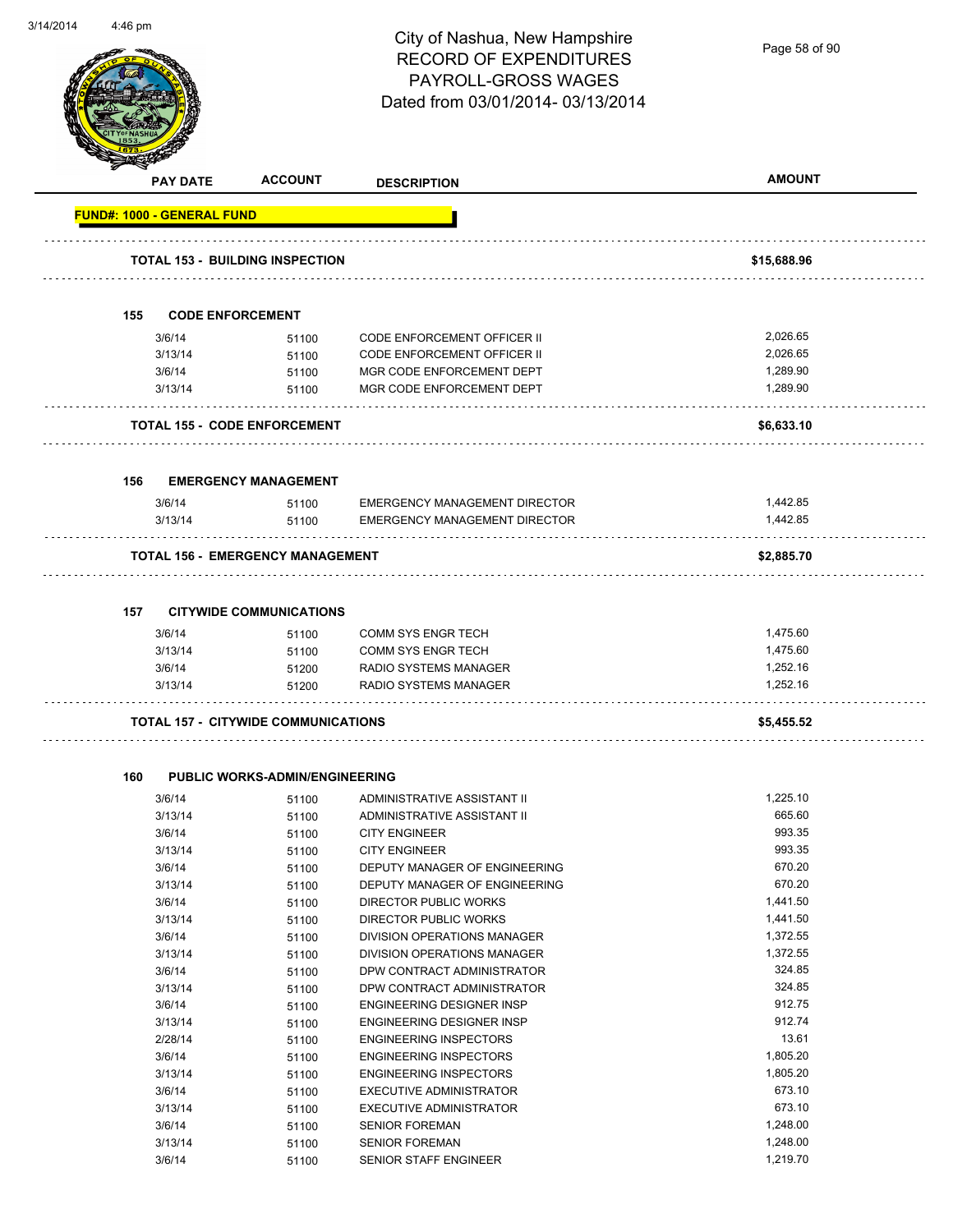$\mathbf{r}$ 

| <b>RECEPT</b> | <b>PAY DATE</b>                   | <b>ACCOUNT</b>                                    | <b>DESCRIPTION</b>                                    | <b>AMOUNT</b> |
|---------------|-----------------------------------|---------------------------------------------------|-------------------------------------------------------|---------------|
|               | <b>FUND#: 1000 - GENERAL FUND</b> |                                                   |                                                       |               |
| 160           |                                   | <b>PUBLIC WORKS-ADMIN/ENGINEERING</b>             |                                                       |               |
|               | 3/13/14                           | 51100                                             | <b>SENIOR STAFF ENGINEER</b>                          | 1,219.70      |
|               | 3/6/14                            | 51100                                             | <b>SENIOR TRAFFIC ENGINEER</b>                        | 1,533.60      |
|               | 3/13/14                           | 51100                                             | <b>SENIOR TRAFFIC ENGINEER</b>                        | 1,533.60      |
|               | 3/6/14                            | 51100                                             | STREET CONSTRUCTION ENGINEER                          | 1,285.00      |
|               | 3/13/14                           | 51100                                             | STREET CONSTRUCTION ENGINEER                          | 1,285.00      |
|               | 3/6/14                            | 51100                                             | <b>SURVEY TECHNICIAN</b>                              | 1,096.65      |
|               | 3/13/14                           | 51100                                             | <b>SURVEY TECHNICIAN</b>                              | 1,096.65      |
|               | 3/6/14                            | 51300                                             | OVERTIME-REGULAR                                      | 6.31          |
|               | 3/13/14                           | 51300                                             | OVERTIME-REGULAR                                      | 342.29        |
|               |                                   | <b>TOTAL 160 - PUBLIC WORKS-ADMIN/ENGINEERING</b> |                                                       | \$31,405.80   |
| 161           | <b>STREETS</b>                    |                                                   |                                                       |               |
|               | 3/6/14                            | 51100                                             | ADMINISTRATIVE ASSISTANT III                          | 953.25        |
|               | 3/13/14                           | 51100                                             | ADMINISTRATIVE ASSISTANT III                          | 953.25        |
|               | 3/6/14                            | 51100                                             | AUTO MECH 1ST CLASS NIGHTS                            | 3,033.61      |
|               | 3/13/14                           | 51100                                             | AUTO MECH 1ST CLASS NIGHTS                            | 3,033.60      |
|               | 3/6/14                            | 51100                                             | AUTO MECH 2ND CLASS                                   | 1,818.40      |
|               | 3/13/14                           | 51100                                             | AUTO MECH 2ND CLASS                                   | 1,818.40      |
|               | 3/6/14                            | 51100                                             | AUTO MECH 2ND CLASS NIGHTS                            | 921.20        |
|               | 3/13/14                           | 51100                                             | AUTO MECH 2ND CLASS NIGHTS                            | 921.20        |
|               | 2/28/14                           | 51100                                             | <b>COLLECTION EQUIP OPR</b>                           | (10.76)       |
|               | 2/28/14                           | 51100                                             | <b>COLLECTION SYSTEMS OPERATOR</b>                    | (323.91)      |
|               | 2/28/14                           | 51100                                             | <b>ENGINEERING INSPECTORS</b>                         | (13.61)       |
|               | 3/6/14                            | 51100                                             | <b>EQUIP OPR STREET REPAIR</b>                        | 7,273.60      |
|               | 3/13/14                           | 51100                                             | EQUIP OPR STREET REPAIR                               | 7,273.61      |
|               | 3/6/14                            | 51100                                             | FLEET MAINTENANCE FOREMAN                             | 1,096.65      |
|               | 3/13/14                           | 51100                                             | FLEET MAINTENANCE FOREMAN                             | 1,096.65      |
|               | 3/6/14                            |                                                   | FLEET MANAGER STREET DEPT                             | 1,056.14      |
|               | 3/13/14                           | 51100                                             | FLEET MANAGER STREET DEPT                             | 1,056.15      |
|               | 2/28/14                           | 51100                                             | <b>FOREMAN LABOR PARK</b>                             | (219.33)      |
|               | 2/28/14                           | 51100                                             | <b>GROUNDS KEEPER PARK MAINT</b>                      | (194.62)      |
|               | 3/6/14                            | 51100                                             | <b>MASON PIPELAYER</b>                                | 1,739.20      |
|               |                                   | 51100                                             | <b>MASON PIPELAYER</b>                                | 1,739.20      |
|               | 3/13/14<br>3/6/14                 | 51100                                             | MECHANIC AUTO 1ST CLASS                               | 2,993.61      |
|               |                                   | 51100                                             | MECHANIC AUTO 1ST CLASS                               | 2,993.61      |
|               | 3/13/14<br>2/28/14                | 51100                                             | OPERATIONS COORDINATOR                                | (133.37)      |
|               |                                   | 51100                                             | OPERATIONS COORDINATOR                                | 788.05        |
|               | 3/6/14<br>2/28/14                 | 51100                                             | OPERATOR II WWTP 3rd                                  | (6.20)        |
|               |                                   | 51100                                             |                                                       | (352.36)      |
|               | 2/28/14<br>3/6/14                 | 51100                                             | <b>OPERATOR III WWTP</b><br><b>SIGN MAINTENANCE</b>   | 865.60        |
|               |                                   | 51100                                             |                                                       | 865.60        |
|               | 3/13/14<br>3/6/14                 | 51100                                             | <b>SIGN MAINTENANCE</b><br>SIGN MAINTENANCE ASSISTANT | 807.21        |
|               | 3/13/14                           | 51100                                             | SIGN MAINTENANCE ASSISTANT                            | 807.20        |
|               | 2/28/14                           | 51100                                             |                                                       | (26.00)       |
|               |                                   | 51100                                             | SOLID WASTE ATTENDANT                                 | (490.52)      |
|               | 2/28/14                           | 51100                                             | SOLID WASTE FOREMAN                                   | 895.65        |
|               | 3/6/14                            | 51100                                             | STOREKEEPER PWD                                       |               |
|               | 3/13/14                           | 51100                                             | STOREKEEPER PWD                                       | 895.65        |
|               | 3/6/14                            | 51100                                             | STR CONSTR RPR AND PERMT COORD                        | 1,075.15      |
|               | 3/13/14                           | 51100                                             | STR CONSTR RPR AND PERMT COORD                        | 1,075.15      |
|               | 3/6/14                            | 51100                                             | <b>STREET FOREMAN</b>                                 | 4,616.60      |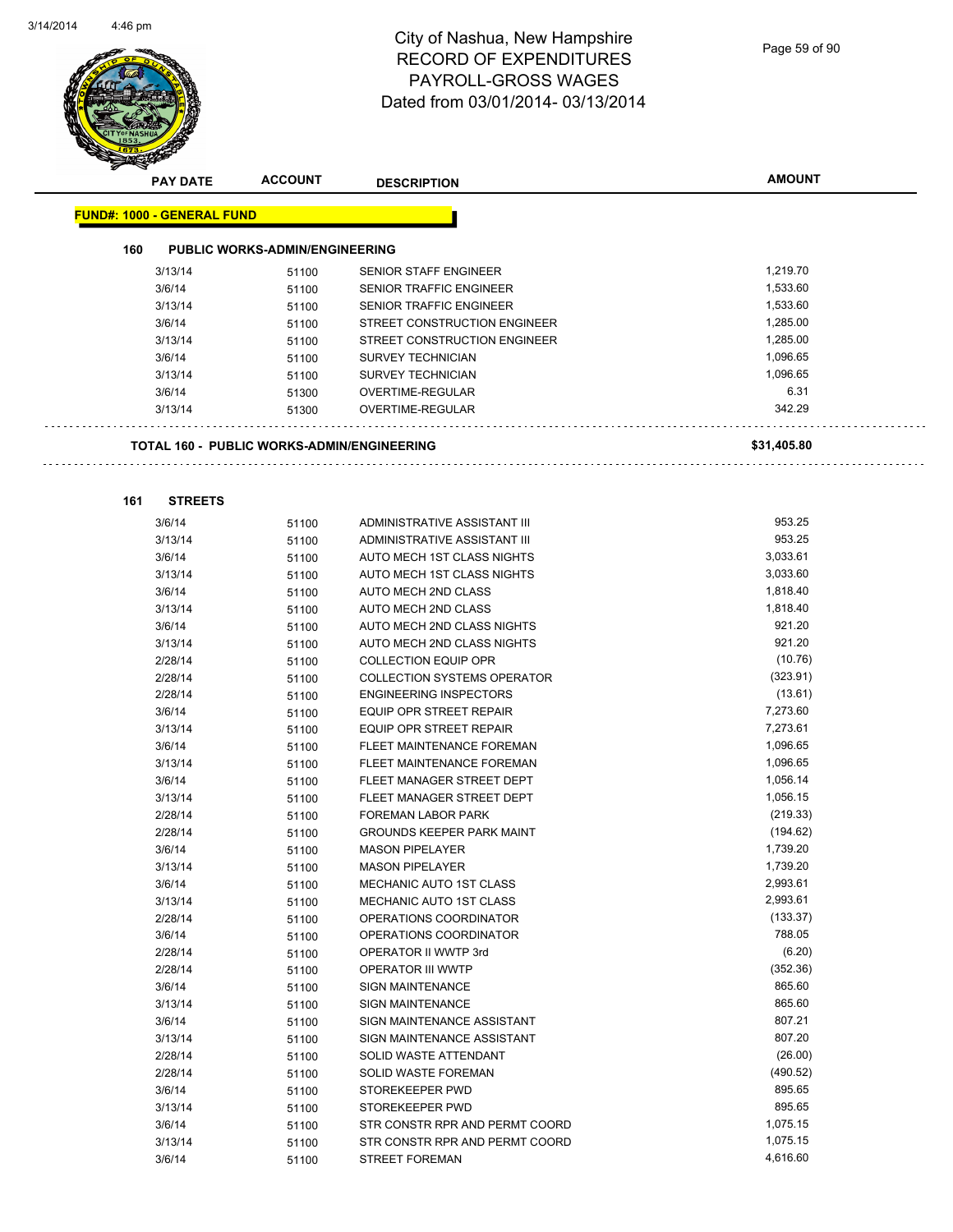

Page 60 of 90

|     | <b>PAY DATE</b>                   | <b>ACCOUNT</b>                        | <b>DESCRIPTION</b>                                                       | <b>AMOUNT</b>    |
|-----|-----------------------------------|---------------------------------------|--------------------------------------------------------------------------|------------------|
|     | <b>FUND#: 1000 - GENERAL FUND</b> |                                       |                                                                          |                  |
| 161 | <b>STREETS</b>                    |                                       |                                                                          |                  |
|     | 3/13/14                           | 51100                                 | <b>STREET FOREMAN</b>                                                    | 4,616.59         |
|     | 3/6/14                            | 51100                                 | SUPERINTENDENT OF STREETS                                                | 1,720.00         |
|     | 3/13/14                           | 51100                                 | SUPERINTENDENT OF STREETS                                                | 1,720.00         |
|     | 3/6/14                            | 51100                                 | TRAFFIC MAINTENANCE ASSISTANT                                            | 860.80           |
|     | 3/13/14                           | 51100                                 | TRAFFIC MAINTENANCE ASSISTANT                                            | 860.80           |
|     | 3/6/14                            | 51100                                 | <b>TRAFFIC MANAGER</b>                                                   | 1,331.45         |
|     | 3/13/14                           | 51100                                 | <b>TRAFFIC MANAGER</b>                                                   | 1,331.46         |
|     | 3/6/14                            | 51100                                 | <b>TRAFFIC TECHNICIAN I</b>                                              | 2,071.20         |
|     | 3/13/14                           | 51100                                 | <b>TRAFFIC TECHNICIAN I</b>                                              | 2,071.20         |
|     | 2/28/14                           | 51100                                 | <b>TRUCK DRIVER PARKS RECR</b>                                           | (5.20)           |
|     | 3/6/14                            | 51100                                 | TRUCK DRIVER STREET REPAIR                                               | 16,997.05        |
|     | 3/13/14                           | 51100                                 | TRUCK DRIVER STREET REPAIR                                               | 16,959.37        |
|     | 3/6/14                            | 51100                                 | <b>WELDER FIRST CLASS</b>                                                | 1,968.80         |
|     | 3/13/14                           | 51100                                 | <b>WELDER FIRST CLASS</b>                                                | 1,968.80         |
|     | 2/28/14                           | 51300                                 | OVERTIME-REGULAR                                                         | 224.20           |
|     | 3/6/14                            | 51300                                 | OVERTIME-REGULAR                                                         | 11,399.80        |
|     | 3/13/14                           | 51300                                 | <b>OVERTIME-REGULAR</b>                                                  | 11,945.34        |
|     | 3/6/14                            | 51600                                 | <b>LONGEVITY</b>                                                         | 2,000.00         |
|     | <b>TOTAL 161 - STREETS</b>        |                                       |                                                                          | \$132,734.17     |
|     |                                   |                                       |                                                                          |                  |
| 166 | <b>PARKING LOTS</b>               |                                       |                                                                          |                  |
|     | 3/6/14                            | 51100                                 | ADMINISTRATIVE ASSISTANT II                                              | 665.60           |
|     | 3/13/14                           | 51100                                 | ADMINISTRATIVE ASSISTANT II                                              | 665.60           |
|     | 3/6/14                            | 51100                                 | PARKING MAINTENANCE                                                      | 1,315.20         |
|     | 3/13/14                           | 51100                                 | PARKING MAINTENANCE                                                      | 1,315.20         |
|     | 3/6/14<br>3/13/14                 | 51100<br>51100                        | <b>TRANSPORTATION DEPT MANAGER</b><br><b>TRANSPORTATION DEPT MANAGER</b> | 76.85<br>76.85   |
|     | <b>TOTAL 166 - PARKING LOTS</b>   |                                       |                                                                          |                  |
|     |                                   |                                       |                                                                          |                  |
|     |                                   |                                       |                                                                          | \$4,115.30       |
| 171 | <b>COMMUNITY SERVICES</b>         |                                       |                                                                          |                  |
|     | 3/13/14                           | 51100                                 | ADMINISTRATIVE ASSISTANT II                                              | 592.24           |
|     | 3/6/14                            | 51100                                 | DIRECTOR HEALTH AND COMM SVS                                             | 1,677.05         |
|     | 3/13/14                           | 51100                                 | DIRECTOR HEALTH AND COMM SVS                                             | 1,677.04         |
|     | 3/6/14                            | 51100                                 | PROGRAM ASSISTANT                                                        | 419.80           |
|     | 3/13/14                           | 51100                                 | PROGRAM ASSISTANT                                                        | 419.80           |
|     | 3/6/14                            | 51100                                 | PROGRAM COORDINATOR                                                      | 903.15           |
|     | 3/13/14                           | 51100                                 | PROGRAM COORDINATOR                                                      | 903.15           |
|     |                                   | <b>TOTAL 171 - COMMUNITY SERVICES</b> |                                                                          | \$6,592.23       |
| 172 | <b>COMMUNITY HEALTH</b>           |                                       |                                                                          |                  |
|     |                                   |                                       |                                                                          |                  |
|     | 3/6/14                            | 51100                                 | ADMINISTRATIVE ASSISTANT II                                              | 696.76           |
|     | 3/13/14                           | 51100                                 | ADMINISTRATIVE ASSISTANT II                                              | 696.76           |
|     | 3/6/14<br>3/13/14                 | 51100<br>51100                        | <b>BILINGUAL OUTREACH WORKER</b><br><b>BILINGUAL OUTREACH WORKER</b>     | 708.00<br>708.00 |

3/6/14 51100 MANAGER COMMUNITY HEALTH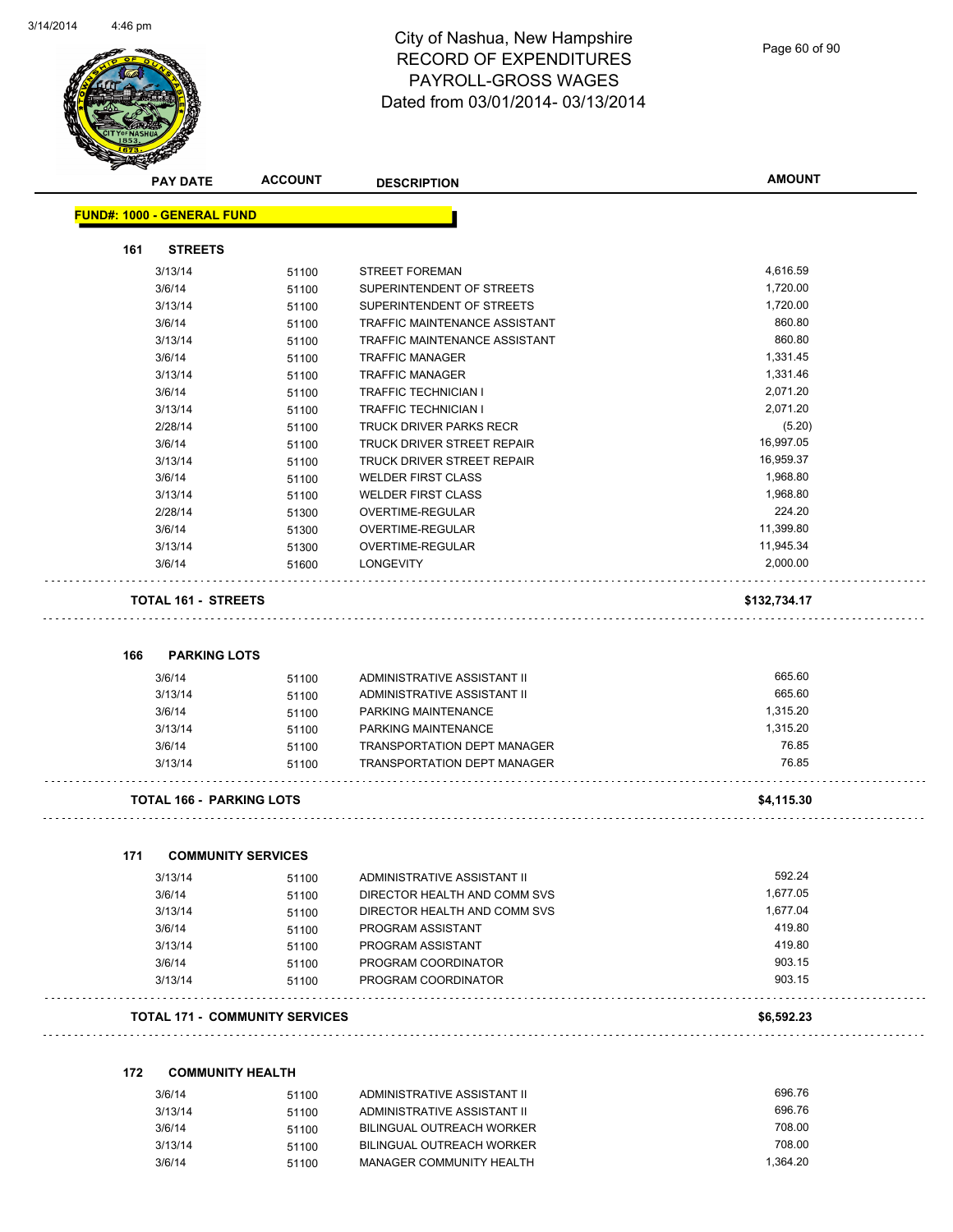Page 61 of 90

|     | <b>PAY DATE</b>                   | <b>ACCOUNT</b>                            | <b>DESCRIPTION</b>                                     | <b>AMOUNT</b>        |
|-----|-----------------------------------|-------------------------------------------|--------------------------------------------------------|----------------------|
|     | <b>FUND#: 1000 - GENERAL FUND</b> |                                           |                                                        |                      |
| 172 | <b>COMMUNITY HEALTH</b>           |                                           |                                                        |                      |
|     | 3/13/14                           | 51100                                     | MANAGER COMMUNITY HEALTH                               | 1,091.36             |
|     | 3/6/14                            | 51100                                     | PUB HEALTH NURSE                                       | 3,342.60             |
|     | 3/13/14                           | 51100                                     | PUB HEALTH NURSE                                       | 3,342.60             |
|     | 3/6/14                            | 51300                                     | OVERTIME-REGULAR                                       | 6.53                 |
|     |                                   | <b>TOTAL 172 - COMMUNITY HEALTH</b>       |                                                        | \$11,956.81          |
| 173 |                                   | <b>ENVIRONMENTAL HEALTH</b>               |                                                        |                      |
|     | 3/6/14                            | 51100                                     | ENVIRONMENTAL HEALTH SPEC I                            | 1,598.16             |
|     | 3/13/14                           | 51100                                     | ENVIRONMENTAL HEALTH SPEC I                            | 1,598.15             |
|     | 3/6/14                            | 51100                                     | <b>ENVIRONMENTAL HEALTH SPEC II</b>                    | 1,044.25             |
|     | 3/13/14                           | 51100                                     | ENVIRONMENTAL HEALTH SPEC II                           | 1,044.25             |
|     | 3/6/14                            | 51100                                     | ENVIRONMENTAL TECH OFFICE MGR                          | 964.36               |
|     | 3/13/14                           | 51100                                     | ENVIRONMENTAL TECH OFFICE MGR                          | 964.35               |
|     | 3/6/14                            | 51100                                     | MANAGER ENVIRONMENTAL HEALTH                           | 1,404.69             |
|     | 3/13/14                           | 51100                                     | MANAGER ENVIRONMENTAL HEALTH                           | 1,404.70             |
|     |                                   | <b>TOTAL 173 - ENVIRONMENTAL HEALTH</b>   |                                                        | \$10,022.91          |
| 174 | 3/6/14                            | <b>WELFARE ADMINISTRATION</b><br>51100    | ADMINISTRATIVE ASSISTANT I                             | 812.25               |
|     | 3/13/14                           | 51100                                     | ADMINISTRATIVE ASSISTANT I                             | 812.25               |
|     | 3/6/14                            | 51100                                     | CASE TECHNICIAN WELFARE                                | 2,311.50             |
|     | 3/13/14                           | 51100                                     | CASE TECHNICIAN WELFARE                                | 2,311.50             |
|     | 3/6/14                            | 51100                                     | INTAKE WORKER ACCOUNTANT                               | 909.85               |
|     | 3/13/14                           | 51100                                     | INTAKE WORKER ACCOUNTANT                               | 909.85               |
|     | 3/6/14                            | 51100                                     | SENIOR CASE TECHNICIAN                                 | 929.80               |
|     | 3/13/14                           | 51100                                     | SENIOR CASE TECHNICIAN                                 | 929.80               |
|     | 3/6/14                            | 51100                                     | <b>WELFARE OFFICER</b>                                 | 1,408.20             |
|     | 3/13/14                           | 51100                                     | <b>WELFARE OFFICER</b>                                 | 1,408.20             |
|     |                                   | <b>TOTAL 174 - WELFARE ADMINISTRATION</b> |                                                        | \$12,743.20          |
| 177 |                                   | <b>PARKS &amp; RECREATION</b>             |                                                        |                      |
|     | 3/6/14                            | 51100                                     | ADMINISTRATIVE ASSISTANT II                            | 734.80               |
|     | 3/13/14                           | 51100                                     | ADMINISTRATIVE ASSISTANT II                            | 734.80               |
|     |                                   | 51100                                     | EQUIPMENT OPERATOR, PARKS                              | 909.20               |
|     | 3/6/14                            |                                           |                                                        |                      |
|     | 3/13/14                           | 51100                                     | EQUIPMENT OPERATOR, PARKS                              | 909.20               |
|     | 2/28/14                           | 51100                                     | FOREMAN LABOR PARK                                     | 219.33               |
|     | 3/6/14                            | 51100                                     | FOREMAN LABOR PARK                                     | 3,289.95             |
|     | 3/13/14                           | 51100                                     | FOREMAN LABOR PARK                                     | 3,289.95             |
|     | 2/28/14                           | 51100                                     | <b>GROUNDS KEEPER PARK MAINT</b>                       | 194.62               |
|     | 3/6/14                            | 51100                                     | <b>GROUNDS KEEPER PARK MAINT</b>                       | 6,634.21             |
|     | 3/13/14                           | 51100                                     | <b>GROUNDS KEEPER PARK MAINT</b>                       | 6,634.22             |
|     | 3/6/14<br>3/13/14                 | 51100<br>51100                            | <b>GROUNDSMAN I PARKS</b><br><b>GROUNDSMAN I PARKS</b> | 2,370.24<br>2,349.28 |

3/13/14 51100 GROUNDSMAN II PARKS 3/13/14 818.80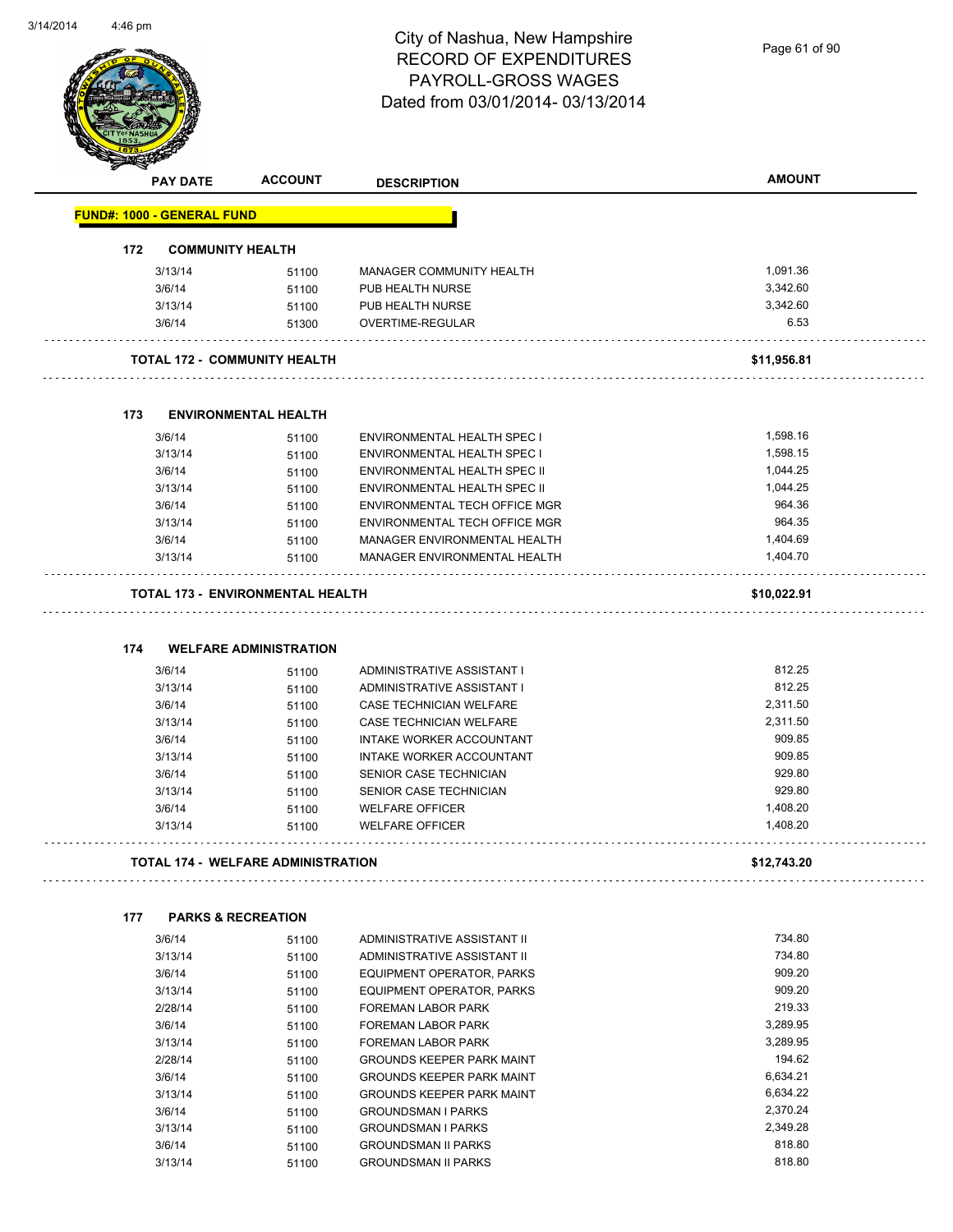

| $\boldsymbol{v}$<br><b>PAY DATE</b> | <b>ACCOUNT</b>                | <b>DESCRIPTION</b>                | <b>AMOUNT</b> |
|-------------------------------------|-------------------------------|-----------------------------------|---------------|
| <b>FUND#: 1000 - GENERAL FUND</b>   |                               |                                   |               |
| 177                                 | <b>PARKS &amp; RECREATION</b> |                                   |               |
| 3/6/14                              | 51100                         | <b>LEAD GROUNDSMAN</b>            | 2,758.80      |
| 3/13/14                             | 51100                         | <b>LEAD GROUNDSMAN</b>            | 2,758.80      |
| 3/6/14                              | 51100                         | PROGRAM COORDINATOR               | 347.85        |
| 3/13/14                             | 51100                         | PROGRAM COORDINATOR               | 347.85        |
| 3/6/14                              | 51100                         | RECREATION PROGRAM MANAGER        | 1,075.60      |
| 3/13/14                             | 51100                         | <b>RECREATION PROGRAM MANAGER</b> | 1,075.60      |
| 3/6/14                              | 51100                         | STELLOS STADIUM ATTENDANT         | 909.20        |
| 3/13/14                             | 51100                         | STELLOS STADIUM ATTENDANT         | 909.20        |
| 3/6/14                              | 51100                         | SUPERINTENDENT OF PARKS RECR      | 1,670.35      |
| 3/13/14                             | 51100                         | SUPERINTENDENT OF PARKS RECR      | 1,670.35      |
| 2/28/14                             | 51100                         | <b>TRUCK DRIVER PARKS RECR</b>    | 5.20          |
| 3/6/14                              | 51100                         | <b>TRUCK DRIVER PARKS RECR</b>    | 832.00        |
| 3/13/14                             | 51100                         | <b>TRUCK DRIVER PARKS RECR</b>    | 832.00        |
| 3/6/14                              | 51300                         | <b>OVERTIME-REGULAR</b>           | 257.06        |
| 3/13/14                             | 51300                         | <b>OVERTIME-REGULAR</b>           | 329.04        |
| 3/6/14                              | 55642                         | <b>GAME OFFICIALS</b>             | 372.00        |
| ------ ---                          | <b>BABIC A BEABEATION</b>     |                                   |               |

**TOTAL 177 - PARKS & RECREATION \$46,058.30**

**179 LIBRARY** 3/6/14 51100 ADMIN ASST COST ACCOUNTANT 782.40 3/13/14 51100 ADMIN ASST COST ACCOUNTANT 782.40 3/6/14 51100 ASSISTANT DIRECTOR LIBRARY 1,255.85 3/13/14 51100 ASSISTANT DIRECTOR LIBRARY 1,255.85 3/6/14 51100 ASSISTANT LIBRARIAN CIRCULATIO 945.05 3/13/14 51100 ASSISTANT LIBRARIAN CIRCULATIO 945.05 3/6/14 51100 ASSISTANT LIBRARIAN MEDIA SERV 733.79 3/13/14 51100 ASSISTANT LIBRARIAN MEDIA SERV 733.79 3/6/14 51100 ASSISTANT LIBRARIAN TECH SVS 975.45 3/13/14 51100 ASSISTANT LIBRARIAN TECH SVS 975.45 3/6/14 51100 ASSISTANT LIBRARIAN YOUTH SERV 757.40 3/13/14 51100 ASSISTANT LIBRARIAN YOUTH SERV 757.40 3/6/14 51100 DIRECTOR LIBRARY 1,831.20 3/13/14 51100 DIRECTOR LIBRARY 1,831.20 3/6/14 51100 EXECUTIVE ASST OFFICE MANAGER 833.85 3/13/14 51100 EXECUTIVE ASST OFFICE MANAGER 833.85 3/6/14 51100 JANITOR 476.20 3/13/14 51100 JANITOR 476.20 3/6/14 51100 LIBRARIAN ADULT SERVICES 884.55 3/13/14 51100 LIBRARIAN ADULT SERVICES 934.56 3/6/14 51100 LIBRARIAN CIRCULATION 974.00 3/13/14 51100 LIBRARIAN CIRCULATION 974.00 3/6/14 51100 LIBRARIAN MEDIA SERVICES 887.02 3/13/14 51100 LIBRARIAN MEDIA SERVICES 881.47 3/6/14 51100 LIBRARIAN OUTREACH SVS 970.10 3/13/14 51100 LIBRARIAN OUTREACH SVS 970.08 3/6/14 51100 LIBRARIAN TECH SERVICES 1,683.74 3/13/14 51100 LIBRARIAN TECH SERVICES 2,022.15 3/6/14 51100 LIBRARIAN YOUTH SERVICES 2,216.71 3/13/14 51100 LIBRARIAN YOUTH SERVICES 2,216.73

3/6/14 51100 LIBRARY ASSISTANT ADULT SERVIC 645.45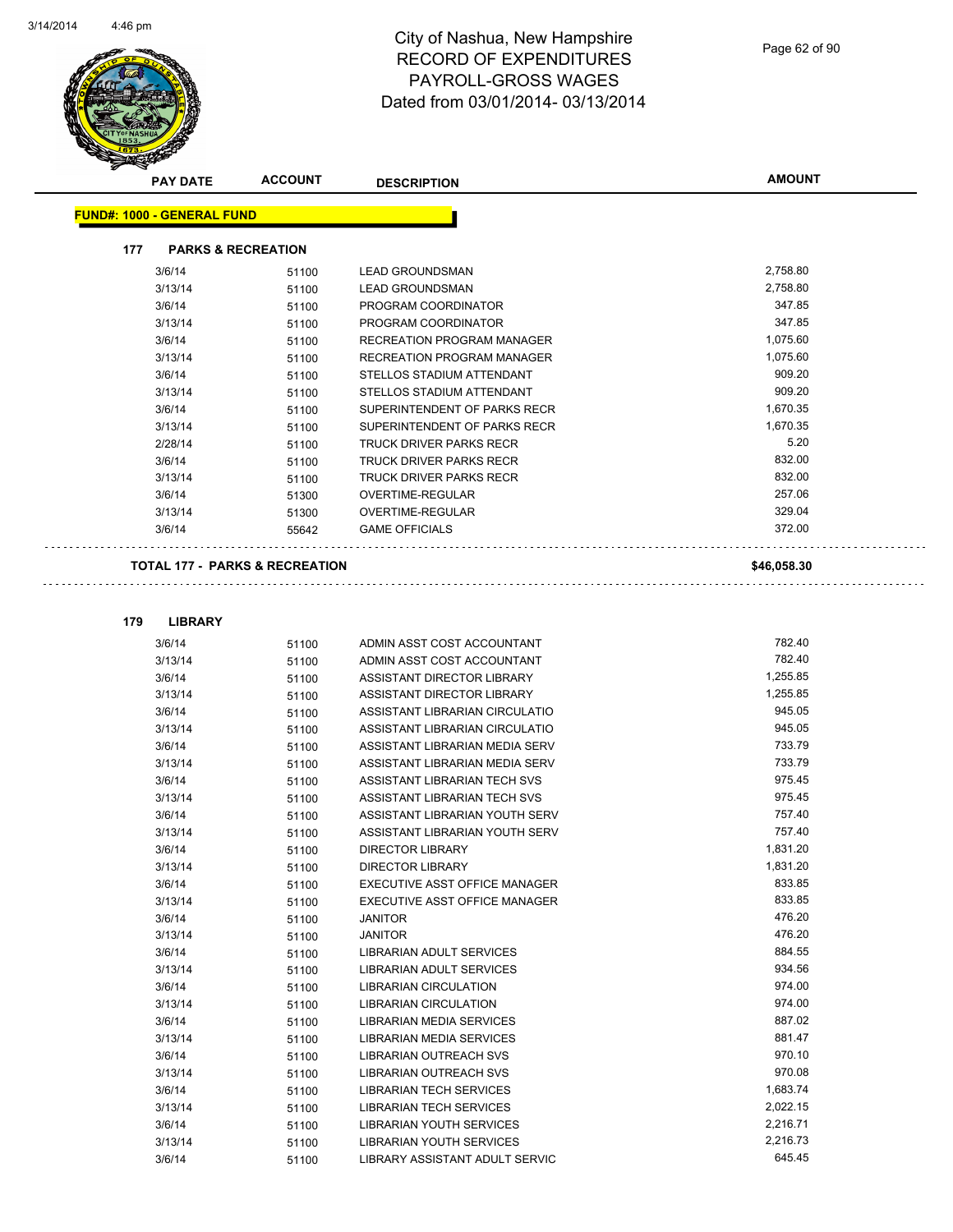

|     | <b>PAY DATE</b>                   | <b>ACCOUNT</b>                           | <b>DESCRIPTION</b>                | <b>AMOUNT</b> |
|-----|-----------------------------------|------------------------------------------|-----------------------------------|---------------|
|     | <b>FUND#: 1000 - GENERAL FUND</b> |                                          |                                   |               |
| 179 | <b>LIBRARY</b>                    |                                          |                                   |               |
|     | 3/13/14                           | 51100                                    | LIBRARY ASSISTANT ADULT SERVIC    | 645.45        |
|     | 3/6/14                            | 51100                                    | LIBRARY ASSISTANT CIRCULATION     | 3,202.84      |
|     | 3/13/14                           | 51100                                    | LIBRARY ASSISTANT CIRCULATION     | 3,297.55      |
|     | 3/6/14                            | 51100                                    | LIBRARY ASSISTANT MEDIA SERVIC    | 1,990.54      |
|     | 3/13/14                           | 51100                                    | LIBRARY ASSISTANT MEDIA SERVIC    | 1,990.54      |
|     | 3/6/14                            | 51100                                    | <b>LIBRARY ASSISTANT TECH SVS</b> | 686.30        |
|     | 3/13/14                           | 51100                                    | <b>LIBRARY ASSISTANT TECH SVS</b> | 686.30        |
|     | 3/6/14                            | 51100                                    | LIBRARY ASSISTANT YOUTH SERVIC    | 1,612.45      |
|     | 3/13/14                           | 51100                                    | LIBRARY ASSISTANT YOUTH SERVIC    | 1,608.49      |
|     | 3/6/14                            | 51100                                    | MAINTENANCE SUPV                  | 827.70        |
|     | 3/13/14                           | 51100                                    | MAINTENANCE SUPV                  | 827.70        |
|     | 3/6/14                            | 51100                                    | MEDIA SERVICES COORDINATOR        | 1,169.96      |
|     | 3/13/14                           | 51100                                    | MEDIA SERVICES COORDINATOR        | 1,169.96      |
|     | 3/6/14                            | 51100                                    | REFERENCE LIBRARIAN ADULT SERV    | 2,968.29      |
|     | 3/13/14                           | 51100                                    | REFERENCE LIBRARIAN ADULT SERV    | 2,968.29      |
|     | 3/6/14                            | 51100                                    | REFERENCE LIBRARIAN TECH SVS      | 734.40        |
|     | 3/13/14                           | 51100                                    | REFERENCE LIBRARIAN TECH SVS      | 734.40        |
|     | 3/6/14                            | 51100                                    | <b>SECURITY LIBRARY</b>           | 666.20        |
|     | 3/13/14                           | 51100                                    | <b>SECURITY LIBRARY</b>           | 666.20        |
|     | 3/6/14                            | 51200                                    | LIBRARY ASSISTANT CIRCULATION     | 483.95        |
|     | 3/13/14                           | 51200                                    | LIBRARY ASSISTANT CIRCULATION     | 483.95        |
|     | 3/6/14                            | 51200                                    | <b>LIBRARY ASSISTANT TECH SVS</b> | 403.40        |
|     | 3/13/14                           | 51200                                    | <b>LIBRARY ASSISTANT TECH SVS</b> | 403.40        |
|     | 3/6/14                            | 51200                                    | LIBRARY PAGE YOUTH SERVICES       | 183.40        |
|     | 3/13/14                           | 51200                                    | LIBRARY PAGE YOUTH SERVICES       | 275.11        |
|     | 3/6/14                            | 51200                                    | LIBRARY PAGES CIRCULATION         | 634.21        |
|     | 3/13/14                           | 51200                                    | LIBRARY PAGES CIRCULATION         | 737.91        |
|     | 3/6/14                            | 51200                                    | LIBRARY PAGES MEDIA SERVICES      | 551.80        |
|     | 3/13/14                           | 51200                                    | LIBRARY PAGES MEDIA SERVICES      | 333.76        |
|     | 3/6/14                            | 51300                                    | OVERTIME-REGULAR                  | 1,179.44      |
|     | 3/13/14                           | 51300                                    | <b>OVERTIME-REGULAR</b>           | 1,101.11      |
|     | TOTAL 179 - LIBRARY               |                                          |                                   | \$68,667.94   |
|     |                                   |                                          |                                   |               |
| 181 |                                   | <b>COMMUNITY DEVELOPMENT</b>             |                                   |               |
|     | 3/6/14                            | 51100                                    | ADMINISTRATIVE ASSISTANT II       | 665.60        |
|     | 3/13/14                           | 51100                                    | ADMINISTRATIVE ASSISTANT II       | 665.60        |
|     | 3/6/14                            | 51200                                    | <b>CLERK TYPIST II PT</b>         | 315.02        |
|     | 3/13/14                           | 51200                                    | <b>CLERK TYPIST II PT</b>         | 319.17        |
|     | 3/6/14                            | 51400                                    | <b>WAGES TEMP-SEASONAL</b>        | 100.00        |
|     | 3/13/14                           | 51400                                    | <b>WAGES TEMP-SEASONAL</b>        | 100.00        |
|     |                                   | <b>TOTAL 181 - COMMUNITY DEVELOPMENT</b> |                                   | \$2,165.39    |
|     |                                   |                                          |                                   |               |
| 182 | <b>PLANNING &amp; ZONING</b>      |                                          |                                   |               |
|     | 3/6/14                            | 51100                                    | DEPARTMENT COORDINATOR            | 913.60        |
|     | 3/13/14                           | 51100                                    | DEPARTMENT COORDINATOR            | 913.60        |

3/6/14 51100 DEPUTY PLANNING MANAGER 2,589.59

3/13/14 51100 DEPUTY PLANNING MANAGER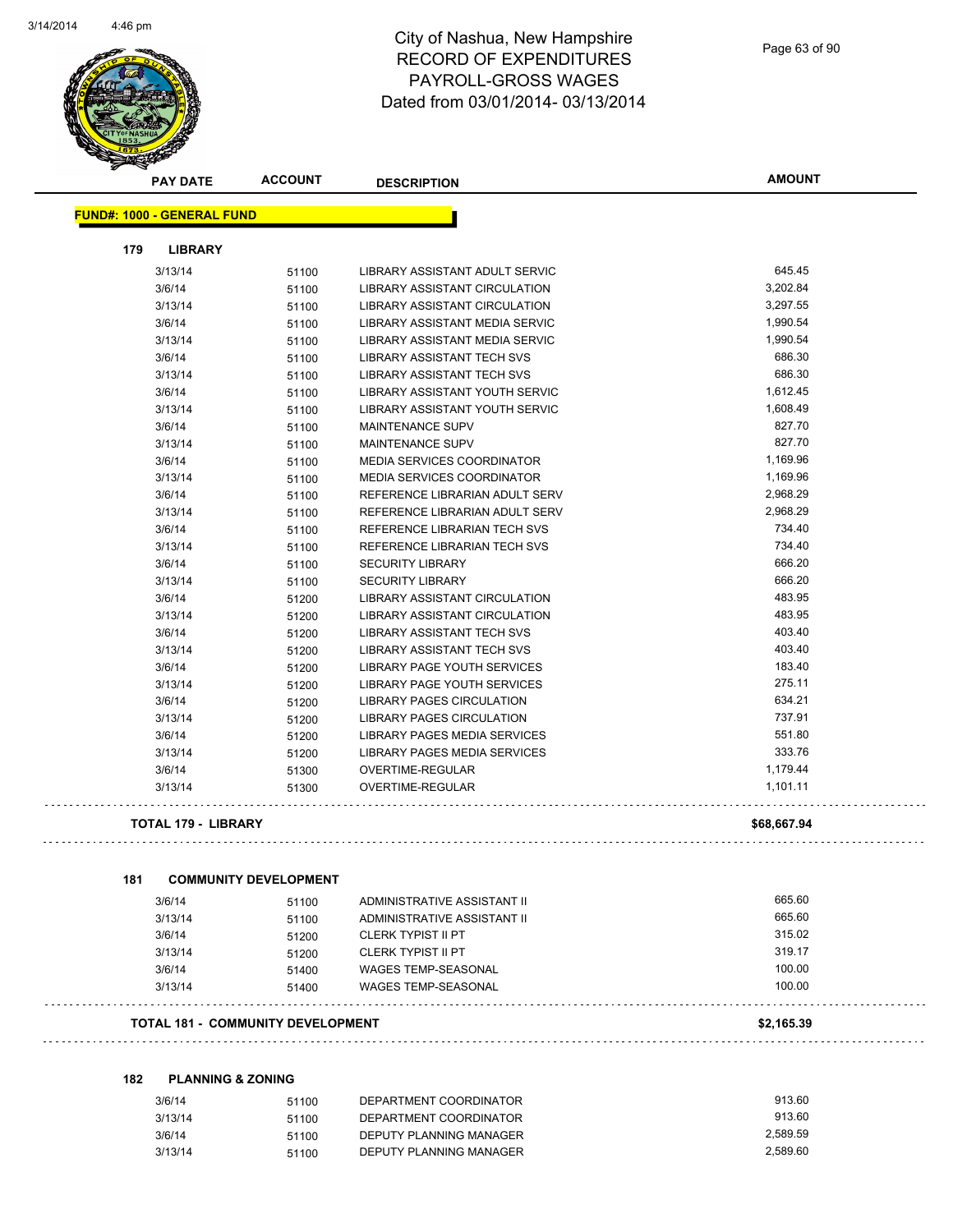

Page 64 of 90

|     | <b>PAY DATE</b>                   | <b>ACCOUNT</b>                           | <b>DESCRIPTION</b>                                 | <b>AMOUNT</b>        |
|-----|-----------------------------------|------------------------------------------|----------------------------------------------------|----------------------|
|     | <b>FUND#: 1000 - GENERAL FUND</b> |                                          |                                                    |                      |
| 182 | <b>PLANNING &amp; ZONING</b>      |                                          |                                                    |                      |
|     | 3/6/14                            | 51100                                    | MANAGER PLANNING DEPT                              | 1,865.85             |
|     | 3/13/14                           | 51100                                    | MANAGER PLANNING DEPT                              | 1,865.84             |
|     | 3/6/14                            | 51100                                    | PLANNER I                                          | 1,675.35             |
|     | 3/13/14                           | 51100                                    | <b>PLANNER I</b>                                   | 1,675.35             |
|     | 3/6/14                            | 51100                                    | <b>PLANNER II</b>                                  | 1,095.40             |
|     | 3/13/14                           |                                          | <b>PLANNER II</b>                                  | 1,095.40             |
|     | 3/6/14                            | 51100<br>51100                           | ZONING COORDINATOR                                 | 682.30               |
|     | 3/13/14                           | 51100                                    | ZONING COORDINATOR                                 | 682.30               |
|     | 3/6/14                            | 53428                                    | STENOGRAPHIC SERVICES                              | 375.00               |
|     | 3/13/14                           | 53428                                    | STENOGRAPHIC SERVICES                              | 250.00               |
|     |                                   | <b>TOTAL 182 - PLANNING &amp; ZONING</b> |                                                    |                      |
|     |                                   |                                          |                                                    | \$18,269.18          |
| 183 |                                   | <b>ECONOMIC DEVELOPMENT</b>              |                                                    |                      |
|     | 3/6/14                            | 51100                                    | <b>ECONOMIC DEV DIRECTOR</b>                       | 1,819.35             |
|     | 3/13/14                           | 51100                                    | <b>ECONOMIC DEV DIRECTOR</b>                       | 1,819.35             |
|     | 3/6/14                            | 51100                                    | OED PROGRAM COORDINATOR                            | 385.00               |
|     | 3/13/14                           | 51100                                    | OED PROGRAM COORDINATOR                            | 385.00               |
|     |                                   | <b>TOTAL 183 - ECONOMIC DEVELOPMENT</b>  |                                                    | \$4,408.70           |
| 191 | <b>SCHOOL</b>                     |                                          |                                                    |                      |
|     | 3/13/14                           | 51100                                    | 21 CENTURY ELEM MFAM RES COORD                     | 945.20               |
|     | 2/28/14                           | 51100                                    | ASSISTANT PRINCIPAL AMH                            | (15,258.91)          |
|     | 3/13/14                           | 51100                                    | ASSISTANT PRINCIPAL AMH                            | 1,406.13             |
|     | 3/13/14                           | 51100                                    | ASSISTANT PRINCIPAL BIC                            | 2,925.69             |
|     | 3/13/14                           | 51100                                    | ASSISTANT PRINCIPAL BRO                            | 1,403.82             |
|     | 3/13/14                           | 51100                                    | ASSISTANT PRINCIPAL CHARL                          | 2,967.51             |
|     | 2/28/14                           | 51100                                    | ASSISTANT PRINCIPAL DR CRSP                        | (18, 545.82)         |
|     | 3/13/14                           | 51100                                    | ASSISTANT PRINCIPAL DR CRSP                        | 2,925.69             |
|     |                                   |                                          |                                                    |                      |
|     | 3/13/14                           | 51100                                    | ASSISTANT PRINCIPAL ELM                            | 6,549.42             |
|     | 3/13/14                           |                                          | ASSISTANT PRINCIPAL FES                            | 2,967.51             |
|     | 3/13/14                           | 51100                                    | ASSISTANT PRINCIPAL FMS                            | 3,472.50             |
|     |                                   | 51100                                    |                                                    |                      |
|     | 3/13/14                           | 51100                                    | ASSISTANT PRINCIPAL LEDGE                          | 2,812.32<br>1,406.13 |
|     | 3/13/14                           | 51100                                    | ASSISTANT PRINCIPAL MDE                            | 2,892.52             |
|     | 3/13/14                           | 51100                                    | ASSISTANT PRINCIPAL MTP<br>ASSISTANT PRINCIPAL NHN | 13,012.81            |
|     | 3/13/14                           | 51100                                    | ASSISTANT PRINCIPAL NHS                            | 12,580.80            |
|     | 3/13/14                           | 51100                                    |                                                    | 3,272.60             |
|     | 3/13/14<br>3/13/14                | 51100                                    | ASSISTANT PRINCIPAL PMS<br>ASSISTANT PRINCIPAL SHE | 2,807.70             |
|     |                                   | 51100                                    | ASSISTANT SUPERINTENDENT                           | 8,261.40             |
|     | 3/13/14<br>3/13/14                | 51100                                    |                                                    |                      |
|     |                                   | 51100                                    | ASST DIRECTOR PLANT OPS                            | 4,353.40<br>6,079.49 |
|     | 3/13/14                           | 51100                                    | ASST DIRECTOR SPED                                 |                      |
|     | 3/13/14                           | 51100                                    | ASST SYSTEMS ADMIN FULL YEAR                       | 12,461.49            |
|     | 3/13/14                           | 51100                                    | ASST SYSTEMS ADMIN SCH YEAR                        | 804.83               |
|     | 3/13/14                           | 51100                                    | ATTENDANCE OFFICER                                 | 2,270.19             |
|     | 3/13/14<br>3/13/14                | 51100<br>51100                           | CAREER CENTER COORD NHN<br>CAREER CENTER COORD NHS | 1,478.39<br>1,478.39 |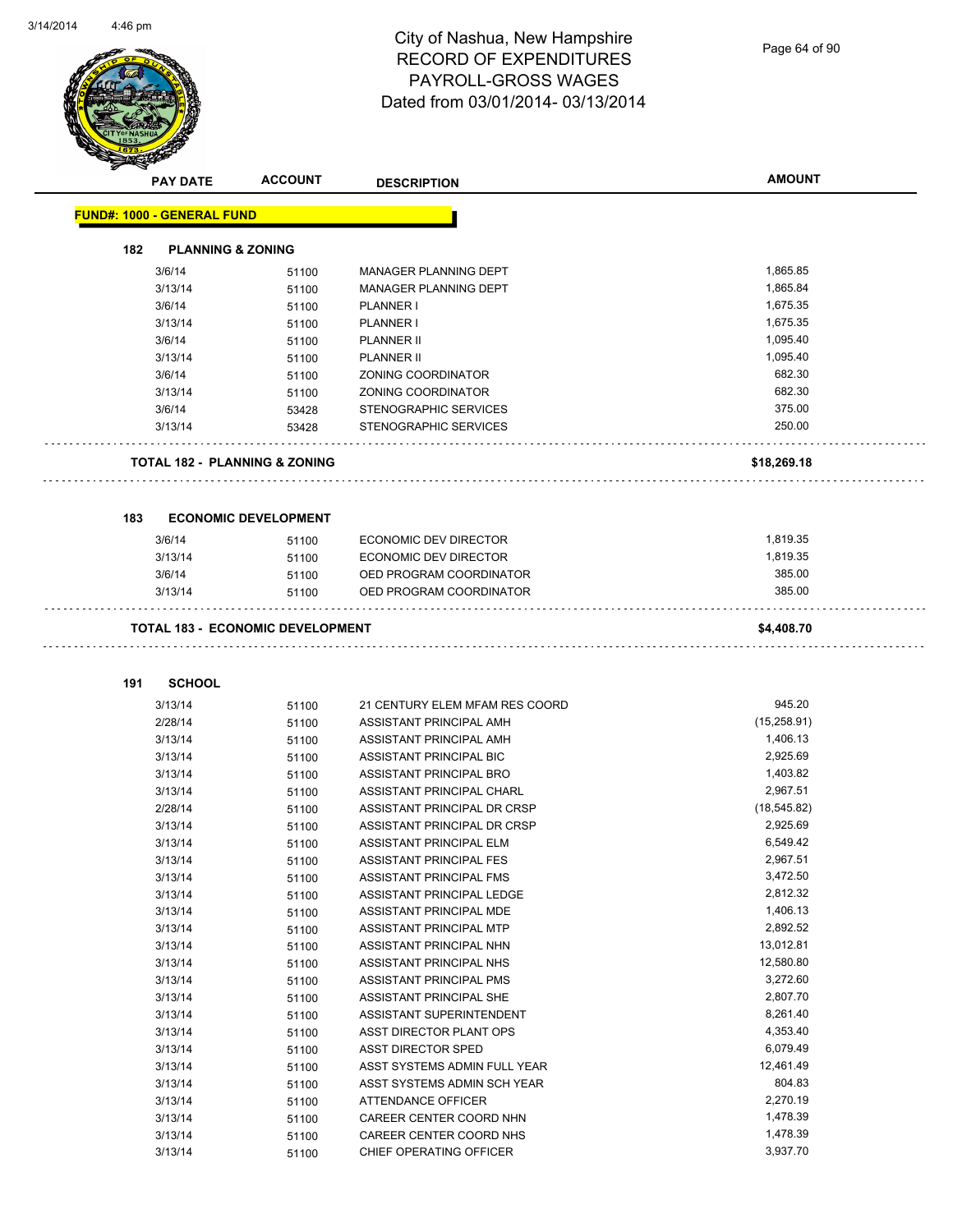

|                                   | <b>PAY DATE</b> | <b>ACCOUNT</b> | <b>DESCRIPTION</b>                                             | <b>AMOUNT</b>        |
|-----------------------------------|-----------------|----------------|----------------------------------------------------------------|----------------------|
| <b>FUND#: 1000 - GENERAL FUND</b> |                 |                |                                                                |                      |
|                                   |                 |                |                                                                |                      |
| 191                               | <b>SCHOOL</b>   |                |                                                                |                      |
| 3/13/14                           |                 | 51100          | CLERICAL ACADEMY NHN                                           | 1,953.79             |
| 3/13/14                           |                 | 51100          | CLERICAL ACADEMY NHS                                           | 2,612.30             |
| 3/6/14                            |                 | 51100          | CLERICAL ASST SUPER SUP                                        | 2,017.54             |
| 3/13/14                           |                 | 51100          | <b>CLERICAL ASST SUPER SUP</b>                                 | 2,017.54             |
| 3/13/14                           |                 | 51100          | CLERICAL ATHLETIC NHN                                          | 671.99               |
| 3/13/14                           |                 | 51100          | <b>CLERICAL ATHLETIC NHS</b>                                   | 679.15               |
| 3/6/14                            |                 | 51100          | CLERICAL BOARD OF ED SUP                                       | 774.75               |
| 3/13/14                           |                 | 51100          | CLERICAL BOARD OF ED SUP                                       | 774.75               |
| 3/6/14                            |                 | 51100          | <b>CLERICAL BUSINESS</b>                                       | 3,455.35             |
| 3/13/14                           |                 | 51100          | <b>CLERICAL BUSINESS</b>                                       | 3,455.36             |
| 3/6/14                            |                 | 51100          | CLERICAL CHIEF OP OFFICER SUP                                  | 794.63               |
| 3/13/14                           |                 | 51100          | <b>CLERICAL CHIEF OP OFFICER SUP</b>                           | 794.64               |
| 3/6/14                            |                 | 51100          | CLERICAL CTE NHN                                               | 712.89               |
| 3/13/14                           |                 | 51100          | CLERICAL CTE NHN                                               | 712.90               |
| 3/13/14                           |                 | 51100          | CLERICAL CTE NHS                                               | 690.40               |
| 3/13/14                           |                 | 51100          | <b>CLERICAL GUIDANCE ELM</b>                                   | 724.15               |
| 3/13/14                           |                 | 51100          | <b>CLERICAL GUIDANCE NHN</b>                                   | 2,643.42             |
| 3/13/14                           |                 | 51100          | <b>CLERICAL GUIDANCE NHS</b>                                   | 2,697.75             |
| 3/6/14                            |                 | 51100          | <b>CLERICAL HUMAN RESOURCES</b>                                | 2,713.30<br>2,746.24 |
| 3/13/14<br>3/6/14                 |                 | 51100          | <b>CLERICAL HUMAN RESOURCES</b><br><b>CLERICAL PAYROLL SUP</b> | 647.65               |
| 3/13/14                           |                 | 51100          | <b>CLERICAL PAYROLL SUP</b>                                    | 647.65               |
| 3/6/14                            |                 | 51100          | <b>CLERICAL PLANT OPS</b>                                      | 733.81               |
| 3/13/14                           |                 | 51100<br>51100 | <b>CLERICAL PLANT OPS</b>                                      | 724.15               |
| 3/13/14                           |                 | 51100          | <b>CLERICAL PRINCIPAL AMH</b>                                  | 1,210.98             |
| 3/13/14                           |                 | 51100          | <b>CLERICAL PRINCIPAL BIC</b>                                  | 1,306.15             |
| 3/13/14                           |                 | 51100          | <b>CLERICAL PRINCIPAL BIR</b>                                  | 1,288.75             |
| 3/13/14                           |                 | 51100          | <b>CLERICAL PRINCIPAL BRO</b>                                  | 1,414.55             |
| 3/13/14                           |                 | 51100          | CLERICAL PRINCIPAL CHA                                         | 1,295.30             |
| 3/13/14                           |                 | 51100          | <b>CLERICAL PRINCIPAL DRC</b>                                  | 1,295.30             |
| 3/13/14                           |                 | 51100          | CLERICAL PRINCIPAL ELM                                         | 3,118.84             |
| 3/13/14                           |                 | 51100          | <b>CLERICAL PRINCIPAL FES</b>                                  | 1,272.47             |
| 3/13/14                           |                 | 51100          | <b>CLERICAL PRINCIPAL FMS</b>                                  | 2,048.70             |
| 3/13/14                           |                 | 51100          | <b>CLERICAL PRINCIPAL LDG</b>                                  | 1,263.40             |
| 3/13/14                           |                 | 51100          | <b>CLERICAL PRINCIPAL MDE</b>                                  | 1,478.14             |
| 3/13/14                           |                 | 51100          | <b>CLERICAL PRINCIPAL MTP</b>                                  | 1,338.05             |
| 3/6/14                            |                 | 51100          | CLERICAL PRINCIPAL NHN                                         | 1,263.40             |
| 3/13/14                           |                 | 51100          | CLERICAL PRINCIPAL NHN                                         | 2,545.43             |
| 3/6/14                            |                 | 51100          | <b>CLERICAL PRINCIPAL NHS</b>                                  | 1,372.50             |
| 3/13/14                           |                 | 51100          | CLERICAL PRINCIPAL NHS                                         | 1,372.51             |
| 3/13/14                           |                 | 51100          | <b>CLERICAL PRINCIPAL NSE</b>                                  | 1,369.55             |
| 3/13/14                           |                 | 51100          | <b>CLERICAL PRINCIPAL PMS</b>                                  | 2,019.05             |
| 3/13/14                           |                 | 51100          | CLERICAL PRINCIPAL SHE                                         | 1,356.62             |
| 3/13/14                           |                 | 51100          | CLERICAL RECEPTIONIST NHS                                      | 615.75               |
| 3/13/14                           |                 | 51100          | CLERICAL SPECIAL ED NHS                                        | 724.15               |
| 3/6/14                            |                 | 51100          | CLERICAL SPECIAL ED SUP                                        | 1,448.30             |
| 3/13/14                           |                 | 51100          | CLERICAL SPECIAL ED SUP                                        | 1,448.30             |
| 3/6/14                            |                 | 51100          | <b>CLERICAL STUDENT SERV SUP</b>                               | 784.15               |
| 3/13/14                           |                 | 51100          | CLERICAL STUDENT SERV SUP                                      | 784.15               |
| 3/13/14                           |                 | 51100          | CLERICAL SUB SERVICE SUP                                       | 723.28               |
| 3/6/14                            |                 | 51100          | CLERICAL SUPERINTENDANT SUP                                    | 925.90               |
| 3/13/14                           |                 | 51100          | <b>CLERICAL SUPERINTENDANT SUP</b>                             | 925.90               |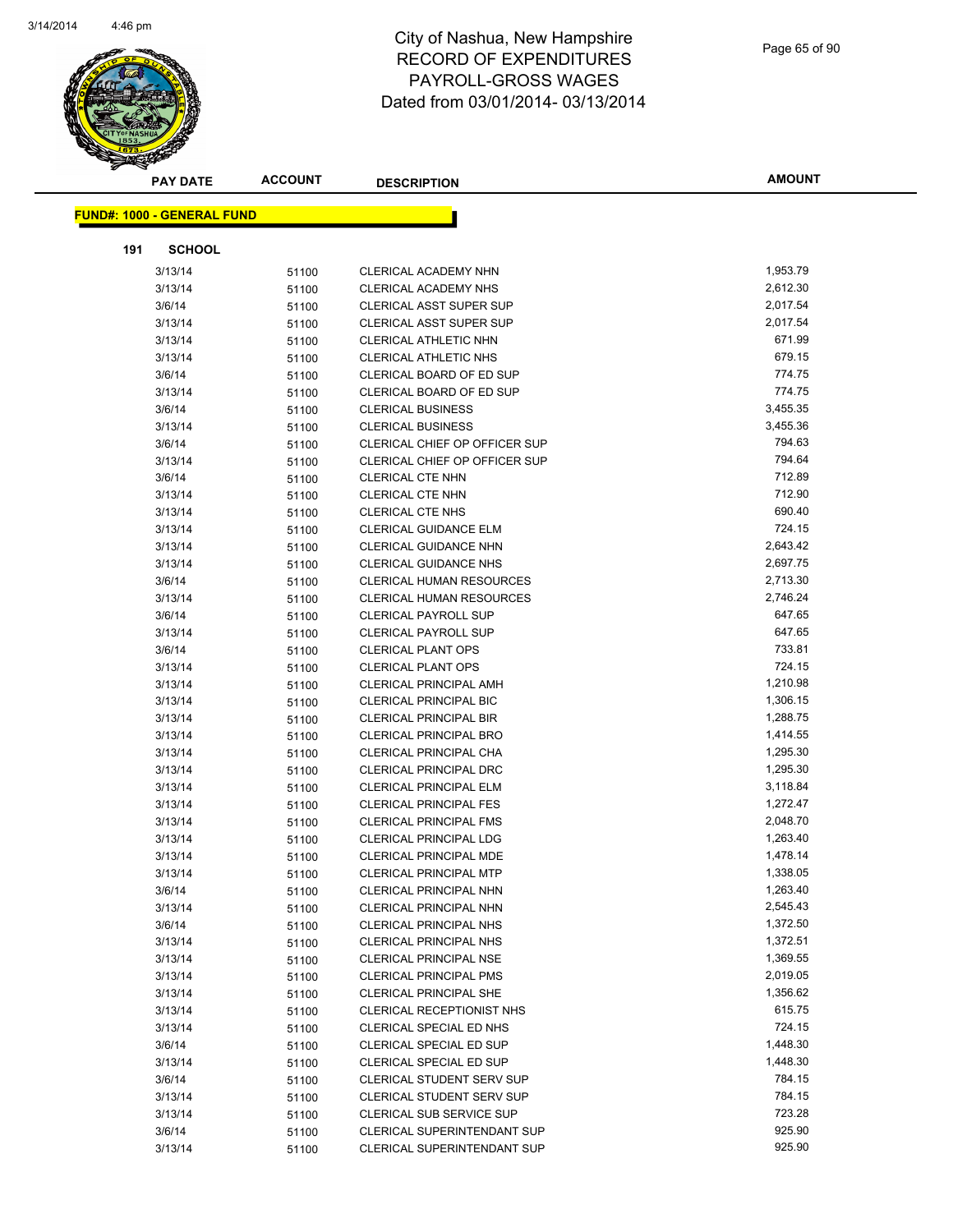

|     | <b>PAY DATE</b>                   | <b>ACCOUNT</b> | <b>DESCRIPTION</b>                           | <b>AMOUNT</b>        |
|-----|-----------------------------------|----------------|----------------------------------------------|----------------------|
|     |                                   |                |                                              |                      |
|     | <b>FUND#: 1000 - GENERAL FUND</b> |                |                                              |                      |
| 191 | <b>SCHOOL</b>                     |                |                                              |                      |
|     | 3/6/14                            | 51100          | CLERICAL VOCATIONAL NHN                      | 704.83               |
|     | 3/13/14                           | 51100          | CLERICAL VOCATIONAL NHN                      | 719.32               |
|     | 3/13/14                           | 51100          | <b>CURRICULUM SUPERVISOR</b>                 | 5,847.00             |
|     | 3/6/14                            | 51100          | <b>CUSTODIAN AMH</b>                         | 1,941.60             |
|     | 3/13/14                           | 51100          | <b>CUSTODIAN AMH</b>                         | 1,941.60             |
|     | 3/6/14                            | 51100          | <b>CUSTODIAN ASST HEAD ELM</b>               | 736.80               |
|     | 3/13/14                           | 51100          | <b>CUSTODIAN ASST HEAD ELM</b>               | 736.80               |
|     | 3/6/14                            | 51100          | <b>CUSTODIAN ASST HEAD FMS</b>               | 736.80               |
|     | 3/13/14                           | 51100          | <b>CUSTODIAN ASST HEAD FMS</b>               | 736.80               |
|     | 3/6/14                            | 51100          | CUSTODIAN ASST HEAD NHN                      | 648.68               |
|     | 3/13/14                           | 51100          | <b>CUSTODIAN ASST HEAD NHN</b>               | 736.80               |
|     | 3/6/14                            | 51100          | <b>CUSTODIAN ASST HEAD NHS</b>               | 1,618.01             |
|     | 3/13/14                           | 51100          | <b>CUSTODIAN ASST HEAD NHS</b>               | 1,618.01             |
|     | 3/6/14                            | 51100          | <b>CUSTODIAN ASST HEAD PMS</b>               | 299.35               |
|     | 3/13/14                           | 51100          | <b>CUSTODIAN ASST HEAD PMS</b>               | 299.35               |
|     | 3/6/14                            | 51100          | <b>CUSTODIAN BIC</b>                         | 1,941.60             |
|     | 3/13/14                           | 51100          | <b>CUSTODIAN BIC</b>                         | 1,941.60             |
|     | 3/6/14                            | 51100          | <b>CUSTODIAN BIR</b>                         | 1,941.60             |
|     | 3/13/14                           | 51100          | <b>CUSTODIAN BIR</b>                         | 1,949.69             |
|     | 3/6/14                            | 51100          | <b>CUSTODIAN BRO</b>                         | 1,294.40             |
|     | 3/13/14                           | 51100          | <b>CUSTODIAN BRO</b>                         | 1,294.40             |
|     | 3/6/14                            | 51100          | <b>CUSTODIAN CHA</b>                         | 1,294.40             |
|     | 3/13/14                           | 51100          | <b>CUSTODIAN CHA</b>                         | 1,294.40             |
|     | 3/6/14                            | 51100          | <b>CUSTODIAN DRC</b>                         | 1,294.40             |
|     | 3/13/14                           | 51100          | <b>CUSTODIAN DRC</b>                         | 1,294.40             |
|     | 3/6/14                            | 51100          | <b>CUSTODIAN ELM</b>                         | 5,260.82             |
|     | 3/13/14                           | 51100          | <b>CUSTODIAN ELM</b>                         | 5,289.12             |
|     | 3/6/14                            | 51100          | <b>CUSTODIAN FES</b>                         | 1,294.40<br>1,294.40 |
|     | 3/13/14<br>3/6/14                 | 51100          | <b>CUSTODIAN FES</b><br><b>CUSTODIAN FMS</b> | 2,204.55             |
|     | 3/13/14                           | 51100          | <b>CUSTODIAN FMS</b>                         | 2,204.55             |
|     | 3/6/14                            | 51100<br>51100 | <b>CUSTODIAN HEAD AMH</b>                    | 736.80               |
|     | 3/13/14                           | 51100          | <b>CUSTODIAN HEAD AMH</b>                    | 736.80               |
|     | 3/6/14                            | 51100          | <b>CUSTODIAN HEAD BIC</b>                    | 792.06               |
|     | 3/13/14                           | 51100          | <b>CUSTODIAN HEAD BIC</b>                    | 736.80               |
|     | 3/6/14                            | 51100          | <b>CUSTODIAN HEAD BIR</b>                    | 736.80               |
|     | 3/13/14                           | 51100          | <b>CUSTODIAN HEAD BIR</b>                    | 736.80               |
|     | 3/6/14                            | 51100          | <b>CUSTODIAN HEAD BRO</b>                    | 736.80               |
|     | 3/13/14                           | 51100          | <b>CUSTODIAN HEAD BRO</b>                    | 736.80               |
|     | 3/6/14                            | 51100          | <b>CUSTODIAN HEAD CHA</b>                    | 736.80               |
|     | 3/13/14                           | 51100          | <b>CUSTODIAN HEAD CHA</b>                    | 736.80               |
|     | 3/6/14                            | 51100          | <b>CUSTODIAN HEAD DRC</b>                    | 299.35               |
|     | 3/13/14                           | 51100          | <b>CUSTODIAN HEAD DRC</b>                    | 299.35               |
|     | 3/6/14                            | 51100          | <b>CUSTODIAN HEAD ELM</b>                    | 873.20               |
|     | 3/13/14                           | 51100          | <b>CUSTODIAN HEAD ELM</b>                    | 873.20               |
|     | 3/6/14                            | 51100          | <b>CUSTODIAN HEAD FES</b>                    | 736.80               |
|     | 3/13/14                           | 51100          | <b>CUSTODIAN HEAD FES</b>                    | 736.80               |
|     | 3/6/14                            | 51100          | <b>CUSTODIAN HEAD FMS</b>                    | 873.20               |
|     | 3/13/14                           | 51100          | <b>CUSTODIAN HEAD FMS</b>                    | 873.20               |
|     | 3/6/14                            | 51100          | <b>CUSTODIAN HEAD LDG</b>                    | 736.80               |
|     | 3/13/14                           | 51100          | <b>CUSTODIAN HEAD LDG</b>                    | 736.80               |
|     | 3/6/14                            | 51100          | <b>CUSTODIAN HEAD MDE</b>                    | 736.80               |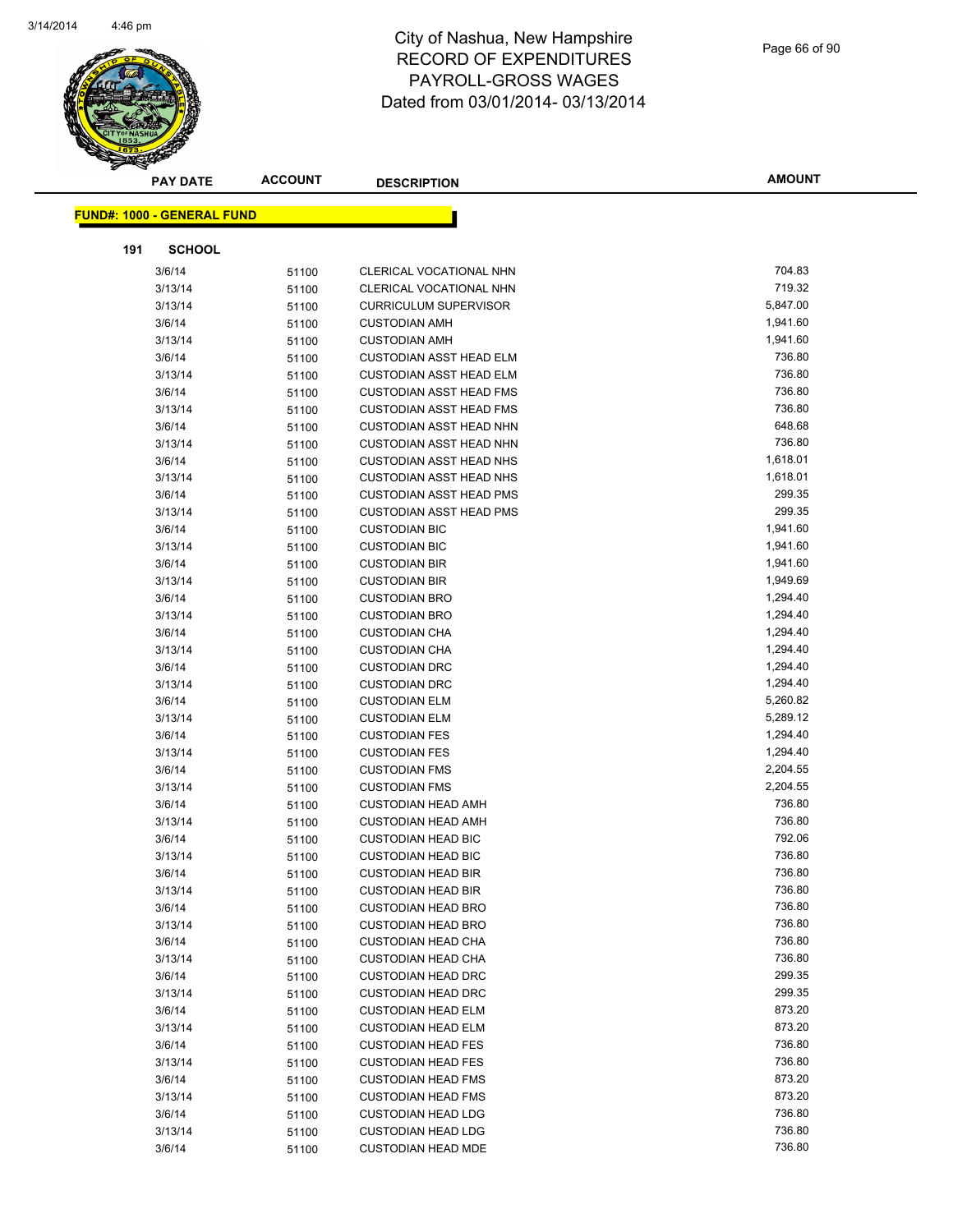

| <b>PAY DATE</b>                   | <b>ACCOUNT</b> | <b>DESCRIPTION</b>              | AMOUNT   |
|-----------------------------------|----------------|---------------------------------|----------|
|                                   |                |                                 |          |
| <b>FUND#: 1000 - GENERAL FUND</b> |                |                                 |          |
| 191<br><b>SCHOOL</b>              |                |                                 |          |
| 3/13/14                           | 51100          | <b>CUSTODIAN HEAD MDE</b>       | 736.80   |
| 3/6/14                            | 51100          | <b>CUSTODIAN HEAD MTP</b>       | 736.80   |
| 3/13/14                           | 51100          | <b>CUSTODIAN HEAD MTP</b>       | 736.80   |
| 3/6/14                            | 51100          | <b>CUSTODIAN HEAD NHN</b>       | 878.40   |
| 3/13/14                           | 51100          | <b>CUSTODIAN HEAD NHN</b>       | 878.40   |
| 3/6/14                            | 51100          | <b>CUSTODIAN HEAD NHS</b>       | 878.40   |
| 3/13/14                           | 51100          | <b>CUSTODIAN HEAD NHS</b>       | 878.40   |
| 3/6/14                            | 51100          | <b>CUSTODIAN HEAD NSE</b>       | 736.80   |
| 3/13/14                           | 51100          | <b>CUSTODIAN HEAD NSE</b>       | 736.80   |
| 3/6/14                            | 51100          | <b>CUSTODIAN HEAD PMS</b>       | 873.20   |
| 3/13/14                           | 51100          | <b>CUSTODIAN HEAD PMS</b>       | 873.20   |
| 3/6/14                            | 51100          | <b>CUSTODIAN HEAD SHE</b>       | 736.80   |
| 3/13/14                           | 51100          | <b>CUSTODIAN HEAD SHE</b>       | 736.80   |
| 3/6/14                            | 51100          | <b>CUSTODIAN LDG</b>            | 1,941.60 |
| 3/13/14                           | 51100          | <b>CUSTODIAN LDG</b>            | 1,812.16 |
| 3/6/14                            | 51100          | <b>CUSTODIAN MDE</b>            | 1,294.40 |
| 3/13/14                           | 51100          | <b>CUSTODIAN MDE</b>            | 1,294.40 |
| 3/6/14                            | 51100          | <b>CUSTODIAN MTP</b>            | 1,294.40 |
| 3/13/14                           | 51100          | <b>CUSTODIAN MTP</b>            | 1,294.40 |
| 3/6/14                            | 51100          | <b>CUSTODIAN NHN</b>            | 9,734.00 |
| 3/13/14                           | 51100          | <b>CUSTODIAN NHN</b>            | 9,764.00 |
| 3/6/14                            | 51100          | <b>CUSTODIAN NHS</b>            | 9,874.79 |
| 3/13/14                           | 51100          | <b>CUSTODIAN NHS</b>            | 9,772.00 |
| 3/6/14                            | 51100          | <b>CUSTODIAN NSE</b>            | 1,294.40 |
| 3/13/14                           | 51100          | <b>CUSTODIAN NSE</b>            | 1,294.40 |
| 3/6/14                            | 51100          | <b>CUSTODIAN PMS</b>            | 2,257.20 |
| 3/13/14                           | 51100          | <b>CUSTODIAN PMS</b>            | 2,031.20 |
| 3/6/14                            | 51100          | <b>CUSTODIAN SHE</b>            | 1,294.40 |
| 3/13/14                           | 51100          | <b>CUSTODIAN SHE</b>            | 1,557.33 |
| 3/13/14                           | 51100          | <b>CUSTODIAN SUPERVISOR WPO</b> | 1,985.70 |
| 3/6/14                            | 51100          | <b>CUSTODIAN WID</b>            | 1,384.00 |
| 3/13/14                           | 51100          | <b>CUSTODIAN WID</b>            | 1,384.00 |
| 3/13/14                           | 51100          | DATA ANALYST                    | 1,760.80 |
| 3/13/14                           | 51100          | DIRECTOR ADULT ED               | 3,076.90 |
| 3/13/14                           | 51100          | <b>DIRECTOR ATHLETICS</b>       | 3,342.30 |
| 3/13/14                           | 51100          | DIRECTOR BUSINESS               | 2,893.00 |
| 3/13/14                           | 51100          | <b>DIRECTOR COM GRANTS</b>      | 3,008.90 |
| 3/13/14                           | 51100          | <b>DIRECTOR GUIDANCE</b>        | 3,272.60 |
| 3/13/14                           | 51100          | DIRECTOR HUMAN RESOURCES        | 3,117.00 |
| 3/13/14                           | 51100          | DIRECTOR PLANT OPS              | 3,513.30 |
| 3/13/14                           | 51100          | DIRECTOR PRE SCHOOL             | 2,593.50 |
| 3/13/14                           | 51100          | DIRECTOR SEC CURRICULUM & INST  | 3,369.90 |
| 3/13/14                           | 51100          | DIRECTOR SPECIAL ED             | 3,656.40 |
| 3/13/14                           | 51100          | DIRECTOR STUDENT SERVICES       | 3,137.29 |
| 3/13/14                           | 51100          | DIRECTOR TECHNOLOGY             | 3,951.60 |
| 3/13/14                           | 51100          | DIRECTOR TRANSPORTATION         | 2,986.51 |
| 3/13/14                           | 51100          | DIRECTOR VOCATIONAL             | 6,898.10 |
| 3/13/14                           | 51100          | DW TECHNOLOGY PEER COACH        | 2,501.82 |
| 3/13/14                           | 51100          | ELL OUTREACH WORKER             | 1,538.40 |
| 3/13/14                           | 51100          | <b>GUIDANCE COUNSELOR AMH</b>   | 1,694.52 |
| 3/13/14                           | 51100          | <b>GUIDANCE COUNSELOR BIC</b>   | 1,497.71 |
| 3/13/14                           | 51100          | <b>GUIDANCE COUNSELOR BIR</b>   | 2,761.41 |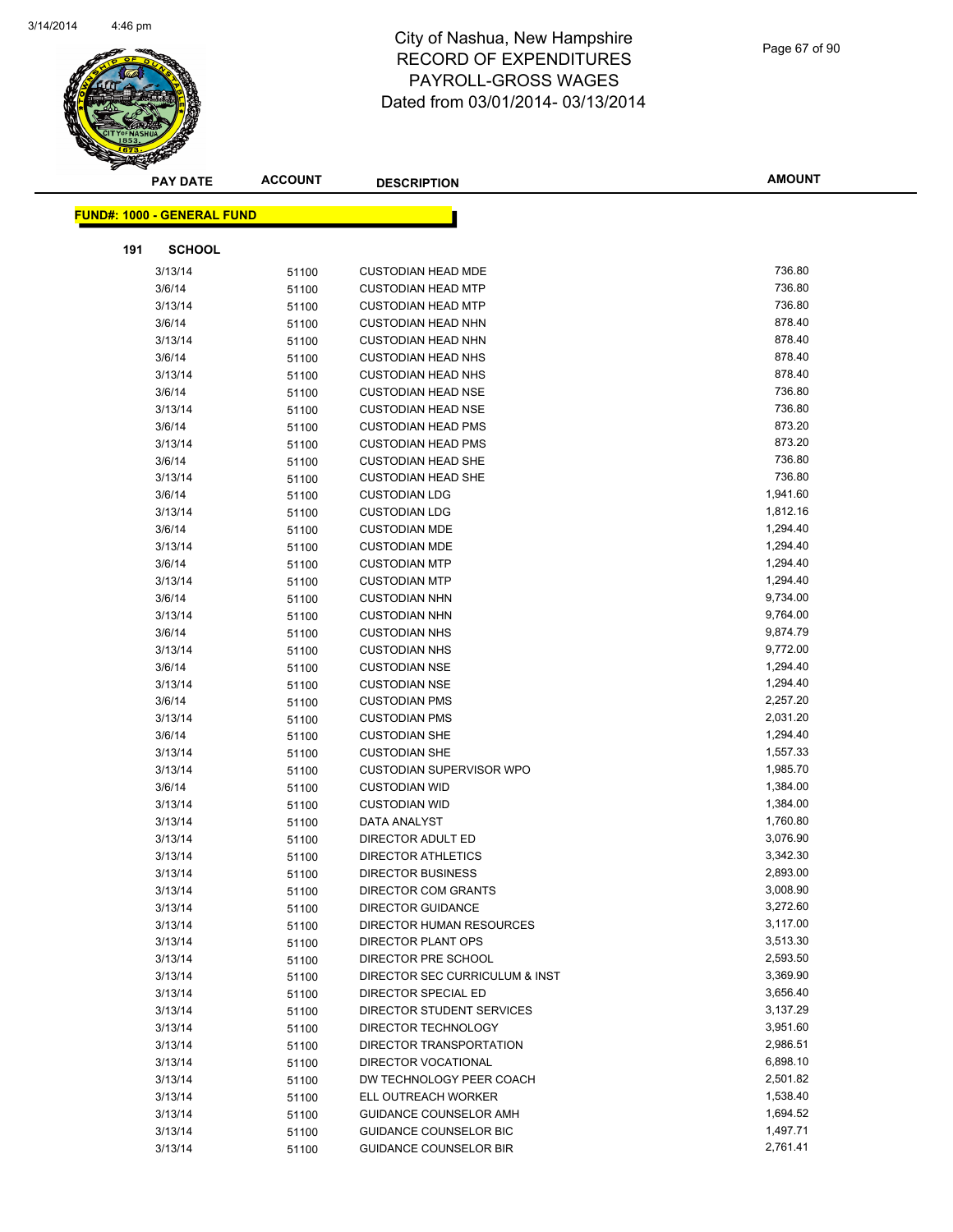

| <b>PAY DATE</b>                   | <b>ACCOUNT</b> | <b>DESCRIPTION</b>            | <b>AMOUNT</b> |
|-----------------------------------|----------------|-------------------------------|---------------|
| <b>FUND#: 1000 - GENERAL FUND</b> |                |                               |               |
|                                   |                |                               |               |
| <b>SCHOOL</b><br>191              |                |                               |               |
| 3/13/14                           | 51100          | GUIDANCE COUNSELOR BRO        | 1,650.70      |
| 3/13/14                           | 51100          | <b>GUIDANCE COUNSELOR CHA</b> | 2,761.41      |
| 3/13/14                           | 51100          | <b>GUIDANCE COUNSELOR DRC</b> | 2,674.82      |
| 3/13/14                           | 51100          | <b>GUIDANCE COUNSELOR ELM</b> | 10,215.47     |
| 3/13/14                           | 51100          | <b>GUIDANCE COUNSELOR FES</b> | 2,674.82      |
| 3/13/14                           | 51100          | <b>GUIDANCE COUNSELOR FMS</b> | 5,611.03      |
| 3/13/14                           | 51100          | GUIDANCE COUNSELOR LDG        | 2,540.22      |
| 3/13/14                           | 51100          | <b>GUIDANCE COUNSELOR MDE</b> | 2,119.30      |
| 3/13/14                           | 51100          | <b>GUIDANCE COUNSELOR MTP</b> | 2,674.82      |
| 3/13/14                           | 51100          | GUIDANCE COUNSELOR NHN        | 18,911.67     |
| 3/13/14                           | 51100          | GUIDANCE COUNSELOR NHS        | 19,968.85     |
| 3/13/14                           | 51100          | <b>GUIDANCE COUNSELOR NSE</b> | 2,674.82      |
| 3/13/14                           | 51100          | <b>GUIDANCE COUNSELOR PMS</b> | 9,255.23      |
| 3/13/14                           | 51100          | <b>GUIDANCE COUNSELOR SHE</b> | 2,458.59      |
| 3/13/14                           | 51100          | JOB DEVELOPER SPED NHN        | 2,761.41      |
| 3/13/14                           | 51100          | <b>LIBRARIAN AMH</b>          | 2,458.59      |
| 3/13/14                           | 51100          | <b>LIBRARIAN BIR</b>          | 1,823.09      |
| 3/13/14                           | 51100          | <b>LIBRARIAN BRO</b>          | 1,683.48      |
| 3/13/14                           | 51100          | LIBRARIAN CHA                 | 2,761.41      |
| 3/13/14                           | 51100          | <b>LIBRARIAN DRC</b>          | 1,683.48      |
| 3/13/14                           | 51100          | <b>LIBRARIAN ELM</b>          | 1,554.78      |
| 3/13/14                           | 51100          | <b>LIBRARIAN FES</b>          | 2,154.52      |
| 3/13/14                           | 51100          | <b>LIBRARIAN FMS</b>          | 3,161.19      |
| 3/13/14                           | 51100          | <b>LIBRARIAN LDG</b>          | 1,823.09      |
| 3/13/14                           | 51100          | <b>LIBRARIAN MDE</b>          | 2,119.30      |
| 3/13/14                           | 51100          | <b>LIBRARIAN MTP</b>          | 2,295.91      |
| 3/13/14                           | 51100          | <b>LIBRARIAN NHN</b>          | 4,324.91      |
| 3/13/14                           | 51100          | <b>LIBRARIAN NHS</b>          | 4,590.14      |
| 3/13/14                           | 51100          | <b>LIBRARIAN NSE</b>          | 2,119.30      |
| 3/13/14                           | 51100          | <b>LIBRARIAN PMS</b>          | 2,761.41      |
| 3/13/14                           | 51100          | <b>LIBRARIAN SHE</b>          | 2,674.82      |
| 3/13/14                           | 51100          | LICENSED PRACTICAL NURSE AMH  | 1,126.32      |
| 3/13/14                           | 51100          | LICENSED PRACTICAL NURSE ELM  | 1,437.18      |
| 3/6/14                            | 51100          | MAINTENANCE ALARM WPO         | 930.40        |
| 3/13/14                           | 51100          | MAINTENANCE ALARM WPO         | 930.40        |
| 3/6/14                            | 51100          | MAINTENANCE ASST GRDS WPO     | 886.40        |
| 3/13/14                           | 51100          | MAINTENANCE ASST GRDS WPO     | 886.40        |
| 3/6/14                            | 51100          | MAINTENANCE CARPENTER WPO     | 909.20        |
| 3/13/14                           | 51100          | MAINTENANCE CARPENTER WPO     | 909.20        |
| 3/6/14                            | 51100          | MAINTENANCE ELECTRICIAN WPO   | 1,860.80      |
| 3/13/14                           | 51100          | MAINTENANCE ELECTRICIAN WPO   | 1,860.80      |
| 3/6/14                            | 51100          | MAINTENANCE GRDS FORMEN WPO   | 909.20        |
| 3/13/14                           | 51100          | MAINTENANCE GRDS FORMEN WPO   | 909.20        |
| 3/6/14                            | 51100          | MAINTENANCE GROUNDS WPO       | 3,120.80      |
| 3/13/14                           | 51100          | MAINTENANCE GROUNDS WPO       | 3,120.80      |
| 3/6/14                            | 51100          | MAINTENANCE HVAC WPO          | 3,562.93      |
| 3/13/14                           | 51100          | MAINTENANCE HVAC WPO          | 3,602.25      |
| 3/6/14                            | 51100          | MAINTENANCE MESSENGER WPO     | 873.20        |
| 3/13/14                           | 51100          | MAINTENANCE MESSENGER WPO     | 873.20        |
| 3/6/14                            | 51100          | MAINTENANCE PLUMBER WPO       | 1,860.80      |
| 3/13/14                           | 51100          | MAINTENANCE PLUMBER WPO       | 1,860.80      |
| 3/6/14                            | 51100          | MAINTENANCE TRADES WPO        | 2,711.60      |
|                                   |                |                               |               |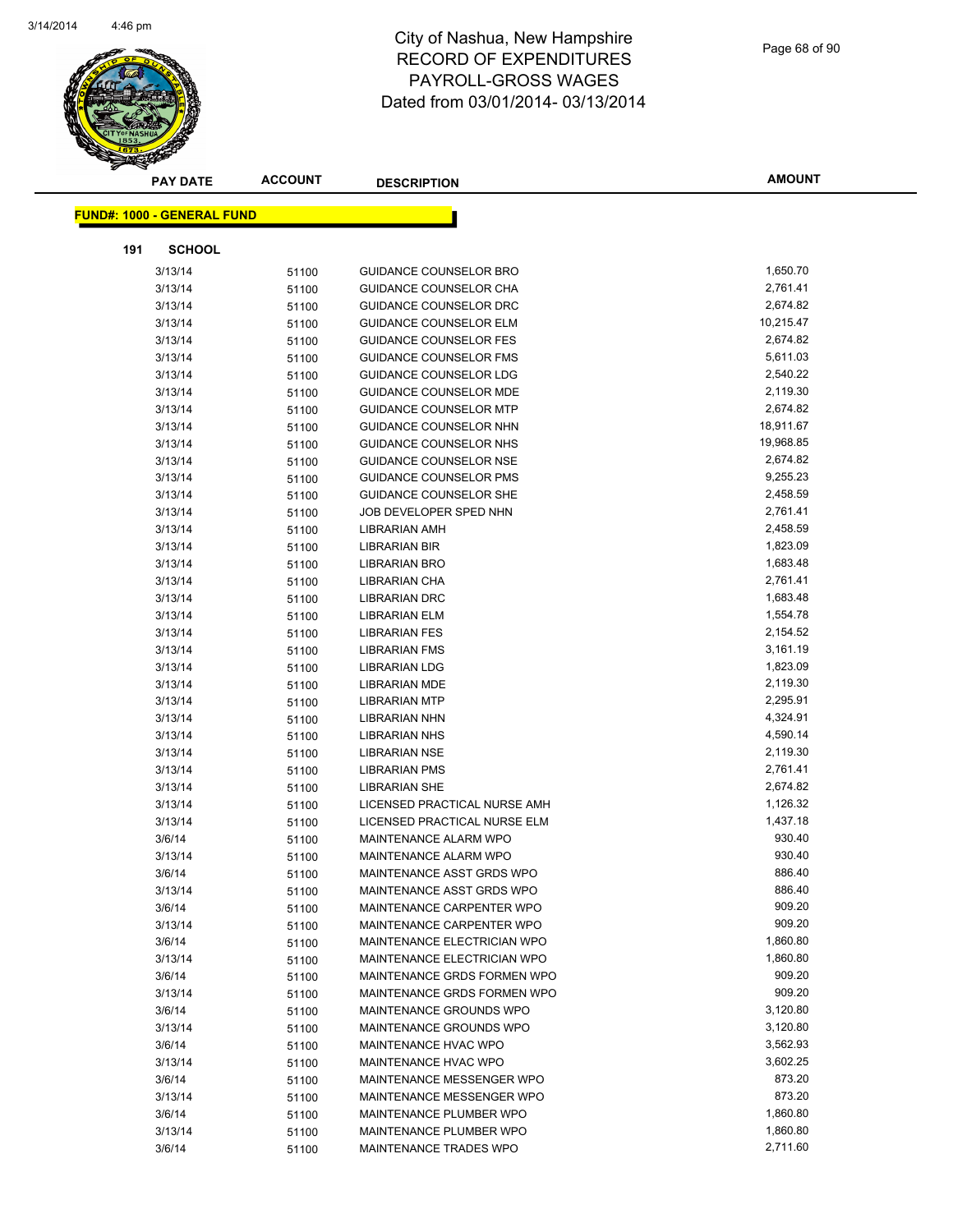

Page 69 of 90

| <b>PAY DATE</b>                   | <b>ACCOUNT</b> | <b>DESCRIPTION</b>                         | <b>AMOUNT</b>      |
|-----------------------------------|----------------|--------------------------------------------|--------------------|
|                                   |                |                                            |                    |
| <b>FUND#: 1000 - GENERAL FUND</b> |                |                                            |                    |
| 191<br><b>SCHOOL</b>              |                |                                            |                    |
| 3/13/14                           | 51100          | MAINTENANCE TRADES WPO                     | 2,711.60           |
| 3/13/14                           | 51100          | <b>MARKETING TEACHER NHS</b>               | 2,119.30           |
| 3/13/14                           | 51100          | <b>NURSE AMH</b>                           | 2,376.78           |
| 3/13/14                           | 51100          | <b>NURSE BIC</b>                           | 2,106.76           |
| 3/13/14                           | 51100          | <b>NURSE BIR</b>                           | 1,565.01           |
| 3/13/14                           | 51100          | <b>NURSE BRO</b>                           | 2,027.30           |
| 3/13/14                           | 51100          | <b>NURSE CHA</b>                           | 2,376.78           |
| 3/13/14                           | 51100          | <b>NURSE DRC</b>                           | 2,376.78           |
| 3/13/14                           | 51100          | <b>NURSE ELM</b>                           | 2,808.90           |
| 3/13/14                           | 51100          | <b>NURSE FES</b>                           | 1,477.02           |
| 3/13/14                           | 51100          | <b>NURSE FMS</b>                           | 2,376.78           |
| 3/13/14                           | 51100          | <b>NURSE LDG</b>                           | 1,873.51           |
| 3/13/14                           | 51100          | <b>NURSE MDE</b>                           | 2,376.78           |
| 3/13/14                           | 51100          | <b>NURSE MTP</b>                           | 1,477.02           |
| 3/13/14                           | 51100          | <b>NURSE NHN</b>                           | 4,557.89           |
| 3/13/14                           | 51100          | <b>NURSE NHS</b>                           | 4,753.56           |
| 3/13/14                           | 51100          | <b>NURSE NSE</b>                           | 2,181.11           |
| 3/13/14                           | 51100          | <b>NURSE PMS</b>                           | 4,753.57           |
| 3/13/14                           | 51100          | <b>NURSE SHE</b>                           | 2,808.90           |
| 3/13/14                           | 51100          | OFFICE MANAGER BUSINESS                    | 2,389.10           |
| 3/13/14                           | 51100          | OFFICE MANAGER PLANT OPS                   | 1,865.90           |
| 3/13/14                           | 51100          | OFFICE MANAGER SPED                        | 1,831.40           |
| 3/13/14                           | 51100          | OUT DISTRICT COORDINATOR                   | 2,977.69           |
| 3/13/14                           | 51100          | PARA ALT AMH                               | 552.96             |
| 3/13/14                           | 51100          | PARA ALT DRC                               | 417.61             |
| 3/13/14                           | 51100          | PARA ALT FMS                               | 584.71             |
| 3/13/14                           | 51100          | PARA ALT MTP                               | 421.00             |
| 3/13/14                           | 51100          | PARA ALT PMS                               | 548.75             |
| 2/28/14                           | 51100          | PARA DW SPEC ED AMH                        | (8,694.65)         |
| 3/13/14                           | 51100          | PARA DW SPEC ED AMH                        | 9,544.88           |
| 3/13/14                           | 51100          | PARA DW SPEC ED BIC                        | 985.94             |
| 3/13/14                           | 51100          | PARA DW SPEC ED BIR                        | 1,325.69           |
| 3/13/14                           | 51100          | PARA DW SPEC ED BRO                        | 3,845.54           |
| 3/13/14                           | 51100          | PARA DW SPEC ED CHA<br>PARA DW SPEC ED DRC | 6,358.27<br>471.22 |
| 3/13/14<br>3/13/14                | 51100<br>51100 | PARA DW SPEC ED FMS                        | 1,586.72           |
| 3/13/14                           | 51100          | PARA DW SPEC ED MDE                        | 8,347.48           |
| 3/13/14                           | 51100          | PARA DW SPEC ED NHN                        | 3,927.57           |
| 3/6/14                            | 51100          | PARA DW SPEC ED NHS                        | 55.76              |
| 3/13/14                           | 51100          | PARA DW SPEC ED NHS                        | 7,372.45           |
| 3/13/14                           | 51100          | PARA DW SPEC ED NSE                        | 5,380.79           |
| 3/13/14                           | 51100          | PARA DW SPEC ED PMS                        | 5,804.98           |
| 3/13/14                           | 51100          | PARA DW SPEC ED SHE                        | 8,408.02           |
| 3/13/14                           | 51100          | PARA DW SPEC ED WID                        | 2,007.41           |
| 3/13/14                           | 51100          | PARA DW SPEC ELM                           | 5,258.02           |
| 3/13/14                           | 51100          | PARA ELL BIR                               | 519.70             |
| 3/13/14                           | 51100          | PARA ELL DRC                               | 515.40             |
| 3/13/14                           | 51100          | PARA ELL ELM                               | 536.90             |
| 3/13/14                           | 51100          | PARA ELL FES                               | 441.30             |
| 3/13/14                           | 51100          | PARA ELL FMS                               | 426.03             |
| 3/13/14                           | 51100          | PARA ELL LDG                               | 887.40             |
| 3/13/14                           | 51100          | PARA ELL MTP                               | 372.00             |
|                                   |                |                                            |                    |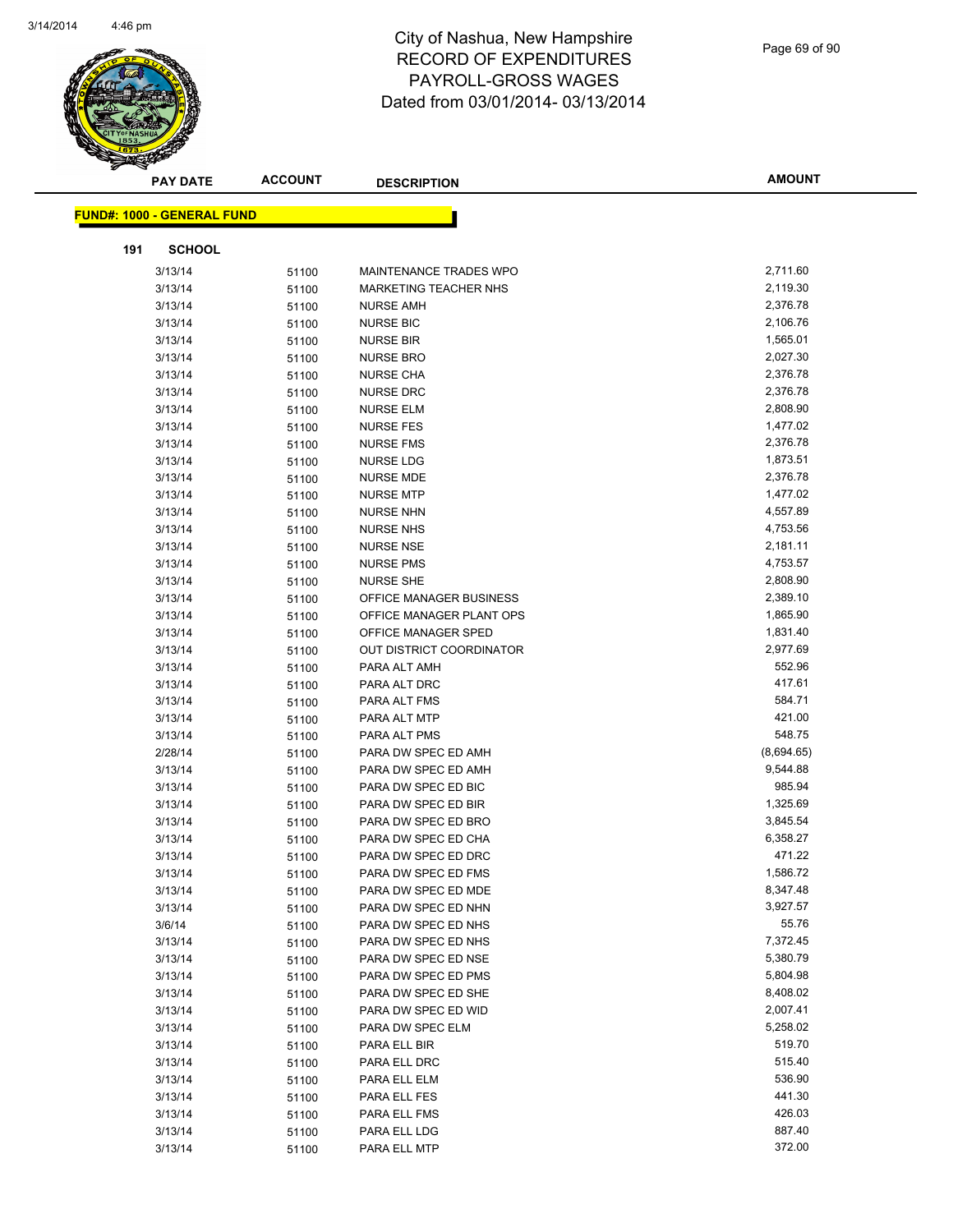

| <b>PAY DATE</b>                   | <b>ACCOUNT</b> | <b>DESCRIPTION</b> | <b>AMOUNT</b> |
|-----------------------------------|----------------|--------------------|---------------|
| <b>FUND#: 1000 - GENERAL FUND</b> |                |                    |               |
|                                   |                |                    |               |
| <b>SCHOOL</b><br>191              |                |                    |               |
| 3/13/14                           | 51100          | PARA ELL NHS       | 554.06        |
| 3/13/14                           | 51100          | PARA ELL PMS       | 558.83        |
| 3/13/14                           | 51100          | PARA ELL SHE       | 519.70        |
| 3/13/14                           | 51100          | PARA GRAPH NHN     | 575.62        |
| 3/13/14                           | 51100          | PARA INST AMH      | 2,445.59      |
| 3/13/14                           | 51100          | PARA INST BIC      | 5,674.34      |
| 3/13/14                           | 51100          | PARA INST BIR      | 4,011.58      |
| 3/13/14                           | 51100          | PARA INST BRO      | 3,217.31      |
| 3/13/14                           | 51100          | PARA INST CHA      | 5,739.17      |
| 3/13/14                           | 51100          | PARA INST DRC      | 3,950.13      |
| 3/13/14                           | 51100          | PARA INST ELM      | 6,181.04      |
| 3/13/14                           | 51100          | PARA INST FES      | 5,289.30      |
| 3/13/14                           | 51100          | PARA INST FMS      | 5,179.36      |
| 3/13/14                           | 51100          | PARA INST LDG      | 7,715.36      |
| 3/13/14                           | 51100          | PARA INST MDE      | 4,184.81      |
| 3/13/14                           | 51100          | PARA INST MTP      | 2,619.64      |
| 3/13/14                           | 51100          | PARA INST NHN      | 3,156.85      |
| 3/13/14                           | 51100          | PARA INST NHS      | 2,063.13      |
| 3/13/14                           | 51100          | PARA INST NSE      | 964.54        |
| 3/13/14                           | 51100          | PARA INST PMS      | 4,277.59      |
| 3/13/14                           | 51100          | PARA INST SHE      | 3,692.03      |
| 3/13/14                           | 51100          | PARA JOB COACH     | 482.56        |
| 3/13/14                           | 51100          | PARA KIND AMH      | 1,017.21      |
| 3/13/14                           | 51100          | PARA KIND BIC      | 545.51        |
| 3/13/14                           | 51100          | PARA KIND BIR      | 515.40        |
| 3/13/14                           | 51100          | PARA KIND BRO      | 541.08        |
| 3/13/14                           | 51100          | PARA KIND CHA      | 444.98        |
| 3/13/14                           | 51100          | PARA KIND DRC      | 515.40        |
| 2/28/14                           | 51100          | PARA KIND FES      | (6,713.91)    |
| 3/13/14                           | 51100          | PARA KIND FES      | 802.52        |
| 3/13/14                           | 51100          | PARA KIND LDG      | 928.50        |
| 3/13/14                           | 51100          | PARA KIND MDE      | 532.20        |
| 3/13/14                           | 51100          | PARA KIND MTP      | 1,086.59      |
| 3/13/14                           | 51100          | PARA KIND NSE      | 567.69        |
| 3/13/14                           | 51100          | PARA KIND SHE      | 603.18        |
| 3/13/14                           | 51100          | PARA MEDIA NHN     | 611.90        |
| 3/13/14                           | 51100          | PARA MEDIA NHS     | 1,158.58      |
| 3/13/14                           | 51100          | PARA PRE SCH BIC   | 906.74        |
| 3/13/14                           | 51100          | PARA PRE SCH BRO   | 3,911.96      |
| 3/13/14                           | 51100          | PARA READ ELM      | 563.27        |
| 3/13/14                           | 51100          | PARA SCI NHN       | 571.09        |
| 3/13/14                           | 51100          | PARA SCI NHS       | 548.75        |
| 3/13/14                           | 51100          | PARA TECH LDG      | 543.90        |
| 2/28/14                           | 51100          | PARA TTI AMH       | (6,603.50)    |
| 3/13/14                           | 51100          | PARA TTI LDG       | 378.20        |
| 3/13/14                           | 51100          | PARA VOC NHS       | 557.53        |
| 3/13/14                           | 51100          | PEER COACH SCIENCE | 5,436.23      |
| 3/13/14                           | 51100          | PRINCIPAL AMH      | 3,426.00      |
| 3/13/14                           | 51100          | PRINCIPAL BIC      | 3,791.50      |
| 3/13/14                           | 51100          | PRINCIPAL BIR      | 3,531.70      |
| 3/13/14                           | 51100          | PRINCIPAL BRO      | 3,572.60      |
| 3/13/14                           | 51100          | PRINCIPAL CHA      | 3,474.90      |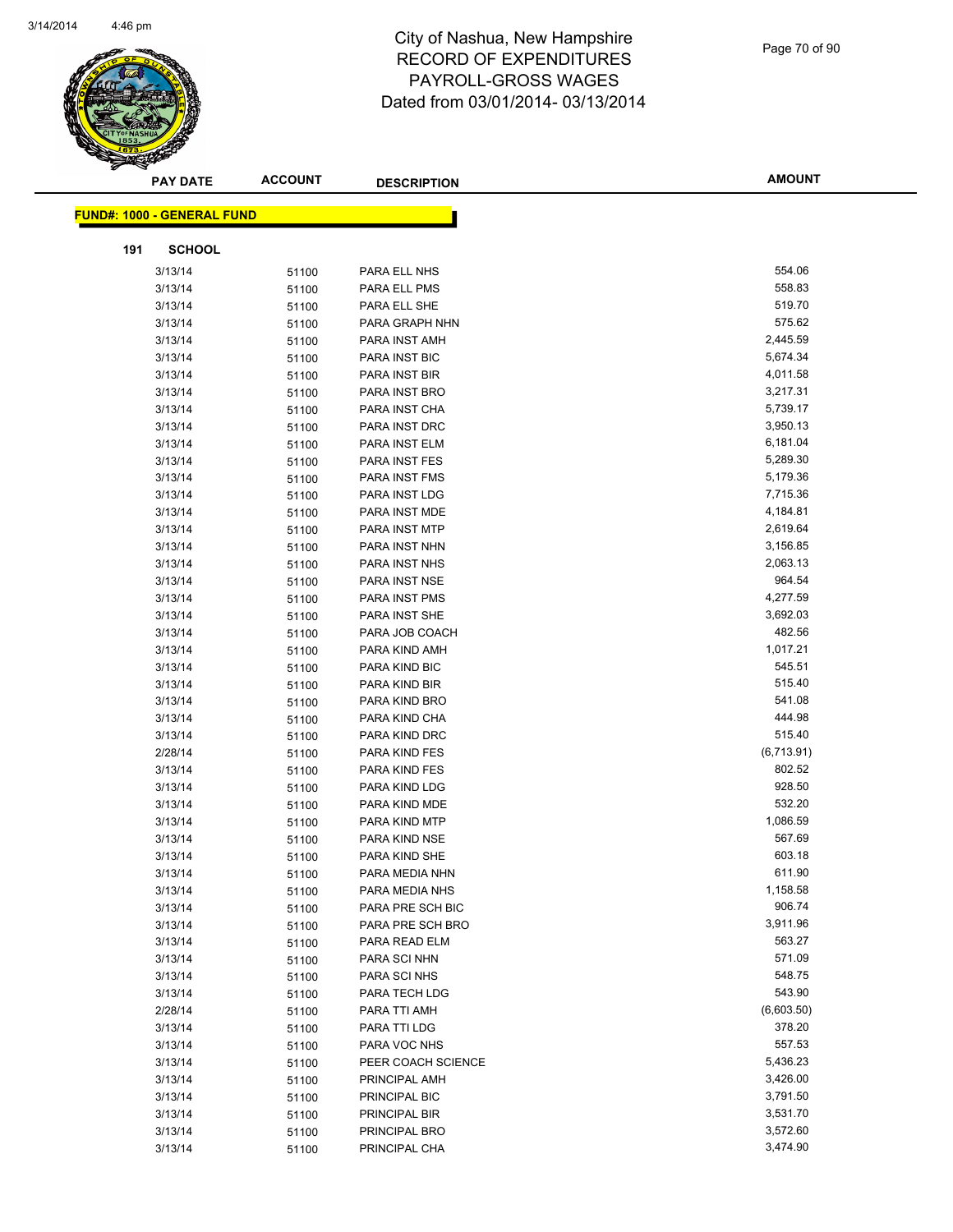

| <b>PAY DATE</b>                   | <b>ACCOUNT</b> | <b>DESCRIPTION</b>                               | <b>AMOUNT</b>        |
|-----------------------------------|----------------|--------------------------------------------------|----------------------|
| <b>FUND#: 1000 - GENERAL FUND</b> |                |                                                  |                      |
|                                   |                |                                                  |                      |
| 191<br><b>SCHOOL</b>              |                |                                                  |                      |
| 3/13/14                           | 51100          | PRINCIPAL DRC                                    | 3,636.40             |
| 3/13/14                           | 51100          | PRINCIPAL ELM                                    | 3,630.60             |
| 3/13/14                           | 51100          | <b>PRINCIPAL FES</b>                             | 3,426.00             |
| 3/13/14                           | 51100          | PRINCIPAL FMS                                    | 3,980.20             |
| 3/13/14                           | 51100          | PRINCIPAL LDG                                    | 3,795.10             |
| 3/13/14                           | 51100          | PRINCIPAL MDE                                    | 3,474.90             |
| 3/13/14                           | 51100          | PRINCIPAL MTP                                    | 3,572.60             |
| 3/13/14                           | 51100          | PRINCIPAL NHN                                    | 4,021.50             |
| 3/13/14                           | 51100          | PRINCIPAL NHS                                    | 4,032.80             |
| 3/13/14                           | 51100          | PRINCIPAL NSE                                    | 3,531.70             |
| 3/13/14                           | 51100          | PRINCIPAL PMS                                    | 3,680.50             |
| 3/13/14                           | 51100          | PRINCIPAL SHE                                    | 3,841.80             |
| 3/13/14                           | 51100          | SCHOOL PSYCHOLOGIST WID                          | 36,785.67            |
| 3/13/14                           | 51100          | SCHOOL PSYCHOLOGY INTERN                         | 318.10               |
| 3/13/14                           | 51100          | SECURITY GUARD NHS                               | 736.80               |
| 3/13/14                           | 51100          | SECURITY MONITOR NHN                             | 1,941.60             |
| 3/13/14                           | 51100          | SECURITY MONITOR NHS                             | 1,941.60             |
| 3/13/14                           | 51100          | SIGN LANGUAGE INTERPRETER                        | 2,646.91             |
| 3/13/14                           | 51100          | SOCIAL WORKER ELM                                | 2,288.98             |
| 3/13/14                           | 51100          | SOCIAL WORKER FMS                                | 2,540.22             |
| 3/13/14                           | 51100          | SPEECH LANG PATHOLOGIST WID                      | 50,404.17            |
| 3/13/14                           | 51100          | SPEECH LANGUAGE ASST                             | 662.24               |
| 3/13/14                           | 51100          | STUDENT ACTIVITY COORD NHN                       | 1,165.88             |
| 3/13/14                           | 51100          | STUDENT ACTIVITY COORD NHS                       | 1,095.87             |
| 3/13/14                           | 51100          | STUDENT INFO COORDINATOR                         | 1,817.31             |
| 3/13/14                           | 51100          | <b>SUPERINTENDENT</b>                            | 5,407.80             |
| 3/13/14                           | 51100          | SYSTEMS ADMIN FULL YEAR                          | 13,150.49            |
| 3/13/14                           | 51100          | <b>TEACHER ART AMH</b>                           | 2,501.82             |
| 3/13/14                           | 51100          | TEACHER ART BIC                                  | 1,823.09             |
| 3/13/14                           | 51100          | <b>TEACHER ART BIR</b>                           | 2,501.82             |
| 3/13/14                           | 51100          | <b>TEACHER ART BRO</b>                           | 2,705.12             |
| 3/13/14                           | 51100          | <b>TEACHER ART CHA</b>                           | 2,674.82<br>1,797.11 |
| 3/13/14                           | 51100          | <b>TEACHER ART DRC</b>                           |                      |
| 3/13/14<br>3/13/14                | 51100          | <b>TEACHER ART ELM</b><br><b>TEACHER ART FES</b> | 4,902.61<br>2,674.82 |
| 3/13/14                           | 51100          | TEACHER ART FMS                                  | 4,635.82             |
| 3/13/14                           | 51100<br>51100 | <b>TEACHER ART LDG</b>                           | 1,972.11             |
| 3/13/14                           | 51100          | <b>TEACHER ART MDE</b>                           | 1,762.11             |
| 3/13/14                           | 51100          | <b>TEACHER ART NHN</b>                           | 9,957.18             |
| 3/13/14                           | 51100          | <b>TEACHER ART NHS</b>                           | 11,458.37            |
| 3/13/14                           | 51100          | <b>TEACHER ART NSE</b>                           | 2,761.41             |
| 3/13/14                           | 51100          | <b>TEACHER ART PMS</b>                           | 3,385.89             |
| 3/13/14                           | 51100          | TEACHER ART SHE                                  | 1,888.78             |
| 3/13/14                           | 51100          | <b>TEACHER AUTO NHN</b>                          | 5,003.64             |
| 3/13/14                           | 51100          | TEACHER BEHAVIOR SPEC WID                        | 5,349.65             |
| 3/13/14                           | 51100          | TEACHER BIO TEC NHN                              | 2,091.20             |
| 3/13/14                           | 51100          | TEACHER BUILD CONST NHS                          | 2,501.82             |
| 3/13/14                           | 51100          | <b>TEACHER BUSINESS NHN</b>                      | 10,520.91            |
| 3/13/14                           | 51100          | TEACHER BUSINESS NHS                             | 5,050.39             |
| 3/13/14                           | 51100          | <b>TEACHER COMPUTER ELM</b>                      | 4,220.70             |
| 2/28/14                           | 51100          | <b>TEACHER COMPUTER FMS</b>                      | 24,020.01            |
| 3/13/14                           | 51100          | TEACHER COMPUTER FMS                             | 4,427.12             |
|                                   |                |                                                  |                      |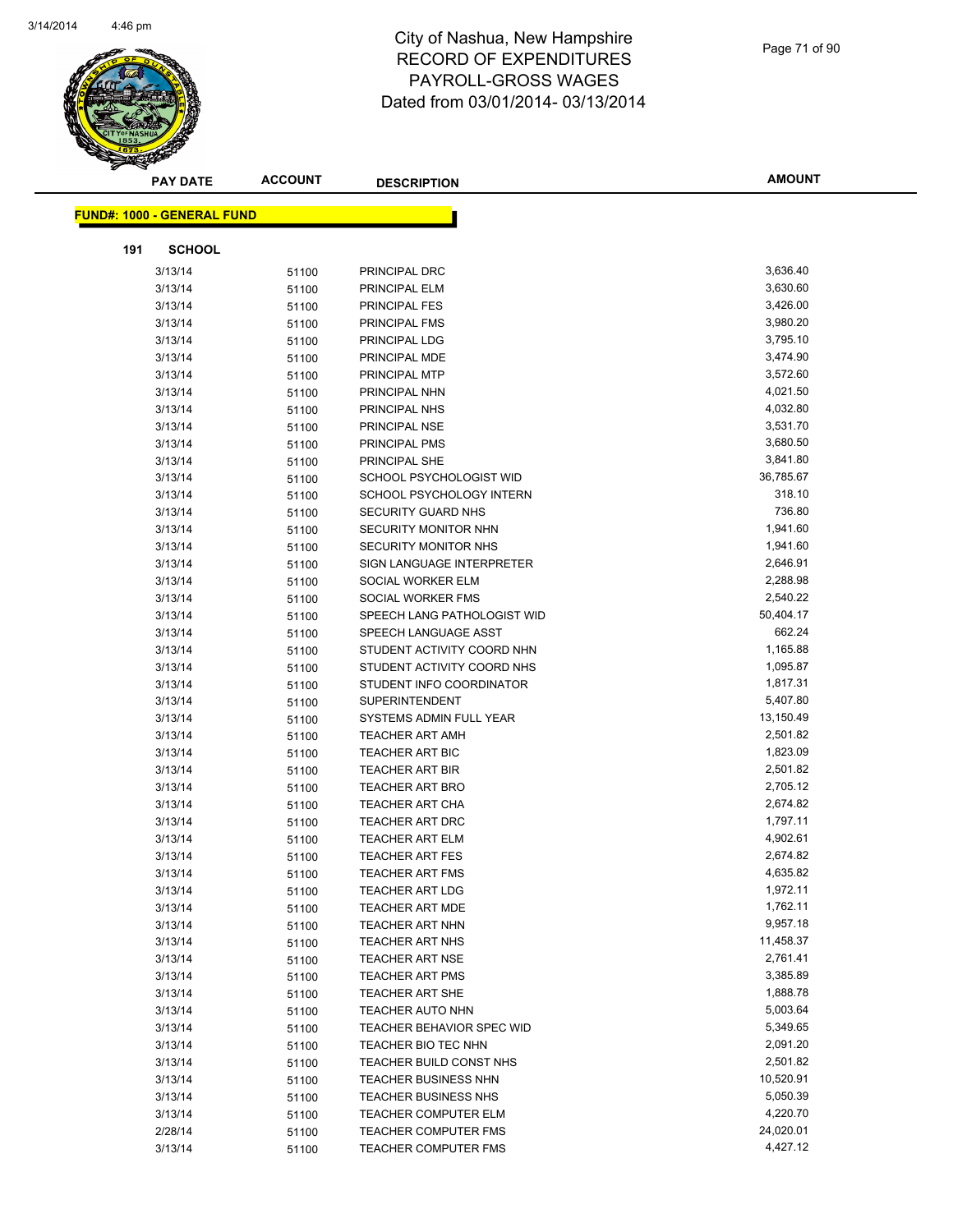

| <b>PAY DATE</b>                   | <b>ACCOUNT</b> | <b>DESCRIPTION</b>              | <b>AMOUNT</b> |
|-----------------------------------|----------------|---------------------------------|---------------|
| <b>FUND#: 1000 - GENERAL FUND</b> |                |                                 |               |
|                                   |                |                                 |               |
| 191<br><b>SCHOOL</b>              |                |                                 |               |
| 3/13/14                           | 51100          | TEACHER COMPUTER NHN            | 2,154.52      |
| 3/13/14                           | 51100          | <b>TEACHER COMPUTER NHS</b>     | 4,780.42      |
| 3/13/14                           | 51100          | <b>TEACHER COMPUTER PMS</b>     | 8,671.54      |
| 3/13/14                           | 51100          | TEACHER COSMETOLOGY NHN         | 5,407.42      |
| 3/13/14                           | 51100          | <b>TEACHER CULINARY NHN</b>     | 5,003.64      |
| 3/13/14                           | 51100          | TEACHER DEAF NSE                | 4,229.60      |
| 3/13/14                           | 51100          | <b>TEACHER DEAF WID</b>         | 1,765.30      |
| 3/13/14                           | 51100          | <b>TEACHER DWSE AMH</b>         | 6,827.93      |
| 3/13/14                           | 51100          | TEACHER DWSE BIR                | 2,295.91      |
| 3/13/14                           | 51100          | <b>TEACHER DWSE BRO</b>         | 5,349.98      |
| 3/13/14                           | 51100          | <b>TEACHER DWSE CHA</b>         | 2,288.98      |
| 3/13/14                           | 51100          | TEACHER DWSE ELM                | 10,060.73     |
| 3/13/14                           | 51100          | <b>TEACHER DWSE MDE</b>         | 1,972.10      |
| 3/13/14                           | 51100          | <b>TEACHER DWSE NSE</b>         | 1,823.09      |
| 3/13/14                           | 51100          | <b>TEACHER DWSE PMS</b>         | 6,975.52      |
| 3/13/14                           | 51100          | <b>TEACHER DWSE SHE</b>         | 4,109.29      |
| 3/13/14                           | 51100          | TEACHER ECE NHS                 | 5,349.64      |
| 3/13/14                           | 51100          | TEACHER ELECTRICAL NHS          | 2,501.82      |
| 3/13/14                           | 51100          | <b>TEACHER ELL AMH</b>          | 1,683.48      |
| 3/13/14                           | 51100          | TEACHER ELL BIR                 | 2,674.82      |
| 3/13/14                           | 51100          | <b>TEACHER ELL DRC</b>          | 5,538.17      |
| 3/13/14                           | 51100          | <b>TEACHER ELL ELM</b>          | 4,297.23      |
| 3/13/14                           | 51100          | <b>TEACHER ELL FES</b>          | 7,194.35      |
| 3/13/14                           | 51100          | <b>TEACHER ELL FMS</b>          | 1,949.68      |
| 3/13/14                           | 51100          | <b>TEACHER ELL LDG</b>          | 5,787.32      |
| 3/13/14                           | 51100          | <b>TEACHER ELL MTP</b>          | 2,674.82      |
| 3/13/14                           | 51100          | <b>TEACHER ELL NHN</b>          | 4,016.79      |
| 3/13/14                           | 51100          | TEACHER ELL NHS                 | 6,702.64      |
| 3/13/14                           | 51100          | TEACHER ELL PMS                 | 1,823.09      |
| 3/13/14                           | 51100          | TEACHER ELL SHE                 | 1,955.79      |
| 3/13/14                           | 51100          | <b>TEACHER ENGINEER NHS</b>     | 2,193.70      |
| 3/13/14                           | 51100          | <b>TEACHER ENGLISH ELM</b>      | 22,514.16     |
| 3/13/14                           | 51100          | TEACHER ENGLISH FMS             | 16,933.69     |
| 3/13/14                           | 51100          | <b>TEACHER ENGLISH NHN</b>      | 34,663.80     |
| 3/13/14                           | 51100          | <b>TEACHER ENGLISH NHS</b>      | 36,648.40     |
| 3/13/14                           | 51100          | TEACHER ENGLISH PMS             | 15,455.95     |
| 3/13/14                           | 51100          | <b>TEACHER FACS ELM</b>         | 1,745.48      |
| 3/13/14                           | 51100          | <b>TEACHER FACS FMS</b>         | 3,838.81      |
| 3/13/14                           | 51100          | <b>TEACHER FACS NHN</b>         | 5,643.93      |
| 3/13/14                           | 51100          | TEACHER FACS NHS                | 1,972.11      |
| 3/13/14                           | 51100          | <b>TEACHER FACS PMS</b>         | 5,176.64      |
| 3/13/14                           | 51100          | TEACHER FOREIGN LANG ELM        | 5,436.23      |
| 3/13/14                           | 51100          | TEACHER FOREIGN LANG FMS        | 2,674.82      |
| 3/13/14                           | 51100          | TEACHER FOREIGN LANG NHN        | 15,332.43     |
| 3/13/14                           | 51100          | TEACHER FOREIGN LANG NHS        | 17,931.45     |
| 3/13/14                           | 51100          | <b>TEACHER FOREIGN LANG PMS</b> | 5,263.23      |
| 3/13/14                           | 51100          | <b>TEACHER GR1 AMH</b>          | 7,377.71      |
| 3/13/14                           | 51100          | TEACHER GR1 BIC                 | 9,362.34      |
| 3/13/14                           | 51100          | <b>TEACHER GR1 BIR</b>          | 9,764.01      |
| 3/13/14                           | 51100          | <b>TEACHER GR1 BRO</b>          | 6,379.73      |
| 3/13/14                           | 51100          | TEACHER GR1 CHA                 | 6,558.42      |
| 3/13/14                           | 51100          | TEACHER GR1 DRC                 | 8,169.24      |
|                                   |                |                                 |               |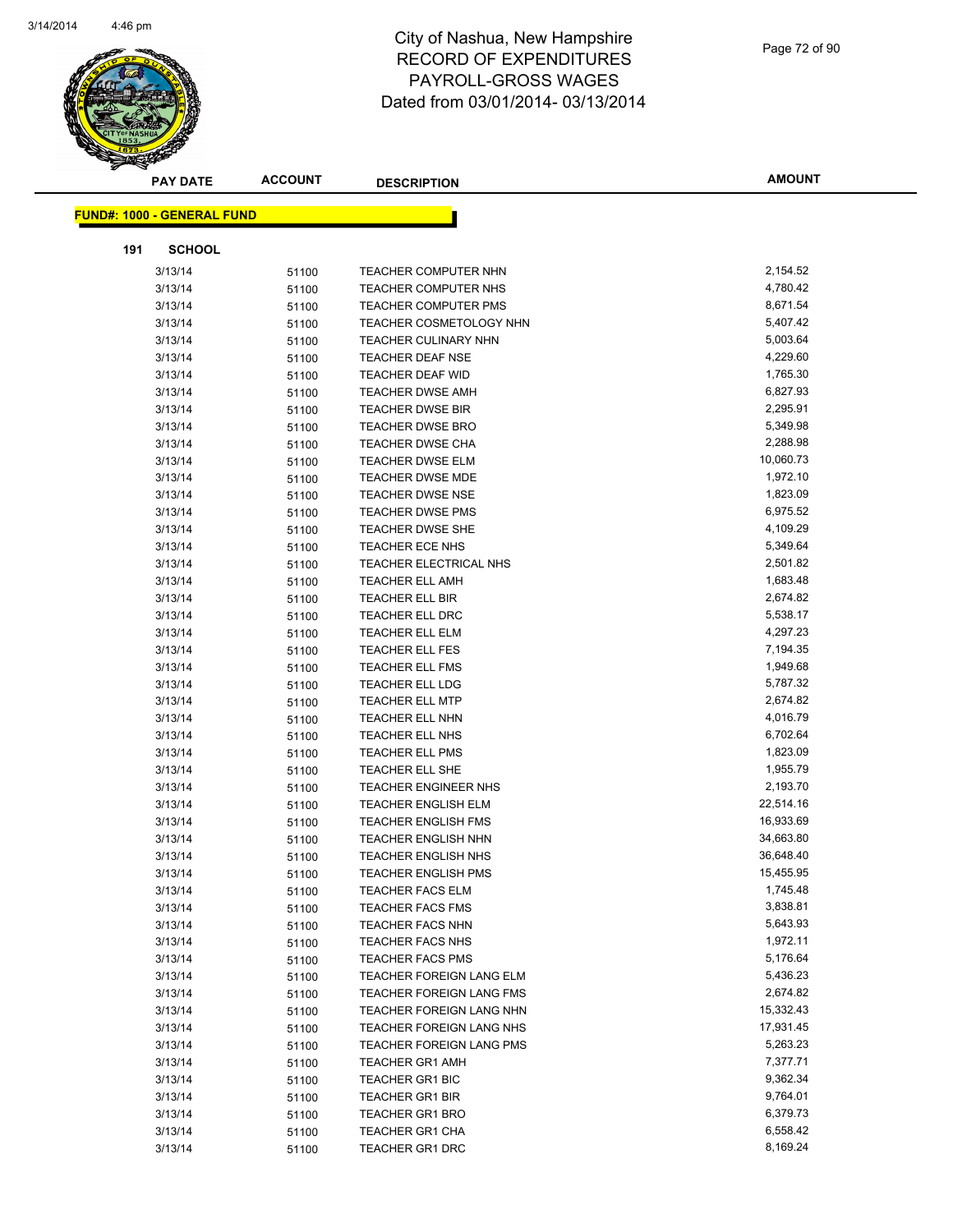

| <b>PAY DATE</b>                   | <b>ACCOUNT</b> | <b>DESCRIPTION</b>                               | <b>AMOUNT</b>         |
|-----------------------------------|----------------|--------------------------------------------------|-----------------------|
| <b>FUND#: 1000 - GENERAL FUND</b> |                |                                                  |                       |
|                                   |                |                                                  |                       |
| 191<br><b>SCHOOL</b>              |                |                                                  |                       |
| 3/13/14                           | 51100          | <b>TEACHER GR1 FES</b>                           | 9,905.65              |
| 3/13/14                           | 51100          | TEACHER GR1 LDG                                  | 8,770.82              |
| 3/13/14                           | 51100          | <b>TEACHER GR1 MDE</b>                           | 9,575.56              |
| 3/13/14                           | 51100          | <b>TEACHER GR1 MTP</b>                           | 5,176.64              |
| 3/13/14                           | 51100          | <b>TEACHER GR1 NSE</b>                           | 5,349.64              |
| 3/13/14                           | 51100          | <b>TEACHER GR1 SHE</b>                           | 9,584.91              |
| 3/13/14                           | 51100          | <b>TEACHER GR2 AMH</b>                           | 5,740.08              |
| 3/13/14                           | 51100          | TEACHER GR2 BIC                                  | 11,602.65             |
| 3/13/14                           | 51100          | <b>TEACHER GR2 BIR</b>                           | 9,502.75              |
| 3/13/14                           | 51100          | <b>TEACHER GR2 BRO</b>                           | 6,804.15              |
| 3/13/14                           | 51100          | <b>TEACHER GR2 CHA</b>                           | 8,022.13              |
| 3/13/14                           | 51100          | <b>TEACHER GR2 DRC</b>                           | 6,077.51              |
| 3/13/14                           | 51100          | <b>TEACHER GR2 FES</b>                           | 7,285.93              |
| 3/13/14                           | 51100          | <b>TEACHER GR2 LDG</b>                           | 9,502.75              |
| 3/13/14                           | 51100          | TEACHER GR2 MDE                                  | 6,300.57              |
| 3/13/14                           | 51100          | <b>TEACHER GR2 MTP</b>                           | 8,934.84              |
| 3/13/14                           | 51100          | <b>TEACHER GR2 NSE</b>                           | 6,458.91              |
| 3/13/14                           | 51100          | <b>TEACHER GR2 SHE</b>                           | 5,775.48              |
| 3/13/14                           | 51100          | <b>TEACHER GR3 AMH</b>                           | 4,455.93              |
| 3/13/14                           | 51100          | <b>TEACHER GR3 BIC</b>                           | 6,662.66              |
| 3/13/14                           | 51100          | <b>TEACHER GR3 BIR</b>                           | 8,242.97              |
| 3/13/14                           | 51100          | <b>TEACHER GR3 BRO</b>                           | 7,635.12              |
| 3/13/14                           | 51100          | TEACHER GR3 CHA                                  | 5,329.66              |
| 3/13/14                           | 51100          | <b>TEACHER GR3 DRC</b>                           | 5,340.70              |
| 3/13/14                           | 51100          | <b>TEACHER GR3 FES</b>                           | 8,455.28              |
| 3/13/14                           | 51100          | <b>TEACHER GR3 LDG</b>                           | 6,482.86              |
| 3/13/14                           | 51100          | <b>TEACHER GR3 MDE</b>                           | 13,596.02             |
| 3/13/14                           | 51100          | <b>TEACHER GR3 MTP</b>                           | 5,009.29              |
| 3/13/14                           | 51100          | <b>TEACHER GR3 NSE</b>                           | 3,868.00              |
| 3/13/14                           | 51100          | <b>TEACHER GR3 SHE</b>                           | 13,398.76             |
| 3/13/14                           | 51100          | <b>TEACHER GR4 AMH</b>                           | 3,825.71              |
| 3/13/14                           | 51100          | <b>TEACHER GR4 BIC</b>                           | 7,105.52              |
| 3/13/14                           | 51100          | <b>TEACHER GR4 BIR</b>                           | 6,179.54              |
| 3/13/14                           | 51100          | <b>TEACHER GR4 BRO</b>                           | 6,855.75              |
| 3/13/14                           | 51100          | <b>TEACHER GR4 CHA</b>                           | 11,997.01             |
| 3/13/14                           | 51100          | <b>TEACHER GR4 DRC</b>                           | 4,896.81              |
| 3/13/14                           | 51100          | <b>TEACHER GR4 FES</b>                           | 11,526.64             |
| 3/13/14                           | 51100          | <b>TEACHER GR4 LDG</b>                           | 8,724.31              |
| 3/13/14                           | 51100          | <b>TEACHER GR4 MDE</b>                           | 7,608.04              |
| 3/13/14                           | 51100          | <b>TEACHER GR4 MTP</b>                           | 7,265.85              |
| 3/13/14                           | 51100          | <b>TEACHER GR4 NSE</b>                           | 8,720.21              |
| 3/13/14                           | 51100          | <b>TEACHER GR4 SHE</b>                           | 5,735.85<br>5,176.64  |
| 3/13/14                           | 51100          | <b>TEACHER GR5 AMH</b>                           |                       |
| 3/13/14                           | 51100          | <b>TEACHER GR5 BIC</b>                           | 11,107.85<br>9,863.35 |
| 3/13/14                           | 51100          | <b>TEACHER GR5 BIR</b>                           | 10,092.19             |
| 3/13/14                           | 51100          | <b>TEACHER GR5 BRO</b><br><b>TEACHER GR5 CHA</b> | 6,420.14              |
| 3/13/14                           | 51100          |                                                  | 4,968.00              |
| 3/13/14                           | 51100          | <b>TEACHER GR5 DRC</b>                           | 7,743.12              |
| 3/13/14                           | 51100          | <b>TEACHER GR5 FES</b>                           | 9,757.91              |
| 3/13/14<br>3/13/14                | 51100          | <b>TEACHER GR5 LDG</b>                           | 9,272.43              |
|                                   | 51100          | <b>TEACHER GR5 MDE</b>                           | 5,564.89              |
| 3/13/14                           | 51100          | <b>TEACHER GR5 MTP</b>                           |                       |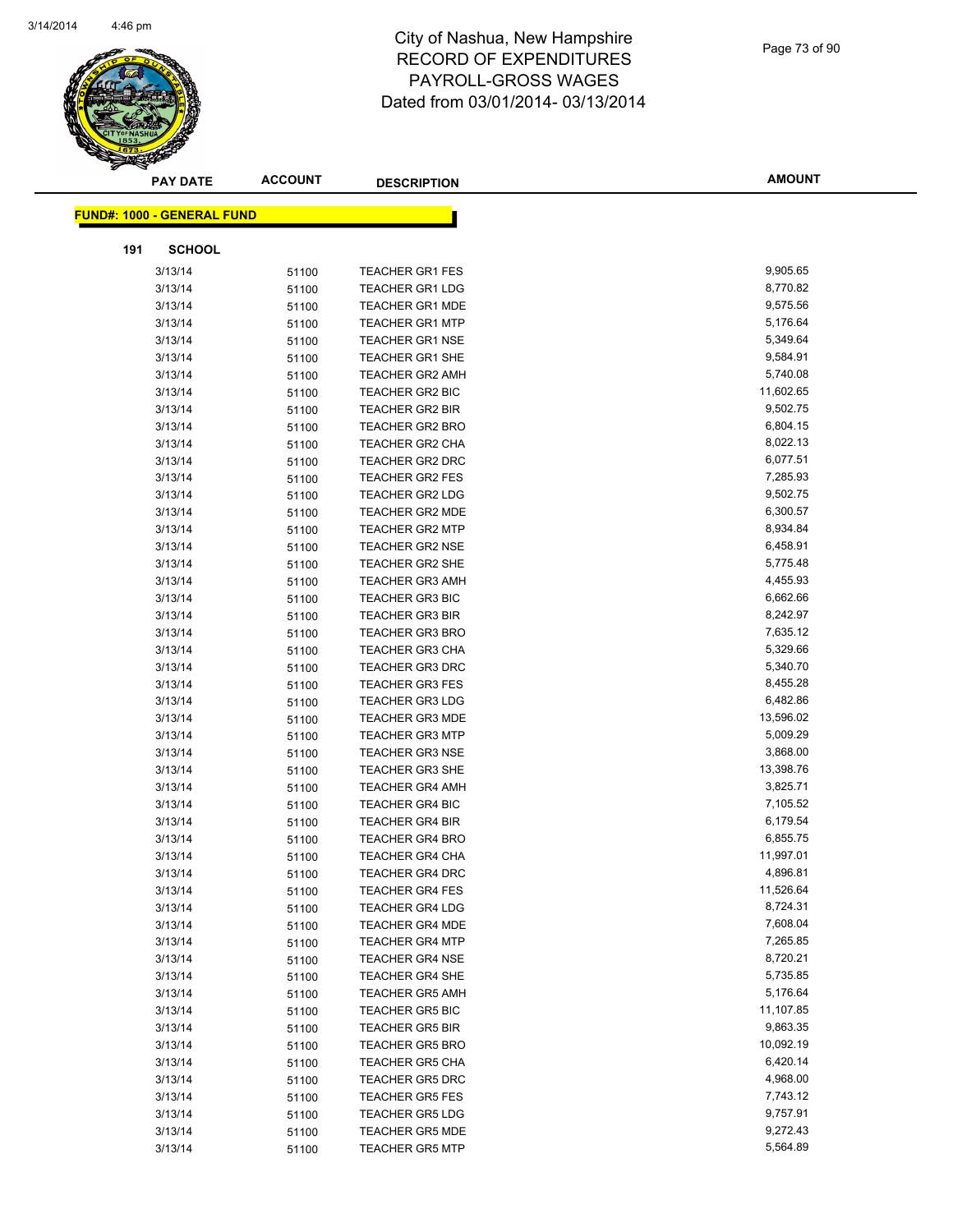

| <b>PAY DATE</b>                   | <b>ACCOUNT</b> | <b>DESCRIPTION</b>                                 | <b>AMOUNT</b>        |
|-----------------------------------|----------------|----------------------------------------------------|----------------------|
| <b>FUND#: 1000 - GENERAL FUND</b> |                |                                                    |                      |
|                                   |                |                                                    |                      |
| 191<br><b>SCHOOL</b>              |                |                                                    |                      |
| 3/13/14                           | 51100          | <b>TEACHER GR5 NSE</b>                             | 7,721.73             |
| 3/13/14                           | 51100          | <b>TEACHER GR5 SHE</b>                             | 5,176.64             |
| 3/13/14                           | 51100          | <b>TEACHER GR6 ELM</b>                             | 29,157.93            |
| 3/13/14                           | 51100          | <b>TEACHER GR6 FMS</b>                             | 26,096.85            |
| 3/13/14                           | 51100          | <b>TEACHER GR6 PMS</b>                             | 22,729.85            |
| 3/13/14                           | 51100          | <b>TEACHER GRAPH NHS</b>                           | 9,129.61             |
| 3/13/14                           | 51100          | <b>TEACHER GRAPHICS NHN</b>                        | 2,501.82             |
| 3/13/14                           | 51100          | <b>TEACHER HEALTH ELM</b>                          | 2,376.98             |
| 3/13/14                           | 51100          | <b>TEACHER HEALTH NHN</b>                          | 3,002.10             |
| 3/13/14                           | 51100          | <b>TEACHER HEALTH NHS</b>                          | 2,501.82             |
| 3/13/14                           | 51100          | <b>TEACHER HEALTHOC NHS</b>                        | 7,851.45             |
| 3/13/14                           | 51100          | TEACHER IN SCH SUSPENSION ELM                      | 1,510.91             |
| 3/13/14                           | 51100          | TEACHER IN SCH SUSPENSION NHS                      | 2,458.59             |
| 12/31/13                          | 51100          | TEACHER INST SPED WID                              | 487.50               |
| 3/13/14                           | 51100          | <b>TEACHER INST SPED WID</b>                       | 5,537.26             |
| 3/13/14                           | 51100          | <b>TEACHER KIND AMH</b>                            | 4,747.57             |
| 3/13/14                           | 51100          | <b>TEACHER KIND BIC</b>                            | 5,263.14             |
| 3/13/14                           | 51100          | <b>TEACHER KIND BIR</b>                            | 2,288.98             |
| 3/13/14                           | 51100          | <b>TEACHER KIND BRO</b>                            | 2,501.82             |
| 3/13/14                           | 51100          | <b>TEACHER KIND CHA</b>                            | 6,871.16             |
| 2/28/14                           | 51100          | <b>TEACHER KIND DRC</b>                            | 21,541.60            |
| 3/13/14                           | 51100          | <b>TEACHER KIND DRC</b>                            | 7,843.13             |
| 3/13/14                           | 51100          | <b>TEACHER KIND FES</b>                            | 7,393.71             |
| 3/13/14                           | 51100          | <b>TEACHER KIND LDG</b>                            | 11,003.22            |
| 3/13/14                           | 51100          | <b>TEACHER KIND MDE</b>                            | 4,486.28             |
| 3/13/14                           | 51100          | <b>TEACHER KIND MTP</b>                            | 5,158.04             |
| 3/13/14                           | 51100          | <b>TEACHER KIND NSE</b>                            | 3,674.09<br>2,061.79 |
| 3/13/14<br>3/13/14                | 51100          | <b>TEACHER KIND SHE</b><br><b>TEACHER MATH ELM</b> | 19,513.08            |
| 3/13/14                           | 51100<br>51100 | <b>TEACHER MATH FMS</b>                            | 13,966.95            |
| 3/13/14                           | 51100          | <b>TEACHER MATH NHN</b>                            | 34,914.01            |
| 3/13/14                           | 51100          | <b>TEACHER MATH NHS</b>                            | 37,356.00            |
| 3/13/14                           | 51100          | <b>TEACHER MATH PMS</b>                            | 10,234.60            |
| 3/13/14                           | 51100          | <b>TEACHER MUSIC AMH</b>                           | 1,554.78             |
| 3/13/14                           | 51100          | <b>TEACHER MUSIC BIC</b>                           | 2,501.82             |
| 3/13/14                           | 51100          | <b>TEACHER MUSIC BIR</b>                           | 2,501.82             |
| 3/13/14                           | 51100          | <b>TEACHER MUSIC BRO</b>                           | 2,674.82             |
| 3/13/14                           | 51100          | <b>TEACHER MUSIC CHA</b>                           | 2,674.82             |
| 3/13/14                           | 51100          | <b>TEACHER MUSIC DRC</b>                           | 2,501.82             |
| 3/13/14                           | 51100          | <b>TEACHER MUSIC ELM</b>                           | 3,568.50             |
| 3/13/14                           | 51100          | <b>TEACHER MUSIC FMS</b>                           | 4,747.57             |
| 3/13/14                           | 51100          | <b>TEACHER MUSIC LDG</b>                           | 2,540.22             |
| 3/13/14                           | 51100          | TEACHER MUSIC MDE                                  | 1,436.69             |
| 3/13/14                           | 51100          | <b>TEACHER MUSIC NHN</b>                           | 5,349.64             |
| 3/13/14                           | 51100          | <b>TEACHER MUSIC NHS</b>                           | 4,797.73             |
| 3/13/14                           | 51100          | <b>TEACHER MUSIC NSE</b>                           | 1,878.91             |
| 3/13/14                           | 51100          | <b>TEACHER MUSIC PMS</b>                           | 4,125.60             |
| 3/13/14                           | 51100          | <b>TEACHER MUSIC SHE</b>                           | 2,295.92             |
| 3/13/14                           | 51100          | TEACHER PE BIC                                     | 1,885.02             |
| 3/13/14                           | 51100          | TEACHER PE BIR                                     | 2,540.22             |
| 3/13/14                           | 51100          | TEACHER PE BRO                                     | 2,588.32             |
| 3/13/14                           | 51100          | TEACHER PE CHA                                     | 2,501.82             |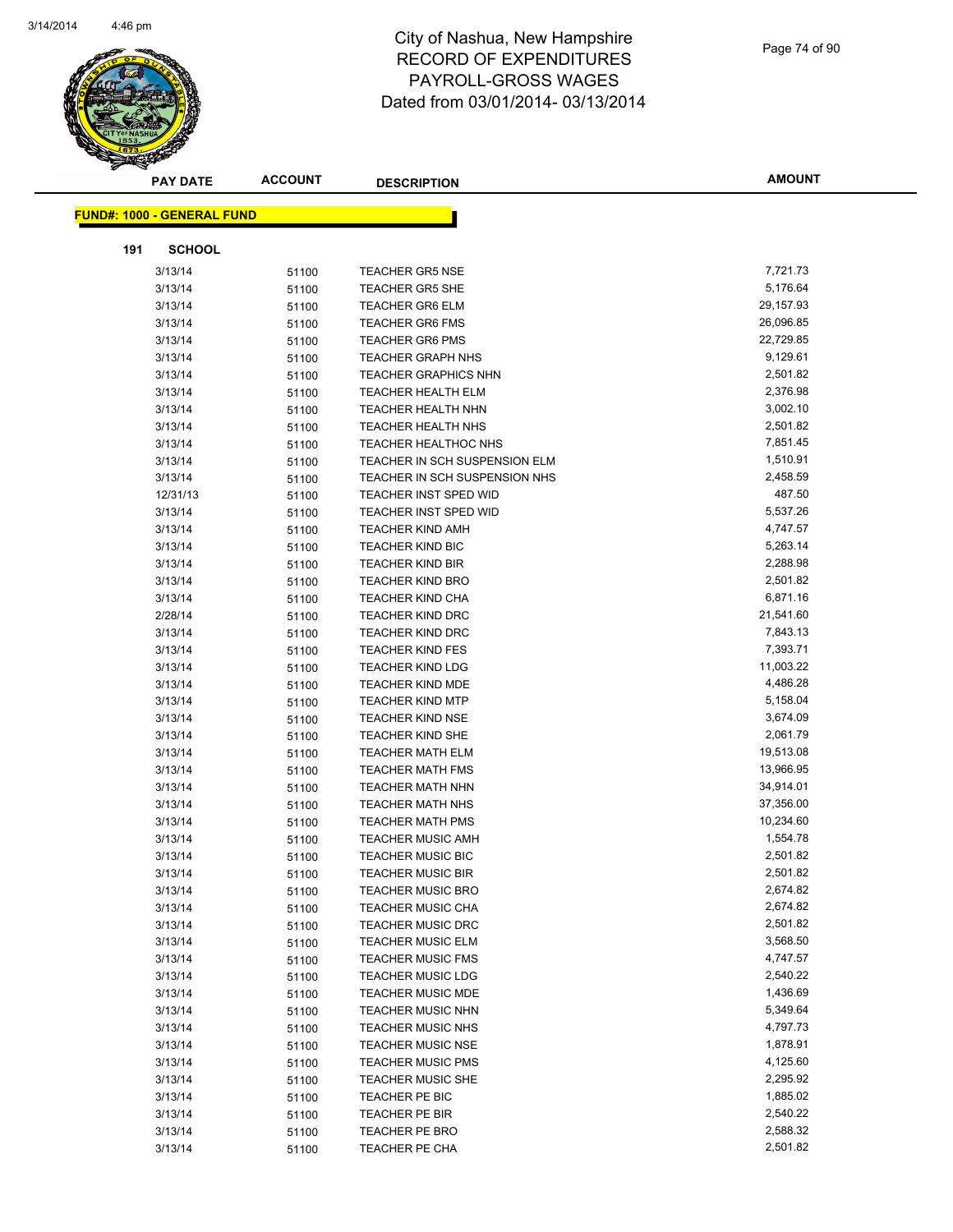

|     | <b>PAY DATE</b>                   | <b>ACCOUNT</b> | <b>DESCRIPTION</b>                                 | <b>AMOUNT</b>        |
|-----|-----------------------------------|----------------|----------------------------------------------------|----------------------|
|     | <b>FUND#: 1000 - GENERAL FUND</b> |                |                                                    |                      |
|     |                                   |                |                                                    |                      |
| 191 | <b>SCHOOL</b>                     |                |                                                    |                      |
|     | 3/13/14                           | 51100          | TEACHER PE DRC                                     | 2,674.82             |
|     | 3/13/14                           | 51100          | TEACHER PE ELM                                     | 7,417.28             |
|     | 3/13/14                           | 51100          | TEACHER PE FES                                     | 1,010.58             |
|     | 3/13/14                           | 51100          | <b>TEACHER PE FMS</b>                              | 5,003.64             |
|     | 3/13/14                           | 51100          | TEACHER PE LDG                                     | 1,683.48             |
|     | 3/13/14                           | 51100          | TEACHER PE MDE                                     | 2,458.59             |
|     | 3/13/14                           | 51100          | <b>TEACHER PE MTP</b>                              | 1,801.33             |
|     | 3/13/14                           | 51100          | TEACHER PE NHN                                     | 4,797.73             |
|     | 3/13/14                           | 51100          | TEACHER PE NHS                                     | 7,033.12             |
|     | 3/13/14                           | 51100          | TEACHER PE NSE                                     | 2,304.12             |
|     | 3/13/14                           | 51100          | <b>TEACHER PE PMS</b>                              | 5,176.64             |
|     | 3/13/14                           | 51100          | TEACHER PE SHE                                     | 1,972.11             |
|     | 3/13/14                           | 51100          | TEACHER PRESCHOOL BIC                              | 7,387.04             |
|     | 3/13/14                           | 51100          | <b>TEACHER PRESCHOOL BRO</b>                       | 7,050.41             |
|     | 3/13/14                           | 51100          | <b>TEACHER PRESCHOOL DRC</b>                       | 2,501.82             |
|     | 3/13/14                           | 51100          | <b>TEACHER PRESCHOOL MTP</b>                       | 3,602.38             |
|     | 3/13/14                           | 51100          | <b>TEACHER PRESCHOOL NHS</b>                       | 883.63               |
|     | 3/13/14                           | 51100          | <b>TEACHER PRESCHOOL NSE</b>                       | 7,172.69             |
|     | 3/13/14                           | 51100          | <b>TEACHER READ AMH</b>                            | 2,761.41             |
|     | 3/13/14<br>3/13/14                | 51100          | <b>TEACHER READ BIC</b>                            | 5,050.39<br>2,674.82 |
|     |                                   | 51100          | <b>TEACHER READ BIR</b>                            | 1,752.30             |
|     | 3/13/14<br>3/13/14                | 51100          | <b>TEACHER READ BRO</b><br><b>TEACHER READ DRC</b> | 2,761.41             |
|     | 3/13/14                           | 51100<br>51100 | TEACHER READ ELM                                   | 5,922.60             |
|     | 3/13/14                           | 51100          | <b>TEACHER READ FMS</b>                            | 6,714.01             |
|     | 3/13/14                           | 51100          | <b>TEACHER READ LDG</b>                            | 2,288.98             |
|     | 3/13/14                           | 51100          | <b>TEACHER READ MDE</b>                            | 2,674.82             |
|     | 3/13/14                           | 51100          | <b>TEACHER READ NHN</b>                            | 1,618.82             |
|     | 3/13/14                           | 51100          | TEACHER READ NSE                                   | 3,161.19             |
|     | 3/13/14                           | 51100          | <b>TEACHER READ PMS</b>                            | 4,220.70             |
|     | 3/13/14                           | 51100          | TEACHER READ SHE                                   | 2,458.59             |
|     | 3/13/14                           | 51100          | <b>TEACHER READ WID</b>                            | 7,729.84             |
|     | 3/13/14                           | 51100          | <b>TEACHER SCIENCE ELM</b>                         | 22,210.00            |
|     | 3/13/14                           | 51100          | <b>TEACHER SCIENCE FMS</b>                         | 10,253.66            |
|     | 3/13/14                           | 51100          | <b>TEACHER SCIENCE NHN</b>                         | 31,222.03            |
|     | 3/13/14                           | 51100          | <b>TEACHER SCIENCE NHS</b>                         | 39,193.58            |
|     | 3/13/14                           | 51100          | <b>TEACHER SCIENCE PMS</b>                         | 10,569.66            |
|     | 3/13/14                           | 51100          | TEACHER SOCIAL STUDIES ELM                         | 14,473.26            |
|     | 3/13/14                           | 51100          | <b>TEACHER SOCIAL STUDIES FMS</b>                  | 12,971.88            |
|     | 3/13/14                           | 51100          | TEACHER SOCIAL STUDIES NHN                         | 34,943.36            |
|     | 3/13/14                           | 51100          | TEACHER SOCIAL STUDIES NHS                         | 37,558.90            |
|     | 3/13/14                           | 51100          | TEACHER SOCIAL STUDIES PMS                         | 11,052.54            |
|     | 3/13/14                           | 51100          | TEACHER SPED BIC                                   | 5,851.37             |
|     | 3/13/14                           | 51100          | <b>TEACHER SPED BIR</b>                            | 5,813.53             |
|     | 3/13/14                           | 51100          | <b>TEACHER SPED BRO</b>                            | 5,436.23             |
|     | 3/13/14                           | 51100          | <b>TEACHER SPED CHA</b>                            | 7,765.06             |
|     | 3/13/14                           | 51100          | <b>TEACHER SPED DRC</b>                            | 2,458.59             |
|     | 3/13/14                           | 51100          | TEACHER SPED ELM                                   | 18,913.15            |
|     | 3/13/14                           | 51100          | TEACHER SPED FES                                   | 5,947.84             |
|     | 3/13/14                           | 51100          | <b>TEACHER SPED FMS</b>                            | 3,647.13             |
|     | 3/13/14                           | 51100          | TEACHER SPED LDG                                   | 3,528.40             |
|     | 3/13/14                           | 51100          | TEACHER SPED MDE                                   | 6,036.30             |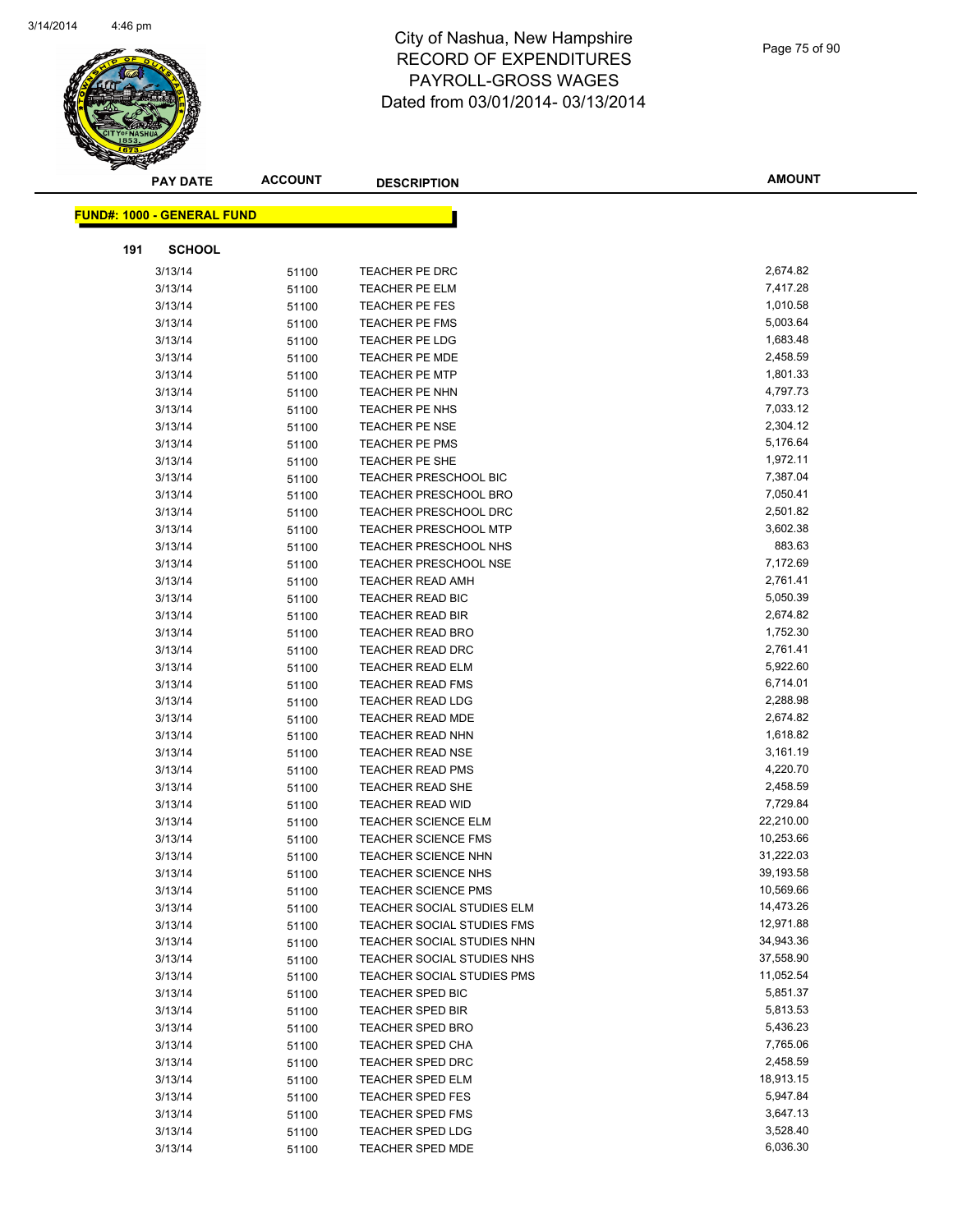

Page 76 of 90

| <b>PAY DATE</b>                   | <b>ACCOUNT</b> | <b>DESCRIPTION</b>                                     | <b>AMOUNT</b>        |
|-----------------------------------|----------------|--------------------------------------------------------|----------------------|
|                                   |                |                                                        |                      |
| <b>FUND#: 1000 - GENERAL FUND</b> |                |                                                        |                      |
|                                   |                |                                                        |                      |
| 191<br><b>SCHOOL</b>              |                |                                                        |                      |
| 3/13/14                           | 51100          | <b>TEACHER SPED MTP</b>                                | 5,176.64             |
| 3/13/14                           | 51100          | <b>TEACHER SPED NHN</b>                                | 19,127.99            |
| 3/13/14                           | 51100          | TEACHER SPED NHS                                       | 30,848.38            |
| 3/13/14                           | 51100          | <b>TEACHER SPED NSE</b>                                | 1,878.91             |
| 3/13/14                           | 51100          | <b>TEACHER SPED PMS</b>                                | 9,660.12             |
| 3/13/14                           | 51100          | <b>TEACHER SPED SHE</b>                                | 5,176.64<br>8,152.72 |
| 3/13/14<br>3/13/14                | 51100          | <b>TEACHER TECHED ELM</b><br><b>TEACHER TECHED FMS</b> | 5,220.00             |
| 3/13/14                           | 51100          | <b>TEACHER TECHED NHN</b>                              | 8,023.62             |
| 3/13/14                           | 51100<br>51100 | TEACHER TECHED NHS                                     | 7,678.46             |
| 3/13/14                           | 51100          | <b>TEACHER TECHED PMS</b>                              | 2,674.82             |
| 2/28/14                           | 51100          | <b>TEACHER TTI LDG</b>                                 | (3,528.31)           |
| 2/28/14                           | 51100          | <b>TEACHER TTI MTP</b>                                 | (7,871.64)           |
| 3/13/14                           | 51100          | TEACHER TV PROD NHS                                    | 2,458.59             |
| 3/13/14                           | 51100          | <b>TEACHER VISION WID</b>                              | 3,263.50             |
| 3/13/14                           | 51100          | TECH INTERGRATION ASST BIC                             | 592.90               |
| 3/13/14                           | 51100          | TECH INTERGRATION ASST CHA                             | 571.88               |
| 3/13/14                           | 51100          | TECH INTERGRATION ASST FES                             | 609.79               |
| 3/13/14                           | 51100          | TECH INTERGRATION ASST LDG                             | 547.80               |
| 3/13/14                           | 51100          | TECH INTERGRATION ASST MDE                             | 604.75               |
| 3/13/14                           | 51100          | TECH INTERGRATION ASST NSE                             | 570.20               |
| 3/13/14                           | 51100          | TECH INTERGRATION ASST SHE                             | 561.51               |
| 3/13/14                           | 51200          | ASSISTANT PRINCIPAL BIR                                | 1,543.72             |
| 3/13/14                           | 51200          | ATHLETIC EQUIPMENT MANAGER NHN                         | 250.00               |
| 3/13/14                           | 51200          | ATHLETIC EQUIPMENT MANAGER NHS                         | 150.00               |
| 3/13/14                           | 51200          | <b>CLERICAL VOLUNTEER SUP</b>                          | 336.78               |
| 3/13/14                           | 51200          | <b>CROSSING GUARD WPO</b>                              | 1,784.15             |
| 3/6/14                            | 51200          | <b>CUSTODIAN CHA</b>                                   | 323.60               |
| 3/13/14                           | 51200          | <b>CUSTODIAN CHA</b>                                   | 323.60               |
| 3/13/14                           | 51200          | FOOD SERVICE COOK LDG                                  | 75.00                |
| 3/13/14                           | 51200          | FOOD SERVICE COOK PMS                                  | 140.00               |
| 3/13/14                           | 51200          | FOOTBALL ASST VARSITY NHS                              | 82.00                |
| 3/13/14                           | 51200          | <b>INSTRUMENTAL MUSIC</b>                              | 1,662.50             |
| 3/13/14                           | 51200          | LACROSSE VARSITY BOYS NHS                              | 230.00               |
| 3/13/14                           | 51200          | LUNCH MONITOR AMH                                      | 330.44               |
| 3/13/14                           | 51200          | LUNCH MONITOR BIC                                      | 607.75               |
| 3/13/14                           | 51200          | <b>LUNCH MONITOR BIR</b>                               | 696.15               |
| 3/13/14                           | 51200          | LUNCH MONITOR BRO                                      | 440.00               |
| 3/13/14                           | 51200          | LUNCH MONITOR CHA                                      | 657.25               |
| 3/13/14                           | 51200          | LUNCH MONITOR DRC                                      | 528.95               |
| 3/13/14                           | 51200          | LUNCH MONITOR ELM                                      | 269.50<br>726.25     |
| 3/13/14                           | 51200          | LUNCH MONITOR FES                                      | 266.20               |
| 3/13/14                           | 51200          | LUNCH MONITOR FMS                                      | 750.75               |
| 3/13/14<br>3/13/14                | 51200          | LUNCH MONITOR LDG<br>LUNCH MONITOR MDE                 | 510.84               |
| 3/13/14                           | 51200<br>51200 | LUNCH MONITOR MTP                                      | 435.75               |
| 3/13/14                           | 51200          | LUNCH MONITOR NHN                                      | 398.75               |
| 3/13/14                           | 51200          | LUNCH MONITOR NHS                                      | 396.00               |
| 3/13/14                           | 51200          | LUNCH MONITOR NSE                                      | 418.00               |
| 3/13/14                           | 51200          | LUNCH MONITOR PMS                                      | 192.50               |
| 3/13/14                           | 51200          | LUNCH MONITOR SHE                                      | 588.57               |
| 3/13/14                           | 51200          | PARA DW SPEC ED BIR                                    | 259.12               |
|                                   |                |                                                        |                      |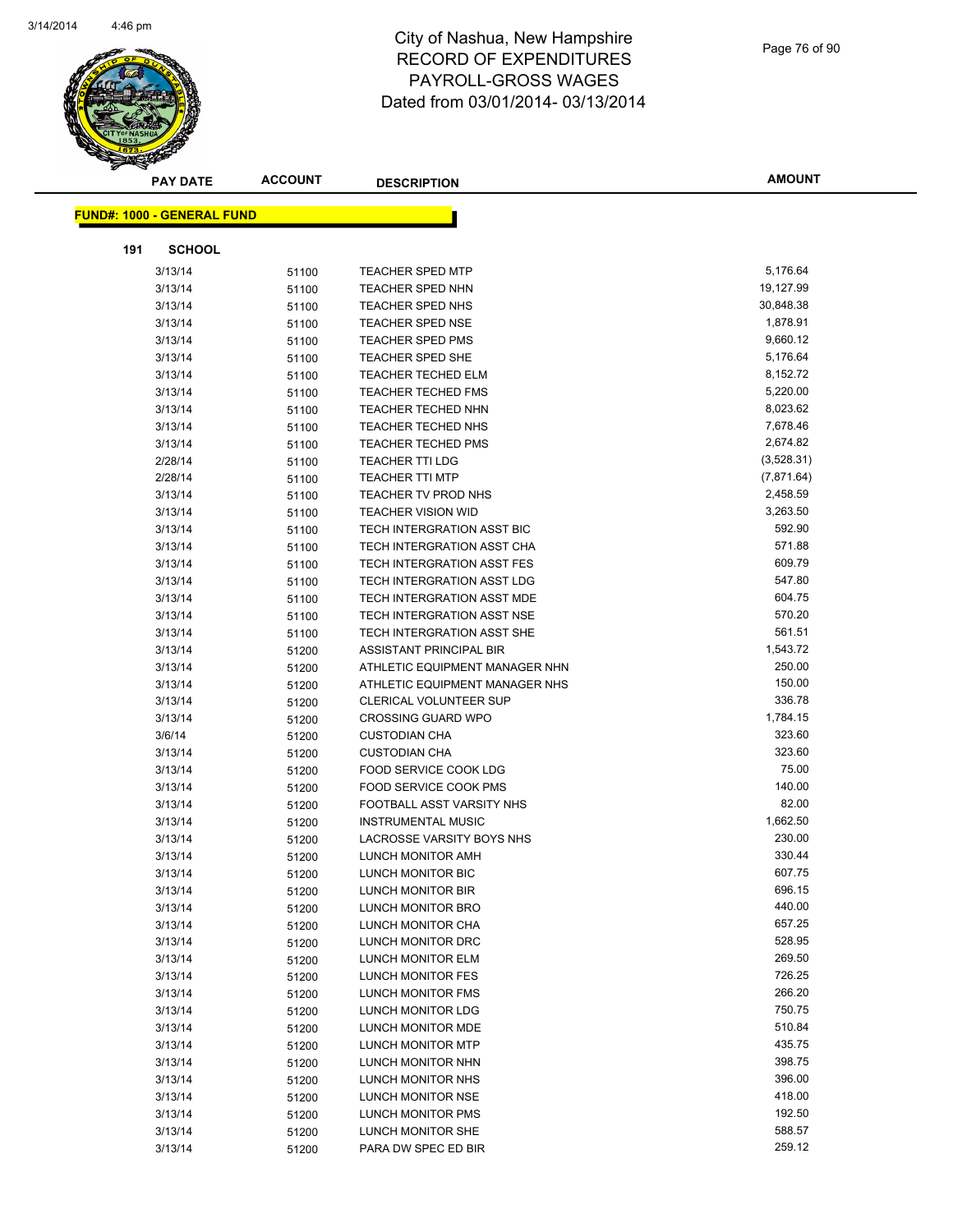

| <b>PAY DATE</b>                   | <b>ACCOUNT</b> | <b>DESCRIPTION</b>              | <b>AMOUNT</b> |
|-----------------------------------|----------------|---------------------------------|---------------|
| <b>FUND#: 1000 - GENERAL FUND</b> |                |                                 |               |
|                                   |                |                                 |               |
| <b>SCHOOL</b><br>191              |                |                                 |               |
| 3/6/14                            | 51200          | PARA DW SPEC ED NHN             | 350.00        |
| 3/13/14                           | 51200          | PARA DW SPEC ED NHN             | 350.00        |
| 3/13/14                           | 51200          | PARA DW SPEC ED NHS             | 150.00        |
| 3/13/14                           | 51200          | PARA DW SPEC ED PMS             | 80.85         |
| 3/13/14                           | 51200          | PARA INST AMH                   | 638.65        |
| 3/13/14                           | 51200          | PARA INST BIC                   | 479.46        |
| 3/13/14                           | 51200          | PARA INST MTP                   | 347.71        |
| 3/13/14                           | 51200          | PARA INST NHN                   | 287.77        |
| 3/13/14                           | 51200          | PARA INST PMS                   | 200.00        |
| 3/13/14                           | 51200          | PARA INST SHE                   | 279.49        |
| 3/13/14                           | 51200          | PARA LIB NHN                    | 270.54        |
| 3/13/14                           | 51200          | PARA LIB PMS                    | 227.87        |
| 3/13/14                           | 51200          | PARA MEDIA NHS                  | 191.40        |
| 3/13/14                           | 51200          | <b>PARA MUSIC FMS</b>           | 186.00        |
| 3/13/14                           | 51200          | PARA PRE SCH BIC                | 2,519.95      |
| 3/13/14                           | 51200          | PARA PRE SCH BRO                | 1,591.04      |
| 3/13/14                           | 51200          | PARA PRE SCH DRC                | 1,079.52      |
| 3/13/14                           | 51200          | PARA PRE SCH MTP                | 2,134.13      |
| 3/13/14                           | 51200          | PARA PRE SCH NSE                | 3,198.45      |
| 3/13/14                           | 51200          | PARA SCI NHS                    | 150.00        |
| 3/13/14                           | 51200          | PARA TECH ELM                   | 57.42         |
| 3/13/14                           | 51200          | PARA TTI DRC                    | 287.32        |
| 3/13/14                           | 51200          | PARA TTI LDG                    | 75.00         |
| 3/13/14                           | 51200          | SCHOOL PSYCHOLOGIST WID         | 4,510.94      |
| 3/13/14                           | 51200          | <b>SCOREKEEPER NHN</b>          | 240.00        |
| 3/13/14                           | 51200          | <b>SCOREKEEPER NHS</b>          | 60.00         |
| 3/13/14                           | 51200          | SOFTBALL VARSITY NHN            | 231.09        |
| 3/13/14                           | 51200          | SPECIAL EDUCATION TUTOR         | 775.00        |
| 3/13/14                           | 51200          | SPEECH LANG PATHOLOGIST WID     | 11,432.44     |
| 3/13/14                           | 51200          | <b>SUB CROSSING GUARD</b>       | 75.00         |
| 3/13/14                           | 51200          | <b>SUB TEACHER</b>              | 287.50        |
| 3/13/14                           | 51200          | <b>TEACHER ART NHS</b>          | 1,250.91      |
| 3/13/14                           | 51200          | <b>TEACHER ENGLISH NHS</b>      | 292.88        |
| 3/13/14                           | 51200          | TEACHER FOREIGN LANG FMS        | 918.38        |
| 3/13/14                           | 51200          | <b>TEACHER FOREIGN LANG NHN</b> | 1,185.42      |
| 3/13/14                           | 51200          | TEACHER HEALTH NHS              | 60.00         |
| 3/13/14                           | 51200          | <b>TEACHER HVAC NHS</b>         | 1,188.49      |
| 3/13/14                           | 51200          | <b>TEACHER KIND BIR</b>         | 847.28        |
| 3/13/14                           | 51200          | <b>TEACHER MUSIC AMH</b>        | 125.00        |
| 3/13/14                           | 51200          | <b>TEACHER MUSIC DRC</b>        | 175.00        |
| 3/13/14                           | 51200          | <b>TEACHER MUSIC ELM</b>        | 932.88        |
| 3/13/14                           | 51200          | <b>TEACHER SCIENCE ELM</b>      | 300.00        |
| 3/13/14                           | 51200          | <b>TEACHER SCIENCE NHS</b>      | 425.00        |
| 3/13/14                           | 51200          | TEACHER SOCIAL STUDIES NHN      | 550.00        |
| 3/13/14                           | 51200          | <b>TEACHER SPED NHN</b>         | 2,056.88      |
| 3/13/14                           | 51200          | TEACHER TECHED NHS              | 497.20        |
| 2/28/14                           | 51200          | <b>TEACHER TTI LDG</b>          | (13,890.71)   |
| 2/28/14                           | 51200          | <b>TEACHER TTI MTP</b>          | (29, 332.56)  |
| 2/28/14                           | 51200          | <b>TEACHER TTIDRC</b>           | (13,962.98)   |
| 3/13/14                           | 51200          | <b>TEACHER TTIDRC</b>           | 1,262.77      |
| 3/13/14                           | 51200          | <b>TEACHER VISION WIDE</b>      | 1,337.42      |
| 3/13/14                           | 51200          | TECH INTERGRATION ASST NHN      | 175.75        |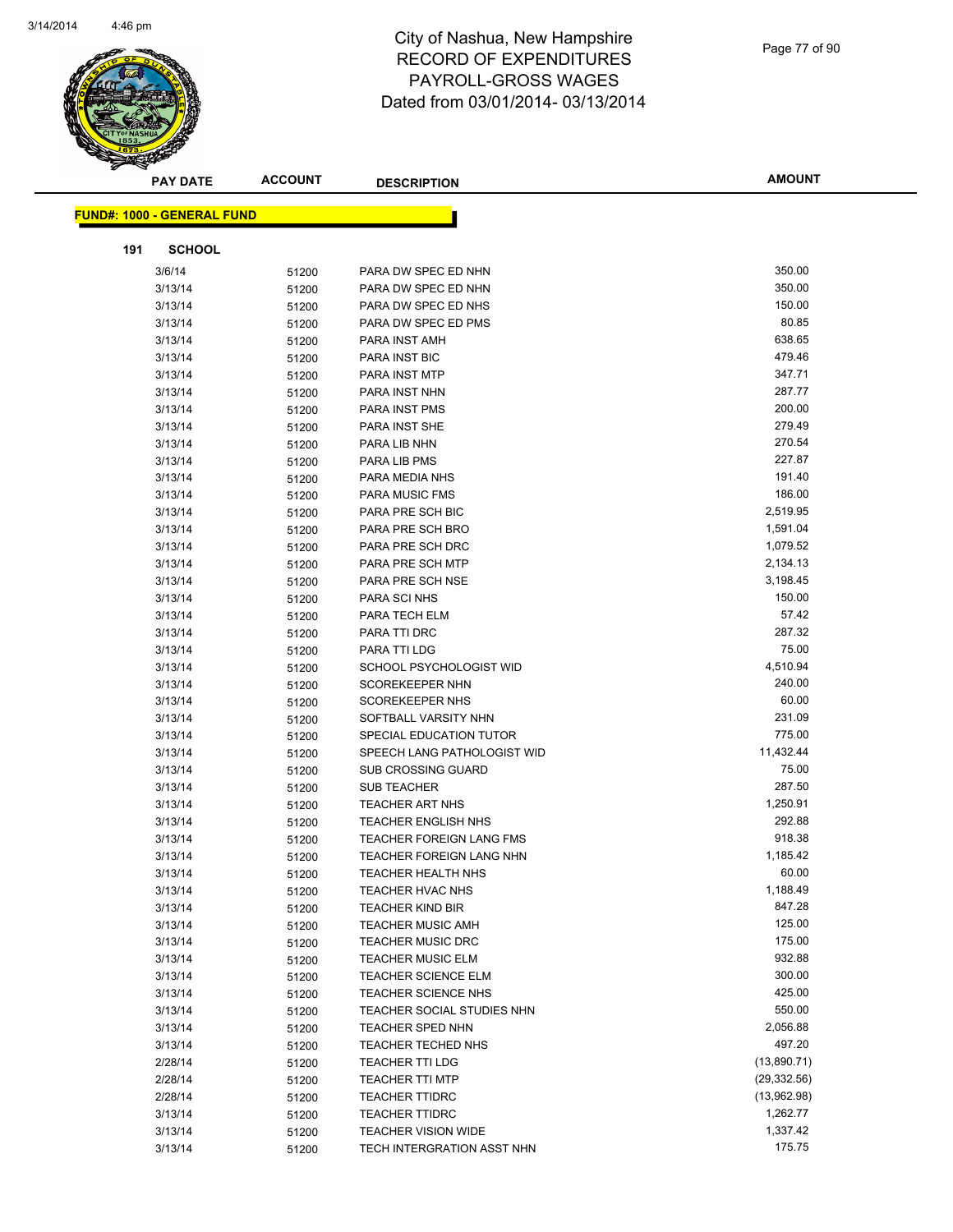

Page 78 of 90

|     | <b>PAY DATE</b>                   | <b>ACCOUNT</b> | <b>DESCRIPTION</b>         | <b>AMOUNT</b>  |
|-----|-----------------------------------|----------------|----------------------------|----------------|
|     | <b>FUND#: 1000 - GENERAL FUND</b> |                |                            |                |
| 191 | <b>SCHOOL</b>                     |                |                            |                |
|     | 12/31/13                          | 51300          | <b>OVERTIME-REGULAR</b>    | 248.67         |
|     | 3/6/14                            | 51300          | OVERTIME-REGULAR           | 4,220.36       |
|     | 3/13/14                           | 51300          | OVERTIME-REGULAR           | 10,718.91      |
|     | 3/6/14                            | 51400          | WAGES TEMP-SEASONAL        | 469.09         |
|     | 3/13/14                           | 51400          | <b>WAGES TEMP-SEASONAL</b> | 376.81         |
|     | 12/31/13                          | 51412          | <b>WAGES PER DIEM</b>      | 58.28          |
|     | 2/28/14                           | 51412          | <b>WAGES PER DIEM</b>      | (10.00)        |
|     | 3/6/14                            | 51412          | <b>WAGES PER DIEM</b>      | 2,491.06       |
|     | 3/13/14                           | 51412          | <b>WAGES PER DIEM</b>      | 42,409.31      |
|     | 3/13/14                           | 51600          | <b>LONGEVITY</b>           | 3,006.50       |
|     | 3/13/14                           | 51650          | <b>ADDITIONAL HOURS</b>    | 674.25         |
|     | 3/6/14                            | 51700          | <b>STIPENDS</b>            | 61,750.00      |
|     | 3/13/14                           | 51700          | <b>STIPENDS</b>            | 113,236.15     |
|     | 2/28/14                           | 55118          | TELEPHONE-CELLULAR         | (20.00)        |
|     | <b>TOTAL 191 - SCHOOL</b>         |                |                            | \$2,940,226.41 |

**TOTAL FUND 1000 - GENERAL FUND \$4,604,049.28** 

 $\mathbb{R}^2$ 

| <u> FUND#: 2100 - FOOD SERVICES</u> |       |                                      |           |
|-------------------------------------|-------|--------------------------------------|-----------|
| 3/6/14                              | 51100 | CLERICAL FOOD SERVICE NHS            | 679.15    |
| 3/13/14                             | 51100 | <b>CLERICAL FOOD SERVICE NHS</b>     | 679.15    |
| 3/6/14                              | 51100 | DELIVERY DRIVER FOOD SERVICE         | 110.11    |
| 3/13/14                             | 51100 | DELIVERY DRIVER FOOD SERVICE         | 766.00    |
| 3/13/14                             | 51100 | DIRECTOR FOOD SERVICE                | 2,972.70  |
| 3/13/14                             | 51100 | <b>FOOD SERVICE BUSINESS MANAGER</b> | 2,030.50  |
| 3/13/14                             | 51100 | FOOD SERVICE COOK AMH                | 473.55    |
| 3/13/14                             | 51100 | <b>FOOD SERVICE COOK BIC</b>         | 473.55    |
| 3/6/14                              | 51100 | FOOD SERVICE COOK BIR                | 23.68     |
| 3/13/14                             | 51100 | FOOD SERVICE COOK BIR                | 473.55    |
| 3/13/14                             | 51100 | <b>FOOD SERVICE COOK BRO</b>         | 435.75    |
| 3/13/14                             | 51100 | <b>FOOD SERVICE COOK CHA</b>         | 473.55    |
| 3/13/14                             | 51100 | <b>FOOD SERVICE COOK DRC</b>         | 456.05    |
| 3/13/14                             | 51100 | FOOD SERVICE COOK ELM                | 967.40    |
| 3/13/14                             | 51100 | FOOD SERVICE COOK FES                | 415.80    |
| 3/13/14                             | 51100 | <b>FOOD SERVICE COOK FMS</b>         | 483.70    |
| 3/13/14                             | 51100 | <b>FOOD SERVICE COOK LDG</b>         | 456.05    |
| 3/13/14                             | 51100 | <b>FOOD SERVICE COOK MDE</b>         | 473.55    |
| 3/13/14                             | 51100 | FOOD SERVICE COOK NHN                | 997.85    |
| 3/6/14                              | 51100 | FOOD SERVICE COOK NHS                | 145.47    |
| 3/13/14                             | 51100 | FOOD SERVICE COOK NHS                | 998.20    |
| 3/13/14                             | 51100 | <b>FOOD SERVICE COOK NSE</b>         | 453.25    |
| 3/13/14                             | 51100 | <b>FOOD SERVICE COOK PMS</b>         | 483.70    |
| 3/13/14                             | 51100 | <b>FOOD SERVICE COOK SHE</b>         | 390.90    |
| 3/13/14                             | 51100 | <b>FOOD SERVICE SITE CORD</b>        | 11,366.14 |
| 3/13/14                             | 51100 | <b>FOOD SERVICECOOK MTP</b>          | 415.80    |
| 3/13/14                             | 51200 | <b>FOOD SERVICE ASST PT AMH</b>      | 448.70    |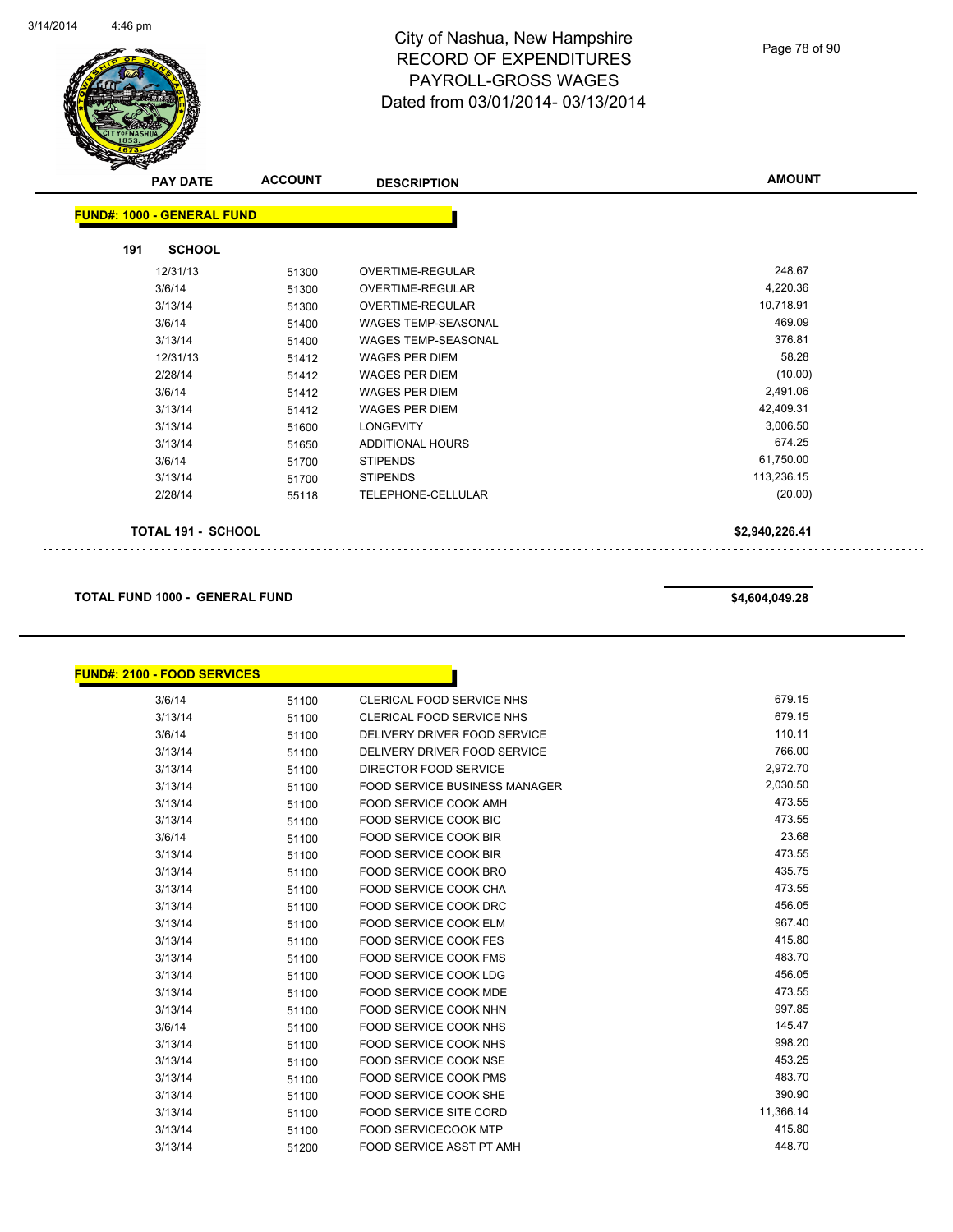

Page 79 of 90

| <b>ACCOUNT</b><br><b>PAY DATE</b>  | <b>DESCRIPTION</b>              | <b>AMOUNT</b> |
|------------------------------------|---------------------------------|---------------|
| <b>FUND#: 2100 - FOOD SERVICES</b> |                                 |               |
| 51200                              | FOOD SERVICE ASST PT BIC        | 514.65        |
| 51200                              | FOOD SERVICE ASST PT BIR        | 580.20        |
| 51200                              | FOOD SERVICE ASST PT BRO        | 333.90        |
| 51200                              | FOOD SERVICE ASST PT CHA        | 722.60        |
| 51200                              | <b>FOOD SERVICE ASST PT DRC</b> | 860.22        |
| 12/31/13<br>51200                  | FOOD SERVICE ASST PT ELM        | 65.52         |
| 51200                              | FOOD SERVICE ASST PT ELM        | 2,937.22      |
| 51200                              | <b>FOOD SERVICE ASST PT FES</b> | 861.85        |
| 51200                              | <b>FOOD SERVICE ASST PT FMS</b> | 2,412.70      |
| 51200                              | <b>FOOD SERVICE ASST PT LDG</b> | 538.99        |
| 51200                              | <b>FOOD SERVICE ASST PT MDE</b> | 646.00        |
| 51200                              | FOOD SERVICE ASST PT MTP        | 503.62        |
| 51200                              | FOOD SERVICE ASST PT NHN        | 4,405.45      |
| 51200                              | <b>FOOD SERVICE ASST PT NHS</b> | 4,489.79      |
| 51200                              | FOOD SERVICE ASST PT PMS        | 2,233.32      |
| 51200                              | FOOD SERVICE ASST PT SHE        | 502.90        |
| 51300                              | <b>OVERTIME-REGULAR</b>         | 400.01        |
| 51300                              | <b>OVERTIME-REGULAR</b>         | 73.60         |
| 51412                              | <b>WAGES PER DIEM</b>           | 2,254.98      |
|                                    |                                 |               |

#### **TOTAL FUND 2100 - FOOD SERVICES \$53,881.32**

| <b>FUND#: 2201 - DRIVERS EDUCATION</b>     |       |                           |            |
|--------------------------------------------|-------|---------------------------|------------|
| 3/13/14                                    | 51200 | ADULT ED DIPOLMA INST     | 250.00     |
| 3/13/14                                    | 51200 | ADULT ED DRIVERS ED INST  | 225.00     |
| 3/13/14                                    | 51200 | DRIVER INSTRUCTOR         | 575.00     |
| 3/13/14                                    | 51200 | <b>TEACHER TECHED ELM</b> | 200.00     |
| 3/13/14                                    | 51200 | TEACHER TECHED FMS        | 225.00     |
| <b>TOTAL FUND 2201 - DRIVERS EDUCATION</b> |       |                           | \$1,475.00 |

#### **FUND#: 2207 - ADULT ED/CONTINUING ED** 3/13/14 51200 ADULT ED ENRICHMENT INST 3/13/14 51200 ASST SYSTEMS ADMIN FULL YEAR 50.00 3/13/14 51200 DIRECTOR GUIDANCE 400.00 3/13/14 51200 GUIDANCE COUNSELOR NHN 1,200.00 3/13/14 51200 GUIDANCE COUNSELOR NHS 600.00 3/13/14 51200 SUB TEACHER 75.00 3/13/14 51200 SYSTEMS ADMIN FULL YEAR 3/13/14 51200 TEACHER ART NHS 200.00 3/13/14 51200 TEACHER BIO TEC NHN 400.00 3/13/14 51200 TEACHER COMPUTER NHS 800.00 3/13/14 51200 TEACHER ELL NHN 3/13/14 51200 TEACHER PE NHS 200.00 3/13/14 51200 TEACHER READ NHN 200.00 3/13/14 51200 TEACHER SCIENCE NHS 400.00 3/13/14 51200 TEACHER SOCIAL STUDIES NHN 200.00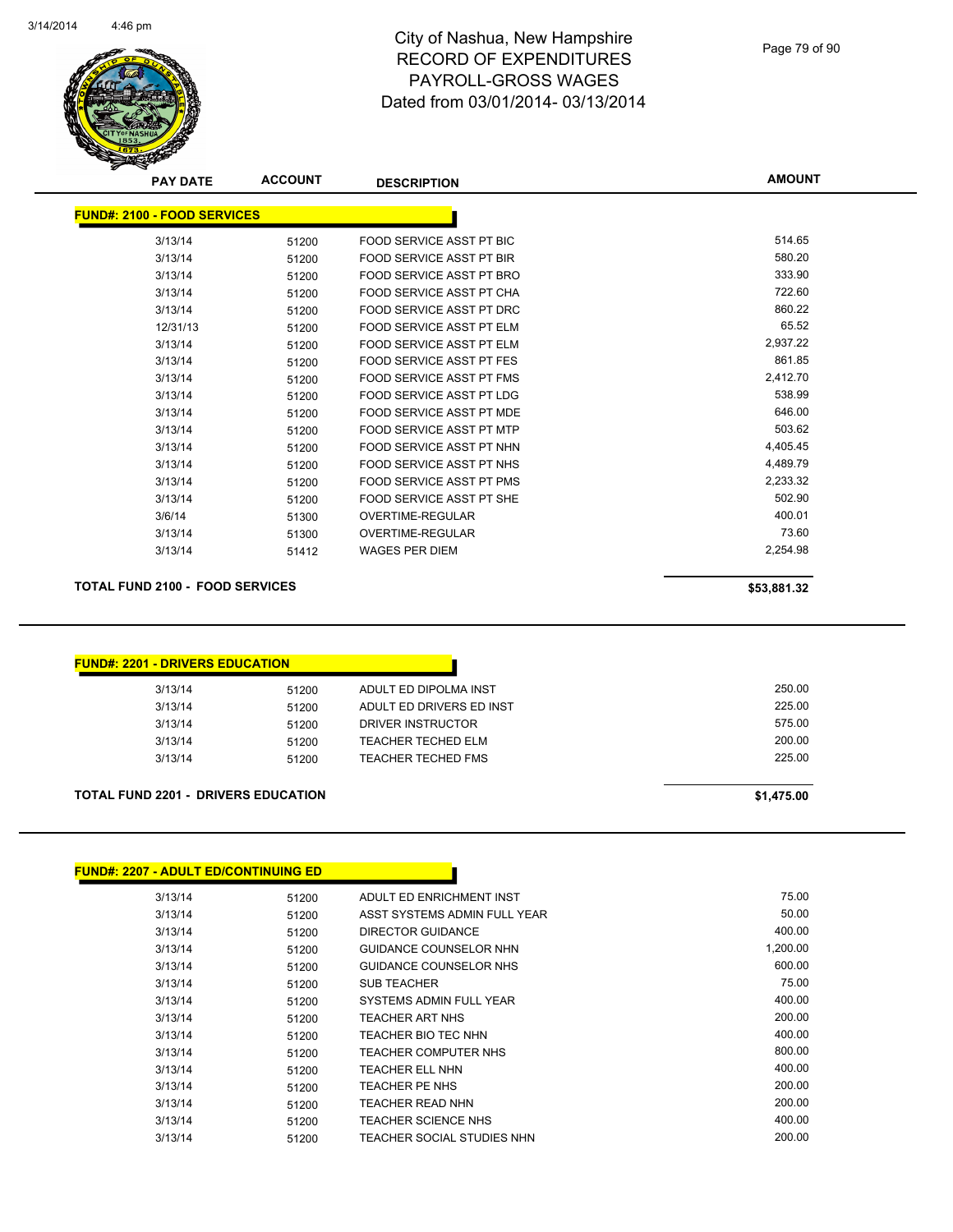| 4:46 pm                                                                                                                           |                | City of Nashua, New Hampshire<br><b>RECORD OF EXPENDITURES</b><br>PAYROLL-GROSS WAGES<br>Dated from 03/01/2014-03/13/2014 | Page 80 of 90                |
|-----------------------------------------------------------------------------------------------------------------------------------|----------------|---------------------------------------------------------------------------------------------------------------------------|------------------------------|
| <b>PAY DATE</b>                                                                                                                   | <b>ACCOUNT</b> | <b>DESCRIPTION</b>                                                                                                        | <b>AMOUNT</b>                |
| <b>TOTAL FUND 2207 - ADULT ED/CONTINUING ED</b>                                                                                   |                |                                                                                                                           | \$5,600.00                   |
| <b>FUND#: 2222 - AFTER SCHOOL PROGRAM</b>                                                                                         |                |                                                                                                                           |                              |
| 3/13/14                                                                                                                           | 51100          | <b>DIRECTOR 21 CENTURY</b>                                                                                                | 2,196.70                     |
| TOTAL FUND 2222 - AFTER SCHOOL PROGRAM                                                                                            |                |                                                                                                                           | \$2,196.70                   |
| <b>FUND#: 2252 - DAY CARE</b>                                                                                                     |                |                                                                                                                           |                              |
| 3/13/14                                                                                                                           | 51100          | PANTHER PRESCHOOL DIRECTOR                                                                                                | 1,000.00                     |
| TOTAL FUND 2252 - DAY CARE                                                                                                        |                |                                                                                                                           | \$1,000.00                   |
| <b>FUND#: 2503 - PARKS &amp; REC PROGRAMS FUND</b><br>3/6/14<br>3/13/14<br><b>TOTAL FUND 2503 - PARKS &amp; REC PROGRAMS FUND</b> | 51100<br>51100 | PROGRAM COORDINATOR<br>PROGRAM COORDINATOR                                                                                | 347.90<br>347.90<br>\$695.80 |
| <b>FUND#: 2505 - GOVT &amp; EDUCATION CHANNELS FUND</b>                                                                           |                |                                                                                                                           |                              |
| 3/6/14                                                                                                                            | 51100          | ECHANNEL ACCESS ADMINISTRATOR                                                                                             | 1,014.70                     |
| 3/13/14                                                                                                                           | 51100          | ECHANNEL ACCESS ADMINISTRATOR                                                                                             | 1,014.70                     |
| 3/6/14                                                                                                                            | 51100          | PEG PROGRAM MANAGER<br>PEG PROGRAM MANAGER                                                                                | 1,139.75<br>1,139.75         |
| 3/13/14                                                                                                                           | 51100          |                                                                                                                           |                              |
| <b>TOTAL FUND 2505 - GOVT &amp; EDUCATION CHANNELS FUND</b>                                                                       |                |                                                                                                                           | \$4,308.90                   |
| <b>FUND#: 3050 - POLICE GRANTS FUND</b>                                                                                           |                |                                                                                                                           |                              |
| 3/6/14                                                                                                                            | 51100          | DOMESTIC VIOLENCE ADVOCATE                                                                                                | 788.05                       |
| 3/13/14                                                                                                                           | 51100          | DOMESTIC VIOLENCE ADVOCATE                                                                                                | 788.05                       |
| 3/6/14                                                                                                                            | 51100          | PATROLMAN ALL RANKS                                                                                                       | 1,173.90                     |
| 3/13/14<br>3/6/14                                                                                                                 | 51100<br>51300 | PATROLMAN ALL RANKS<br>OVERTIME-REGULAR                                                                                   | 1,173.90<br>189.33           |
| 3/13/14                                                                                                                           | 51300          | OVERTIME-REGULAR                                                                                                          | 358.81                       |
| <b>TOTAL FUND 3050 - POLICE GRANTS FUND</b>                                                                                       |                |                                                                                                                           | \$4,472.04                   |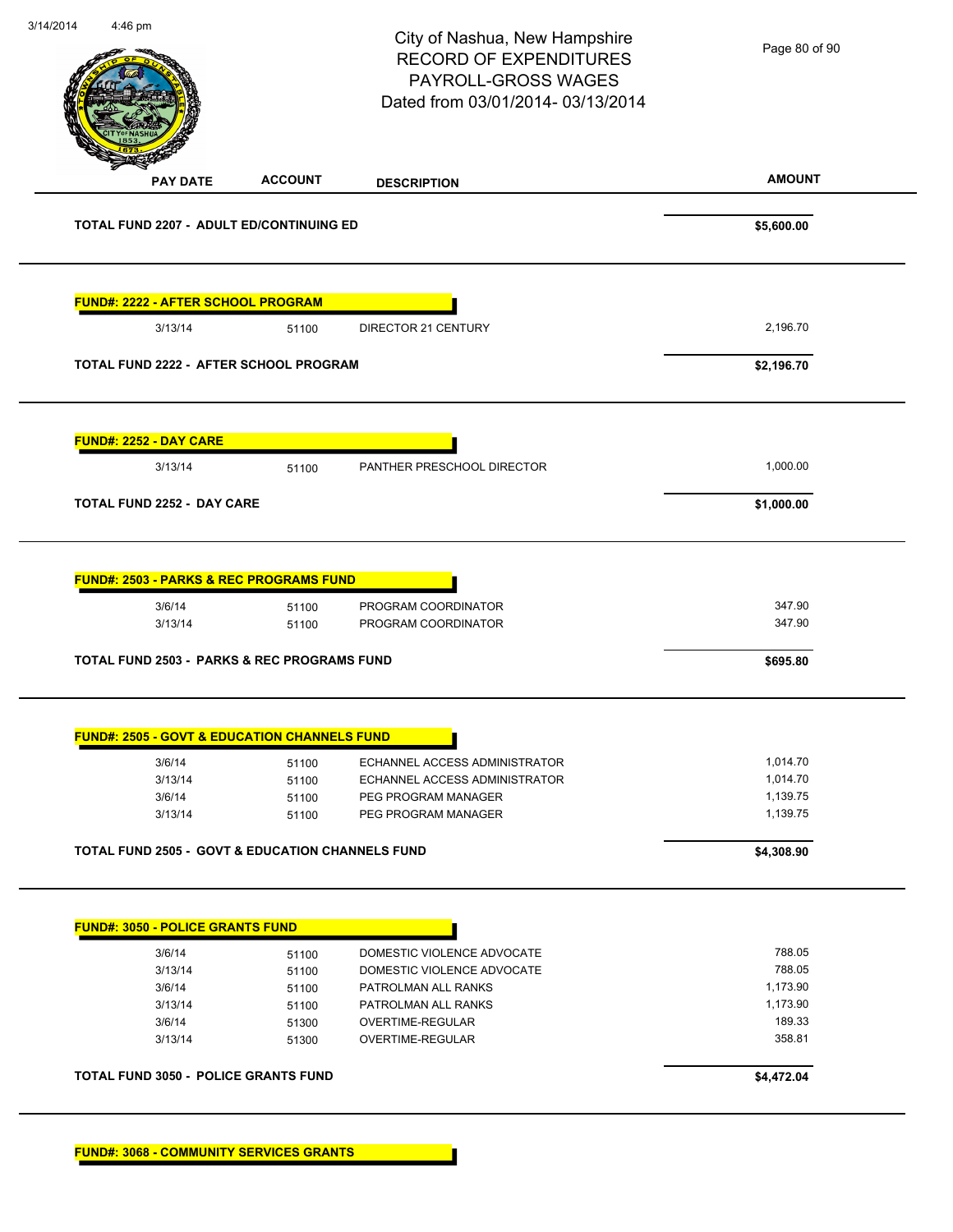

|                                        | <b>ACCOUNT</b>                                        | <b>DESCRIPTION</b>                                                                     | <b>AMOUNT</b>                       |  |
|----------------------------------------|-------------------------------------------------------|----------------------------------------------------------------------------------------|-------------------------------------|--|
|                                        | <b>FUND#: 3068 - COMMUNITY SERVICES GRANTS</b>        |                                                                                        |                                     |  |
| 3/6/14                                 | 51100                                                 | <b>EPIDEMIOLOGIST</b>                                                                  | 1,302.65                            |  |
| 3/13/14                                | 51100                                                 | <b>EPIDEMIOLOGIST</b>                                                                  | 1,302.65                            |  |
| 3/6/14                                 | 51100                                                 | INTAKE SPECIALIST PROGRAM ASST                                                         | 366.50                              |  |
| 3/13/14                                | 51100                                                 | INTAKE SPECIALIST PROGRAM ASST                                                         | 366.50                              |  |
| 3/6/14                                 | 51100                                                 | PROGRAM ASSISTANT                                                                      | 419.85                              |  |
| 3/13/14                                | 51100                                                 | PROGRAM ASSISTANT                                                                      | 419.85                              |  |
| 3/6/14                                 | 51100                                                 | PUB HEALTH NURSE                                                                       | 132.25                              |  |
| 3/13/14                                | 51100                                                 | PUB HEALTH NURSE                                                                       | 132.25                              |  |
| 3/6/14                                 | 51100                                                 | PUB HEALTH PREPAREDNESS COORD                                                          | 1,117.45                            |  |
| 3/13/14                                | 51100                                                 | PUB HEALTH PREPAREDNESS COORD                                                          | 1,117.45                            |  |
|                                        | <b>TOTAL FUND 3068 - COMMUNITY SERVICES GRANTS</b>    |                                                                                        | \$6,677.40                          |  |
| 3/6/14<br>3/13/14<br>3/6/14<br>3/13/14 | 51100<br>51100<br>51412<br>51412                      | PUB HEALTH NURSE<br>PUB HEALTH NURSE<br><b>WAGES PER DIEM</b><br><b>WAGES PER DIEM</b> | 885.15<br>885.15<br>152.00<br>85.50 |  |
|                                        | <b>TOTAL FUND 3070 - COMMUNITY HEALTH GRANTS FUND</b> |                                                                                        | \$2,007.80                          |  |
|                                        |                                                       |                                                                                        |                                     |  |
|                                        | <b>FUND#: 3080 - COMMUNITY DEVELOPMENT GRANTS</b>     |                                                                                        |                                     |  |
| 3/6/14                                 | 51100                                                 | OED PROGRAM COORDINATOR                                                                | 154.00                              |  |
| 3/13/14                                | 51100                                                 | OED PROGRAM COORDINATOR                                                                | 154.00                              |  |

3/6/14 51100 PROGRAM COORDINATOR LP&HH 1,073.90 3/13/14 51100 PROGRAM COORDINATOR LP&HH 1,073.90 3/6/14 51100 PROJECT ADMINISTRATOR 1,162.45 3/13/14 51100 PROJECT ADMINISTRATOR 1,162.45 3/6/14 51100 PROJECT ADMINISTRATOR LP&HH 750.30 3/13/14 51100 PROJECT ADMINISTRATOR LP&HH 750.30 3/6/14 51200 CODE ENFORCEMENT OFFICER II 550.93 3/13/14 51200 CODE ENFORCEMENT OFFICER II 559.68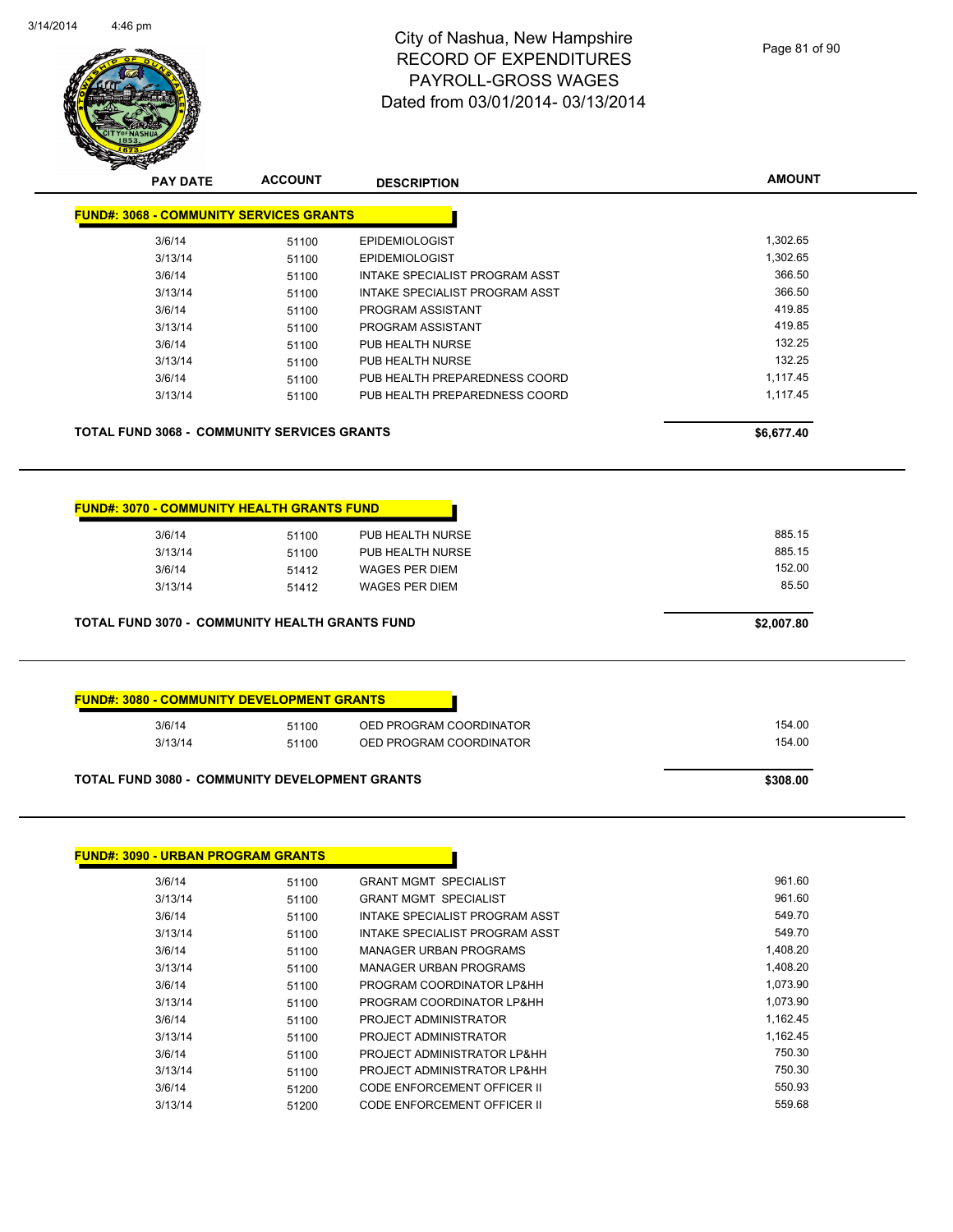

**AMOUNT PAY DATE ACCOUNT DESCRIPTION TOTAL FUND 3090 - URBAN PROGRAM GRANTS \$12,922.91 FUND#: 3120 - TRANSIT GRANTS** 3/6/14 51100 OED PROGRAM COORDINATOR 154.00 3/13/14 51100 OED PROGRAM COORDINATOR 154.00 3/6/14 51100 TRANSIT FINANCE COORDINATOR 1,139.65 3/13/14 51100 TRANSIT FINANCE COORDINATOR 1,139.65 3/6/14 51100 TRANSIT FLEET FACILITIES SUPV 961.60 3/13/14 51100 TRANSIT FLEET FACILITIES SUPV 961.60 3/6/14 51100 TRANSIT MECHANICS 1,744.00 3/13/14 51100 TRANSIT MECHANICS 1,744.00 3/6/14 51100 TRANSIT OPER MKTG SUPV 985.15 3/13/14 51100 TRANSIT OPER MKTG SUPV 985.15 3/6/14 51100 TRANSIT OPERATIONS COORDINATOR 863.35 3/13/14 51100 TRANSIT OPERATIONS COORDINATOR 863.35

> 3/6/14 51100 TRANSIT UTILITY SERVICE WORKER 869.92 3/13/14 51100 TRANSIT UTILITY SERVICE WORKER 802.04 3/6/14 51100 TRANSPORTATION DEPT MANAGER 1,460.55 3/13/14 51100 TRANSPORTATION DEPT MANAGER 1,460.55 3/6/14 51300 OVERTIME-REGULAR 6.03

**TOTAL FUND 3120 - TRANSIT GRANTS \$16,294.59** 

**FUND#: 3800 - SCHOOL GRANTS FUND**

| 3/13/14 | 51100 | 21 CENTURY ELEM MFAM RES COORD | 5,767.92  |
|---------|-------|--------------------------------|-----------|
| 3/13/14 | 51100 | 21 CENTURY MIDL FAM RES COORD  | 2,088.29  |
| 2/28/14 | 51100 | ASSISTANT PRINCIPAL AMH        | 15,278.91 |
| 3/13/14 | 51100 | ASSISTANT PRINCIPAL AMH        | 1,406.19  |
| 3/13/14 | 51100 | ASSISTANT PRINCIPAL BRO        | 1,403.87  |
| 2/28/14 | 51100 | ASSISTANT PRINCIPAL DR CRSP    | 18,545.82 |
| 3/13/14 | 51100 | ASSISTANT PRINCIPAL MDE        | 1,406.19  |
| 3/13/14 | 51100 | AYP FACILITATOR DRC            | 2,193.70  |
| 3/13/14 | 51100 | AYP FACILITATOR FES            | 1,955.78  |
| 3/13/14 | 51100 | AYP FACILITATOR LDG            | 3,365.79  |
| 3/13/14 | 51100 | <b>CLERICAL 21 CENTURY</b>     | 712.90    |
| 3/13/14 | 51100 | <b>DIRECTOR TITLE 1</b>        | 3,153.80  |
| 3/13/14 | 51100 | DW TECHNOLOGY PEER COACH       | 252.90    |
| 3/13/14 | 51100 | JOB DEVELOPER SPED NHS         | 1,955.78  |
| 3/13/14 | 51100 | <b>OFFICE MANAGER TITLE 1</b>  | 1,494.60  |
| 2/28/14 | 51100 | PARA DW SPEC ED AMH            | 8,704.65  |
| 3/13/14 | 51100 | PARA DW SPEC ED AMH            | 519.70    |
| 2/28/14 | 51100 | <b>PARA KIND FES</b>           | 6,713.91  |
| 3/13/14 | 51100 | <b>PARA KIND FES</b>           | 402.91    |
| 2/28/14 | 51100 | PARA TTI AMH                   | 6,603.50  |
| 3/13/14 | 51100 | PARA TTI AMH                   | 797.76    |
| 3/13/14 | 51100 | PARA TTI DRC                   | 855.17    |
| 3/13/14 | 51100 | <b>PARA TTI LDG</b>            | 1,584.11  |
| 3/13/14 | 51100 | <b>PARA TTI NURSERY</b>        | 996.55    |
| 3/13/14 | 51100 | PARA VOC NHS                   | 403.85    |
|         |       |                                |           |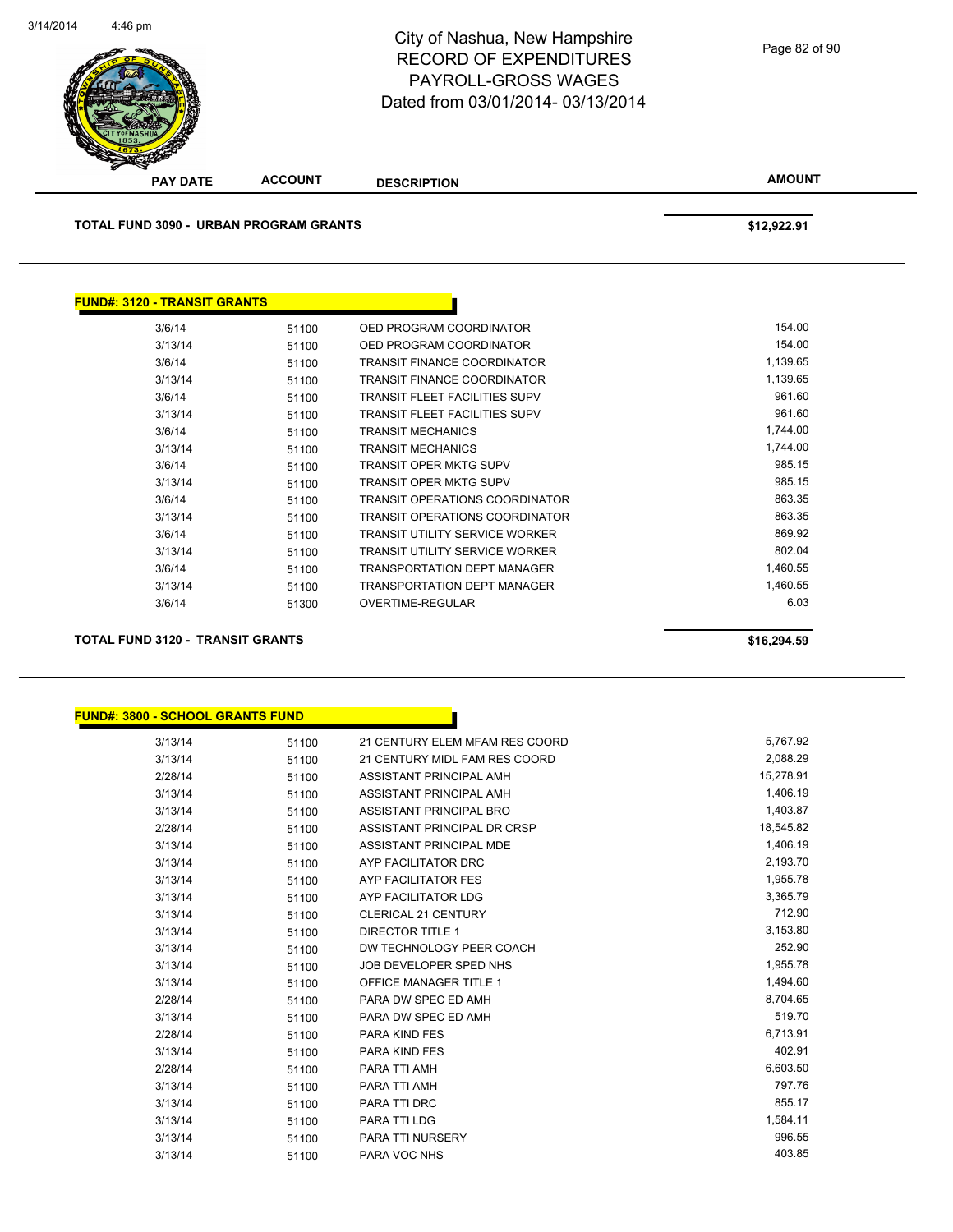

| <b>PAY DATE</b>                         | <b>ACCOUNT</b> | <b>DESCRIPTION</b>             | <b>AMOUNT</b>    |
|-----------------------------------------|----------------|--------------------------------|------------------|
| <b>FUND#: 3800 - SCHOOL GRANTS FUND</b> |                |                                |                  |
| 3/13/14                                 |                | SYSTEMS ADMIN SCH YEAR         | 2,143.49         |
| 2/28/14                                 | 51100<br>51100 | <b>TEACHER COMPUTER FMS</b>    | (24,020.01)      |
| 3/13/14                                 |                | <b>TEACHER DWSE BIR</b>        | 1,694.52         |
| 3/13/14                                 | 51100<br>51100 | TEACHER DWSE BRO               | 1,832.89         |
| 3/13/14                                 | 51100          | TEACHER DWSE CHA               | 1,858.10         |
| 3/13/14                                 | 51100          | <b>TEACHER DWSE ELM</b>        | 1,554.78         |
| 3/13/14                                 | 51100          | <b>TEACHER DWSE MDE</b>        | 1,762.11         |
| 3/13/14                                 | 51100          | <b>TEACHER DWSE SHE</b>        | 1,554.78         |
| 3/13/14                                 | 51100          | <b>TEACHER GR3 BIC</b>         | 3,249.30         |
| 3/13/14                                 | 51100          | <b>TEACHER KIND FES</b>        | 1,686.41         |
| 3/13/14                                 | 51100          | TEACHER PRESCHOOL NHS          | 1,877.78         |
| 3/13/14                                 | 51100          | <b>TEACHER SPED AMH</b>        | 3,377.87         |
| 3/13/14                                 | 51100          | TEACHER SPED DRC               | 3,378.00         |
| 3/13/14                                 | 51100          | <b>TEACHER SPED ELM</b>        | 3,377.87         |
| 3/13/14                                 | 51100          | <b>TEACHER SPED FES</b>        | 2,295.91         |
| 3/13/14                                 | 51100          | <b>TEACHER SPED FMS</b>        | 3,575.39         |
| 3/13/14                                 | 51100          | <b>TEACHER SPED LDG</b>        | 3,506.57         |
| 3/13/14                                 | 51100          | <b>TEACHER SPED MDE</b>        | 1,554.78         |
| 3/13/14                                 | 51100          | <b>TEACHER SPED NHN</b>        | 6,694.89         |
| 3/13/14                                 | 51100          | TEACHER SPED NHS               | 5,072.52         |
| 3/13/14                                 | 51100          | <b>TEACHER SPED NSE</b>        | 1,622.41         |
| 3/13/14                                 | 51100          | <b>TEACHER SPED PMS</b>        | 1,554.78         |
| 3/13/14                                 | 51100          | TEACHER SPED SHE               | 1,823.09         |
| 3/13/14                                 | 51100          | TEACHER TEAM FACILITATOR AMH   | 2,501.82         |
| 3/13/14                                 | 51100          | TEACHER TEAM FACILITATOR MTP   | 1,459.89         |
| 2/28/14                                 | 51100          | <b>TEACHER TTIDRC</b>          | 13,962.98        |
| 3/13/14                                 | 51200          | 21 CENTURY ELEM MFAM RES COORD | 90.03            |
| 3/13/14                                 | 51200          | 21ST CENTURY INSTRUCTOR        | 1,968.83         |
| 3/13/14                                 | 51200          | ADULT ED DIPOLMA TEACHER       | 150.00           |
| 3/13/14                                 | 51200          | ADULT ED ENRICHMENT INST       | 25.00            |
| 3/6/14                                  | 51200          | ADULT ED INSTRUCTOR            | 125.00           |
| 3/13/14                                 | 51200          | ADULT ED INSTRUCTOR            | 325.00           |
| 3/13/14                                 | 51200          | AYP FACILITATOR DRC            | 50.00            |
| 3/13/14                                 | 51200          | <b>CLERICAL GUIDANCE NHN</b>   | 110.46           |
| 3/13/14                                 | 51200          | DW TECHNOLOGY PEER COACH       | 1,011.58         |
| 3/13/14                                 | 51200          | ELL OUTREACH WORKER HOURLY     | 600.00           |
| 3/13/14                                 | 51200          | <b>ELL TUTOR</b>               | 300.00           |
| 3/13/14                                 | 51200          | <b>FAMILY LIAISON</b>          | 225.00           |
| 3/13/14                                 | 51200          | FOCUS MONITORING DATA ANALYST  | 1,721.31         |
| 3/13/14                                 | 51200          | FOOD SERVICE COOK LDG          | 70.00            |
| 3/13/14                                 | 51200          | <b>GUIDANCE COUNSELOR FES</b>  | 96.70            |
| 3/13/14                                 | 51200          | HOME SCHOOL CORD TTI           | 3,486.02         |
| 3/13/14                                 | 51200          | <b>INTERPRETER</b>             | 250.00           |
| 3/13/14                                 | 51200          | LIBRARIAN FMS                  | 50.00            |
| 3/13/14                                 | 51200          | LIBRARIAN NHN                  | 50.00            |
| 3/13/14                                 | 51200          | LIBRARIAN NHS                  | 50.00            |
| 3/13/14                                 | 51200          | LUNCH MONITOR DRC              | 203.42           |
| 3/13/14                                 | 51200          | LUNCH MONITOR SHE              | 109.60           |
| 3/13/14                                 | 51200          | PARA DW SPEC ED AMH            | 256.82           |
| 3/13/14                                 | 51200          | PARA DW SPEC ED BIR            | 17.50            |
| 3/13/14                                 | 51200          | PARA DW SPEC ED PMS            | 157.50<br>270.07 |
| 3/13/14                                 | 51200          | PARA DW SPEC ELM               | 35.00            |
| 3/13/14                                 | 51200          | PARA ELL FES                   | 75.05            |
| 3/13/14                                 | 51200          | PARA ELL MTP                   |                  |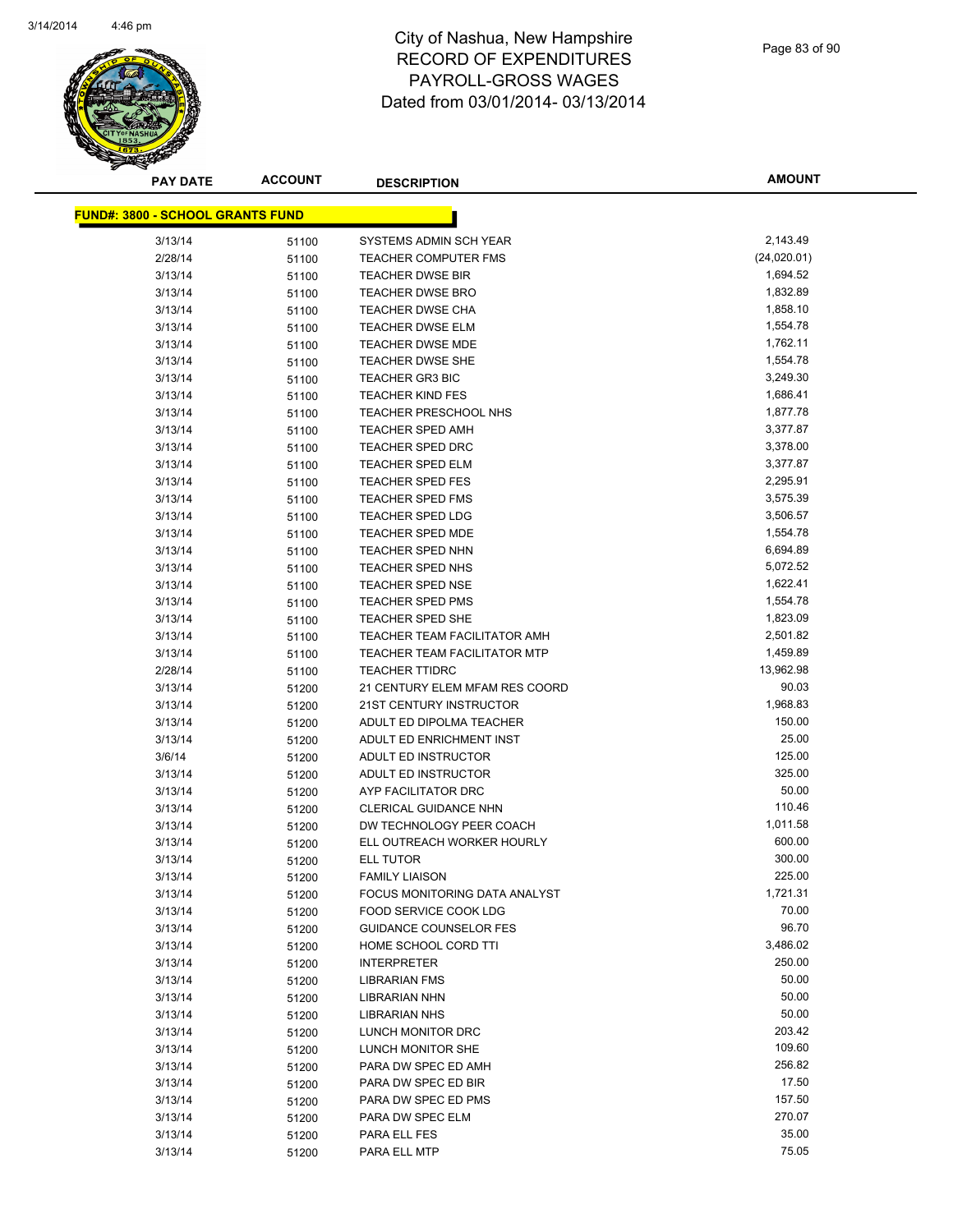

| <b>PAY DATE</b>                         | <b>ACCOUNT</b> | <b>DESCRIPTION</b>          | <b>AMOUNT</b> |
|-----------------------------------------|----------------|-----------------------------|---------------|
| <b>FUND#: 3800 - SCHOOL GRANTS FUND</b> |                |                             |               |
| 3/13/14                                 |                | PARA INST AMH               | 39.41         |
| 3/13/14                                 | 51200<br>51200 | PARA INST BIR               | 87.50         |
| 3/13/14                                 | 51200          | PARA INST DRC               | 191.78        |
| 3/13/14                                 |                | PARA INST ELM               | 35.00         |
| 3/13/14                                 | 51200          | <b>PARA INST FES</b>        | 333.40        |
| 3/13/14                                 | 51200          | <b>PARA INST FMS</b>        | 105.00        |
| 3/13/14                                 | 51200          | PARA INST LDG               | 478.46        |
| 3/13/14                                 | 51200          | PARA INST NHN               | 90.03         |
| 3/13/14                                 | 51200          | <b>PARA INST PMS</b>        | 199.18        |
| 3/13/14                                 | 51200<br>51200 | PARA INST SHE               | 131.25        |
| 3/13/14                                 | 51200          | PARA KIND AMH               | 105.00        |
| 3/13/14                                 | 51200          | PARA KIND LDG               | 65.85         |
| 3/13/14                                 | 51200          | PARA MEDIA NHN              | 125.03        |
| 3/13/14                                 | 51200          | PARA PRE SCH MTP            | 166.70        |
| 3/13/14                                 | 51200          | PARA TTI DRC                | 131.25        |
| 3/13/14                                 | 51200          | PARA TTI LDG                | 83.35         |
| 3/13/14                                 | 51200          | SOCIAL WORKER FMS           | 87.50         |
| 3/13/14                                 | 51200          | <b>SUB TEACHER</b>          | 70.00         |
| 3/13/14                                 | 51200          | SUB TEACHER LONG TERM       | 42.50         |
| 3/13/14                                 | 51200          | <b>TEACHER ART PMS</b>      | 35.00         |
| 3/13/14                                 | 51200          | <b>TEACHER BUSINESS NHN</b> | 50.00         |
| 3/13/14                                 | 51200          | <b>TEACHER DWSE AMH</b>     | 70.00         |
| 3/13/14                                 | 51200          | <b>TEACHER DWSE ELM</b>     | 35.00         |
| 3/13/14                                 | 51200          | <b>TEACHER ELL AMH</b>      | 50.00         |
| 3/13/14                                 | 51200          | <b>TEACHER ELL ELM</b>      | 50.00         |
| 3/13/14                                 | 51200          | <b>TEACHER ELL FES</b>      | 75.00         |
| 3/13/14                                 | 51200          | <b>TEACHER ELL FMS</b>      | 75.00         |
| 3/13/14                                 | 51200          | <b>TEACHER ELL MTP</b>      | 225.00        |
| 3/13/14                                 | 51200          | <b>TEACHER ENGLISH ELM</b>  | 25.00         |
| 3/13/14                                 | 51200          | <b>TEACHER ENGLISH FMS</b>  | 245.01        |
| 3/13/14                                 | 51200          | <b>TEACHER ENGLISH NHN</b>  | 75.00         |
| 3/13/14                                 | 51200          | <b>TEACHER ENGLISH NHS</b>  | 75.00         |
| 3/13/14                                 | 51200          | <b>TEACHER GR1 FES</b>      | 100.00        |
| 3/13/14                                 | 51200          | <b>TEACHER GR2 AMH</b>      | 50.00         |
| 3/13/14                                 | 51200          | TEACHER GR2 DRC             | 50.00         |
| 3/13/14                                 | 51200          | <b>TEACHER GR2 FES</b>      | 25.00         |
| 3/13/14                                 | 51200          | <b>TEACHER GR2 SHE</b>      | 75.00         |
| 3/13/14                                 | 51200          | <b>TEACHER GR3 DRC</b>      | 50.00         |
| 3/13/14                                 | 51200          | <b>TEACHER GR3 SHE</b>      | 55.00         |
| 3/13/14                                 | 51200          | <b>TEACHER GR4 BIR</b>      | 50.00         |
| 3/13/14                                 | 51200          | <b>TEACHER GR4 FES</b>      | 135.00        |
| 3/13/14                                 | 51200          | <b>TEACHER GR4 LDG</b>      | 77.50         |
| 3/13/14                                 | 51200          | <b>TEACHER GR5 DRC</b>      | 75.00         |
| 3/13/14                                 | 51200          | <b>TEACHER GR6 ELM</b>      | 141.25        |
| 3/13/14                                 | 51200          | <b>TEACHER GR6 FMS</b>      | 260.00        |
| 3/13/14                                 | 51200          | <b>TEACHER GR6 PMS</b>      | 85.00         |
| 2/28/14                                 | 51200          | <b>TEACHER KIND DRC</b>     | (21, 541.60)  |
| 3/13/14                                 | 51200          | <b>TEACHER MATH ELM</b>     | 50.00         |
| 3/13/14                                 | 51200          | <b>TEACHER MATH NHS</b>     | 150.00        |
| 3/13/14                                 | 51200          | <b>TEACHER MUSIC PMS</b>    | 17.50         |
| 3/13/14                                 | 51200          | <b>TEACHER READ PMS</b>     | 17.50         |
| 3/13/14                                 | 51200          | <b>TEACHER SCIENCE ELM</b>  | 131.25        |
| 3/13/14                                 | 51200          | <b>TEACHER SCIENCE NHN</b>  | 75.00         |
| 3/13/14                                 | 51200          | TEACHER SOCIAL STUDIES NHN  | 75.00         |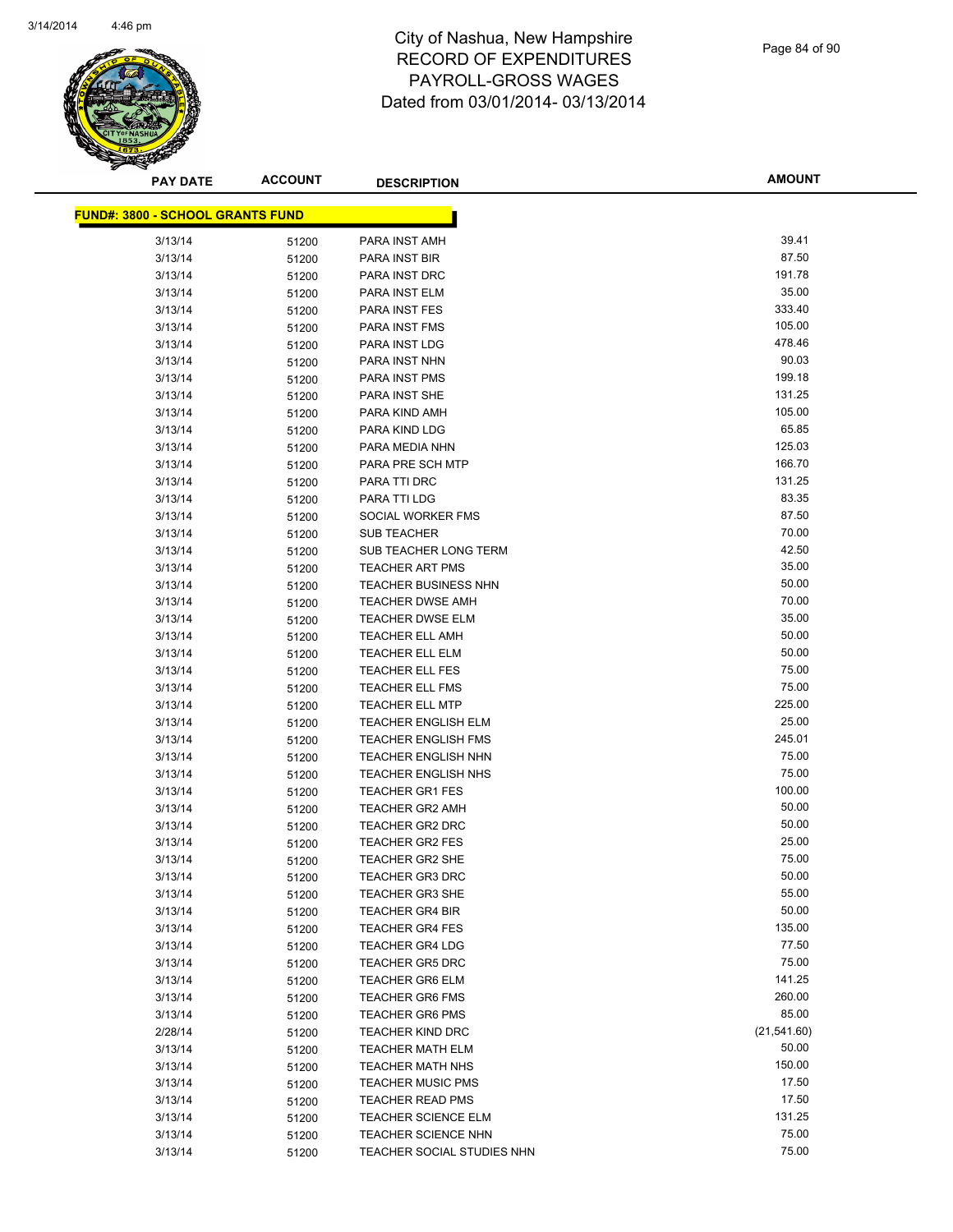

Page 85 of 90

| <b>FUND#: 3800 - SCHOOL GRANTS FUND</b>                                                                      |       |                                   |              |
|--------------------------------------------------------------------------------------------------------------|-------|-----------------------------------|--------------|
|                                                                                                              |       |                                   |              |
| 3/13/14                                                                                                      | 51200 | TEACHER SOCIAL STUDIES NHS        | 75.00        |
| 3/13/14                                                                                                      | 51200 | TEACHER SOCIAL STUDIES PMS        | 25.00        |
| 3/13/14                                                                                                      | 51200 | <b>TEACHER SPED FMS</b>           | 117.50       |
| 3/13/14                                                                                                      | 51200 | <b>TEACHER SPED LDG</b>           | 217.50       |
| 3/13/14                                                                                                      | 51200 | TEACHER TEAM FACILITATOR AMH      | 50.00        |
| 3/13/14                                                                                                      | 51200 | <b>TEACHER TECHED ELM</b>         | 17.50        |
| 3/13/14                                                                                                      | 51200 | <b>TEACHER TTI AMH</b>            | 6,992.03     |
| 3/13/14                                                                                                      | 51200 | <b>TEACHER TTI FES</b>            | 14,528.35    |
| 2/28/14                                                                                                      | 51200 | <b>TEACHER TTI LDG</b>            | 17,419.02    |
| 3/13/14                                                                                                      | 51200 | <b>TEACHER TTI LDG</b>            | 10,595.38    |
| 2/28/14                                                                                                      | 51200 | <b>TEACHER TTI MTP</b>            | 37,204.20    |
| 3/13/14                                                                                                      | 51200 | <b>TEACHER TTI MTP</b>            | 7,691.45     |
| 3/13/14                                                                                                      | 51200 | <b>TEACHER TTI NURSERY</b>        | 4,497.99     |
| 3/13/14                                                                                                      | 51200 | <b>TEACHER TTIDRC</b>             | 8,079.66     |
| 3/13/14                                                                                                      | 51650 | <b>ADDITIONAL HOURS</b>           | 14,550.00    |
| <b>TOTAL FUND 3800 - SCHOOL GRANTS FUND</b>                                                                  |       |                                   | \$257,314.54 |
| <b>FUND#: 3810 - FOOD SERVICE GRANTS FUND</b>                                                                |       |                                   |              |
| 3/13/14                                                                                                      | 51300 | OVERTIME-REGULAR                  | 1,615.20     |
|                                                                                                              |       |                                   | \$1,615.20   |
|                                                                                                              |       |                                   |              |
| 3/6/14                                                                                                       | 51100 | PARKING ENFORCEMENT SPEC          | 3,055.61     |
| 3/13/14                                                                                                      | 51100 | PARKING ENFORCEMENT SPEC          | 3,055.62     |
| 3/6/14                                                                                                       | 51100 | PV/MV COORDINATOR                 | 844.04       |
| 3/13/14                                                                                                      | 51100 | PV/MV COORDINATOR                 | 844.04       |
| 3/6/14                                                                                                       | 51100 | <b>RESOURCE COORDINATOR</b>       | 113.10       |
| 3/13/14                                                                                                      | 51100 | <b>RESOURCE COORDINATOR</b>       | 113.10       |
| 3/6/14                                                                                                       | 51100 | <b>VEHICLE REGISTRATION CLERK</b> | 787.40       |
| 3/13/14                                                                                                      | 51100 | <b>VEHICLE REGISTRATION CLERK</b> | 787.40       |
| 3/6/14                                                                                                       | 51300 | OVERTIME-REGULAR                  | 237.57       |
| 3/13/14                                                                                                      | 51300 | OVERTIME-REGULAR                  | 233.85       |
| <b>TOTAL FUND 3810 - FOOD SERVICE GRANTS FUND</b><br><u> FUND#: 4005 - TRAFFIC VIOLATIONS FUND</u><br>3/6/14 | 51390 | <b>OVERTIME-OTHER</b>             | 230.32       |

| 3/6/14  | 51100 | <b>VEHICLE REGISTRATION CLERK</b> | 787.40 |
|---------|-------|-----------------------------------|--------|
| 3/13/14 | 51100 | <b>VEHICLE REGISTRATION CLERK</b> | 787.40 |
| 3/6/14  | 51300 | OVERTIME-REGULAR                  | 26.93  |
| 3/13/14 | 51300 | OVERTIME-REGULAR                  | 17.16  |

**FUND#: 4010 - MOTOR VEHICLE ADMIN FUND**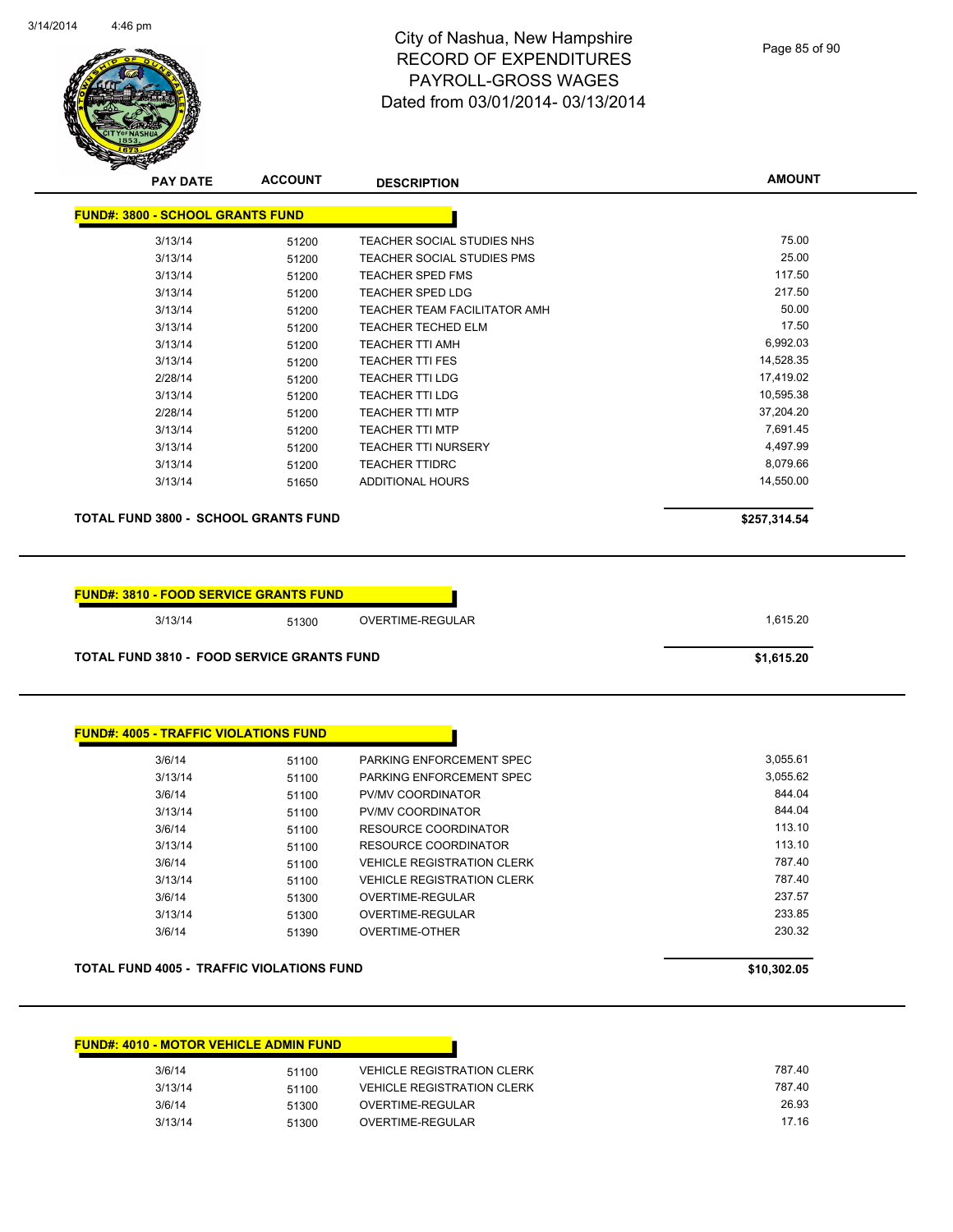| 4:46 pm                                              |                | City of Nashua, New Hampshire<br><b>RECORD OF EXPENDITURES</b><br>PAYROLL-GROSS WAGES<br>Dated from 03/01/2014-03/13/2014 | Page 86 of 90         |
|------------------------------------------------------|----------------|---------------------------------------------------------------------------------------------------------------------------|-----------------------|
| <b>PAY DATE</b>                                      | <b>ACCOUNT</b> | <b>DESCRIPTION</b>                                                                                                        | <b>AMOUNT</b>         |
| <b>TOTAL FUND 4010 - MOTOR VEHICLE ADMIN FUND</b>    |                |                                                                                                                           | \$1,618.89            |
| <b>FUND#: 4030 - POLICE SPECIAL DETAILS</b>          |                |                                                                                                                           |                       |
| 3/6/14                                               | 51200          | <b>OUTSIDE DETAIL SPEC PT</b>                                                                                             | 588.28                |
| 3/13/14                                              | 51200          | <b>OUTSIDE DETAIL SPEC PT</b>                                                                                             | 588.28                |
| 3/6/14<br>3/13/14                                    | 51712<br>51712 | <b>SPECIAL DETAIL</b><br><b>SPECIAL DETAIL</b>                                                                            | 7,984.87<br>11,266.61 |
| <b>TOTAL FUND 4030 - POLICE SPECIAL DETAILS</b>      |                |                                                                                                                           | \$20,428.04           |
| FUND#: 4035 - POLICE OT BILLING                      |                |                                                                                                                           |                       |
| 3/6/14                                               | 51300          | OVERTIME-REGULAR                                                                                                          | 733.23                |
| 3/13/14                                              | 51300          | OVERTIME-REGULAR                                                                                                          | 149.67                |
| <b>TOTAL FUND 4035 - POLICE OT BILLING</b>           |                |                                                                                                                           | \$882.90              |
| <b>FUND#: 4065 - FIRE WATCHGUARDS FUND</b>           |                |                                                                                                                           |                       |
| 3/6/14                                               | 51712          | SPECIAL DETAIL                                                                                                            | 585.14                |
| 3/13/14                                              | 51712          | <b>SPECIAL DETAIL</b>                                                                                                     | 705.95                |
| <b>TOTAL FUND 4065 - FIRE WATCHGUARDS FUND</b>       |                |                                                                                                                           | \$1,291.09            |
| <b>FUND#: 4068 - ENGINEERING SERVICES</b>            |                |                                                                                                                           |                       |
| 3/13/14                                              | 51300          | OVERTIME-REGULAR                                                                                                          | 80.64                 |
| <b>TOTAL FUND 4068 - ENGINEERING SERVICES</b>        |                |                                                                                                                           | \$80.64               |
|                                                      |                |                                                                                                                           |                       |
|                                                      |                |                                                                                                                           |                       |
| <b>FUND#: 4600 - ECON DEV-GREATER NASHUA RLF</b>     |                |                                                                                                                           |                       |
| 3/6/14<br>3/13/14                                    | 51100<br>51100 | OED PROGRAM COORDINATOR<br>OED PROGRAM COORDINATOR                                                                        | 76.95<br>76.94        |
| <b>TOTAL FUND 4600 - ECON DEV-GREATER NASHUA RLF</b> |                |                                                                                                                           | \$153.89              |
| FUND#: 5010 - CAP PROJECTS-INFO TECHNOLOGY           |                |                                                                                                                           |                       |
|                                                      |                |                                                                                                                           | 78.17                 |
| 3/6/14<br>3/13/14                                    | 51300<br>51300 | OVERTIME-REGULAR<br>OVERTIME-REGULAR                                                                                      | 7.82                  |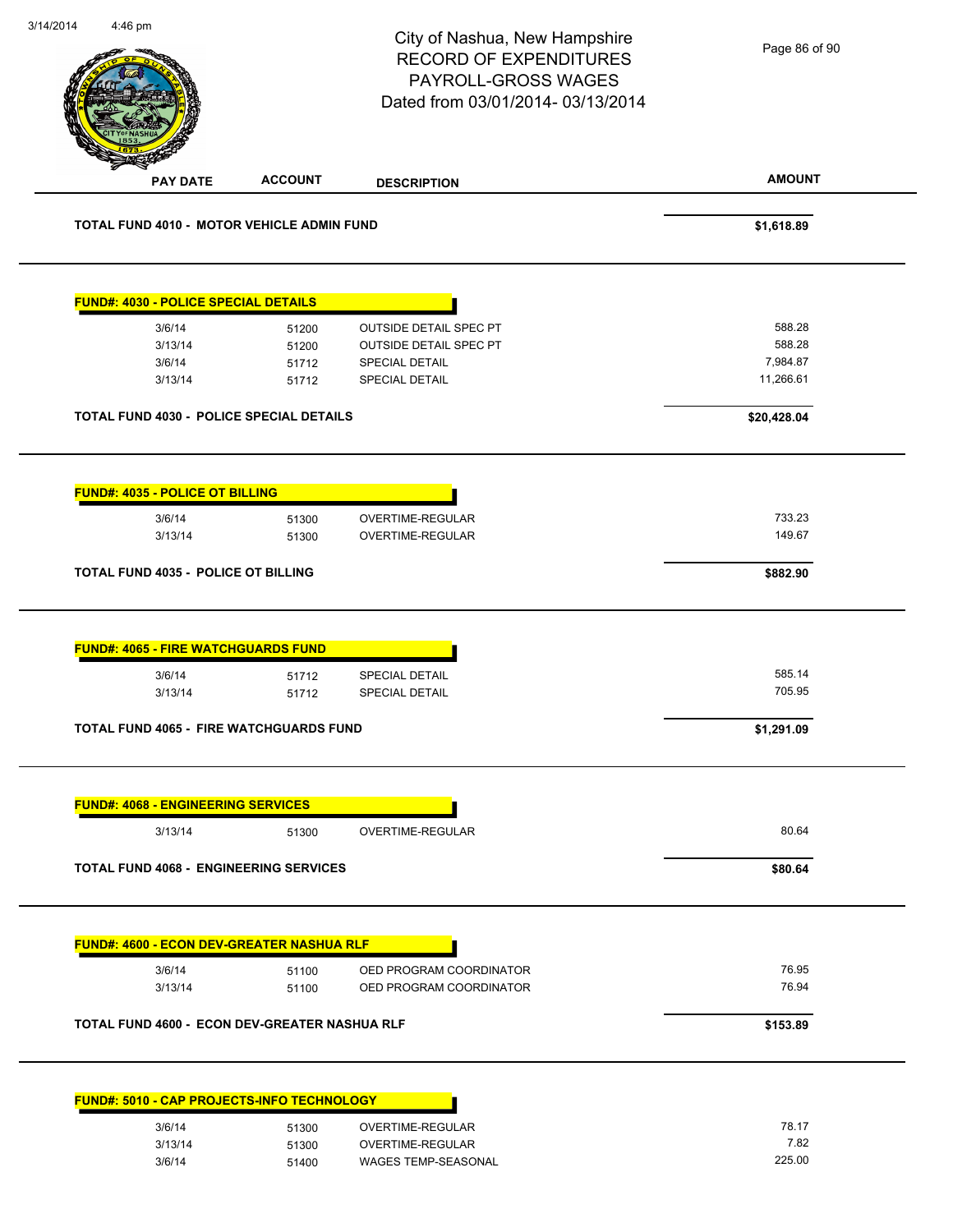

| <b>FUND#: 6000 - SOLID WASTE FUND</b> |       |                                      |          |
|---------------------------------------|-------|--------------------------------------|----------|
| 3/6/14                                | 51100 | ACCOUNTING COMPLIANCE MGR            | 153.40   |
| 3/13/14                               | 51100 | ACCOUNTING COMPLIANCE MGR            | 153.40   |
| 3/6/14                                | 51100 | ADMINISTRATIVE ASSISTANT I           | 632.00   |
| 3/13/14                               | 51100 | ADMINISTRATIVE ASSISTANT I           | 632.00   |
| 3/6/14                                | 51100 | ADMINISTRATIVE ASSISTANT II          | 758.02   |
| 3/13/14                               | 51100 | ADMINISTRATIVE ASSISTANT II          | 665.60   |
| 3/6/14                                | 51100 | AUTOMATIC COLLECTION EQUIP OPR       | 3,636.80 |
| 3/13/14                               | 51100 | AUTOMATIC COLLECTION EQUIP OPR       | 3,636.80 |
| 3/6/14                                | 51100 | <b>CITY ENGINEER</b>                 | 298.00   |
| 3/13/14                               | 51100 | <b>CITY ENGINEER</b>                 | 298.00   |
| 2/28/14                               | 51100 | <b>COLLECTION EQUIP OPR</b>          | 10.76    |
| 3/6/14                                | 51100 | <b>COLLECTION EQUIP OPR</b>          | 8,698.40 |
| 3/13/14                               | 51100 | <b>COLLECTION EQUIP OPR</b>          | 8,644.59 |
| 3/6/14                                | 51100 | <b>COLLECTION EQUIP OPR LANDFILL</b> | 900.80   |
| 3/13/14                               | 51100 | <b>COLLECTION EQUIP OPR LANDFILL</b> | 900.80   |
| 3/6/14                                | 51100 | DEP TREASURER TAX COLLECTOR          | 230.60   |
| 3/13/14                               | 51100 | DEP TREASURER TAX COLLECTOR          | 230.60   |
| 3/6/14                                | 51100 | DEPUTY MANAGER OF ENGINEERING        | 74.50    |
| 3/13/14                               | 51100 | DEPUTY MANAGER OF ENGINEERING        | 74.50    |
| 3/6/14                                | 51100 | DIRECTOR PUBLIC WORKS                | 205.85   |
| 3/13/14                               | 51100 | DIRECTOR PUBLIC WORKS                | 205.85   |
| 3/6/14                                | 51100 | DIVISION OPERATIONS MANAGER          | 171.55   |
| 3/13/14                               | 51100 | DIVISION OPERATIONS MANAGER          | 171.55   |
| 3/6/14                                | 51100 | DPW BILLING ACCOUNTANT               | 438.30   |
| 3/13/14                               | 51100 | DPW BILLING ACCOUNTANT               | 438.30   |
| 3/6/14                                | 51100 | DPW COLLECTIONS SPEC III             | 364.60   |
| 3/13/14                               | 51100 | DPW COLLECTIONS SPEC III             | 364.60   |
| 3/6/14                                | 51100 | DPW CONTRACT ADMINISTRATOR           | 108.35   |
| 3/13/14                               | 51100 | DPW CONTRACT ADMINISTRATOR           | 108.35   |
| 3/6/14                                | 51100 | <b>ENVIRONMENTAL ENGINEER</b>        | 1,255.85 |
| 3/13/14                               | 51100 | ENVIRONMENTAL ENGINEER               | 1,255.85 |
| 3/6/14                                | 51100 | EQUIPMENT OPR LANDFILL               | 4,566.00 |
| 3/13/14                               | 51100 | <b>EQUIPMENT OPR LANDFILL</b>        | 4,566.00 |
| 3/6/14                                | 51100 | EXECUTIVE ADMINISTRATOR              | 144.25   |
| 3/13/14                               | 51100 | EXECUTIVE ADMINISTRATOR              | 144.25   |
| 3/6/14                                | 51100 | FINANCE AND ADMIN MANAGER            | 372.35   |
| 3/13/14                               | 51100 | FINANCE AND ADMIN MANAGER            | 372.35   |
| 3/6/14                                | 51100 | LICENSED SCALE OPERATOR              | 680.10   |
| 3/13/14                               | 51100 | LICENSED SCALE OPERATOR              | 680.10   |
| 3/6/14                                | 51100 | RECYCLING COORDINATOR                | 1,061.70 |
| 3/13/14                               | 51100 | RECYCLING COORDINATOR                | 1,061.70 |
| 2/28/14                               | 51100 | SOLID WASTE ATTENDANT                | 26.00    |
| 3/6/14                                | 51100 | SOLID WASTE ATTENDANT                | 832.00   |
| 3/13/14                               | 51100 | SOLID WASTE ATTENDANT                | 832.00   |
| 2/28/14                               | 51100 | SOLID WASTE FOREMAN                  | 490.52   |
| 3/6/14                                | 51100 | SOLID WASTE FOREMAN                  | 2,308.30 |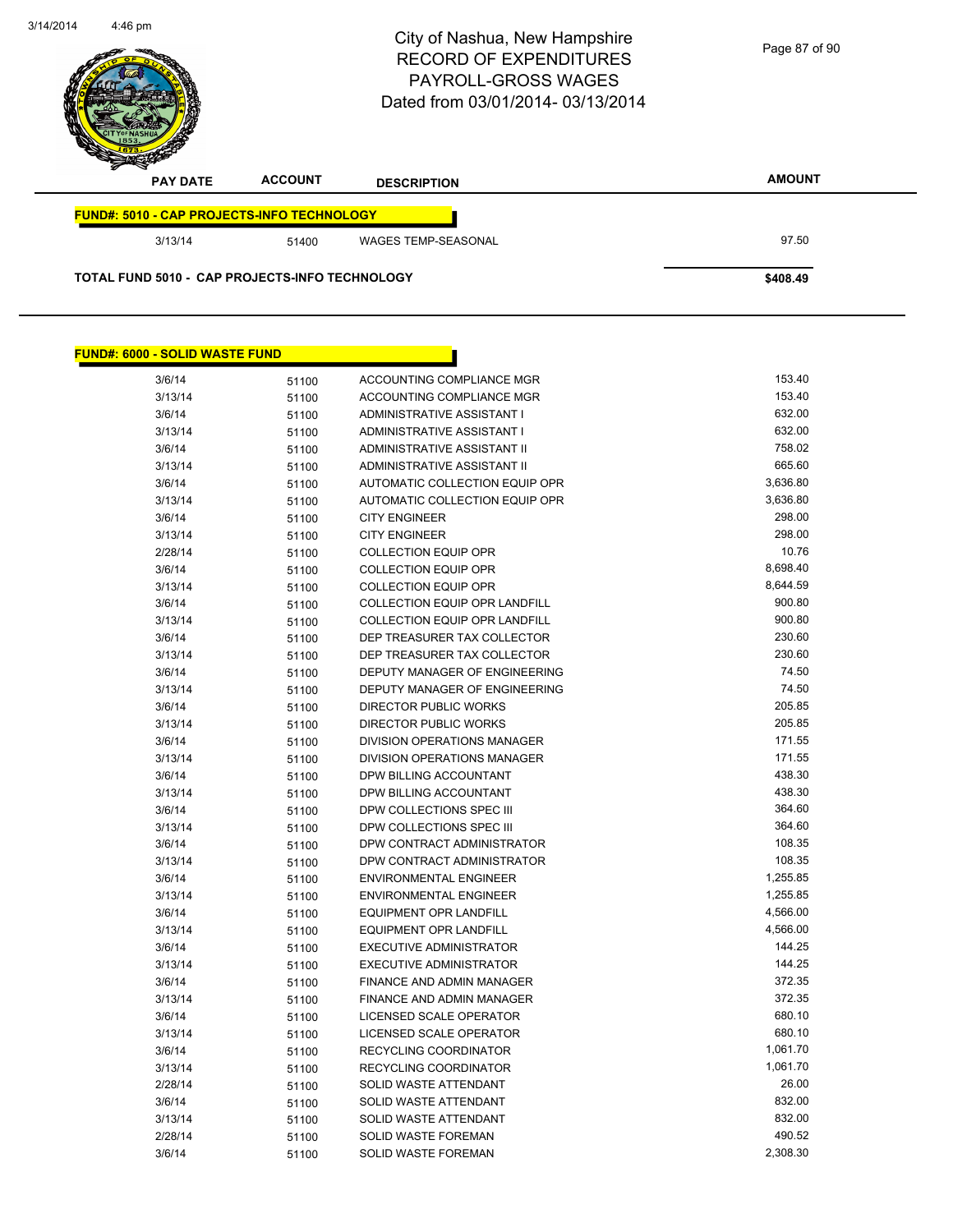

Page 88 of 90

| <b>PAY DATE</b>                       | <b>ACCOUNT</b> | <b>DESCRIPTION</b>            | <b>AMOUNT</b> |
|---------------------------------------|----------------|-------------------------------|---------------|
| <b>FUND#: 6000 - SOLID WASTE FUND</b> |                |                               |               |
| 3/13/14                               | 51100          | SOLID WASTE FOREMAN           | 2,308.30      |
| 3/6/14                                | 51100          | SUPERINTENDENT OF SOLID WASTE | 1,529.80      |
| 3/13/14                               | 51100          | SUPERINTENDENT OF SOLID WASTE | 1,529.80      |
| 3/6/14                                | 51300          | OVERTIME-REGULAR              | 1.407.76      |
| 3/13/14                               | 51300          | OVERTIME-REGULAR              | 1,688.03      |

#### **FUND#: 6200 - WASTEWATER FUND**

| 3/6/14  | 51100 | ACCOUNTING COMPLIANCE MGR            | 306.70   |
|---------|-------|--------------------------------------|----------|
| 3/13/14 | 51100 | ACCOUNTING COMPLIANCE MGR            | 306.70   |
| 3/6/14  | 51100 | ADMINISTRATIVE ASSISTANT II          | 811.25   |
| 3/13/14 | 51100 | ADMINISTRATIVE ASSISTANT II          | 811.25   |
| 3/6/14  | 51100 | <b>ANALYTICAL CHEMIST</b>            | 853.70   |
| 3/13/14 | 51100 | <b>ANALYTICAL CHEMIST</b>            | 853.70   |
| 3/6/14  | 51100 | <b>CITY ENGINEER</b>                 | 695.35   |
| 3/13/14 | 51100 | <b>CITY ENGINEER</b>                 | 695.35   |
| 3/6/14  | 51100 | <b>COLLECTION SYSTEM FOREMAN</b>     | 1,087.56 |
| 3/13/14 | 51100 | <b>COLLECTION SYSTEM FOREMAN</b>     | 1,122.71 |
| 2/28/14 | 51100 | <b>COLLECTION SYSTEMS OPERATOR</b>   | 323.91   |
| 3/6/14  | 51100 | <b>COLLECTION SYSTEMS OPERATOR</b>   | 2,740.96 |
| 3/13/14 | 51100 | <b>COLLECTION SYSTEMS OPERATOR</b>   | 2,727.60 |
| 3/6/14  | 51100 | <b>COLLECTION SYSTEMS TECHNICIAN</b> | 1,952.00 |
| 3/13/14 | 51100 | COLLECTION SYSTEMS TECHNICIAN        | 1,952.00 |
| 3/6/14  | 51100 | <b>COLLECTIONS SPEC II</b>           | 791.45   |
| 3/13/14 | 51100 | <b>COLLECTIONS SPEC II</b>           | 791.45   |
| 3/6/14  | 51100 | CSO STORM WATER ENGINEER             | 1,200.50 |
| 3/13/14 | 51100 | CSO STORM WATER ENGINEER             | 1,200.50 |
| 3/6/14  | 51100 | <b>CSO TECHNICIAN INSPECTOR</b>      | 993.75   |
| 3/13/14 | 51100 | <b>CSO TECHNICIAN INSPECTOR</b>      | 993.74   |
| 3/6/14  | 51100 | DEP TREASURER TAX COLLECTOR          | 230.60   |
| 3/13/14 | 51100 | DEP TREASURER TAX COLLECTOR          | 230.60   |
| 3/6/14  | 51100 | DEPUTY MANAGER OF ENGINEERING        | 744.65   |
| 3/13/14 | 51100 | DEPUTY MANAGER OF ENGINEERING        | 744.66   |
| 3/6/14  | 51100 | DIRECTOR PUBLIC WORKS                | 411.90   |
| 3/13/14 | 51100 | <b>DIRECTOR PUBLIC WORKS</b>         | 411.90   |
| 3/6/14  | 51100 | DIVISION OPERATIONS MANAGER          | 171.60   |
| 3/13/14 | 51100 | <b>DIVISION OPERATIONS MANAGER</b>   | 171.60   |
| 3/6/14  | 51100 | DPW BILLING ACCOUNTANT               | 438.25   |
| 3/13/14 | 51100 | DPW BILLING ACCOUNTANT               | 438.25   |
| 3/6/14  | 51100 | DPW COLLECTIONS SPEC III             | 364.60   |
| 3/13/14 | 51100 | DPW COLLECTIONS SPEC III             | 364.61   |
| 3/6/14  | 51100 | DPW CONTRACT ADMINISTRATOR           | 649.70   |
| 3/13/14 | 51100 | DPW CONTRACT ADMINISTRATOR           | 649.70   |
| 3/6/14  | 51100 | ELECTRICAL DIAGNOSTIC TECH I         | 2,079.20 |
| 3/13/14 | 51100 | ELECTRICAL DIAGNOSTIC TECH I         | 2,079.20 |
| 3/6/14  | 51100 | <b>ENGINEERING DESIGNER INSP</b>     | 228.20   |
| 3/13/14 | 51100 | <b>ENGINEERING DESIGNER INSP</b>     | 228.20   |
| 3/6/14  | 51100 | <b>EXECUTIVE ADMINISTRATOR</b>       | 144.25   |
| 3/13/14 | 51100 | <b>EXECUTIVE ADMINISTRATOR</b>       | 144.25   |
| 3/6/14  | 51100 | FINANCE AND ADMIN MANAGER            | 372.35   |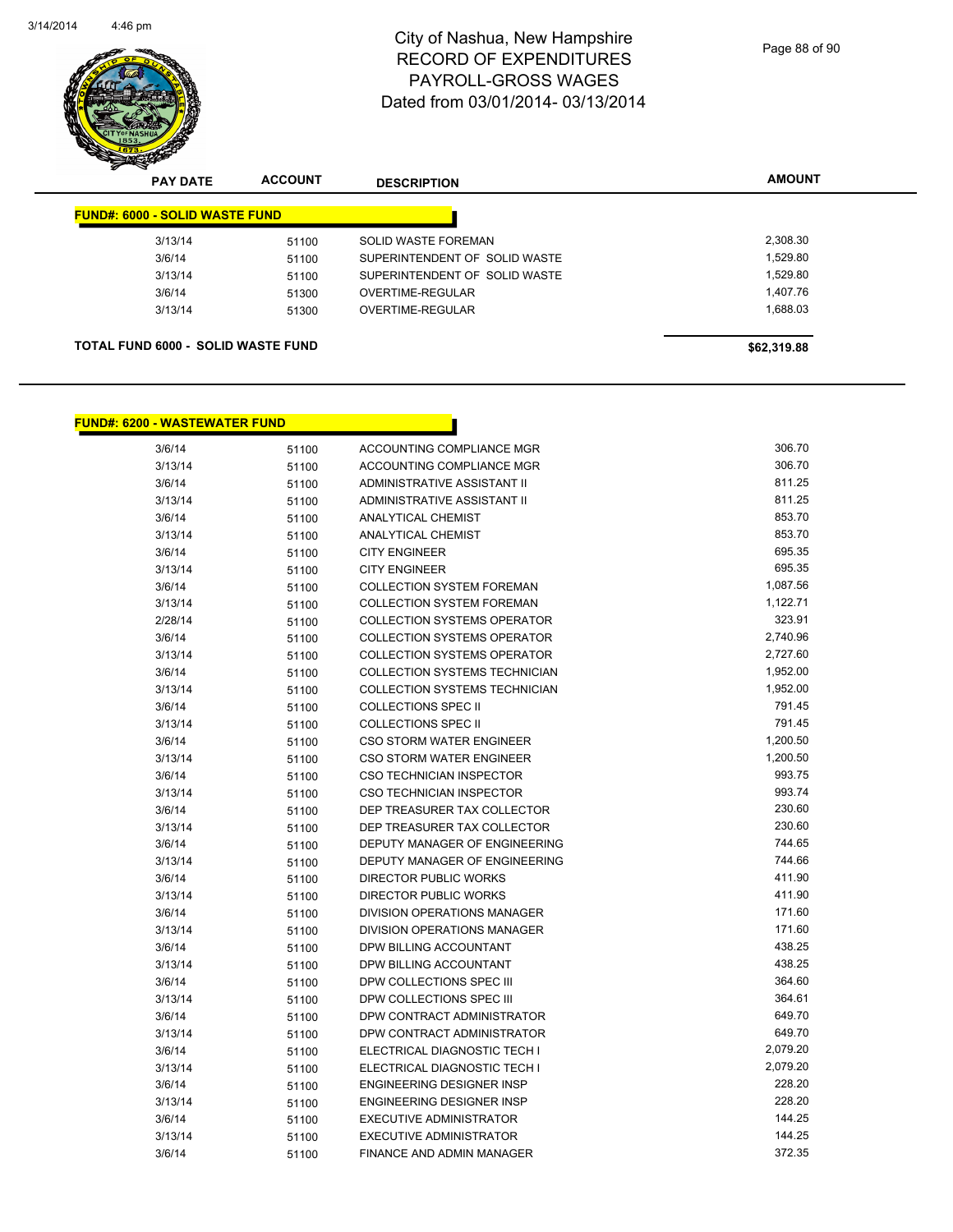

| <b>PAY DATE</b>                      | <b>ACCOUNT</b> | <b>DESCRIPTION</b>                 | <b>AMOUNT</b> |
|--------------------------------------|----------------|------------------------------------|---------------|
| <b>FUND#: 6200 - WASTEWATER FUND</b> |                |                                    |               |
|                                      |                |                                    |               |
| 3/13/14                              | 51100          | <b>FINANCE AND ADMIN MANAGER</b>   | 372.35        |
| 3/6/14                               | 51100          | FLEET MANAGER STREET DEPT          | 352.05        |
| 3/13/14                              | 51100          | FLEET MANAGER STREET DEPT          | 352.05        |
| 3/6/14                               | 51100          | INDUSTRIAL PRETREATMENT COORD      | 1,154.10      |
| 3/13/14                              | 51100          | INDUSTRIAL PRETREATMENT COORD      | 1,154.10      |
| 3/6/14                               | 51100          | <b>MECHANIC WWTP 1ST CLASS</b>     | 4,004.80      |
| 3/13/14                              | 51100          | <b>MECHANIC WWTP 1ST CLASS</b>     | 4,004.80      |
| 3/6/14                               | 51100          | <b>OPERATOR II WWTP</b>            | 3,976.80      |
| 3/13/14                              | 51100          | <b>OPERATOR II WWTP</b>            | 3,976.81      |
| 3/6/14                               | 51100          | OPERATOR II WWTP 2nd               | 1,009.20      |
| 3/13/14                              | 51100          | OPERATOR II WWTP 2nd               | 1,009.20      |
| 2/28/14                              | 51100          | OPERATOR II WWTP 3rd               | 1.98          |
| 3/6/14                               | 51100          | OPERATOR II WWTP 3rd               | 2,026.40      |
| 3/13/14                              | 51100          | OPERATOR II WWTP 3rd               | 2,026.40      |
| 2/28/14                              | 51100          | <b>OPERATOR III WWTP</b>           | 122.75        |
| 3/6/14                               | 51100          | OPERATOR III WWTP                  | 3,147.09      |
| 3/13/14                              | 51100          | <b>OPERATOR III WWTP</b>           | 3,465.62      |
| 3/6/14                               | 51100          | PLANT OPERATIONS SUPERVISOR        | 1,405.05      |
| 3/13/14                              | 51100          | PLANT OPERATIONS SUPERVISOR        | 1,405.05      |
| 3/6/14                               | 51100          | PROCESS CHEMIST                    | 1,106.32      |
| 3/13/14                              | 51100          | PROCESS CHEMIST                    | 1,088.34      |
| 3/6/14                               | 51100          | SUPERINTENDENT OF WASTEWATER       | 1,720.00      |
| 3/13/14                              | 51100          | SUPERINTENDENT OF WASTEWATER       | 1,720.00      |
| 3/6/14                               | 51100          | <b>SUPV LABORATORY</b>             | 1,154.10      |
| 3/13/14                              | 51100          | <b>SUPV LABORATORY</b>             | 1,154.10      |
| 3/6/14                               | 51100          | TRUCK DRIVER STREET REPAIR         | 900.80        |
| 3/13/14                              | 51100          | TRUCK DRIVER STREET REPAIR         | 873.28        |
| 3/6/14                               | 51100          | <b>WASTEWATER PROJECT ENGINEER</b> | 1,293.10      |
| 3/13/14                              | 51100          | <b>WASTEWATER PROJECT ENGINEER</b> | 1,293.10      |
| 3/6/14                               | 51300          | <b>OVERTIME-REGULAR</b>            | 1,381.45      |
| 3/13/14                              | 51300          | <b>OVERTIME-REGULAR</b>            | 1,634.96      |
| 3/13/14                              | 51600          | <b>LONGEVITY</b>                   | 400.00        |
|                                      |                |                                    |               |

#### **TOTAL FUND 6200 - WASTEWATER FUND \$85,196.55**

#### **FUND#: 6500 - PROPERTY & CASUALTY FUND**

| 3/6/14  | 51100 | <b>PROGRAM SUPV</b>            | 1.143.31 |
|---------|-------|--------------------------------|----------|
| 3/13/14 | 51100 | <b>PROGRAM SUPV</b>            | 1,143.30 |
| 3/6/14  | 51100 | PROPERTY AND CASUALTY ADJUSTER | 1.985.70 |
| 3/13/14 | 51100 | PROPERTY AND CASUALTY ADJUSTER | 1,985.70 |
| 3/6/14  | 51100 | <b>RISK MANAGER</b>            | 1,533.60 |
| 3/13/14 | 51100 | <b>RISK MANAGER</b>            | 1,533.60 |
| 3/6/14  | 51100 | SAFETY LOSS PREVENTION SPEC    | 1.011.35 |
| 3/13/14 | 51100 | SAFETY LOSS PREVENTION SPEC    | 1.011.34 |
| 3/6/14  | 59207 | WORKERS COMPENSATION CLAIMS    | 4.710.92 |
| 3/13/14 | 59207 | WORKERS COMPENSATION CLAIMS    | 4.706.14 |
|         |       |                                |          |

#### **TOTAL FUND 6500 - PROPERTY & CASUALTY FUND \$20,764.96**